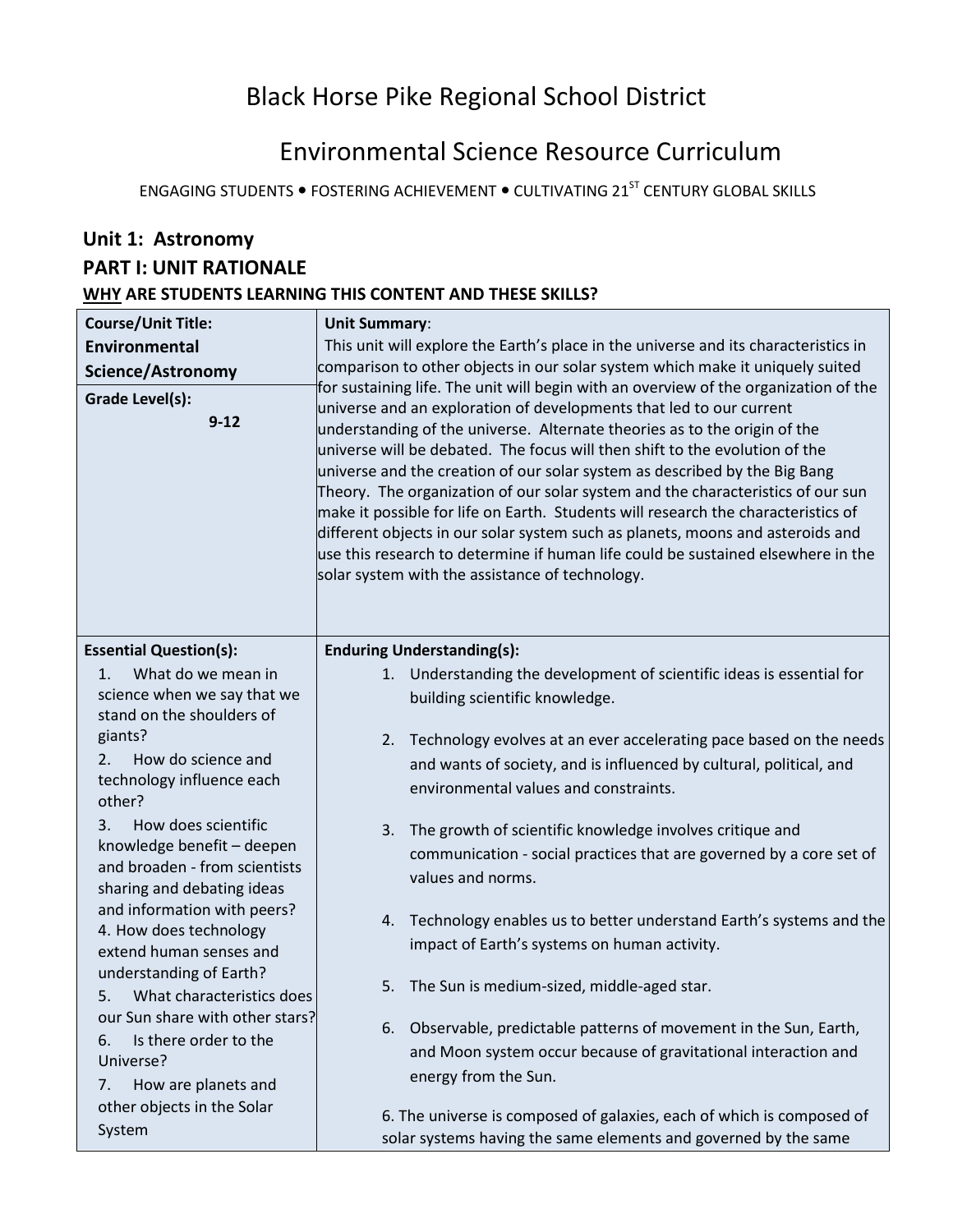| similar to and different from   | laws.                                                                      |
|---------------------------------|----------------------------------------------------------------------------|
| Earth? What implication does    | 7. Physical characteristics of planets depend on their distance from the   |
| this have for the existence and | Sun and their size.                                                        |
| sustaining of life on other     | 7. The Earth's characteristics make it uniquely suited in our solar system |
| planets?                        | for life to exist.                                                         |
|                                 |                                                                            |

### **PART II: INSTRUCTIONAL STRATEGIES AND RESOURCES DESCRIBE THE LEARNING TARGETS.**

### **After each target, identify the NJCCCS or Common Core Standards that are applicable**

| <b>Learning Target</b>                                                                      | <b>NJCCCS or CCS</b>            |
|---------------------------------------------------------------------------------------------|---------------------------------|
| Discuss how our understanding of the universe and our solar system has changed<br>1.        | 1. Science: 5.1 A (1-3),        |
| as new technology has developed                                                             | 5.1 C (1-3), 5.1 D (1-2),       |
| List and evaluate the evidence for the Big Bang Theory<br>2.                                | 5.4 A (1, 6) Other              |
| 3.<br>Compare and contrast competing theories for the formation of the universe.            | <b>Content Areas:</b>           |
| Describe the evolution of the universe from its creation 13.7 BYA to the present<br>4.      | 6.1.12.C.11, 12,                |
| Describe the creation of our solar system from an accretion disc<br>5.                      | 7.1.IL.A.7, 9.1.12.A.1,         |
| Sequence the life cycle of a star based on its mass<br>6.                                   | 9.1.12.B, 9.40, RST.9-          |
| Explain why the sun is considered an average star<br>7.                                     | 10.1, 2, 3, 4, 5, 9, 10 OR      |
| Predict the fate of our sun based on its characteristics<br>8.                              | RST.11-12.1, 2, 3, 4, 5,        |
| Using the HR diagram, characterize how a stars color relates to its temperature.<br>9.      | 9, 10, WHST.9-10.1, 2, 3,       |
| 10. Use mathematics to create a scale model of the solar system that accurately depicts     | 4, 5, 9, 10 OR                  |
| distances between the sun and each of the planets                                           | WHST.11-12.1, 2, 3, 4,          |
| 11. Explain how the tilt of the Earth on its axis affects seasonal variations in the Earth' | 5, 9, 10                        |
| 12. Analyze the potential for humans to colonize another planet                             |                                 |
|                                                                                             | <b>2. Science: 5.1 A (1-3),</b> |
|                                                                                             | $5.1 C (1-3)$ , $5.1 D (1-2)$ , |
|                                                                                             | 5.4 A (5, 6) Other              |
|                                                                                             | <b>Content Areas:</b>           |
|                                                                                             | 6.1.12.C.11, 12,                |
|                                                                                             | 7.1.IL.A.7, 9.1.12.A.1,         |
|                                                                                             | 9.1.12.B, 9.40, RST.9-          |
|                                                                                             | 10.1, 2, 3, 4, 5, 9, 10 OR      |
|                                                                                             | RST.11-12.1, 2, 3, 4, 5,        |
|                                                                                             | 9, 10, WHST.9-10.1, 2, 3,       |
|                                                                                             | 4, 5, 9, 10 OR                  |
|                                                                                             | WHST.11-12.1, 2, 3, 4, 5,       |
|                                                                                             | 9, 10                           |
|                                                                                             | <b>3. Science</b> 5.1 A (1-3),  |
|                                                                                             | $5.1 C (1-3), 5.1 D (1-2),$     |
|                                                                                             | 5.4 A 5 Other Content           |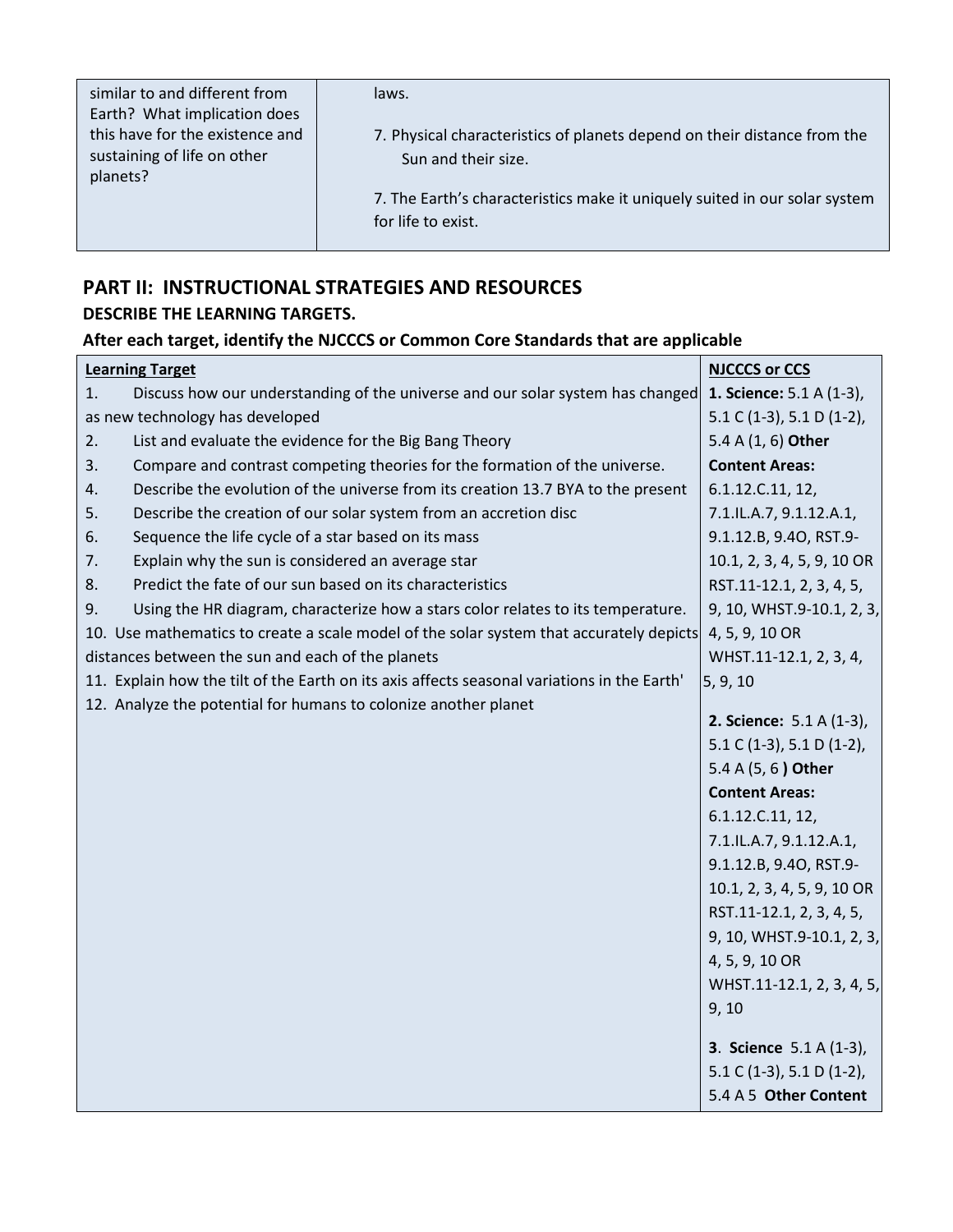| Areas: 6.1.12.C.11, 12,         |
|---------------------------------|
| 7.1.IL.A.7, 9.1.12.A.1,         |
| 9.1.12.B, 9.40, RST.9-          |
| 10.1, 2, 3, 4, 5, 9, 10 OR      |
| RST.11-12.1, 2, 3, 4, 5,        |
| 9, 10, WHST.9-10.1, 2,          |
| 3, 4, 5, 9, 10 OR               |
| WHST.11-12.1, 2, 3, 4,          |
| 5, 9, 10                        |
|                                 |
| 4. Science: 5.1 A (1-3),        |
| 5.1 C (1-3), 5.1 D (1-2),       |
| 5.4 A 2 Other Content           |
| Areas: 6.1.12.C.12,             |
| 7.1.IL.A.7, 9.1.12.A.1,         |
| 9.1.12.B, 9.40, RST.9-          |
| 10.1, 2, 3, 4, 5, 9, 10 OR      |
| RST.11-12.1, 2, 3, 4, 5,        |
| 9, 10, WHST.9-10.1, 2,          |
| 3, 4, 5, 9, 10 OR               |
| WHST.11-12.1, 2, 3, 4,          |
| 5, 9, 10                        |
|                                 |
| <b>5. Science:</b> 5.1 A (1-3), |
| $5.1 C (1-3), 5.1 D (1-2)$      |
| <b>Other Content Areas:</b>     |
| 2.2.12.B.1, 8.1.12.C.1,         |
| 9.1.12.A.1, 9.1.12.B,           |
| 9.40, L.9-10.6 or               |
| L.1112.6, RI.9-10.2, 8 or       |
| RI.11-12.2, 8, RST.910.1,       |
| 9, 10 or RST.1112.1, 9,         |
| 10, SL.9-10. 1 through 6        |
| or SL.11-12.1 through 6,        |
| W.9-10.1, 7 or W.11-            |
| 12.1, 7, WHST.9-10.1, 5,        |
| 7, 8, 9 or WHST.11-12.          |
| 1, 5, 7, 8, 9                   |
| 6. Science: 5.1 A (1-3),        |
| 5.1 C (1-3), 5.1 D (1-2),       |
| 5.4 A 5 Other Content           |
| Areas: 6.1.12.C.11, 12,         |
|                                 |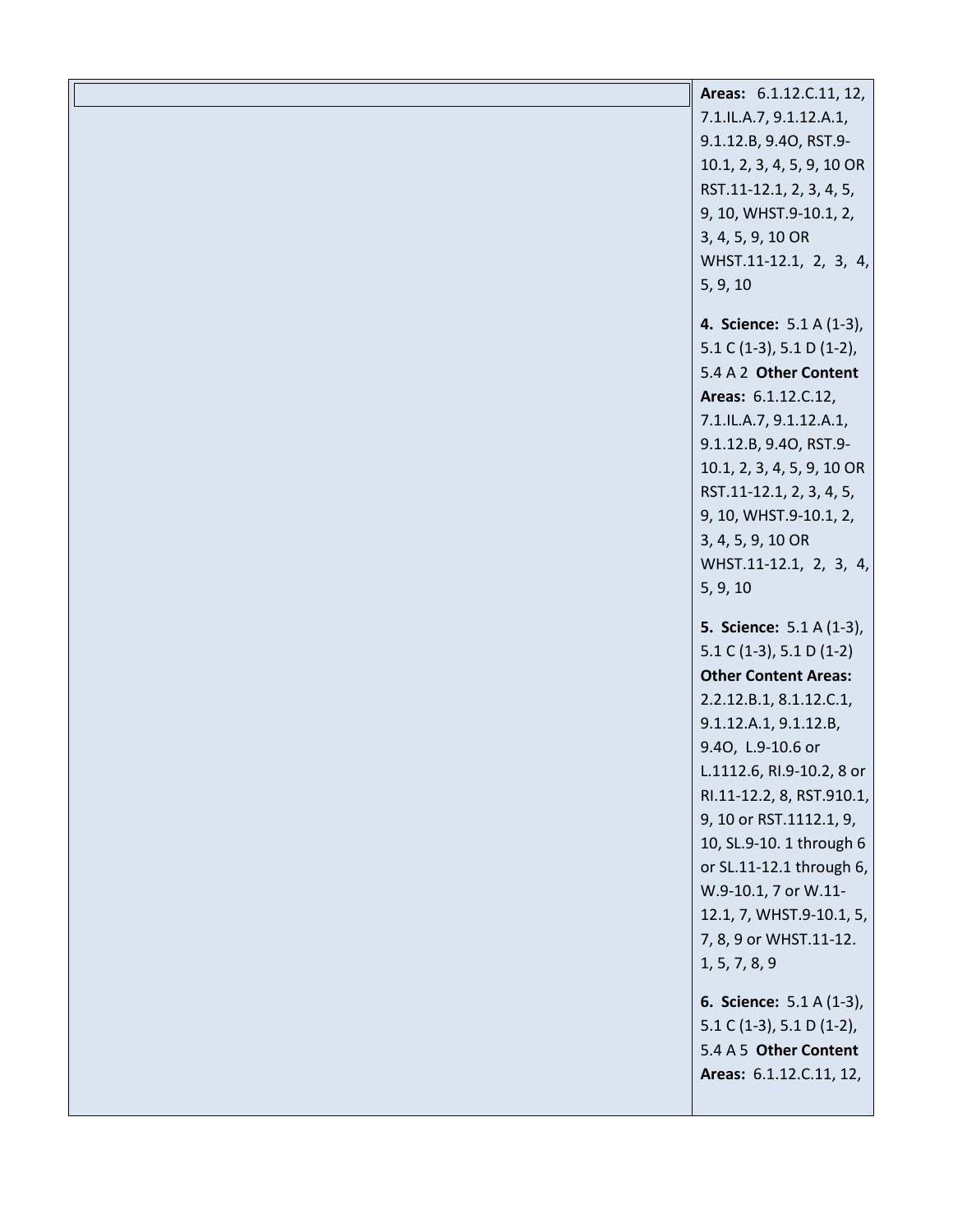| 7.1.IL.A.7, 9.1.12.A.1,         |
|---------------------------------|
| 9.1.12.B, 9.40, RST.9-          |
| 10.1, 2, 3, 4, 5, 9, 10 OR      |
| RST.11-12.1, 2, 3, 4, 5,        |
| 9, 10, WHST.9-10.1, 2,          |
| 3, 4, 5, 9, 10 OR               |
| WHST.11-12.1, 2, 3, 4,          |
| 5, 9, 10                        |
|                                 |
|                                 |
| <b>7. Science:</b> 5.1 A (1-3), |
| 5.1 C (1-3), 5.1 D (1-2),       |
| 5.4 A 5 Other Content           |
| Areas: 6.1.12.C.11, 12,         |
| 7. 1.IL.A.7, 9.1.12.A.1,        |
| 9.1.12.B, 9.40, RST.9-          |
| 10.1, 2, 3, 4, 5, 9, 10 OR      |
| RST.11-12.1, 2, 3, 4, 5,        |
| 9, 10, WHST.9-10.1, 2,          |
| 3, 4, 5, 9, 10 OR               |
| WHST.11-12.1, 2, 3, 4,          |
| 5, 9, 10                        |
|                                 |
| 8. Science: 5.1 A (1-3),        |
| 5.1 C (1-3), 5.1 D (1-2),       |
| 5.4 A (3, 5) Other              |
| <b>Content Areas:</b>           |
| 6.1.12.C.11, 12,                |
| 7.1.IL.A.7, 9.1.12.A.1,         |
| 9.1.12.B, 9.40, RST.9-          |
| 10.1, 2, 3, 4, 5, 9, 10 OR      |
| RST.11-12.1, 2, 3, 4, 5,        |
| 9, 10, WHST.9-10.1, 2,          |
| 3, 4, 5, 9, 10 OR               |
| WHST.11-12.1, 2, 3, 4,          |
| 5, 9, 10                        |
|                                 |
| 9. Science: 5.1 A (1-3),        |
| 5.1 C (1-3), 5.1 D (1-2)        |
| <b>Other Content Areas:</b>     |
| 2.2.12.B.1, 8.1.12.C.1,         |
| 9.1.12.A.1, 9.1.12.B,           |
| 9.40, L.9-10.6 or L.11-         |
| 12.6, RI.9-10.2, 8 or           |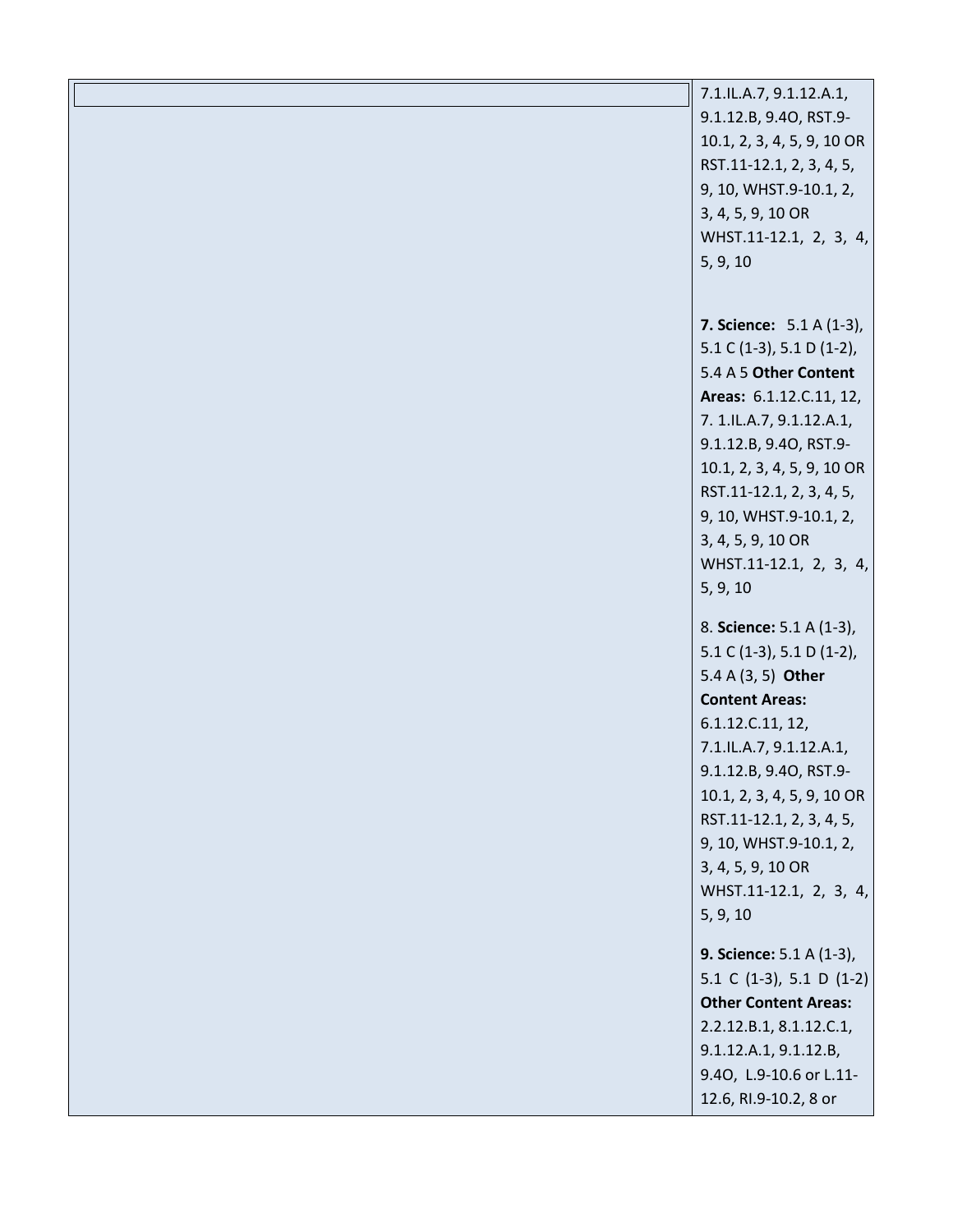| $\parallel$ RI.11-12.2, 8,<br>RST.910.1, 9, 10 or<br>RST.1112.1, 9, 10, SL.9-<br>10. 1 through 6 or<br>SL.11-12.1 through 6,<br>W.9-10.1, 7 or W.11-<br>12.1, 7, WHST.9-10.1, 5,<br>7, 8, 9 or WHST.11-12.<br>1, 5, 7, 8, 9                                                                                                                                                                                      |  |
|------------------------------------------------------------------------------------------------------------------------------------------------------------------------------------------------------------------------------------------------------------------------------------------------------------------------------------------------------------------------------------------------------------------|--|
| <b>10. Science:</b> 5.1 A (13),<br>5.1 C (1-3), 5.1 D (1-<br>2) Other Content<br>Areas: 2.2.12.B.1,<br>8.1.12.C.1, 9.1.12.A.1,<br>9.1.12.B, 9.40, L.910.6<br>or L.11-12.6, RI.910.2,<br>8 or RI.11-12.2, 8,<br>RST.9-10.1, 9, 10 or<br>RST.11-12.1, 9, 10,<br>SL.9-10. 1 through 6 or<br>SL.11-12.1 through 6,<br>$W.9-10.1,$<br>$\overline{7}$<br>or<br>W.1112.1, 7, WHST.9-<br>10.1,<br>5, 7, 8, 9 or WHST.11- |  |
| 12. 1, 5, 7, 8, 9<br>11. Science: 5.1 A (13),<br>$5.1 C (1-3)$ , $5.1 D (1-$<br>2), 5.4 F 1 Other<br><b>Content Areas:</b><br>7.1.IL.A.7, 9.1.12.A.1,<br>9.1.12.B, 9.40, RST.9-<br>10.1, 2, 3, 4, 5, 9, 10 OR<br>RST.11-12.1, 2, 3, 4, 5,<br>9, 10, WHST.9-10.1, 2,<br>3, 4, 5, 9, 10 OR<br>WHST.11-12.1, 2, 3, 4,<br>5, 9, 10                                                                                   |  |
| 12. Science: 5.1 A 2,<br>5.1 B (4, 5) 5.1 D1<br><b>Other Content Areas:</b><br>2.2.12.B.1, 8.1.12.C.1,                                                                                                                                                                                                                                                                                                           |  |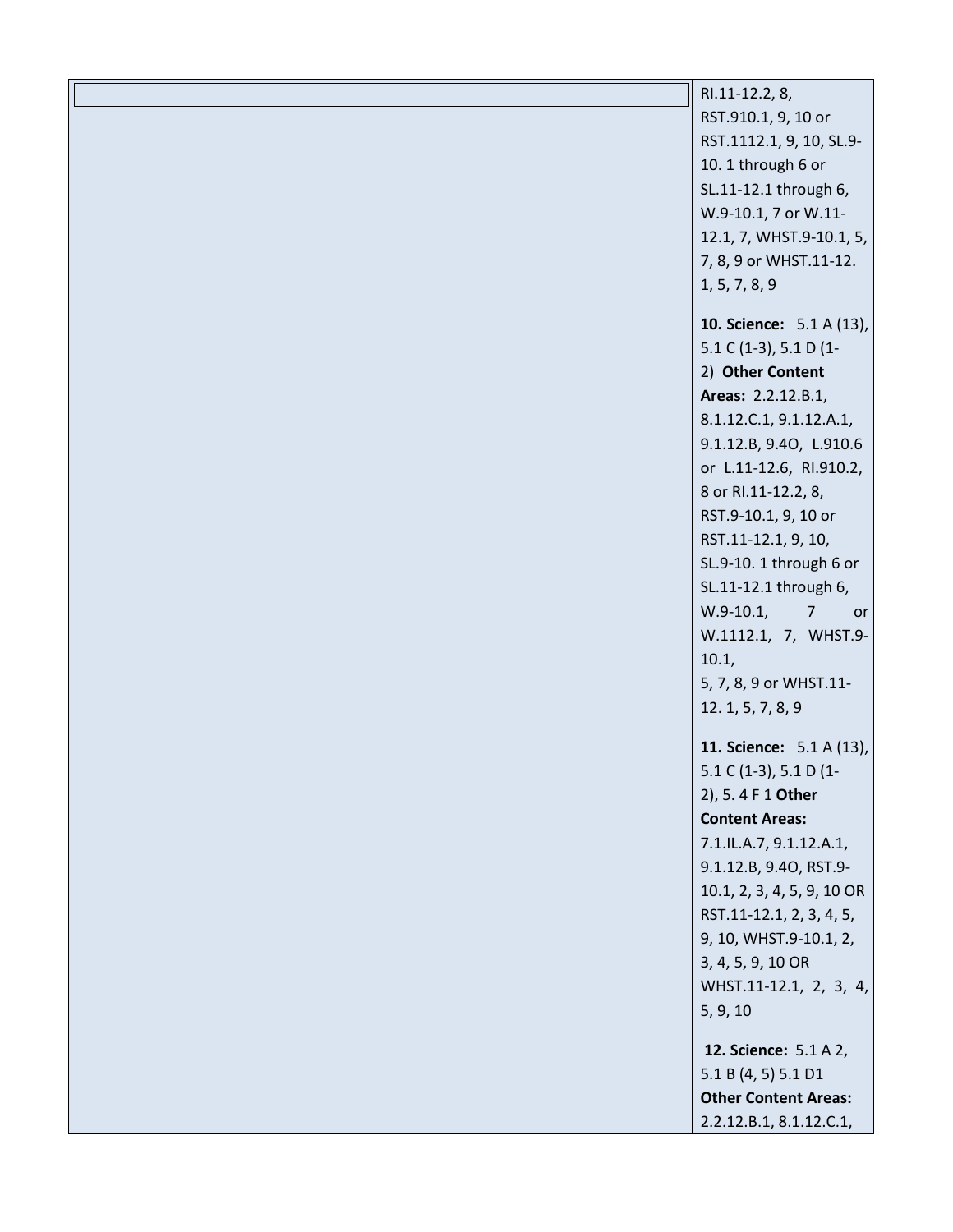| 9.1.12.A.1, 9.1.12.B,     |
|---------------------------|
| 9.40, L.9-10.6 or         |
| L.1112.6, RI.9-10.2, 8 or |
| RI.11-12.2, 8,            |
| RST.910.1, 9, 10 or       |
| RST.1112.1, 9, 10, SL.9-  |
| 10.1 through 6 or         |
| SL.11-12.1 through 6,     |
| W.9-10.1, 7 or W.11-      |
| 12.1, 7, WHST.9-10.1, 5,  |
| 7, 8, 9 or WHST.11-12.    |
| 1, 5, 7,                  |
| 8, 9                      |
|                           |

### **Inter-Disciplinary Connections:**

**Material presented in this section will connect with material in Math, History, Language Arts and 21st Century Life and Careers. Students will be analyzing graphs, creating scale models of the solar system, writing persuasive essays, debating socio-political implications of technological advances and creating a power point presentation.** 

**Examples: Solar System Scale Model** 

- examples of strategies and modified strategies are in the District Shared\Science\CURRICULUM WRITING 2012\Environmental Science folder

### **Students will engage with the following text:**

**Earth Science, Glencoe – Students will use designated sections of the text to as a starting point for research into the objects in our solar system. Chapter 29** 

**Examples: Complete the lab on pp 798-799 to further understanding of the scale of our solar system** 

**Measuring the Big Bang Microviewer Slide Set - Students will read about the Big Bang theory and the evidence that supports and view slides that go along with the text. They will use the information from the activity to help them draw conclusions as to which theory of the universe's origin they find most acceptable.** 

> - examples of strategies and modified strategies are in the District Shared\Science\CURRICULUM WRITING 2012\Environmental Science folder

### **Accommodations/Modifications:**

**Accommodations and/or modifications will be made on a case by case basis in accordance with individual student needs. These may include but not be limited to: photocopy pages from the textbook and give students reading materials in advance so they can pre-read, highlight, and ask questions, and then re-read materials in class; highlight or underline main ideas in reading materials or throughout power point; provide guiding**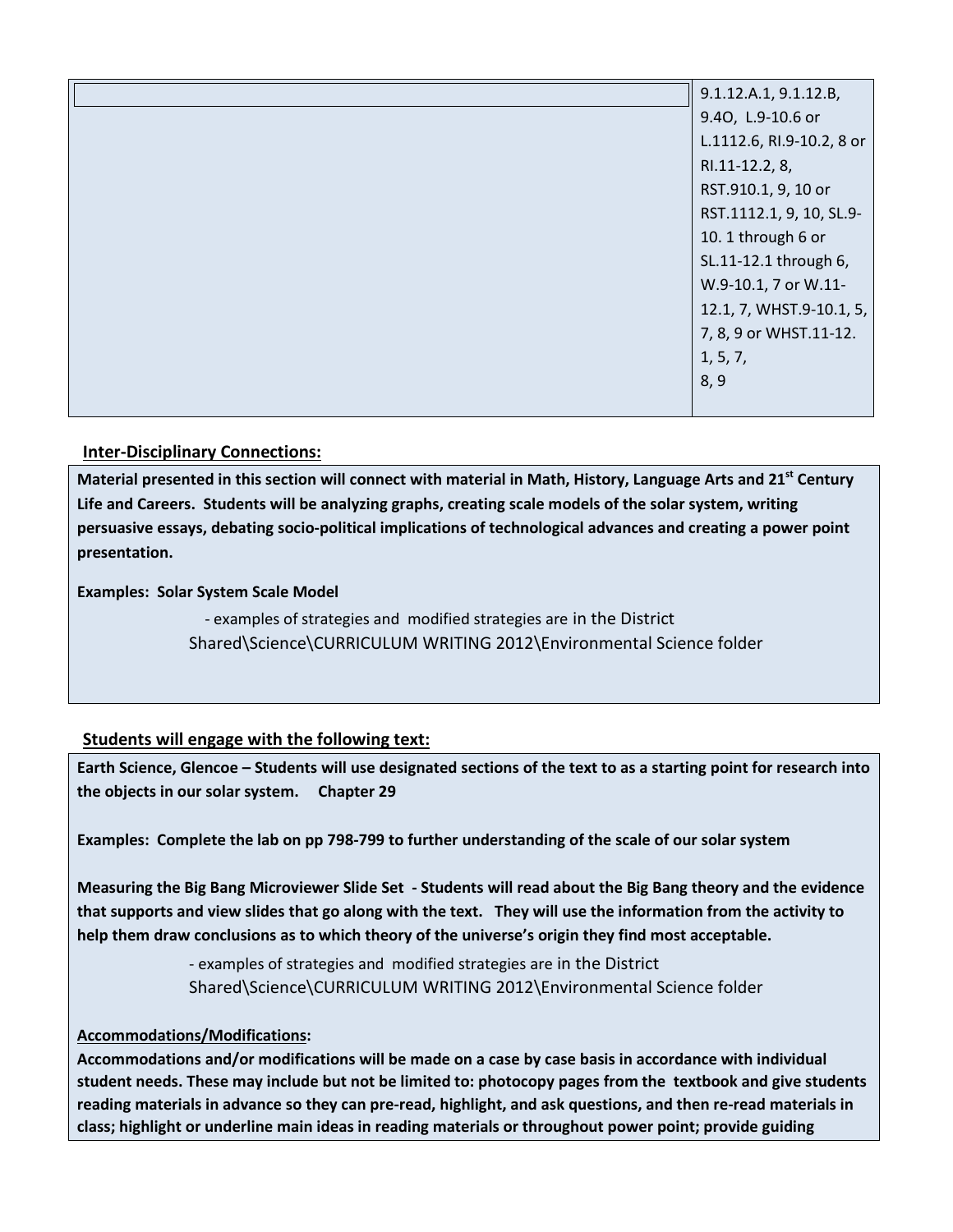**questions to complete when reading to ensure an understanding of key concepts; discuss answers to questions when completed to assess comprehension of all students; provide students with summaries.** 

**For Solar System lab –read out loud and complete together on Smart Board.** 

**For Big Bang Microviewer Slide Set – read Big Bang theory out loud and highlight all evidence that supports the theory, follow text with corresponding slide and discuss what is viewed.** 

### **Students will write:**

**Students will use Cornell note taking strategies, write essays, perform calculations in order to create scale models and create a power point presentation.** 

 **Examples:** Big Bang Vs. Steady State persuasive essay Planet Colonization Power Point (Planet Benchmark) - examples of strategies and modified strategies are in the District

Shared\Science\CURRICULUM WRITING 2012\Environmental Science folder

### **Accommodations/Modifications**:

**Accommodations and/or modifications will be made on a case by case basis in accordance with individual student needs. These may include but not be limited to: provide students with paper set up in Cornell notes format when taking notes; provide students with guided notes or copies of notes; give graphic organizers and time lines to help students organize concepts when applicable; reduce length requirements for writing assignment; reduce number of open-ended responses; grade content instead of spelling/grammar/mechanics when grading written assessments.** 

**For Big Bang vs. Steady State essay - list all supports for Big Bang Theory and reasons the Steady State and Oscillating Models are not valid on Smart Board, provide students with a written copy before the essay assignment, rewrite essay guidelines to limit writing to two paragraphs (four sentences each), give time and a half to complete essay with individual help offered three days after school in computer lab or LMC. For Planet Colonization Power Point Presentation -guidelines read out loud and a list of planet choices to research will be provided, example skeletal slide to help organize planet information shown to students, offer individual help three days after school in computer lab or LMC, give time and a half to complete assignment, teacher will show and discuss grading rubric at the same time as guidelines, heavily weighted for visual/effort with no points deducted for grammar/spelling errors.** 

### **PART III: TRANSFER OF KNOWLEDGE AND SKILLS**

### **DESCRIBE THE LEARNING EXPERIENCE.**

**How will students uncover content and build skills.** 

- Students will be presented a historical overview of how the understanding of the universe and our solar system has changed with the developments of technology through power point presentation. The presentation will include an introduction to competing theories as to the origin of the universe. The students will discuss the information from the presentation and to draw a conclusion as to which theory is most likely. They will develop and present an argument to support their conclusion.
- Students will complete graphic organizers based on readings and study diagrams to develop a summary of the evolution of the universe from its creation 13.7 BYA to the present and the creation of our solar system from an accretion disc.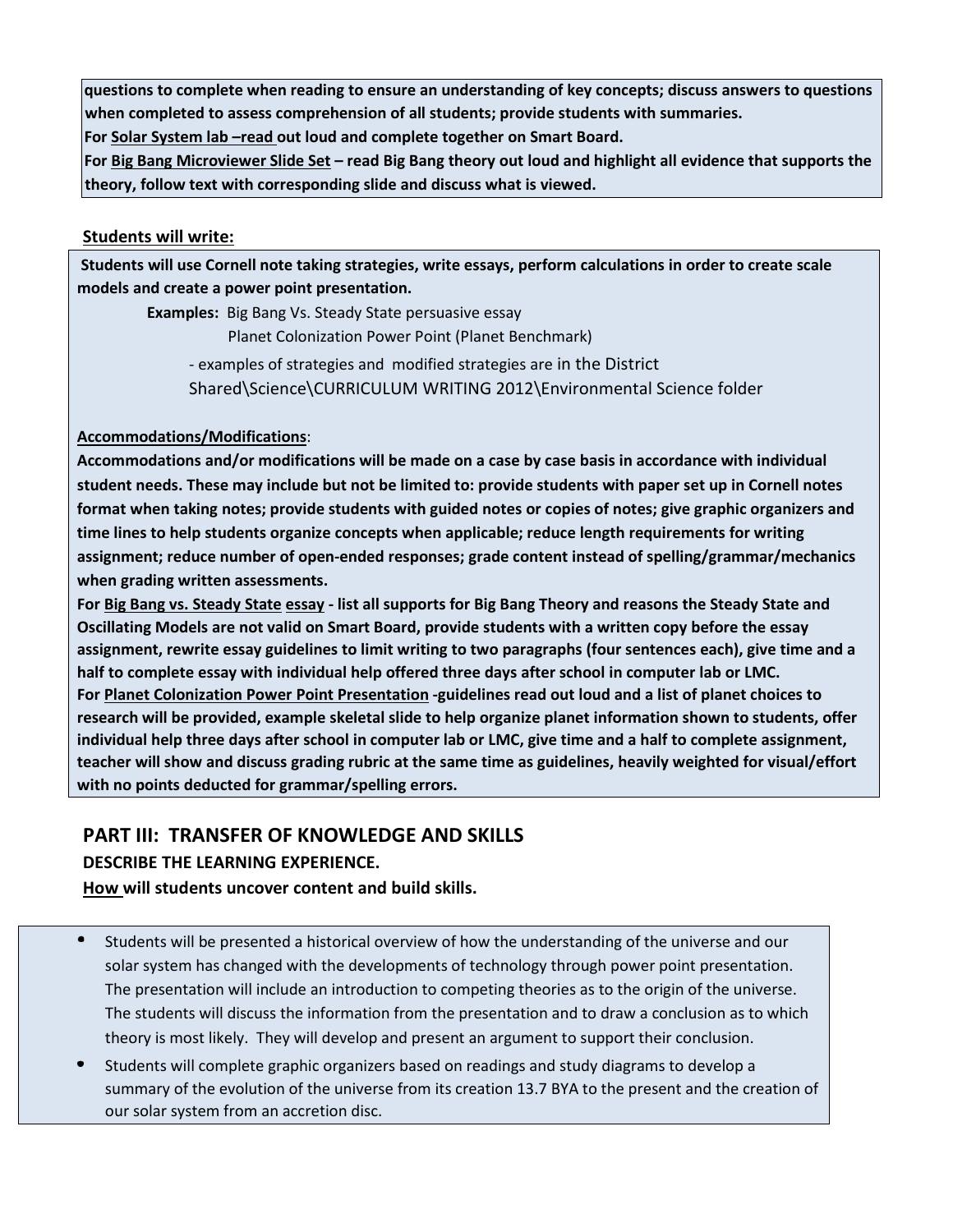- Students will be presented with the different paths a stars life cycle can take through lecture and diagrams. The students will use the information to predict the fate of our sun.
- Students will study and discuss the HR diagram in pairs then use it to explain how a star's color relates to its temperature and explain why the sun is considered an average star.
- Students will engage the text book, use a teacher generated web quest and watch videos to gather information on objects in our solar system. They will work in groups to discuss the information they gathered and draw a conclusion as to whether or not it would be possible to colonize any of the objects. They will individually create power point presentations analyzing our ability to colonize elsewhere in our solar system.
- Students will work in teams to create a scale model using of our solar system using proportions. - examples of strategies and modified strategies are in the District Shared\Science\CURRICULUM WRITING 2012\Environmental Science folder

## **PART IV: EVIDENCE OF LEARNING IDENTIFY THE METHODS BY WHICH STUDENTS WILL DEMONSTRATE THEIR UNDERSTANDING OF CONTENT AND THEIR ABILITY TO APPLY SKILLS. IDENTIFY BLOOM'S LEVELS.**



### **Formative Assessments:**

**Formative assessments will be in the form of periodic quizzes, text based questions and writing assignments. Example:** Text based questions to go along with pages 774-793 in Glencoe Earth Science - Remembering Solar System Quiz- Understanding Big Bang Vs. Steady State Essay- Evaluating - examples of assessments and modified assessments are in the District Shared\Science\CURRICULUM WRITING 2012\Environmental Science folder

### **Accommodations/Modifications:**

**Accommodations and/or modifications will be made on a case by case basis in accordance with individual student needs.** 

 **Examples: Big Bang vs. Steady State Essay- list all supports for Big Bang Theory and reasons the Steady State and Oscillating Models are not valid on Smart Board, provide students with a written copy before the essay assignment, rewrite essay guidelines to limit writing to two paragraphs (four sentences each), give time and a half to complete essay with individual help offered three days after school in computer lab or LMC. Solar System Quiz – limit multiple choice answers to three choices instead of four, choose one open ended question instead of two** 

### **Summative Assessments:**

**Students will be required to take a test to demonstrate proficiency on the material presented in this unit. Example:** Astronomy Test - Evaluating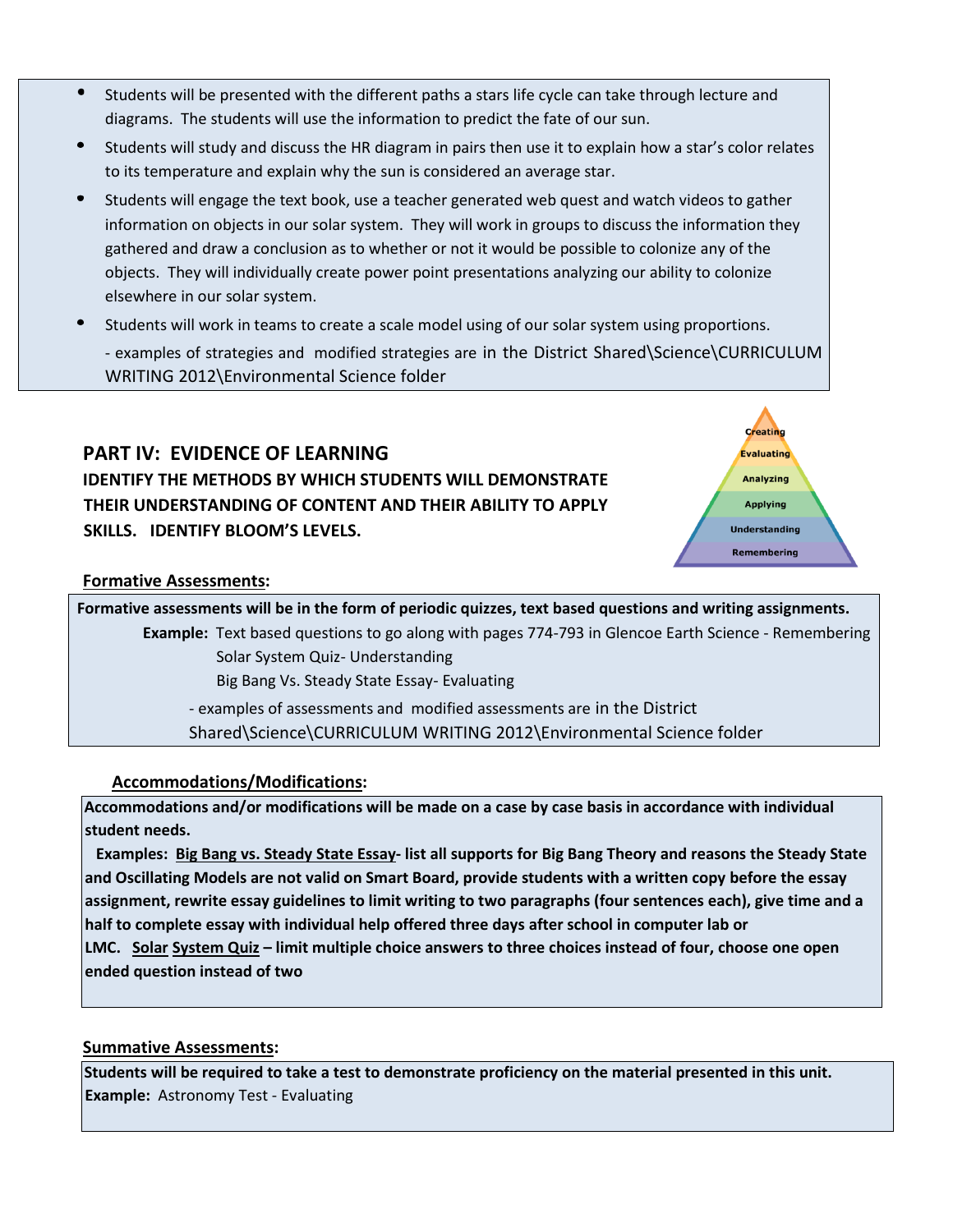examples of assessments and modified assessments are in the District Shared\Science\CURRICULUM WRITING 2012\Environmental Science folder

### **Accommodations/Modifications:**

**Accommodations and/or modifications will be made on a case by case basis in accordance with individual student needs.** 

**Astronomy Test: limit multiple choice answers to three instead of four, put definition of luminosity next to diagram, choose two open ended questions instead of three, offer reading test aloud/rewording when necessary, give time and a half to complete test.**

### **Performance Assessments:**

**Students will be required to turn in homework, based on the material in this unit. They will also be required to create a power point presentation on whether or not we could colonize another planet based off of their research.** 

> **Example:** Reinforcement worksheet "The Reason for Seasons" - Analyze Planet Colonization Power Point Presentation - Create

- examples of assessments and modified assessments are in the District Shared\Science\CURRICULUM WRITING 2012\Environmental Science folder

### **Accommodations/Modifications:**

**Accommodations and/or modifications will be made on a case by case basis in accordance with individual student needs.** 

 **Planet Colonization Power Point Presentation: guidelines read out loud and a list of planet choices to research will be provided, example skeletal slide to help organize planet information shown to students, offer individual help three days after school in computer lab or LMC, give time and a half to complete assignment, teacher will show and discuss grading rubric at the same time as guidelines, heavily weighted for visual/effort with no points deducted for grammar/spelling errors.**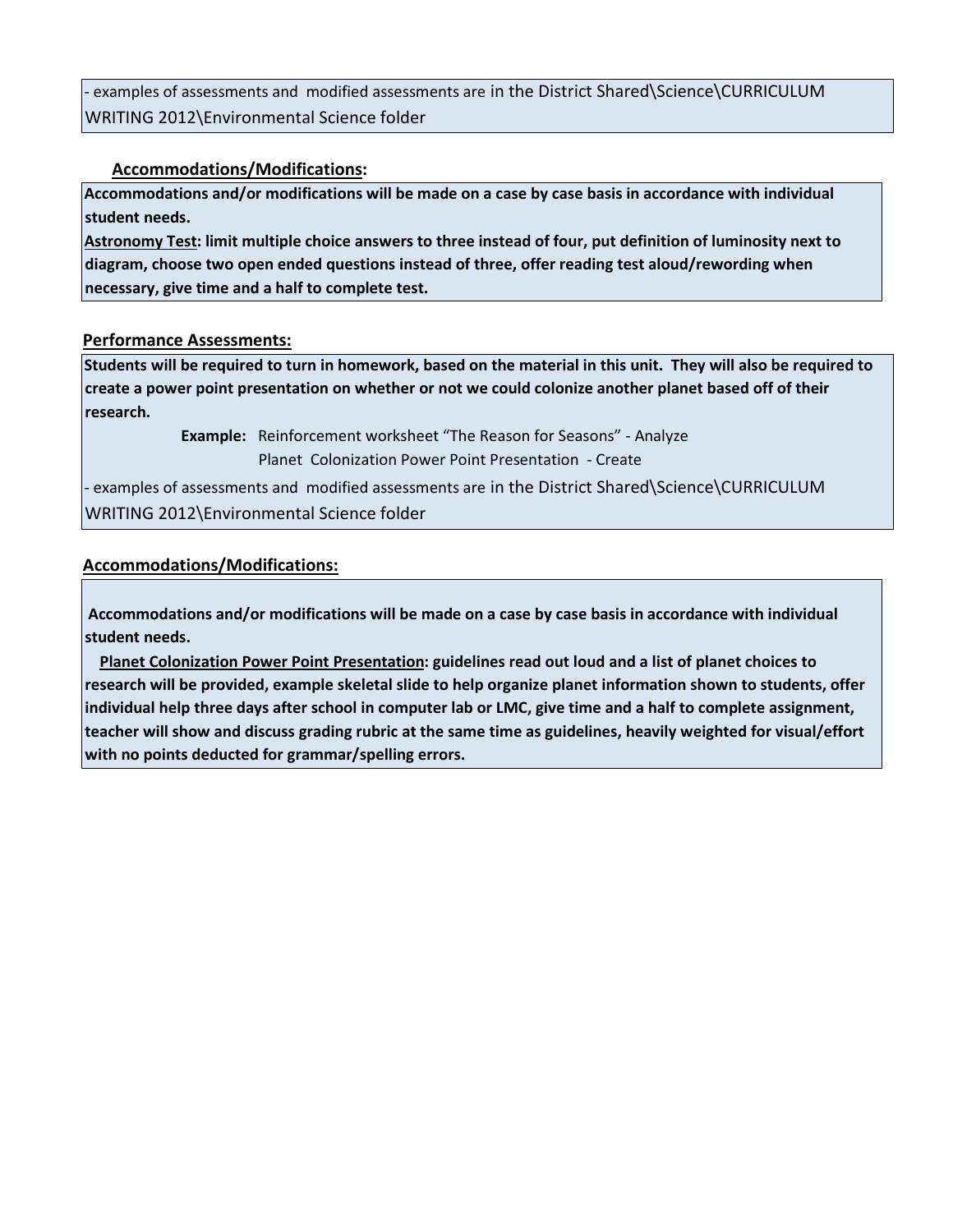# Black Horse Pike Regional School District Curriculum Template Environmental Science Curriculum

ENGAGING STUDENTS  $\bullet$  FOSTERING ACHIEVEMENT  $\bullet$  CULTIVATING 21<sup>ST</sup> CENTURY GLOBAL SKILLS

### **Unit 2: Earth's History**

### **PART I: UNIT RATIONALE**

### **WHY ARE STUDENTS LEARNING THIS CONTENT AND THESE SKILLS?**

| <b>Course/Unit Title:</b><br><b>Environmental</b><br><b>Science/Earth</b><br><b>History/Clues to Earth's</b><br>Past<br>Grade Level(s): $\vert 9-12 \rangle$                                                                          | <b>Unit Summary:</b><br>Following the astronomy unit, students begin this unit with an understanding of how planets form and<br>that complex life is unique to this planet. The Earth has gone through many transitions in its 4.5 billion<br>year history. The Earth cooled to the point that a crust formed on its surface, tectonic activity ensued<br>and the ocean basins filled with water. As life evolved, it entered into a complex interdependence with<br>the planet's material and energy cycles. Students will learn how to use fossil evidence to track these<br>changes with an eye to using the past to predict the future.                                                                                                                                    |
|---------------------------------------------------------------------------------------------------------------------------------------------------------------------------------------------------------------------------------------|--------------------------------------------------------------------------------------------------------------------------------------------------------------------------------------------------------------------------------------------------------------------------------------------------------------------------------------------------------------------------------------------------------------------------------------------------------------------------------------------------------------------------------------------------------------------------------------------------------------------------------------------------------------------------------------------------------------------------------------------------------------------------------|
| <b>Essential Question(s):</b><br><b>What transitions</b><br>$\mathbf{1}$ .<br>has Earth gone<br>through towards<br>its present<br>conditions?<br>How does evidence<br>2.<br>of Earth's past<br>inform us about<br>today's conditions? | <b>Enduring Understanding(s):</b><br>1. Earth formed by accretion and eventually cooled to the point that a crust formed on its surface,<br>tectonic activity ensued and the ocean basins filled with water.<br>2. As life evolved, it entered into a complex interdependence with the planet's material and energy<br>cycles.<br>1. By studying geological and fossil evidence, we have been able to develop a 4.5-billion-year<br>timeline describing the events associated with the formation and evolution of the Earth's<br>ecosystems and biota.<br>2. The fossil record is useful not only for comprehending the history of life but also in the search<br>for natural resources, and in discerning how our activities may impact the environment at various<br>scales. |

## **PART II: INSTRUCTIONAL STRATEGIES AND RESOURCES**

### **DESCRIBE THE LEARNING TARGETS.**

### **After each target, identify the NJCCCS or Common Core Standards that are applicable**

| <b>Learning Target</b> |                                                                                      | <b>NJCCCS</b><br><b>or</b><br><b>CCS</b> |
|------------------------|--------------------------------------------------------------------------------------|------------------------------------------|
| 1.                     | Describe processes of, and conditions for, fossil formation.                         | Science: 5.4.12.B.1 Other                |
| 2.                     | Explain how fossil correlation is used to determine relative rock ages.              | content areas:                           |
| 3.                     | Explain how radioactive dating is used to determine absolute fossil ages.            | 8.1A, 8.1F, 9.1A, 9.1B,                  |
| $\overline{4}$ .       | Determine how fossils can be used to explain changes in Earth's surface, life forms, | 9.1C, 9.1D, 9.1E, 9.4A,                  |
| and environments.      |                                                                                      | 9.40, 9.40(1), 9.40(2)                   |
| 5.                     | Use index fossils to locate natural resources such as fossil fuels.                  |                                          |
| 6.                     | Trace the evolution of Earth's atmosphere.                                           | <b>2. Science:</b> 5.4.12. B.2           |
| 7.                     | Assess evidence for mass extinction events.                                          | Other content areas:                     |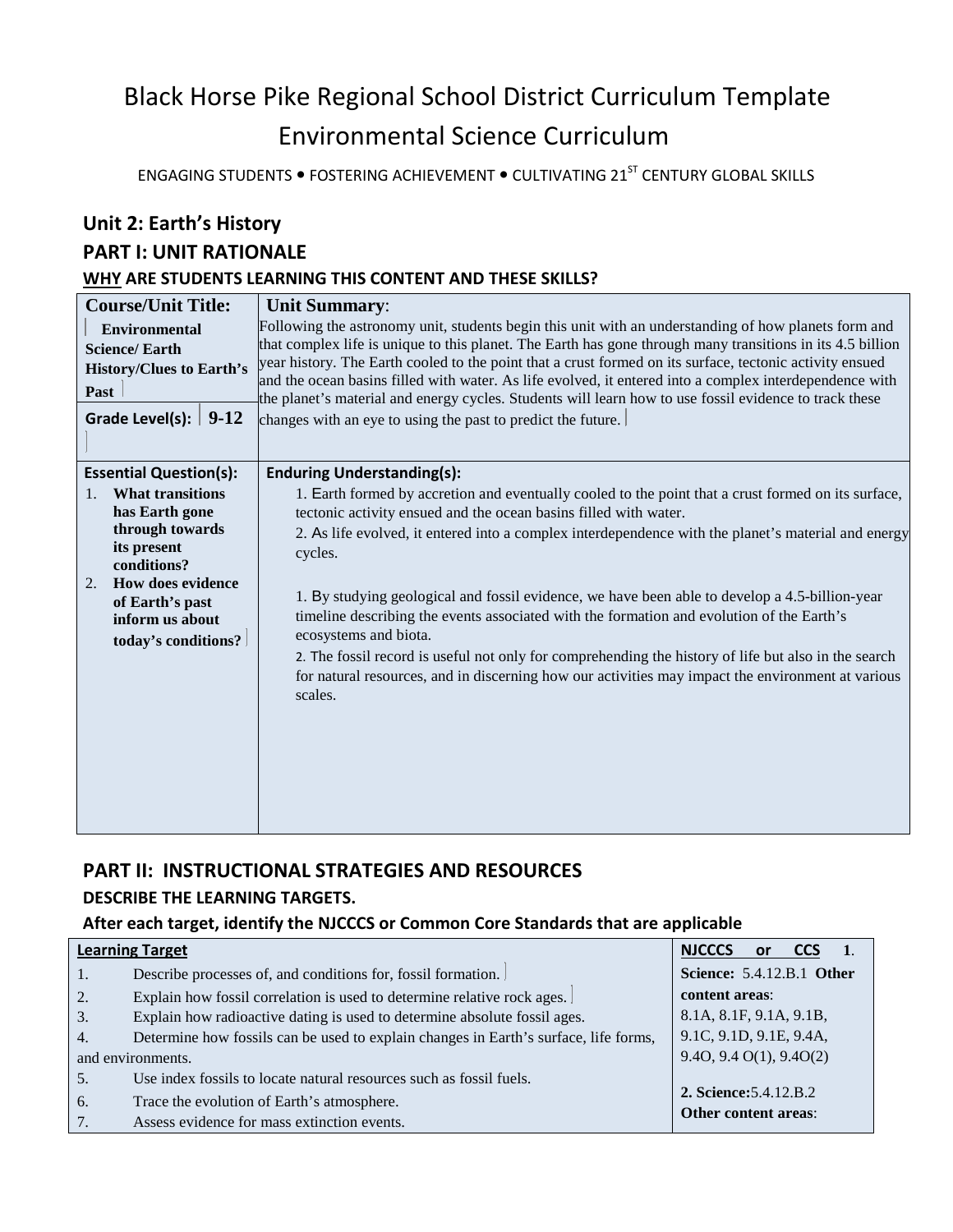| 4.1A, 8.1A, 8.1F, 9.1A,     |
|-----------------------------|
| 9.1B, 9.1C, 9.1D, 9.1E,     |
| 9.4A, 9.4O, 9.4 O(1),       |
| 9.4O(2)                     |
|                             |
| 3.<br>Science: 5.1.12.A.2,  |
| 5.4.12.B.3                  |
| Other content areas:        |
| 3.1G, 3.2A, 3.2B, 3.2C,     |
| 3.2D, 3.5A, 3.5B, 4.1A,     |
| 6.2C, 8.1A, 8.1F, 8.2B,     |
| 9.1A, 9.1B, 9.1F, 9.4A,     |
| 9.40, 9.40 (1), 9.40 (2)    |
| 4.<br>Science: 5.4.12.B.1   |
| Other content areas:        |
| 8.1A, 8.1F, 9.1A, 9.1B,     |
| 9.1C, 9.1D, 9.1E, 9.4A,     |
| 9.4O, 9.4 O(1), 9.4O(2)     |
|                             |
| 5.<br>Science: 5.4.12.B.1,2 |
| Other content areas:        |
| 4.1A, 8.1A, 8.1F, 9.1A,     |
| 9.1B, 9.1C, 9.1D, 9.1E,     |
| 9.4A, 9.4O, 9.4 O(1),       |
| 9.4O(2)                     |
|                             |
| Science: 5.1.12.A.2,<br>6.  |
| 5.4.12.B.1                  |
| Other content areas:        |
| 3.1G, 3.2A, 3.2B, 3.2C,     |
| 3.2D, 3.5A, 3.5B, 4.1A,     |
| 6.2C, 8.1A, 8.1F, 8.2B,     |
| 9.1A, 9.1B, 9.1F, 9.4A,     |
| 9.40, 9.40 (1), 9.40 (2)    |
| 7.<br>Science: 5.4.12.B.1,3 |
| Other content areas:        |
| 4.1A, 6.2C, 8.1A, 8.1F,     |
| 9.1A, 9.1B, 9.1C, 9.1D,     |
| 9.1E, 9.4A, 9.4O, 9.4       |
| O(1), 9.4O(2)               |
|                             |
|                             |

#### **Inter-Disciplinary Connections:**

Material presented in this unit connects with material in art as students can create newspapers to depict a mass extinction event.

Material presented in this unit connects with math, as students can apply probability and graphing to radiometric dating in the Twizzler Lab.

Material presented in this unit connects with social studies as students can investigate the role of paleontology in oil exploration. http://www.pbs.org/americanfieldguide/teachers/fossils/fossils\_unit.html#2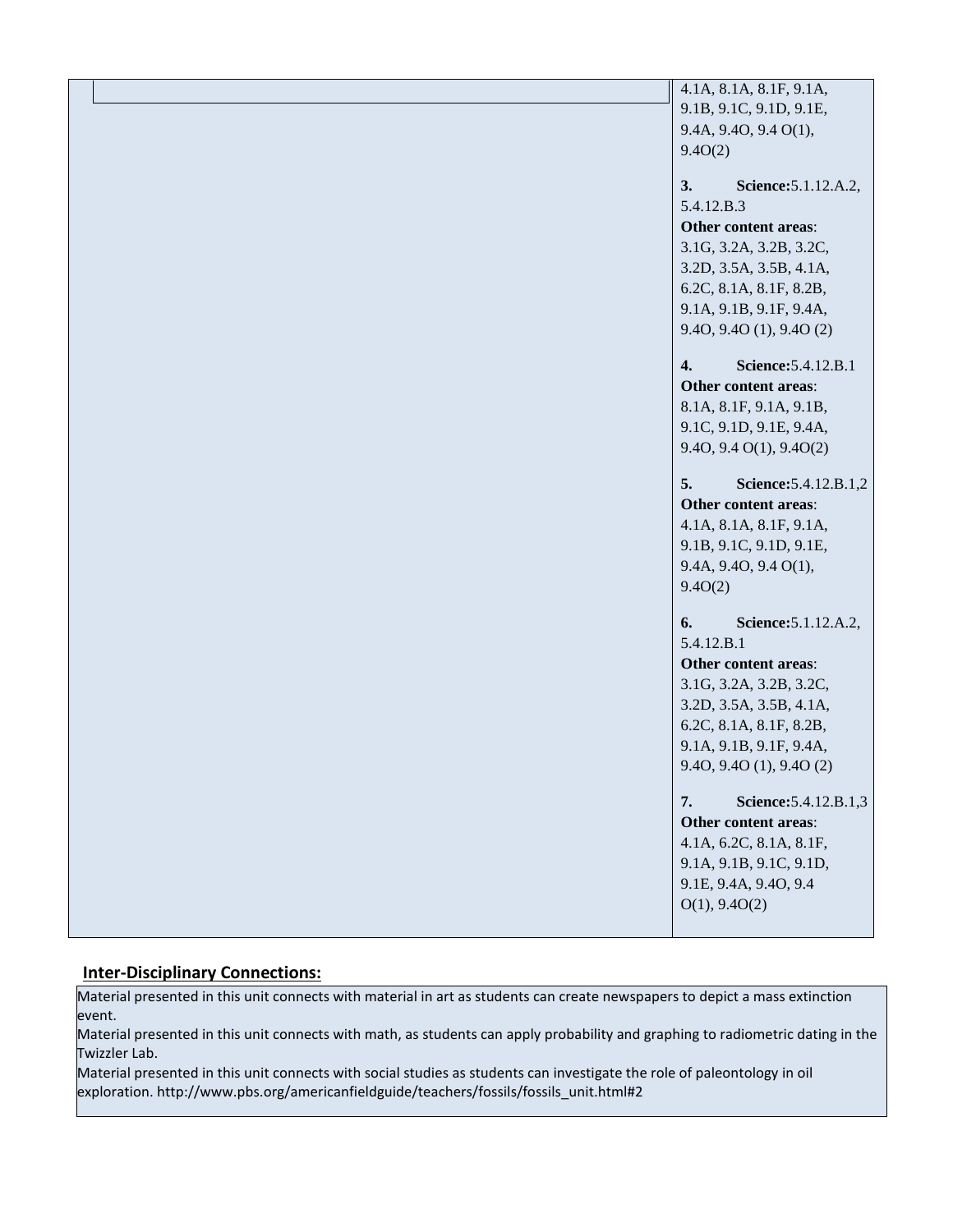Material presented in this unit connects with material in art as students can create newspapers to depict a mass extinction event.

Material presented in this unit connects with math, as students can apply probability and graphing to radiometric dating in the Twizzler Lab.

**Material presented in this unit connects with social studies as students can investigate the role of paleontology in oil exploration. http://www.pbs.org/americanfieldguide/teachers/fossils/fossils\_unit.html#2** 

### **Students will engage with the following text:**

Glencoe's *Earth Science* Chapters 13 and 14

Example: "Fossil Scavenger Hunt": Examine the fossil molds and match them to the photos. Interpret them to answer the questions.

Supplemental materials are available in the "workbooks"

 - examples of strategies and modified strategies are in the District Shared\Science\CURRICULUM WRITING 2012\Environmental Science folder

### **Modifications/Accommodations:**

**Accommodations and/or modifications will be made on a case by case basis in accordance with individual student needs. These may include but not be limited to: photocopy pages in the textbook and give students reading materials in advance so they can pre-read, highlight, ask questions, and then re-read materials, highlight or underline main ideas in reading materials, provide guiding questions to complete when reading to ensure an understanding of key concepts, discuss answers to questions when complete to assess comprehension of all students, provide students with summaries.** 

**For Fossil Scavenger Hunt: Give prompts to assist with the interpretation each figure and/or photo.** 

### **Students will write:**

Students will use Cornell note-taking strategies, write responses to warm up questions, exit tickets, and answer conclusion questions in labs. Literacy strategies such as Think, Pair & Share may also be used. Students can write reflections on fossils found in the US and essays on the geological history of New Jersey.

- examples of strategies and modified strategies are in the District Shared\Science\CURRICULUM WRITING 2012\Environmental Science folder

#### **Modifications/Accommodations:**

**Accommodations and/or modifications will be made on a case by case basis in accordance with individual student needs. These may include but not be limited to: provide students with paper set up in Cornell notes format when taking notes, provide students with guided notes or copies of notes, give graphic organizers and time lines to help students organize concepts when applicable, reduce length requirement for writing assignments, reduce number of open-ended responses, grade content not spelling/grammar/mechanics when grading written assessments.** 

**For Fossil history of the US: read articles about fossil finds in the US out loud in small groups, have students write true or false for each statement after each one is read out loud, read discussion questions as a group and have one group member record group answers.** 

**For Geological history of NJ: limit data chart to organism and environment categories on guidelines, discuss organisms and environment of each period as a class recording information on the Smart Board or dry erase board, give written summaries of all time periods with descriptions of organisms and environment filled in, reduce time periods from five to three on essay requirements, give option of creating an illustrated time line, grade content not spelling/grammar/mechanics.**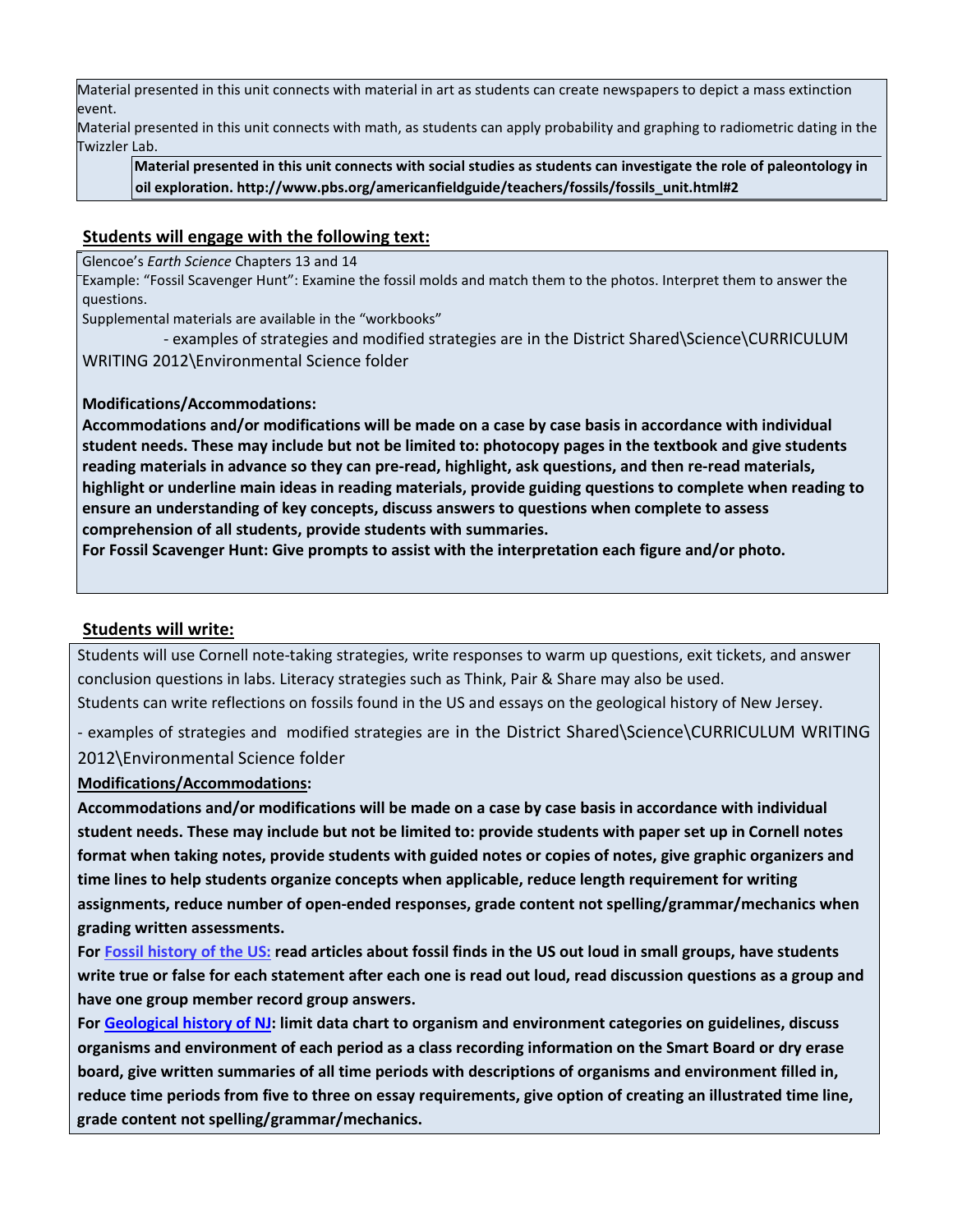# **PART III: TRANSFER OF KNOWLEDGE AND SKILLS**

### **DESCRIBE THE LEARNING EXPERIENCE.**

### **How will students uncover content and build skills.**

In addition to taking Cornell notes during lecture-discussions facilitated by PowerPoint, Prezi and other technology-based visual aids, students will perform hands-on experiments, such as the Twizzler/M&M radioactive dating lab, and inquiry-based activities such as case studies (http://www.pbs.org/americanfieldguide/teachers/fossils/fossils\_unit.html#2) as well as POGILs. Literacy strategies such as Think, Pair & Share may also be used.

**- examples of strategies and modified strategies are in the District Shared\Science\CURRICULUM WRITING 2012\Environmental Science folder** 

## **PART IV: EVIDENCE OF LEARNING IDENTIFY THE METHODS BY WHICH STUDENTS WILL DEMONSTRATE THEIR UNDERSTANDING OF CONTENT AND THEIR ABILITY TO APPLY SKILLS. IDENTIFY BLOOM'S LEVELS.**



### **Formative Assessments:**

#### **Examples:**

Formative assessments will be in the form of oral questions and answer, periodic quizzes, text-based questions and lab conclusion questions. In addition to quizzes, students will answer questions on lab activities. (Remembering through Analyzing)

- examples of assessments and modified assessments are in the District Shared\Science\CURRICULUM WRITING 2012\Environmental Science folder

### **Accommodations/Modifications:**

**Accommodations and/or modifications will be made on a case by case basis in accordance with individual student needs** 

**For Oil Exploration Lab: complete all conclusion questions together with student responses recorded on Smart Board. For M&M Radioactive Dating Lab: use Smart Board to collect all student data, set up line graph of data (x and y axis, title, increments) before requiring independent completion.** 

#### **Summative Assessments:**

To demonstrate proficiency on the material presented in this unit, students will be required to take a test that includes multiple choice, true-false, matching and open-ended questions. (Remembering through Analyzing)

Case study on the mass extinction event that claimed the dinosaurs. (Remembering through Evaluating)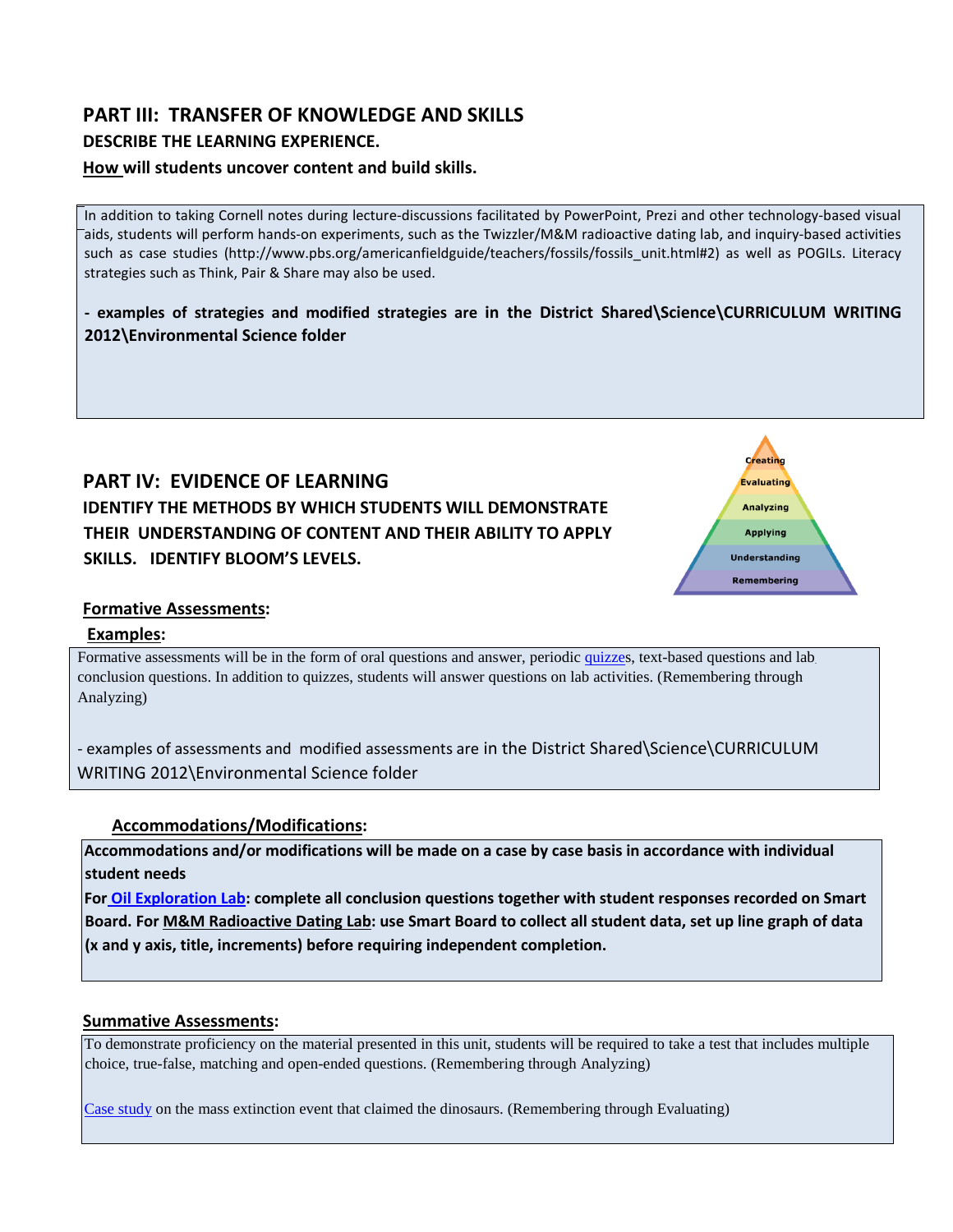Students can write narratives describing the geological history of NJ based on the fossil record. (Remembering through Creating)

- examples of assessments and modified assessments are in the District Shared\Science\CURRICULUM WRITING 2012\Environmental Science folder

### **Accommodations/Modifications:**

**Accommodations and/or modifications will be made on a case by case basis in accordance with individual student needs.** 

**For Earth History Test - study guide provided prior to test, two test periods given to complete the test instead of one, create two word banks of ten terms/concepts each, bold x and y axis of half-life graph, provide three geological principles for question, offer test questions read aloud/reworded.** For **Case Study - Read through and discuss case studies instead of independent reading, list lines of evidence for mass extinction, students will brainstorm and summarize aloud/teacher will write on Smart Board.** 

### **Performance Assessments:**

Students can be presented with a case study on mass extinction. (Remembering through Evaluating)

Students can conduct research in order to create newspaper front pages covering the events of a mass extinction. (Remembering through Creating)

Oil Exploration Lab [http://www.pbs.org/americanfieldguide/teachers/fossils/fossils\\_unit.html#2](http://www.pbs.org/americanfieldguide/teachers/fossils/fossils_unit.html#2) (Remembering through Evaluating)

- examples of assessments and modified assessments are in the District Shared\Science\CURRICULUM WRITING 2012\Environmental Science folder

### **Accommodations/Modifications:**

**Accommodations and/or modifications will be made on a case by case basis in accordance with individual student needs.** 

**For Case Study - read through and discuss case studies instead of independent reading, list lines of evidence for mass extinction, students will brainstorm and summarize aloud/teacher will write on Smart Board. For Newspaper- read guidelines aloud, limit choices of extinctions to three, give time and a half to complete project with three additional days offered in computer lab or LMC after school with teacher. For Oil Exploration Lab- student recorder will complete chart on Smart Board with peers input.** 

**For M & M Radioactive Dating Lab- divide class into groups prior to lab based on academic/social ability, teacher will demonstrate procedure before lab completed collaboratively.**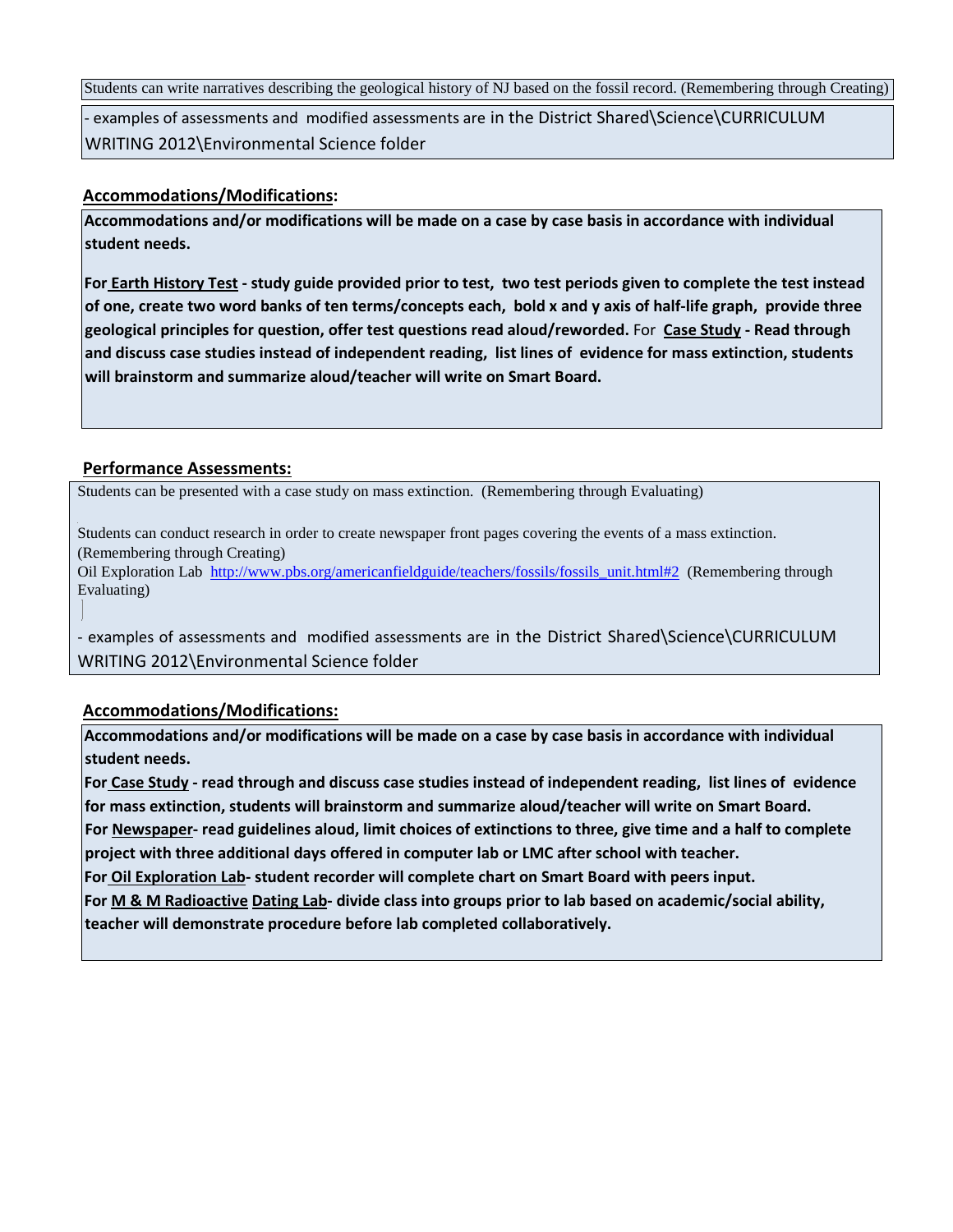# Black Horse Pike Regional School District Curriculum Template Environmental Science Curriculum

ENGAGING STUDENTS • FOSTERING ACHIEVEMENT • CULTIVATING 21<sup>ST</sup> CENTURY GLOBAL SKILLS

# **Unit 3: Plate Tectonics PART I: UNIT RATIONALE WHY ARE STUDENTS LEARNING THIS CONTENT AND THESE SKILLS?**

| <b>Course/Unit Title:</b><br><b>Environmental</b><br>Science/<br><b>Plate Tectonics</b><br>Grade Level(s):<br>$9-12$ | <b>Unit Summary:</b><br>Following the Earth history unit, this unit emphasizes the development of the theory of plate<br>tectonics based on empirical evidence used to support the hypotheses of continental drift and<br>seafloor spreading. This unit requires an understanding of an Earth that gradually changes over<br>billions of years to appreciate a slow process that results in phenomena ranging from mountain<br>formation to earthquakes. In light of the pressure built up at Earth's plate boundaries, earthquakes<br>and volcanoes occur, causing great concern for those who wonder if we can predict or prevent<br>natural disasters. This unit begins the theme of awareness and action, in which the students can<br>participate in careers that require an understanding of Earth's structure and processes. |  |
|----------------------------------------------------------------------------------------------------------------------|-------------------------------------------------------------------------------------------------------------------------------------------------------------------------------------------------------------------------------------------------------------------------------------------------------------------------------------------------------------------------------------------------------------------------------------------------------------------------------------------------------------------------------------------------------------------------------------------------------------------------------------------------------------------------------------------------------------------------------------------------------------------------------------------------------------------------------------|--|
| <b>Essential</b><br><b>Enduring Understanding(s):</b>                                                                |                                                                                                                                                                                                                                                                                                                                                                                                                                                                                                                                                                                                                                                                                                                                                                                                                                     |  |
| Question(s):                                                                                                         | 1. Scientists including Wegener and Harry Hess developed the theory of plate tectonics                                                                                                                                                                                                                                                                                                                                                                                                                                                                                                                                                                                                                                                                                                                                              |  |
| 1. How was the<br>theory of plate                                                                                    | after decades of research.                                                                                                                                                                                                                                                                                                                                                                                                                                                                                                                                                                                                                                                                                                                                                                                                          |  |
| tectonics<br>developed?                                                                                              | 2.<br>Correlating the hypotheses of continental drift and seafloor spreading has led to our                                                                                                                                                                                                                                                                                                                                                                                                                                                                                                                                                                                                                                                                                                                                         |  |
| 2. How can we<br>predict the                                                                                         | understanding of the structure and dynamics of the Earth's crust.                                                                                                                                                                                                                                                                                                                                                                                                                                                                                                                                                                                                                                                                                                                                                                   |  |
| likelihood of                                                                                                        | Plate tectonics is responsible for features found at different types of plate<br>3.                                                                                                                                                                                                                                                                                                                                                                                                                                                                                                                                                                                                                                                                                                                                                 |  |
| an earthquake<br>or volcanic                                                                                         | boundaries and can be examined to assess the likelihood of potentially catastrophic                                                                                                                                                                                                                                                                                                                                                                                                                                                                                                                                                                                                                                                                                                                                                 |  |
| eruption?                                                                                                            | events like earthquakes and volcanic eruptions in different parts of the world.                                                                                                                                                                                                                                                                                                                                                                                                                                                                                                                                                                                                                                                                                                                                                     |  |
| What is the impact<br>3.<br>of earthquakes and                                                                       | By understanding the mechanisms of plate tectonics we can develop efforts to<br>4.                                                                                                                                                                                                                                                                                                                                                                                                                                                                                                                                                                                                                                                                                                                                                  |  |
| volcanic eruptions<br>on the environment                                                                             | predict natural disasters, prevent and limit loss of life and property, and provide                                                                                                                                                                                                                                                                                                                                                                                                                                                                                                                                                                                                                                                                                                                                                 |  |
| and civilization?                                                                                                    | relief from earthquakes (and the resulting tsunamis) and volcanic eruptions.                                                                                                                                                                                                                                                                                                                                                                                                                                                                                                                                                                                                                                                                                                                                                        |  |
|                                                                                                                      |                                                                                                                                                                                                                                                                                                                                                                                                                                                                                                                                                                                                                                                                                                                                                                                                                                     |  |

I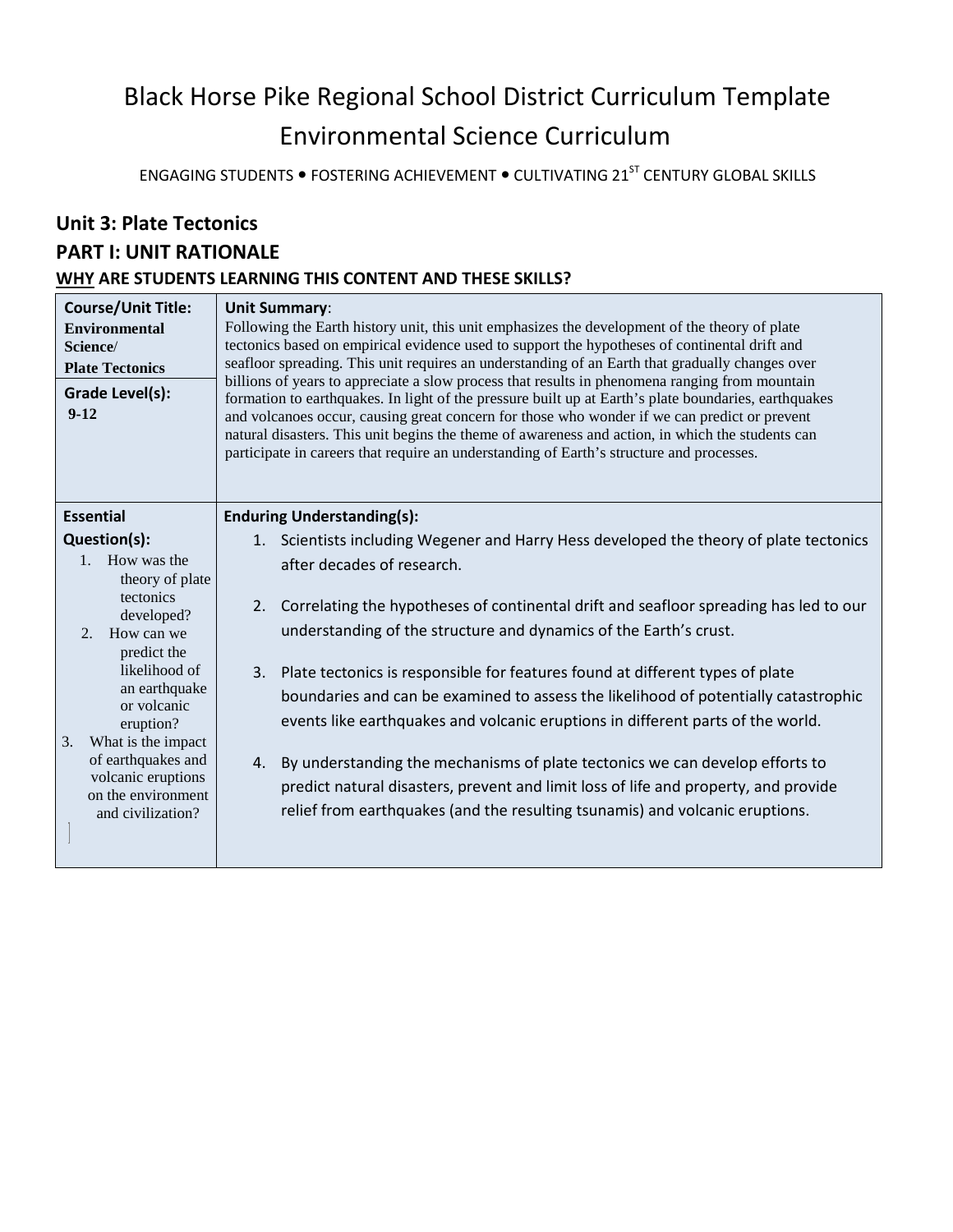# **PART II: INSTRUCTIONAL STRATEGIES AND RESOURCES**

| DESCRIBE THE LEARNING TARGETS. After each target, identify the                          |                                                                                 | <b>NJCCCS or CCS</b>           |
|-----------------------------------------------------------------------------------------|---------------------------------------------------------------------------------|--------------------------------|
| NJCCCS or Common Core Standards that are applicable Learning Target                     |                                                                                 | <b>1. Science:</b> 5.1.12.A.1, |
| $\mathbf{1}$ .                                                                          | Evaluate evidence for continental drift                                         | 5.4.12.D.1                     |
| 2.                                                                                      | Evaluate evidence for seafloor spreading                                        | <b>Other content areas:</b>    |
| 3.                                                                                      | Describe the theory of plate tectonics.                                         | 3.1H, 3.2B, 3.2C, 3.2D,        |
|                                                                                         |                                                                                 | 8.1A, 8.1F, 9.1A, 9.1B,        |
| 4.                                                                                      | Describe the convection current mechanism that drives plate tectonics           | 9.1C, 9.1D, 9.1E, 9.4A,        |
| .5.                                                                                     | Analyze the movement of earth's plates in terms of speed and direction 6. Model | 9.40, 9.40(1), 9.40(2)         |
| the movement of earth's plates at the three types of plate boundaries.                  |                                                                                 |                                |
| 7. Predict what geological features may be found at plate tectonics, or caused by plate |                                                                                 | <b>2. Science:</b> 5.1.12.A.1, |
| movements                                                                               |                                                                                 |                                |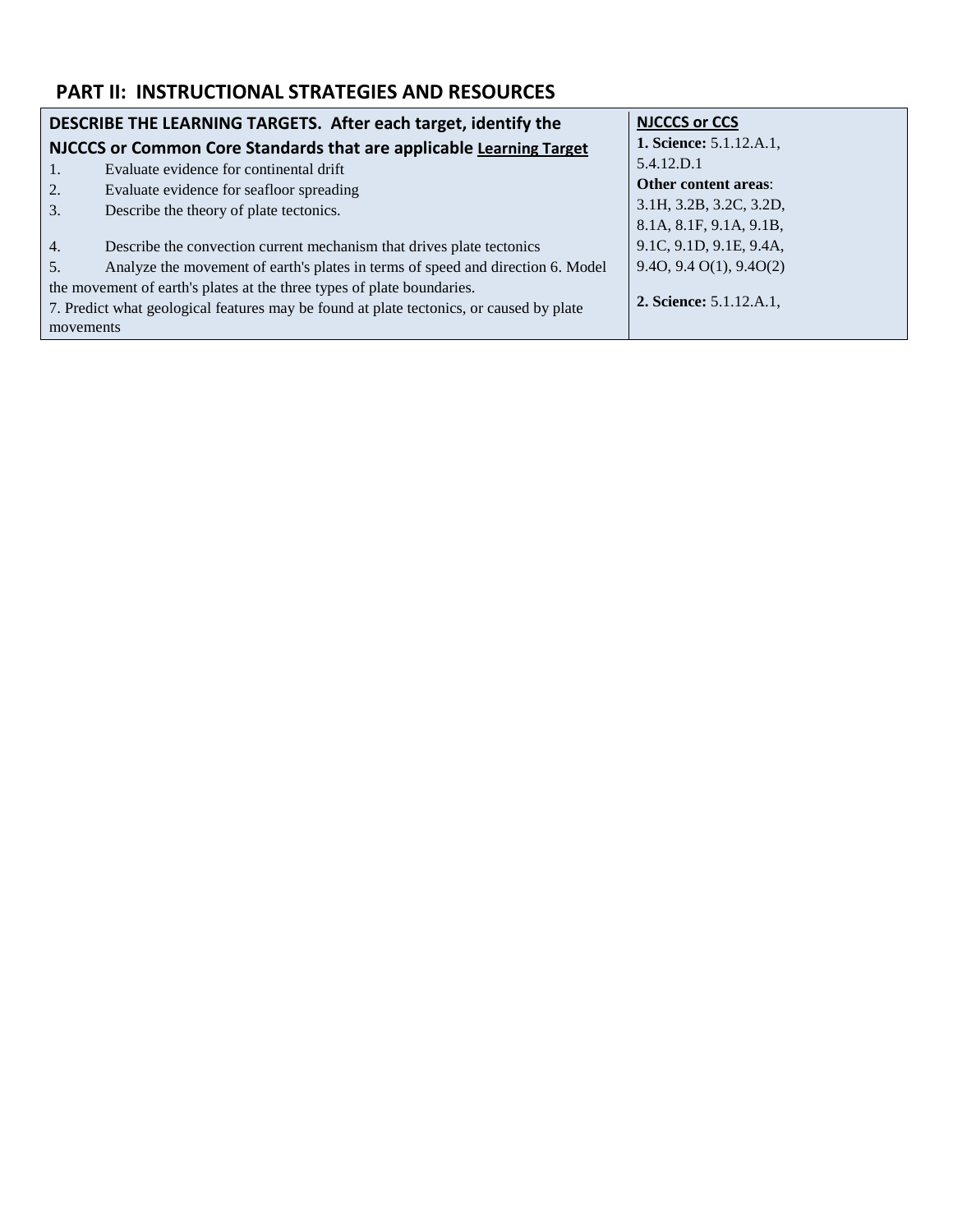| Determine the epicenter of an earthquake by using the modified Mercalli scale<br>9.<br>areas: 3.1G, 3.1H, 3.2A, 3.2B,<br>$3.2C$ ,<br>Predict the relative probability of earthquakes in locations such as California, the<br>10.<br>3.2D, 3.5A, 3.5B, 4.1A<br>Ring of Fire and NJ.<br>8.1A, 8.1E, 8.1F, 8.2B,<br>8.2G, 9.1A, 9.1B, 9.1D,<br>Propose safety measures to be taken before, during and after an earthquake.<br>11.<br>9.1F, 9.4A, 9.4O,<br>12.<br>Determine types of volcanic eruptions based on magma composition<br>9.40(1), 9.40(2)<br>13.<br>Propose safety measures to be taken before, during and after volcanic eruption.<br>3.<br>Science: 5.1.12.A.1,<br>5.1.12.C.1 5.4.12.D.1, 2 Other<br>content areas:<br>3.1H, 3.2A, 3.2B, 3.2C,<br>3.2D, 4.1A, 6.2A, 6.2B,<br>6.2C, 8.1A, 8.1F, 9.1A,<br>9.1B, 9.1C, 9.1D, 9.1E,<br>9.4A, 9.4O, 9.4 O(1),<br>9.4O(2)<br>4.<br><b>Science:</b><br>5.4.12.D.10ther content areas:<br>3.1H, 3.2B, 3.2C, 3.2D, 8.1A,<br>8.1F, 9.1A,<br>9.1B, 9.1C, 9.1D, 9.1E,<br>9.4A, 9.4O, 9.4 O(1)<br>5.<br>Science:<br>5.4.12.D.1Other content areas:<br>3.1H, 3.2B, 3.2C, 3.2D, 8.1A,<br>8.1F, 9.1A,<br>9.1B, 9.1C, 9.1D, 9.1E,<br>9.4A, 9.4O, 9.4 O(1),<br>9.4O(2)<br>Science: 5.1.12.B.2,<br>6. |
|-----------------------------------------------------------------------------------------------------------------------------------------------------------------------------------------------------------------------------------------------------------------------------------------------------------------------------------------------------------------------------------------------------------------------------------------------------------------------------------------------------------------------------------------------------------------------------------------------------------------------------------------------------------------------------------------------------------------------------------------------------------------------------------------------------------------------------------------------------------------------------------------------------------------------------------------------------------------------------------------------------------------------------------------------------------------------------------------------------------------------------------------------------------------------------------------------------------------------------------------------|
|                                                                                                                                                                                                                                                                                                                                                                                                                                                                                                                                                                                                                                                                                                                                                                                                                                                                                                                                                                                                                                                                                                                                                                                                                                               |
|                                                                                                                                                                                                                                                                                                                                                                                                                                                                                                                                                                                                                                                                                                                                                                                                                                                                                                                                                                                                                                                                                                                                                                                                                                               |
|                                                                                                                                                                                                                                                                                                                                                                                                                                                                                                                                                                                                                                                                                                                                                                                                                                                                                                                                                                                                                                                                                                                                                                                                                                               |
|                                                                                                                                                                                                                                                                                                                                                                                                                                                                                                                                                                                                                                                                                                                                                                                                                                                                                                                                                                                                                                                                                                                                                                                                                                               |
|                                                                                                                                                                                                                                                                                                                                                                                                                                                                                                                                                                                                                                                                                                                                                                                                                                                                                                                                                                                                                                                                                                                                                                                                                                               |
|                                                                                                                                                                                                                                                                                                                                                                                                                                                                                                                                                                                                                                                                                                                                                                                                                                                                                                                                                                                                                                                                                                                                                                                                                                               |
|                                                                                                                                                                                                                                                                                                                                                                                                                                                                                                                                                                                                                                                                                                                                                                                                                                                                                                                                                                                                                                                                                                                                                                                                                                               |
|                                                                                                                                                                                                                                                                                                                                                                                                                                                                                                                                                                                                                                                                                                                                                                                                                                                                                                                                                                                                                                                                                                                                                                                                                                               |
|                                                                                                                                                                                                                                                                                                                                                                                                                                                                                                                                                                                                                                                                                                                                                                                                                                                                                                                                                                                                                                                                                                                                                                                                                                               |
|                                                                                                                                                                                                                                                                                                                                                                                                                                                                                                                                                                                                                                                                                                                                                                                                                                                                                                                                                                                                                                                                                                                                                                                                                                               |
|                                                                                                                                                                                                                                                                                                                                                                                                                                                                                                                                                                                                                                                                                                                                                                                                                                                                                                                                                                                                                                                                                                                                                                                                                                               |
|                                                                                                                                                                                                                                                                                                                                                                                                                                                                                                                                                                                                                                                                                                                                                                                                                                                                                                                                                                                                                                                                                                                                                                                                                                               |
|                                                                                                                                                                                                                                                                                                                                                                                                                                                                                                                                                                                                                                                                                                                                                                                                                                                                                                                                                                                                                                                                                                                                                                                                                                               |
|                                                                                                                                                                                                                                                                                                                                                                                                                                                                                                                                                                                                                                                                                                                                                                                                                                                                                                                                                                                                                                                                                                                                                                                                                                               |
|                                                                                                                                                                                                                                                                                                                                                                                                                                                                                                                                                                                                                                                                                                                                                                                                                                                                                                                                                                                                                                                                                                                                                                                                                                               |
|                                                                                                                                                                                                                                                                                                                                                                                                                                                                                                                                                                                                                                                                                                                                                                                                                                                                                                                                                                                                                                                                                                                                                                                                                                               |
|                                                                                                                                                                                                                                                                                                                                                                                                                                                                                                                                                                                                                                                                                                                                                                                                                                                                                                                                                                                                                                                                                                                                                                                                                                               |
|                                                                                                                                                                                                                                                                                                                                                                                                                                                                                                                                                                                                                                                                                                                                                                                                                                                                                                                                                                                                                                                                                                                                                                                                                                               |
|                                                                                                                                                                                                                                                                                                                                                                                                                                                                                                                                                                                                                                                                                                                                                                                                                                                                                                                                                                                                                                                                                                                                                                                                                                               |
|                                                                                                                                                                                                                                                                                                                                                                                                                                                                                                                                                                                                                                                                                                                                                                                                                                                                                                                                                                                                                                                                                                                                                                                                                                               |
|                                                                                                                                                                                                                                                                                                                                                                                                                                                                                                                                                                                                                                                                                                                                                                                                                                                                                                                                                                                                                                                                                                                                                                                                                                               |
|                                                                                                                                                                                                                                                                                                                                                                                                                                                                                                                                                                                                                                                                                                                                                                                                                                                                                                                                                                                                                                                                                                                                                                                                                                               |
|                                                                                                                                                                                                                                                                                                                                                                                                                                                                                                                                                                                                                                                                                                                                                                                                                                                                                                                                                                                                                                                                                                                                                                                                                                               |
|                                                                                                                                                                                                                                                                                                                                                                                                                                                                                                                                                                                                                                                                                                                                                                                                                                                                                                                                                                                                                                                                                                                                                                                                                                               |
|                                                                                                                                                                                                                                                                                                                                                                                                                                                                                                                                                                                                                                                                                                                                                                                                                                                                                                                                                                                                                                                                                                                                                                                                                                               |
|                                                                                                                                                                                                                                                                                                                                                                                                                                                                                                                                                                                                                                                                                                                                                                                                                                                                                                                                                                                                                                                                                                                                                                                                                                               |
|                                                                                                                                                                                                                                                                                                                                                                                                                                                                                                                                                                                                                                                                                                                                                                                                                                                                                                                                                                                                                                                                                                                                                                                                                                               |
|                                                                                                                                                                                                                                                                                                                                                                                                                                                                                                                                                                                                                                                                                                                                                                                                                                                                                                                                                                                                                                                                                                                                                                                                                                               |
|                                                                                                                                                                                                                                                                                                                                                                                                                                                                                                                                                                                                                                                                                                                                                                                                                                                                                                                                                                                                                                                                                                                                                                                                                                               |
|                                                                                                                                                                                                                                                                                                                                                                                                                                                                                                                                                                                                                                                                                                                                                                                                                                                                                                                                                                                                                                                                                                                                                                                                                                               |
|                                                                                                                                                                                                                                                                                                                                                                                                                                                                                                                                                                                                                                                                                                                                                                                                                                                                                                                                                                                                                                                                                                                                                                                                                                               |
|                                                                                                                                                                                                                                                                                                                                                                                                                                                                                                                                                                                                                                                                                                                                                                                                                                                                                                                                                                                                                                                                                                                                                                                                                                               |
|                                                                                                                                                                                                                                                                                                                                                                                                                                                                                                                                                                                                                                                                                                                                                                                                                                                                                                                                                                                                                                                                                                                                                                                                                                               |
| 5.4.12.D.1,2 Other content                                                                                                                                                                                                                                                                                                                                                                                                                                                                                                                                                                                                                                                                                                                                                                                                                                                                                                                                                                                                                                                                                                                                                                                                                    |
| areas: 3.1H, 3.2B, 3.2C, 3.2D,                                                                                                                                                                                                                                                                                                                                                                                                                                                                                                                                                                                                                                                                                                                                                                                                                                                                                                                                                                                                                                                                                                                                                                                                                |
| $4.1A$ ,                                                                                                                                                                                                                                                                                                                                                                                                                                                                                                                                                                                                                                                                                                                                                                                                                                                                                                                                                                                                                                                                                                                                                                                                                                      |
| 6.2A, 6.2B, 6.2C, 8.1A,                                                                                                                                                                                                                                                                                                                                                                                                                                                                                                                                                                                                                                                                                                                                                                                                                                                                                                                                                                                                                                                                                                                                                                                                                       |
| 8.1F, 9.1A, 9.1B, 9.1C,                                                                                                                                                                                                                                                                                                                                                                                                                                                                                                                                                                                                                                                                                                                                                                                                                                                                                                                                                                                                                                                                                                                                                                                                                       |
| 9.1D, 9.1E, 9.4A, 9.4O,                                                                                                                                                                                                                                                                                                                                                                                                                                                                                                                                                                                                                                                                                                                                                                                                                                                                                                                                                                                                                                                                                                                                                                                                                       |
| $9.4 \text{ O}(1), 9.4 \text{ O}(2)$                                                                                                                                                                                                                                                                                                                                                                                                                                                                                                                                                                                                                                                                                                                                                                                                                                                                                                                                                                                                                                                                                                                                                                                                          |
|                                                                                                                                                                                                                                                                                                                                                                                                                                                                                                                                                                                                                                                                                                                                                                                                                                                                                                                                                                                                                                                                                                                                                                                                                                               |
| 7.<br>Science: 5.1.12.A.1,                                                                                                                                                                                                                                                                                                                                                                                                                                                                                                                                                                                                                                                                                                                                                                                                                                                                                                                                                                                                                                                                                                                                                                                                                    |
| 5.4.12.D.1,2 Other content                                                                                                                                                                                                                                                                                                                                                                                                                                                                                                                                                                                                                                                                                                                                                                                                                                                                                                                                                                                                                                                                                                                                                                                                                    |
| areas: 3.1H, 3.2B, 3.2C, 3.2D,                                                                                                                                                                                                                                                                                                                                                                                                                                                                                                                                                                                                                                                                                                                                                                                                                                                                                                                                                                                                                                                                                                                                                                                                                |
| $4.1A$ ,                                                                                                                                                                                                                                                                                                                                                                                                                                                                                                                                                                                                                                                                                                                                                                                                                                                                                                                                                                                                                                                                                                                                                                                                                                      |
|                                                                                                                                                                                                                                                                                                                                                                                                                                                                                                                                                                                                                                                                                                                                                                                                                                                                                                                                                                                                                                                                                                                                                                                                                                               |
| 6.2A, 6.2B, 6.2C, 8.1A,                                                                                                                                                                                                                                                                                                                                                                                                                                                                                                                                                                                                                                                                                                                                                                                                                                                                                                                                                                                                                                                                                                                                                                                                                       |
| 8.1F, 9.1A, 9.1B, 9.1C,                                                                                                                                                                                                                                                                                                                                                                                                                                                                                                                                                                                                                                                                                                                                                                                                                                                                                                                                                                                                                                                                                                                                                                                                                       |
| 9.1D, 9.1E, 9.4A, 9.4O,<br>$9.4 \text{ O}(1), 9.4 \text{ O}(2)$                                                                                                                                                                                                                                                                                                                                                                                                                                                                                                                                                                                                                                                                                                                                                                                                                                                                                                                                                                                                                                                                                                                                                                               |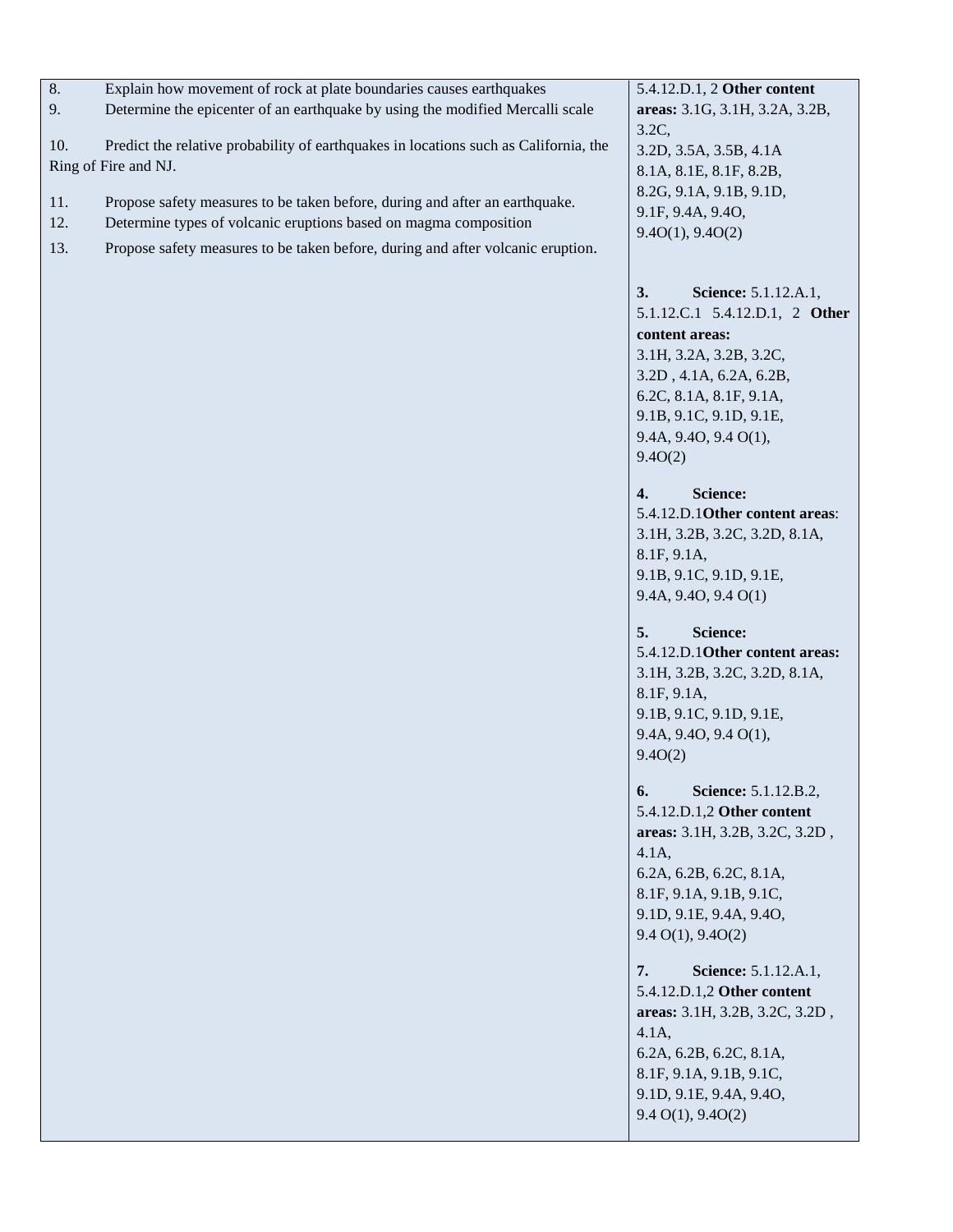| 8.<br><b>Science:</b> 5.4.12.D.1 |
|----------------------------------|
| Other content areas:             |
| 3.1H, 3.2B, 3.2C, 3.2D,          |
| 8.1A, 8.1F, 9.1A, 9.1B,          |
| 9.1C, 9.1D, 9.1E, 9.4A,          |
| $9.4O$ , $9.4O(1)$ , $9.4O(2)$   |
|                                  |
| Science: 5.1.12.B.4,<br>9.       |
| 5.1.12.C.1, 5.4.12.D.1 Other     |
| content areas:                   |
| 3.1G, 3.1H, 3.2A, 3.2B,          |
| 3.2C, 3.2D, 3.5A, 3.5B,          |
| 4.1A, 8.1A, 8.1F, 9.1A,          |
| 9.1B, 9.1C, 9.1D, 9.1E,          |
| 9.4A, 9.4O, 9.4 O(1),            |
| 9.40(2)                          |
| Science: 5.4.12.D.1<br>10.       |
| Other content areas:             |
| 3.1H, 3.2B, 3.2C, 3.2D,          |
| 8.1A, 8.1F, 9.1A, 9.1B,          |
| 9.1C, 9.1D, 9.1E, 9.4A,          |
| 9.40, 9.40(1), 9.40(2)           |
|                                  |
| Science: 5.4.12.D.1<br>11.       |
| Other content areas:             |
| 3.1H, 3.2B, 3.2C, 3.2D,          |
| 8.1A, 8.1F, 9.1A, 9.1B,          |
| 9.1C, 9.1D, 9.1E, 9.4A,          |
| 9.40, 9.40(1), 9.40(2)           |
|                                  |
|                                  |
| Science: 5.4.12.D.1<br>12.       |
| Other content areas:             |
| 3.1H, 3.2B, 3.2C, 3.2D,          |
| 8.1A, 8.1F, 9.1A, 9.1B,          |
| 9.1C, 9.1D, 9.1E, 9.4A,          |
| 9.40, 9.40(1), 9.40(2)           |
|                                  |
| Science: 5.4.12.D.1<br>13.       |
| Other content areas:             |
| 3.1H, 3.2B, 3.2C, 3.2D,          |
| 8.1A, 8.1F, 9.1A, 9.1B,          |
| 9.1C, 9.1D, 9.1E, 9.4A,          |
| 9.40, 9.40(1), 9.40(2)           |
|                                  |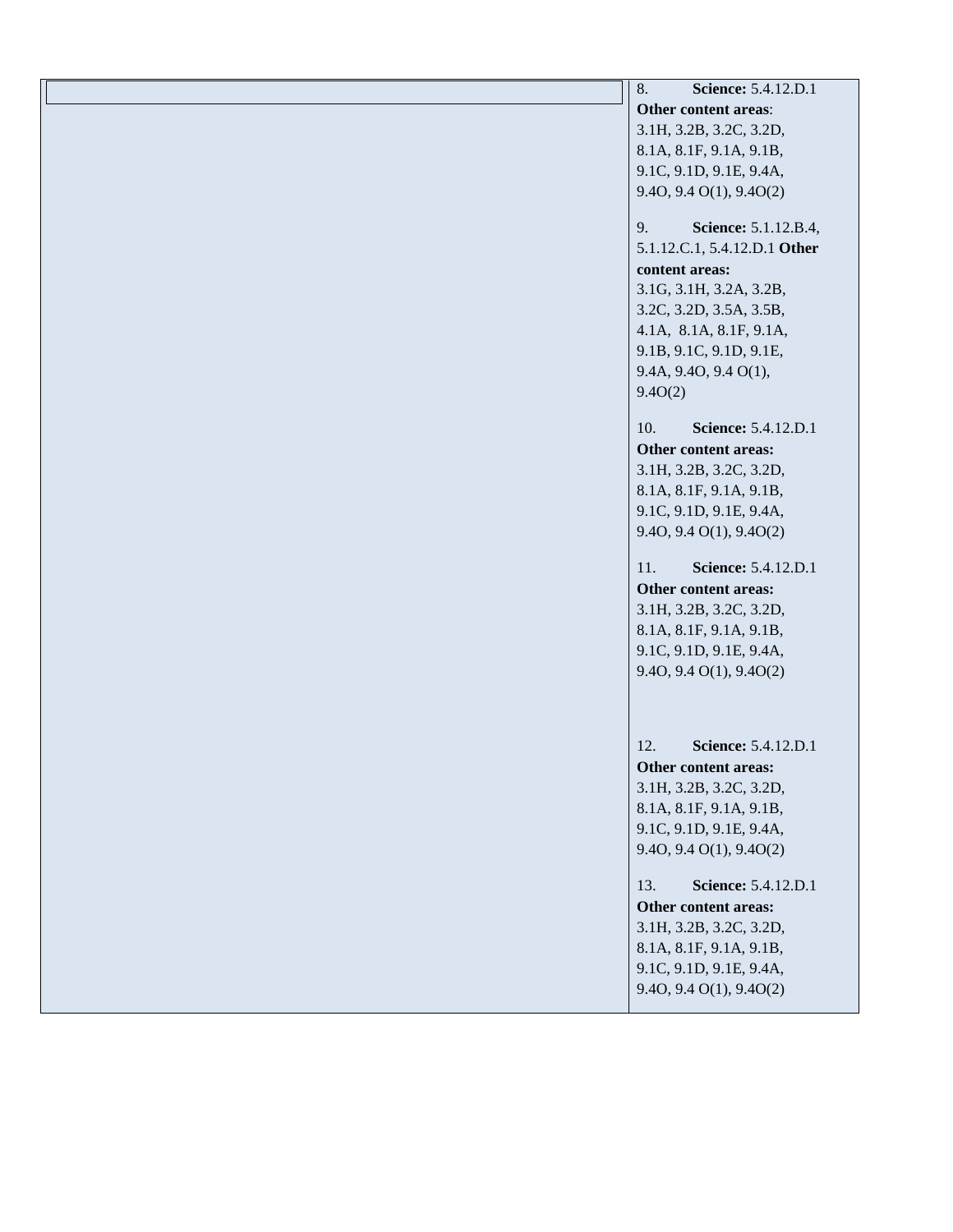### **Inter-Disciplinary Connections:**

Material presented in this unit connects with material in math when calculating the speed and distance of tectonic plate movements, and the age of seafloor rocks.

Material presented in this unit connects with material in social studies when they trace the development of the theory of plate tectonics in light of  $20<sup>th</sup>$  century history.

Material presented in this unit connects with material in art when they use clay to model plate tectonic boundaries.

For standards, see above.

examples of strategies and modified strategies are in the District Shared\Science\CURRICULUM WRITING 2012\Environmental Science folder

### **Students will engage with the following text:**

Glencoe *Earth Science --* Chapters 17-19

Students will also read current events articles from online news sources.

Supplemental materials are available in the "workbooks"

- examples of strategies and modified strategies are in the District Shared\Science\CURRICULUM WRITING 2012\Environmental Science folder

#### **Accommodations/Modifications**:

Accommodations and/or modifications will be made on a case by case basis in accordance with individual student needs. These may include but not be limited to: photocopy pages from the textbook and highlight or underline main ideas in reading materials prior to assigned reading, read passages aloud to students; incorporate media/audio visual representation(You Tube, Discovery Education), give students reading material or pages to read in advance so that they can pre-read, ask questions, and then re-read materials, provide guided questions to complete when reading to ensure an understanding of main ideas and key concepts, discuss answers to questions when complete to assess comprehension of all students, provide students with summaries.

#### **Students will write:**

Students will use Cornell note-taking strategies, write responses to warm-up questions and answer conclusion questions in labs. Literacy strategies such as Think, Pair & Share may also be used.

They can also write a narrative of a natural disaster caused by an earthquake (tsunami) or volcanic eruption. For example, see http://geobytesgcse.blogspot.com/2007/01/volcano-case-study-mount-st-helens-1980.html

- examples of strategies and modified strategies are in the District Shared\Science\CURRICULUM WRITING

2012\Environmental Science folder

#### **Accommodations/Modifications**:

Accommodations and/or modifications will be made on a case by case basis in accordance with individual student needs. These may include but not be limited to: provide students with guided notes or a copy of notes, offer students extended time on writing assignments; reduce length requirement for writing assignments, provide guiding questions for written responses, give checklists or step-by-step directions for assignments, reduced number of open-ended responses, provide graphic organizers to help students organize their writing, grade on content, not spelling/grammar/mechanics, provide extra space for students with poor or large handwriting, offer choice of typing responses if available, writing prompts when answering critical thinking questions.

### **PART III: TRANSFER OF KNOWLEDGE AND SKILLS DESCRIBE THE LEARNING EXPERIENCE.**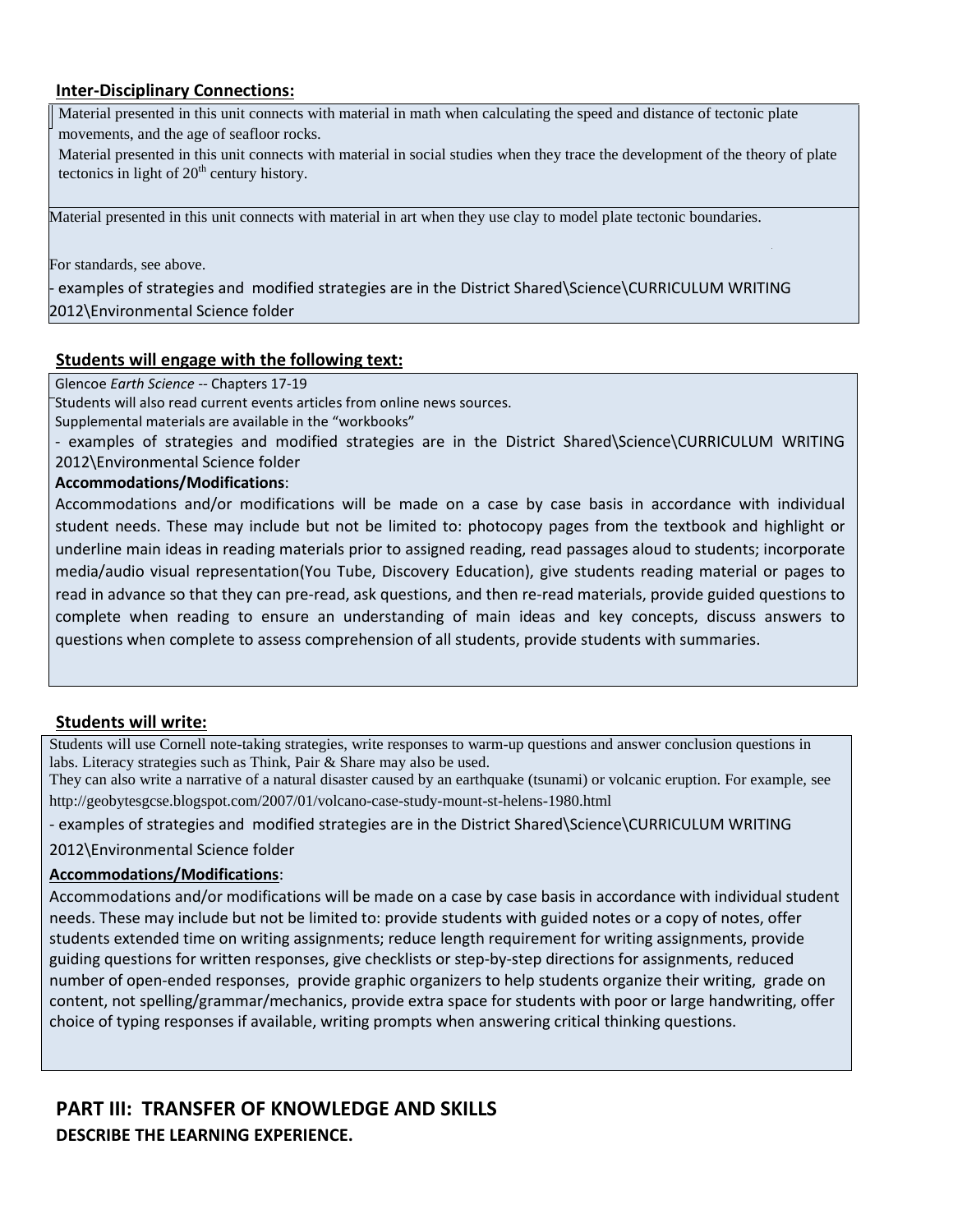### **How will students uncover content and build skills.**

In addition to taking Cornell notes during lecture-discussions facilitated by PowerPoint, Prezi and other technologybased visual aids, students will use online simulations on earthquakes and volcanoes. Literacy strategies such as Think, Pair & Share may also be used. Student-centered approaches include the following:

Modeling the development of plate tectonics through paper simulations.

Simulating and analyzing the composition of magma through a hands-on experiment.

Using the modified Mercalli scale to locate the epicenter of an earthquake.

Participating in inquiry-based activities such as case studies and POGILs.

- examples of strategies and modified strategies are in the District Shared\Science\CURRICULUM WRITING 2012\Environmental Science folder **Accommodations/Modifications:** 

**Accommodations and/or modifications will be made on a case by case basis in accordance with individual student needs. These may include but not be limited to:** 

**Cornell note-taking: provide paper for note-taking set up in Cornell notes format; pre-teach necessary vocabulary and skills, provide students with guided notes or copies of notes, break lectures into shorter portions, use time lines and graphic organizers when taking notes** 

**Online simulations and labs: pre-teach necessary vocabulary and skills, provide step-by-step directions/guidelines, and verbally re-state written directions prior to assignment, chunk assignment to allow the teacher to assess comprehension of each section prior to moving into the next section.** 

**For Mercalli Scale Lab: provide step-by step directions for assignment, read all directions out loud, create Mercalli scale rankings in groups, demonstrate concentric looping to properly locate epicenter** 

# **PART IV: EVIDENCE OF LEARNING IDENTIFY THE METHODS BY WHICH STUDENTS WILL DEMONSTRATE THEIR UNDERSTANDING OF CONTENT AND THEIR ABILITY TO APPLY SKILLS.**



**IDENTIFY BLOOM'S LEVELS.** 

### **Formative Assessments:**

Formative assessments will be in the form of oral questions and answer, periodic quizzes, text-based questions and lab conclusion questions. Students can produce earthquake safety posters or creating an earthquake safety video. (Remembering through Applying)

**Students can complete a volcano case study (http://www.explorevolcanoes.com/volcano-casestudies.html (Remembering through Evaluating)**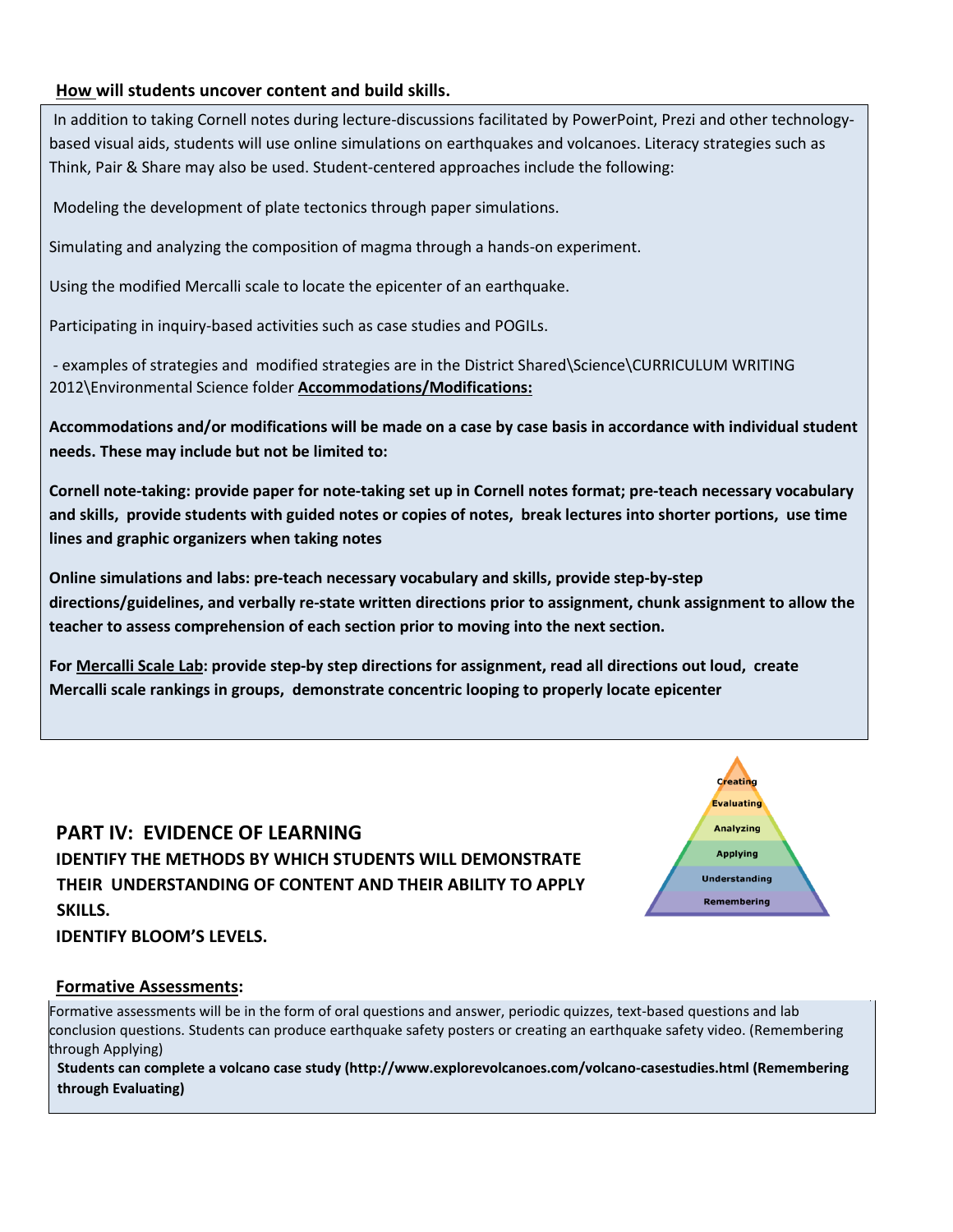- examples of assessments and modified assessments are in the District Shared\Science\CURRICULUM WRITING 2012\Environmental Science folder

### **Accommodations/Modifications:**

 **Accommodations and/or modifications will be made on a case by case basis in accordance with individual student needs. These may include but not be limited to:** 

**For Earthquake Safety Poster or video: provide written copy of precautions before, after, during; provide paper for poster, rubric emphasizing creativity and effort not spelling/grammar/mechanics, reduce number of required safety precautions (modified rubric found in TC shared, science, Sedgwick 2012 environmental curriculum). For Volcano Case Study: use Smart Board to demonstrate navigating through websites prior to independent web quest.** 

### **Summative Assessments:**

To demonstrate proficiency on the material presented in this unit, students will be required to take a test that includes multiple choice, true-false, matching and open-ended questions. (Remembering through Analyzing) Students can research news stories on natural disasters (either earthquake or volcanic eruption), which can be presented via traditional writing assignment, oral presentation or Xtranormal.com presentation. (Remembering through Creating)

- examples of assessments and modified assessments are in the District Shared\Science\CURRICULUM WRITING 2012\Environmental Science folder

### **Accommodations/Modifications:**

**Accommodations and/or modifications will be made on a case by case basis in accordance with individual student needs. These may include but not be limited to the following:** 

**For Breaking News Presentation: set aside first day for visual tutorial of Xtranormal website to show how to set up an account and then step by step directions on making of video, provide a list and short summaries of major earthquakes and major volcanic eruptions for student to select a desired topic, provide a written and verbal set of step-by-step guidelines for the project, allow student choice of Power point presentation, Xtranormal movie, or traditional writing assignment, generate and discuss grading rubric prior to creation of presentation and focus on use of class time, creative effort, and relevant information when grading, require five instead of nine of the relevant information on rubric, provide minimum of three class periods in the computer lab for teacher to provide individual assistance when needed, offer additional days of teacher assistance after school prior to due date.** 

#### **Performance Assessments:**

Students can research news stories on natural disasters (either earthquake or volcanic eruption), which can be produced via traditional writing assignment, oral presentation or Xtranormal.com presentation. (Remembering through Creating) Modified Mercalli lab (Remembering through Evaluating)

**- examples of assessments and modified assessments are in the District Shared\Science\CURRICULUM WRITING 2012\Environmental Science folder**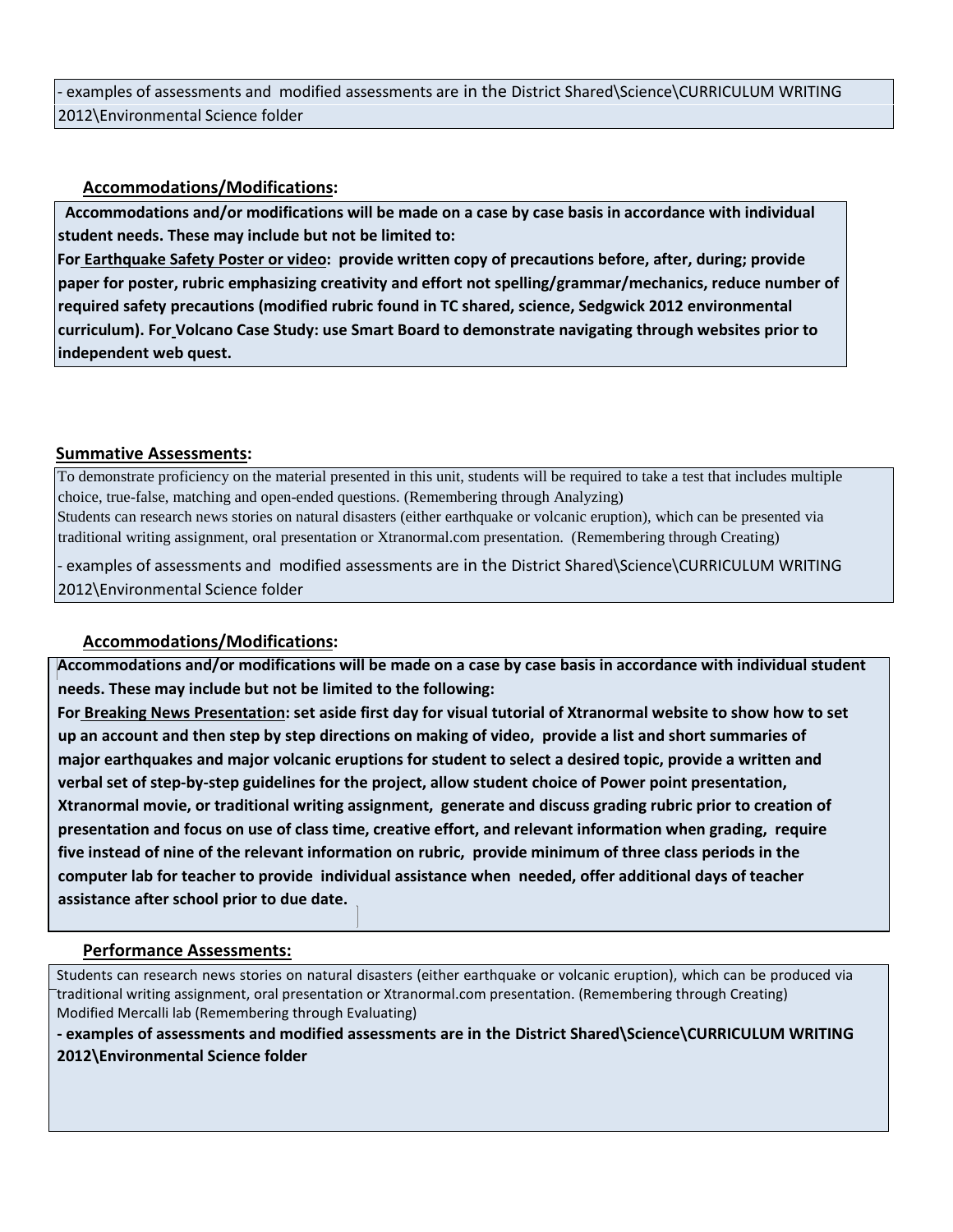**Accommodations/Modifications:**

**Accommodations and/or modifications will be made on a case by case basis in accordance with individual student needs.** 

**Modified Mercalli Lab: provide step-by step directions for assignment; read all directions out loud, create Mercalli scale rankings in groups, demonstrate concentric looping to properly locate epicenter.**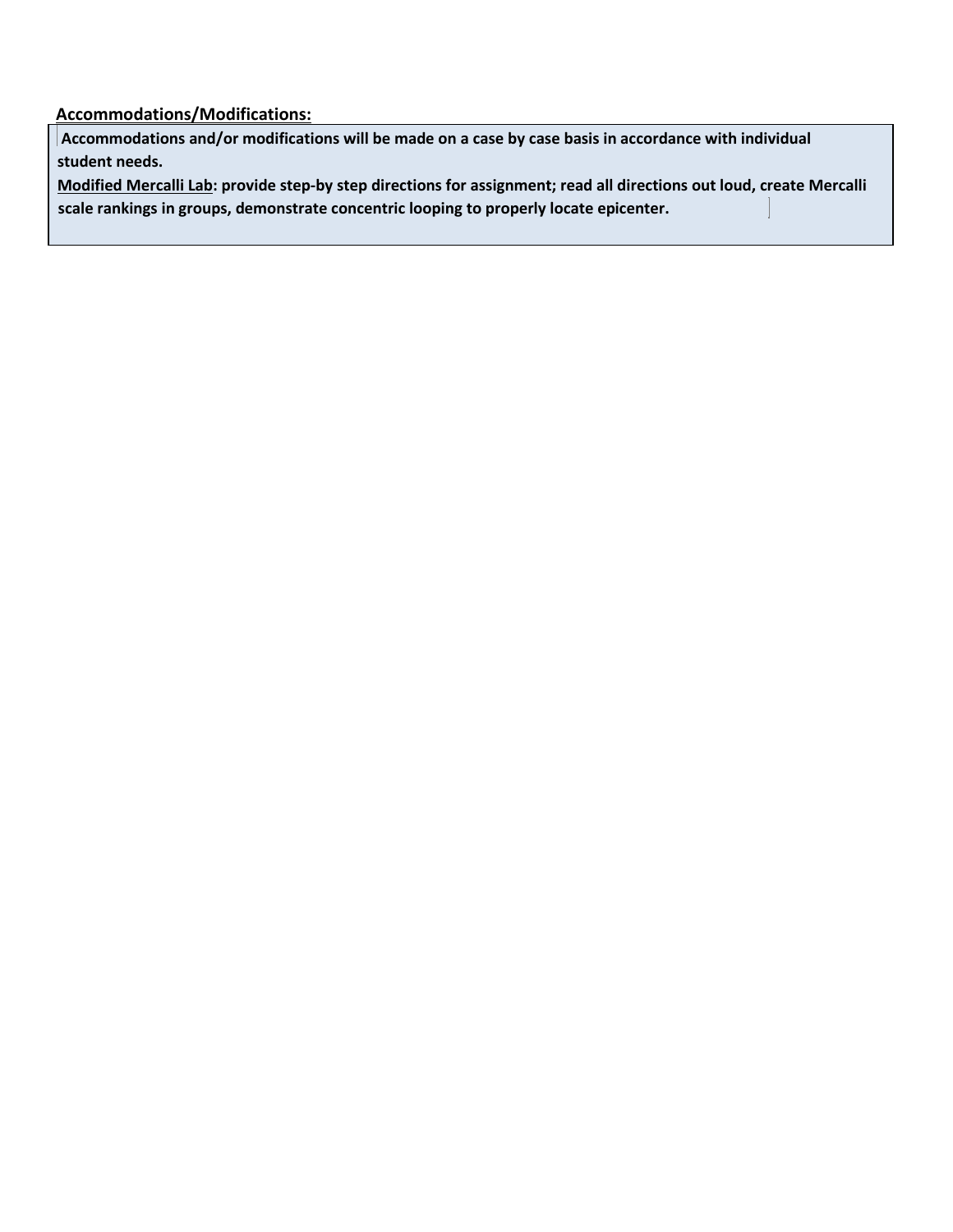# Black Horse Pike Regional School District Curriculum Template Environmental Science Curriculum

ENGAGING STUDENTS  $\bullet$  FOSTERING ACHIEVEMENT  $\bullet$  CULTIVATING 21<sup>ST</sup> CENTURY GLOBAL SKILLS

## **Unit 4: Atmosphere PART I: UNIT RATIONALE WHY ARE STUDENTS LEARNING THIS CONTENT AND THESE SKILLS?**

|                   | <b>Course/Unit Title:</b>                | <b>Unit Summary:</b>                                                                                                                                                                                                                                                                                                                                                                                                                                                                                                                                                                                                                                                                                                                                                                                                                                                                                                                                                                                                                                                                                                                                                                                                                                                                                                                                                                                                                                  |
|-------------------|------------------------------------------|-------------------------------------------------------------------------------------------------------------------------------------------------------------------------------------------------------------------------------------------------------------------------------------------------------------------------------------------------------------------------------------------------------------------------------------------------------------------------------------------------------------------------------------------------------------------------------------------------------------------------------------------------------------------------------------------------------------------------------------------------------------------------------------------------------------------------------------------------------------------------------------------------------------------------------------------------------------------------------------------------------------------------------------------------------------------------------------------------------------------------------------------------------------------------------------------------------------------------------------------------------------------------------------------------------------------------------------------------------------------------------------------------------------------------------------------------------|
|                   | <b>Environmental Science /</b>           | This unit investigates the properties of atmosphere and the implication of                                                                                                                                                                                                                                                                                                                                                                                                                                                                                                                                                                                                                                                                                                                                                                                                                                                                                                                                                                                                                                                                                                                                                                                                                                                                                                                                                                            |
|                   |                                          | those properties to the possibility of life on earth as we know it. In this unit, the<br>students will focus on the importance, composition, and function of the                                                                                                                                                                                                                                                                                                                                                                                                                                                                                                                                                                                                                                                                                                                                                                                                                                                                                                                                                                                                                                                                                                                                                                                                                                                                                      |
| <b>Atmosphere</b> |                                          | atmosphere. Students will investigate the layers of the atmosphere and the                                                                                                                                                                                                                                                                                                                                                                                                                                                                                                                                                                                                                                                                                                                                                                                                                                                                                                                                                                                                                                                                                                                                                                                                                                                                                                                                                                            |
|                   | Grade Level(s): 9-12                     | important features in each. Students will identify trends in the atmosphere such                                                                                                                                                                                                                                                                                                                                                                                                                                                                                                                                                                                                                                                                                                                                                                                                                                                                                                                                                                                                                                                                                                                                                                                                                                                                                                                                                                      |
|                   |                                          | as air pressure and temperature and the implications of these trends. Students<br>will investigate how energy is transferred through the atmosphere and its<br>connection with the processes in the water cycle and air movement. Students<br>will identify and evaluate changes that have taken place in the atmosphere<br>both natural and manmade. The concept of climate change through the topics<br>of atmospheric gas composition and the greenhouse effect will be introduced.<br>Students will be asked to evaluate the effect on human impact on natural<br>systems.<br>Students will develop a better understanding of this unit by using information<br>presented in previous units. One such example can be seen in the Earth History<br>Unit, where similar themes can be identified. It was discussed that as the planet<br>changed over geologic time, so did the composition of the atmosphere which<br>contributed to the evolution of life forms on Earth. Directly prior to this unit,<br>students investigated the properties of the plate tectonics and earthquakes.<br>Students will use the concepts presented in this unit to develop a better<br>understanding in future units. One such example can be seen in the Climate<br>Change Unit, where similar themes can be identified such as the greenhouse<br>effect and global warming. Also, students will use this information to assist in<br>evaluating resource usage. |
|                   | <b>Essential Question(s):</b>            | <b>Enduring Understanding(s):</b>                                                                                                                                                                                                                                                                                                                                                                                                                                                                                                                                                                                                                                                                                                                                                                                                                                                                                                                                                                                                                                                                                                                                                                                                                                                                                                                                                                                                                     |
|                   | 1. What is the function of               | The earth provides an array of natural services such as the maintenance of<br>1.                                                                                                                                                                                                                                                                                                                                                                                                                                                                                                                                                                                                                                                                                                                                                                                                                                                                                                                                                                                                                                                                                                                                                                                                                                                                                                                                                                      |
|                   | the atmosphere?                          | the quality of the atmosphere, soils, hydrologic cycle, disposal of waste,                                                                                                                                                                                                                                                                                                                                                                                                                                                                                                                                                                                                                                                                                                                                                                                                                                                                                                                                                                                                                                                                                                                                                                                                                                                                                                                                                                            |
|                   | 2. What makes up the                     | and recycling of nutrients. Disruption of these natural services through                                                                                                                                                                                                                                                                                                                                                                                                                                                                                                                                                                                                                                                                                                                                                                                                                                                                                                                                                                                                                                                                                                                                                                                                                                                                                                                                                                              |
| 3.                | atmosphere?                              | such activities as harvesting natural resources may result in negative                                                                                                                                                                                                                                                                                                                                                                                                                                                                                                                                                                                                                                                                                                                                                                                                                                                                                                                                                                                                                                                                                                                                                                                                                                                                                                                                                                                |
|                   | How is energy<br>transferred through the | environmental, health, and economic consequences.                                                                                                                                                                                                                                                                                                                                                                                                                                                                                                                                                                                                                                                                                                                                                                                                                                                                                                                                                                                                                                                                                                                                                                                                                                                                                                                                                                                                     |
|                   | atmosphere?                              | The chemical and physical properties of the vertical structure of the<br>2.                                                                                                                                                                                                                                                                                                                                                                                                                                                                                                                                                                                                                                                                                                                                                                                                                                                                                                                                                                                                                                                                                                                                                                                                                                                                                                                                                                           |
| 4.                | What are the important                   | atmosphere support life on Earth. Through analyzing atmospheric                                                                                                                                                                                                                                                                                                                                                                                                                                                                                                                                                                                                                                                                                                                                                                                                                                                                                                                                                                                                                                                                                                                                                                                                                                                                                                                                                                                       |
|                   | processes in the water<br>cycle?         | structure global, regional and local variations can be identified and<br>implication for life can be studied.                                                                                                                                                                                                                                                                                                                                                                                                                                                                                                                                                                                                                                                                                                                                                                                                                                                                                                                                                                                                                                                                                                                                                                                                                                                                                                                                         |
| 5.                | How has the                              | The sun is the major external source of energy for Earth's global energy<br>3.                                                                                                                                                                                                                                                                                                                                                                                                                                                                                                                                                                                                                                                                                                                                                                                                                                                                                                                                                                                                                                                                                                                                                                                                                                                                                                                                                                        |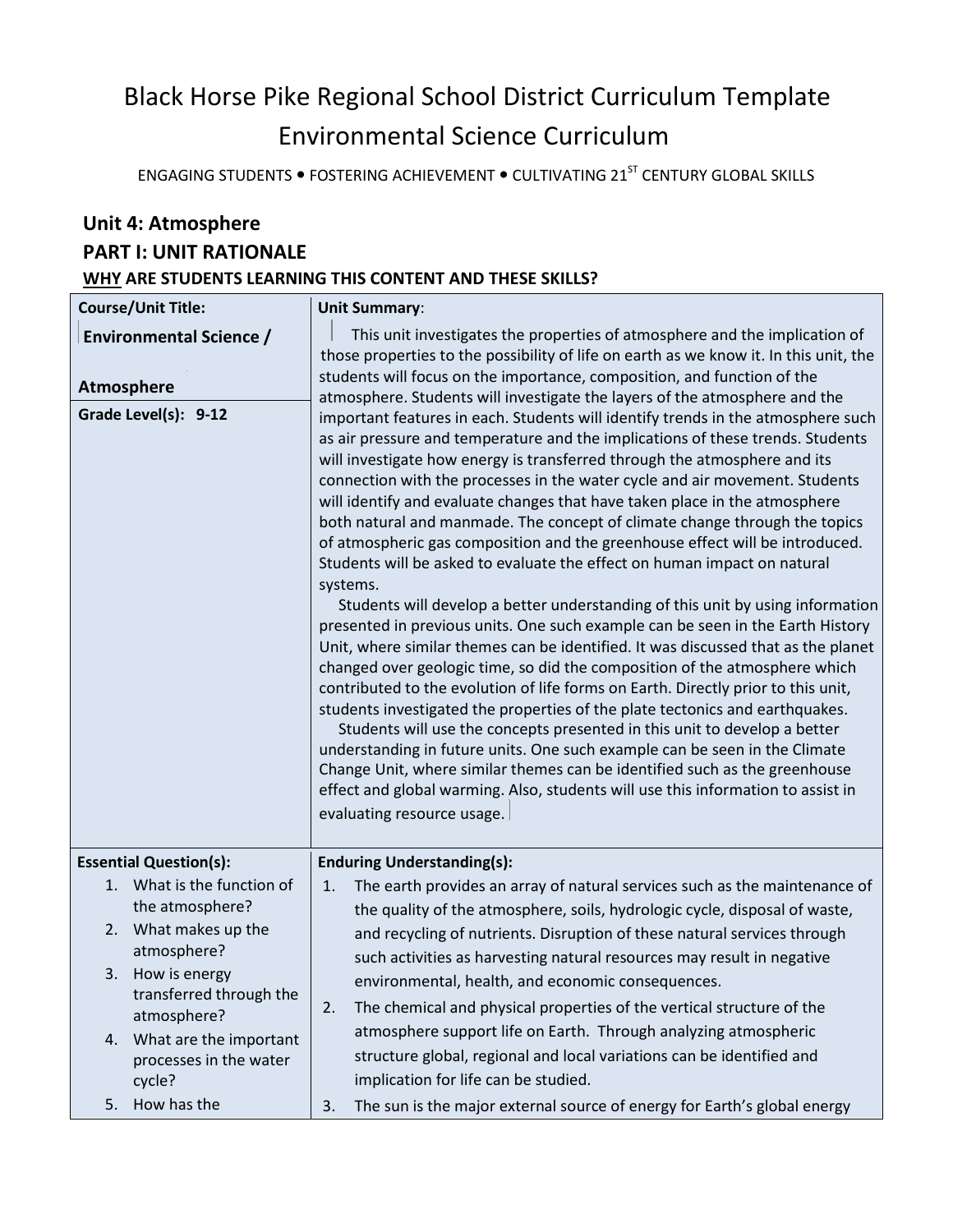| atmosphere changed over<br>time? | 5. | budget. These energy sources run earth's natural services such as the<br>hydrologic cycle and movement of matter.<br>4. Earth's hydrologic cycle is complex, involves many processes, and varies<br>globally, regionally, and locally.<br>The composition of the atmosphere has changed throughout time. This<br>change can be natural as in the development of oxygen and an ozone layer<br>which can be traced through rock layers. These changes can cause dramatic<br>shifts in life's evolution. Human activities have changed Earth's land, oceans,<br>and atmosphere. Human interactions can disrupt the stability of the<br>atmosphere and the services provided. These activities include the burning<br>of fossil fuels which can be studied by evaluating the addition of greenhouse<br>gases to the atmosphere and global average temperatures. Scientific,<br>economic, and other data assists in assessing environmental risks and<br>benefits associated with societal activity such as the large scale adoption of<br>emerging technologies. |
|----------------------------------|----|--------------------------------------------------------------------------------------------------------------------------------------------------------------------------------------------------------------------------------------------------------------------------------------------------------------------------------------------------------------------------------------------------------------------------------------------------------------------------------------------------------------------------------------------------------------------------------------------------------------------------------------------------------------------------------------------------------------------------------------------------------------------------------------------------------------------------------------------------------------------------------------------------------------------------------------------------------------------------------------------------------------------------------------------------------------|
|                                  |    |                                                                                                                                                                                                                                                                                                                                                                                                                                                                                                                                                                                                                                                                                                                                                                                                                                                                                                                                                                                                                                                              |
|                                  |    |                                                                                                                                                                                                                                                                                                                                                                                                                                                                                                                                                                                                                                                                                                                                                                                                                                                                                                                                                                                                                                                              |

### **PART II: INSTRUCTIONAL STRATEGIES AND RESOURCES DESCRIBE THE LEARNING TARGETS.**

**After each target, identify the NJCCCS or Common Core Standards that are applicable** 

|    | <b>Learning Target</b>                                                           |                | <b>NJCCCS or CCS</b>       |
|----|----------------------------------------------------------------------------------|----------------|----------------------------|
| 1. | Identify the functions of the atmosphere.                                        |                | 1. Science: 5.4 C-2        |
| 2. | Identify the composition of gases that make up the atmosphere.                   |                | <b>Other content</b>       |
| З. | Identify the layers of the atmosphere in order.                                  |                | standards:                 |
| 4. | Identify the important characteristics of each layer.                            |                | 7.1.IL.A.7, 9.1.12.A.1,    |
| 5. | Describe the function of the ozone layer.                                        |                | 9.1.12.B, 9.40, RST.9-     |
| 6. | Describe how energy is transferred through the atmosphere.                       |                | 10.1, 2, 3, 4, 5, 9, 10 OR |
| 7. | Describe the processes in order involved in the hydrologic cycle.                |                | RST.11-12.1, 2, 3, 4, 5,   |
| 8. | Describe the formation of the atmosphere.                                        |                | 9, 10, WHST.9-10.1, 2,     |
|    |                                                                                  |                | 3, 4, 5, 9, 10 OR          |
| 9. | Describe the effect of CFC's on the ozone layer.                                 |                | WHST.11-12.1, 2, 3, 4,     |
|    | 10. Identify types of greenhouse gases and their sources.                        | 5, 9, 10       |                            |
|    | 11. Describe the functions of greenhouse gases and their connection with global  |                |                            |
|    | warming.                                                                         | 2.             | <b>Science: 5.4 C-2</b>    |
|    | 12. Compare and contrast benefits and drawbacks of the greenhouse effect.        | 3.             | <b>Science: 5.4 C-2</b>    |
|    | 13. Describe the Coriolis Effect.                                                | 4.             | <b>Science: 5.4 C-</b>     |
|    | 14. Describe prevailing winds, the gulf and jet stream, sea and land breezes and |                | 2, G-2 Other content       |
|    | its effect on our weather.                                                       |                | standards: 2.2.12.B.1,     |
|    |                                                                                  |                | 6.1.12.B.6, 6.1.12.B.9,    |
|    |                                                                                  |                | 6.1.12.C.13, 6.1.12.B.16   |
|    |                                                                                  | 5.<br>$2, G-2$ | Science: 5.4 C-            |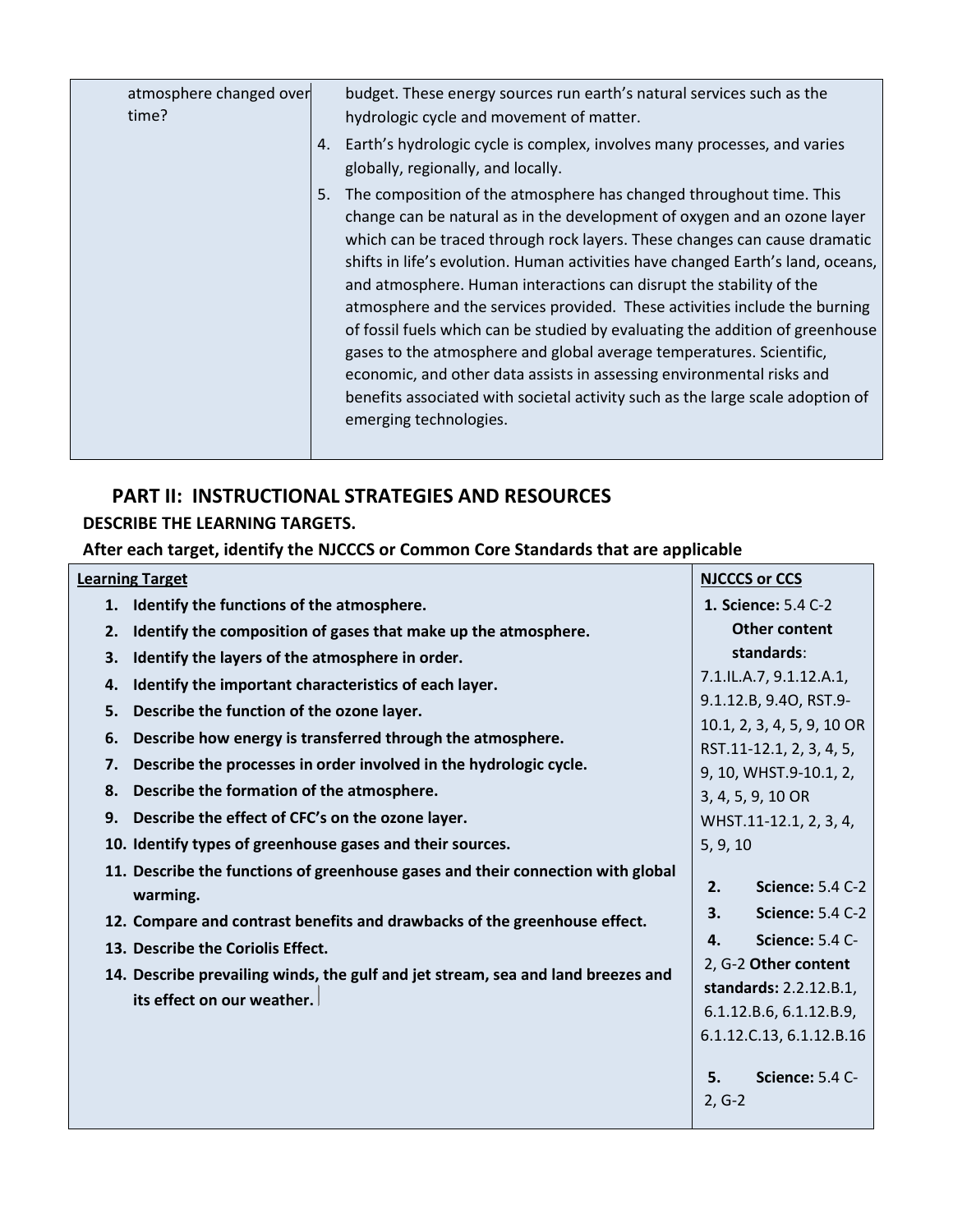**6. Science:** 5.4 E-1,2 5.4 G-3 **Other content standards:** 6.1.12. C.12, 6.1.12.C16, 6.2.12.C.5, 7.1.IL.A.7, 9.1.12.A.1, 9.1.12.B, 9.4O, N-Q.1, 3, ACED.1, A-REI.10, 11, FBF. RST.9-10.1, 2, 3, 4, 5, 9, 10 OR RST.11- 12.1, 2, 3, 4, 5, 9, 10, S-IC.6, S-ID.1, 9, WHST.910.1, 2, 3, 4, 5, 9, 10 OR WHST.11-12.1, 2, 3, 4, 5, 9, 10 **7. Science:** 5.4 E -1,2 F-3 G-3,7 **Other content standards:** 6.1.12.B.1, 7.1.IL.A.7, 9.1.12.A.1, 9.1.12.B, 9.1.12.F.6, 9.4O, RST.9-10.1, 2, 3, 4, 5, 9, 10 OR RST.11- 12.1, 2, 3, 4, 5, 9, 10, WHST.9-10.1, 2, 3, 4, 5, 9, 10 OR WHST.11- 12.1, 2, 3, 4, 5, 9, 10 **8. Science:** 5.4 B-1, C-2 **Other content standards:** 6.1.12.D.6, 6.1.12.C.12, 7.1.IL.A.7, 9.1.12.A.1, 9.1.12.B, 9.4O, RST.9-10.1, 2, 3, 4, 5, 9, 10 OR RST.11- 12.1, 2, 3, 4, 5, 9, 10, WHST.9-10.1, 2, 3, 4, 5, 9, 10 OR WHST.11- 12.1, 2, 3, 4, 5, 9, 10 **9.Science:** 5.3 C-2,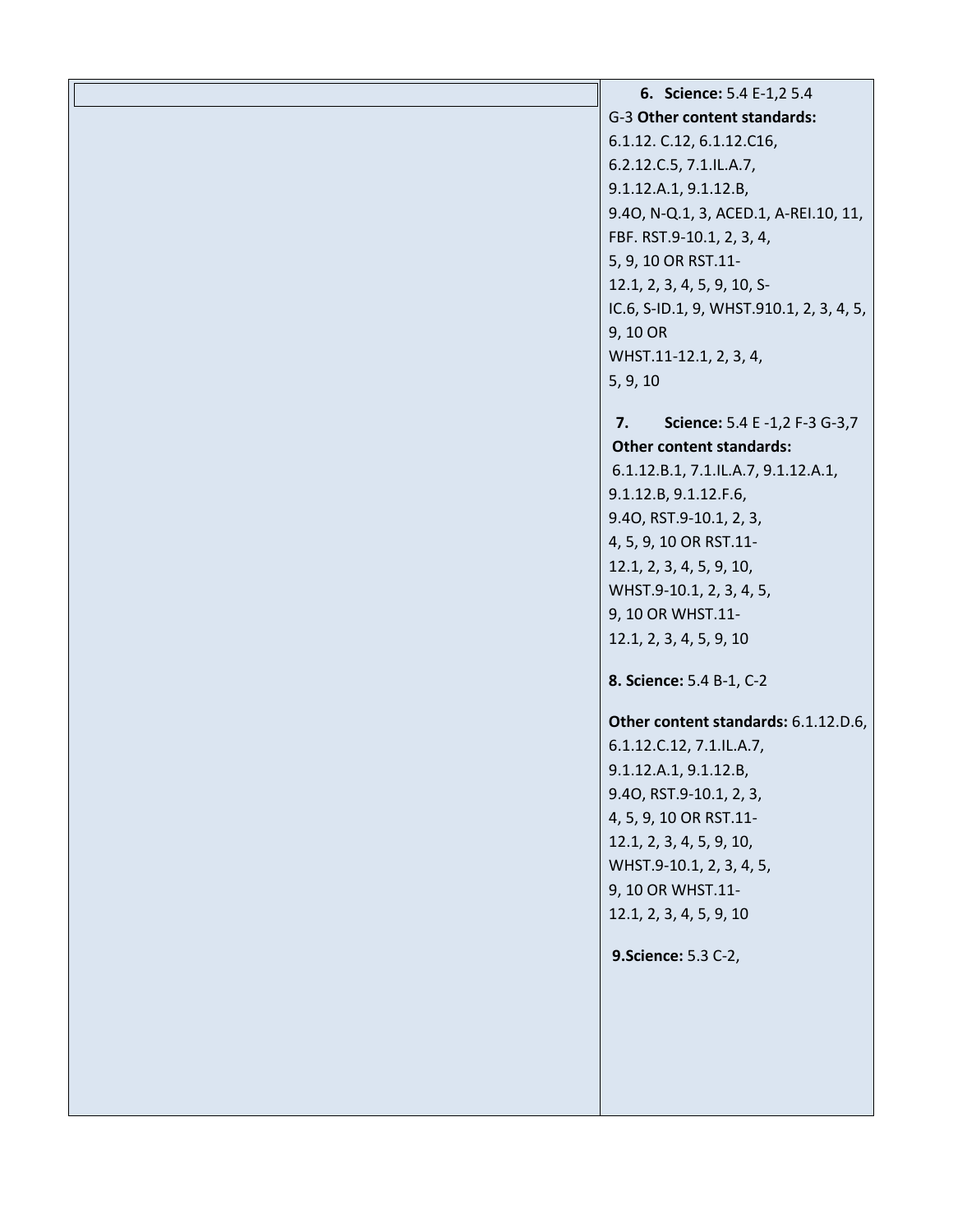| $G-5,6$                    |  |
|----------------------------|--|
| 10. Science: 5.4 C-2, F-   |  |
| 2                          |  |
| 11. Science: 5.4 F-2       |  |
| 12. Science: 5.3 C-2,      |  |
| $5.4 G-5.6$                |  |
| 13. Science: 5.4 E-1,2 G-3 |  |
| 14. Science: 5.4 E-1,2     |  |
| $G-3$                      |  |

### **Inter-Disciplinary Connections:**

**Material in this section will connect with material in Math, History, and Language Arts. Students will need to analyze quantitative data, graphs, and draw conclusions. Students will also need to discuss how social and economic activity may contribute to environmental issues and solutions.** 

**Examples:** 

**Lab Activity – Layers of the Atmosphere Poster Project Lab Activity – Greenhouse Effect Simulation** 

examples of strategies and modified strategies are in the District Shared\Science\CURRICULUM WRITING 2012\Environmental Science folder

### **Students will engage with the following text:**

**Textbook – Earth Science Glencoe Ch 11-13**

### **"Earth's Clouds Alive with Bacteria" – Article on LiveScience.com**

examples of strategies and modified strategies are in the District Shared\Science\CURRICULUM WRITING 2012\Environmental Science folder **Accommodations/Modifications:** 

**Accommodations and/or modifications will be made on a case by case basis in accordance with individual student needs. These may include but not be limited to : photocopy pages from textbook and give students reading materials in advance so they can pre-read, highlight, ask questions, and then re-read materials, highlight or underline main ideas in reading materials, provide guiding questions to complete when reading to ensure an understanding of key concepts, discuss answers to questions when complete to assess comprehension of all students, provide students with summaries, reduce length of reading by highlighting the most important concepts.** 

### **Students will write:**

**Students will use Cornell note taking strategies, write written responses to warm up questions, and summarize notes from class discussion. Students will also in a paragraph summarize events that occur in the water cycle and identify human activities that contribute to water pollution issues. Students will write free response answers to questions posed in such activities as the Greenhouse Effect Simulation and unit study guide.**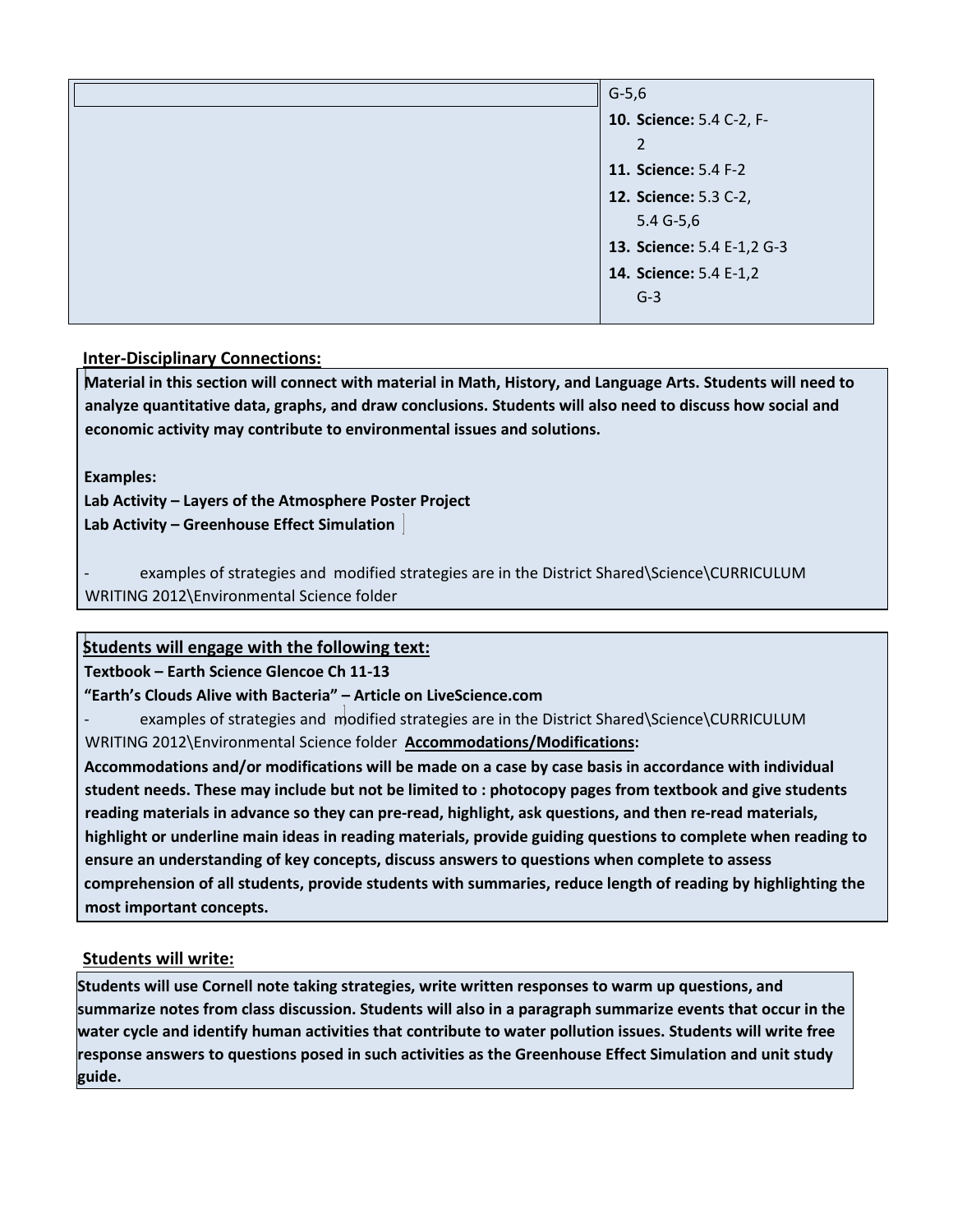### **Example:**

### **Water Cycle Diagram**

### **Atmosphere Study Guide**

- examples of strategies and modified strategies are in the District Shared\Science\CURRICULUM WRITING 2012\Environmental Science folder

### **Accommodations/Modifications:**

**Accommodations and/or modifications will be made on a case by case basis in accordance with individual student needs. These may include but not be limited to: provide students with paper set up in Cornell notes format when taking notes, writing prompts when answering critical thinking questions, reduce amount of writing, grade content not spelling/grammar/mechanics when grading written assessments.** 

**For water pollution issue activity: identify human activities that contribute to water pollution issues and then record on board together.** 

**For water cycle: provide students with copy of water cycle illustration and discuss the cyclic movement of water throughout the planet, list events that occur in the water cycle and give written copy of events to students before having summarize events that occur in paragraph form.** 

**For Greenhouse Effect Simulation: have students read opening paragraph out loud together and underline four tasks before beginning web quest, open website on Smart Board and show how to maneuver through site before students work independently, give time and a half to complete lab, answer comprehension questions together on Smart Board after Part 2 is complete.** 

**For study guide: provide written copy of notes corresponding with objectives on study guide, provide specific page numbers of where to locate answers within textbook, go over all answers to study guide together as a class.**

### **PART III: TRANSFER OF KNOWLEDGE AND SKILLS**

### **DESCRIBE THE LEARNING EXPERIENCE.**

### **How will students uncover content and build skills.**

- $\bullet$ Students will be presented with information through power point presentation which will utilize multimedia videos and interactive maps and diagrams.
- Students will investigate concepts through guided class discussion lead by teacher based questions.
- Small group discussion as students work in groups to use notes and textbook to construct atmosphere poster.
- The students will reinforce concepts by completing a graphic visual such as with the water cycle.
- The students will reinforce concepts by completing free response questions given on a unit study guide.

- examples of strategies and modified strategies are in the District Shared\Science\CURRICULUM WRITING 2012\Environmental Science folder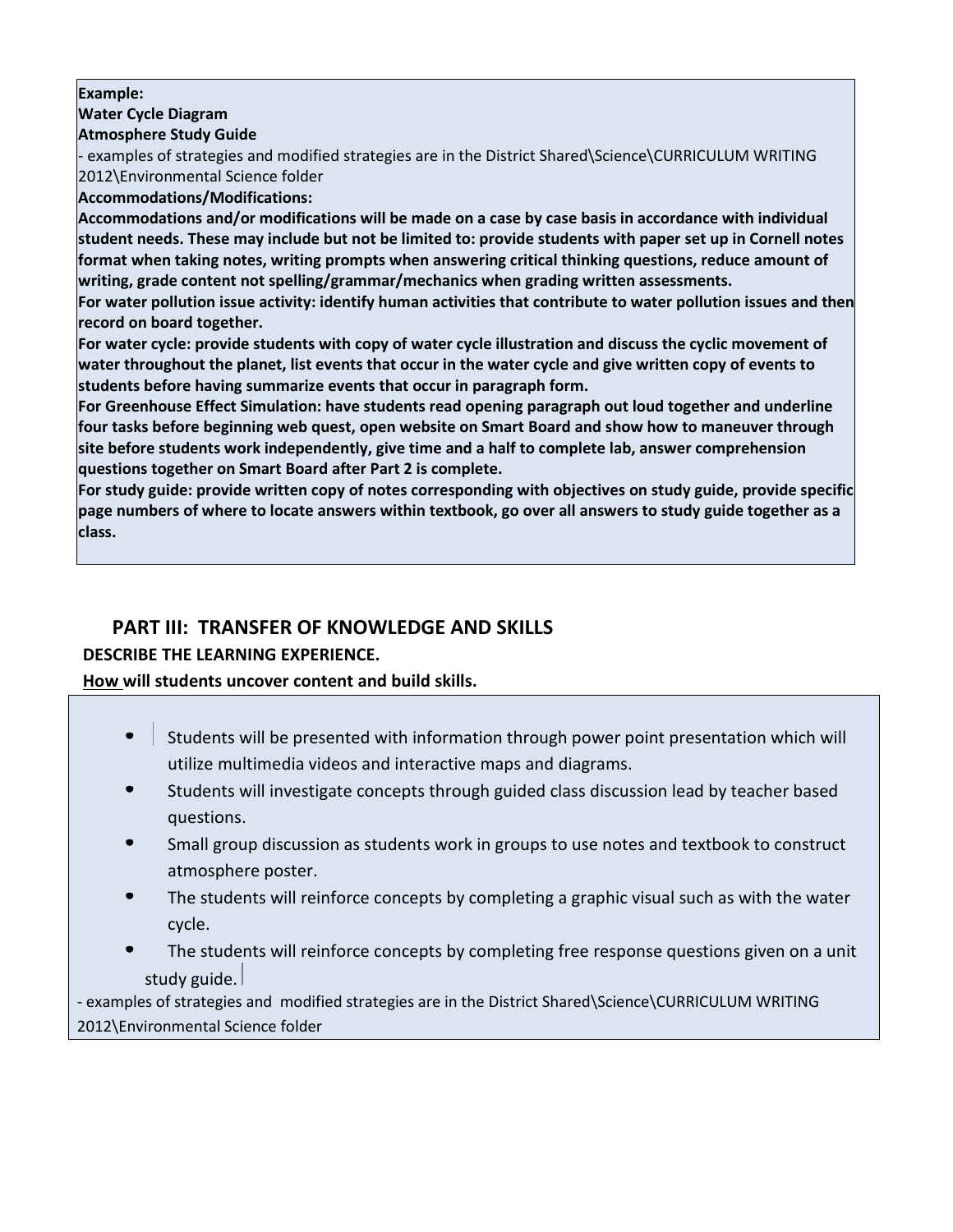# **PART IV: EVIDENCE OF LEARNING IDENTIFY THE METHODS BY WHICH STUDENTS WILL DEMONSTRATE THEIR UNDERSTANDING OF CONTENT AND THEIR ABILITY TO APPLY SKILLS. IDENTIFY BLOOM'S LEVELS.**

### **Formative Assessments:**

**Students will demonstrate understanding through responses to class discussion, warm up questions, quizzes, and level of difficulty when completing class work activities. Example:** 

**Creating Evaluating Analyzing Applying Understanding** Remembering

 **Atmosphere Quiz – Remembering & Understanding (multiple choice), Applying & Analyzing (diagram completion & free response question)** 

- examples of assessments and modified assessments are in the District Shared\Science\CURRICULUM WRITING 2012\Environmental Science folder

### **Accommodations/Modifications:**

**Accommodations and/or modifications will be made on a case by case basis in accordance with individual student needs.** 

**Atmosphere Quiz – limit multiple choice answers to three instead of four, list the five layers of the atmosphere and have students write numbers to put them in correct order (modified quiz on TC shared, science, Sedgwick 2012 environmental curriculum).** 

### **Summative Assessments:**

**Students will demonstrate mastery of unit content and concepts through completing lab activities and unit exams.** 

**Example:** 

**Lab Activity: Layers of the Atmosphere Poster Project – R, U, Ap, An, E, C Lab Activity: Greenhouse Effect Simulation – R, U, Ap, An, E Lab Activity: Water Cycle Diagram – R, U, Ap, An, E, C Lab Activity: Predicting the weather - R, U, Ap, An, E, C Lab Activity: Major air masses across the US - R, U, Ap, An, E, C Atmosphere Test – R, U, Ap, An, E**

- examples of assessments and modified assessments are in the District Shared\Science\CURRICULUM WRITING 2012\Environmental Science folder

**Accommodations/Modifications:** 

**Accommodations and/or modifications will be made on a case by case basis in accordance with individual student needs.** 

**Water Cycle Diagram - provide students with copy of water cycle illustration and discuss the cyclic movement of water throughout the planet, list events that occur in the water cycle and give written copy of events to students before having them summarize in paragraph form, change guidelines for paragraph to fill in notes that student will attach to diagram.**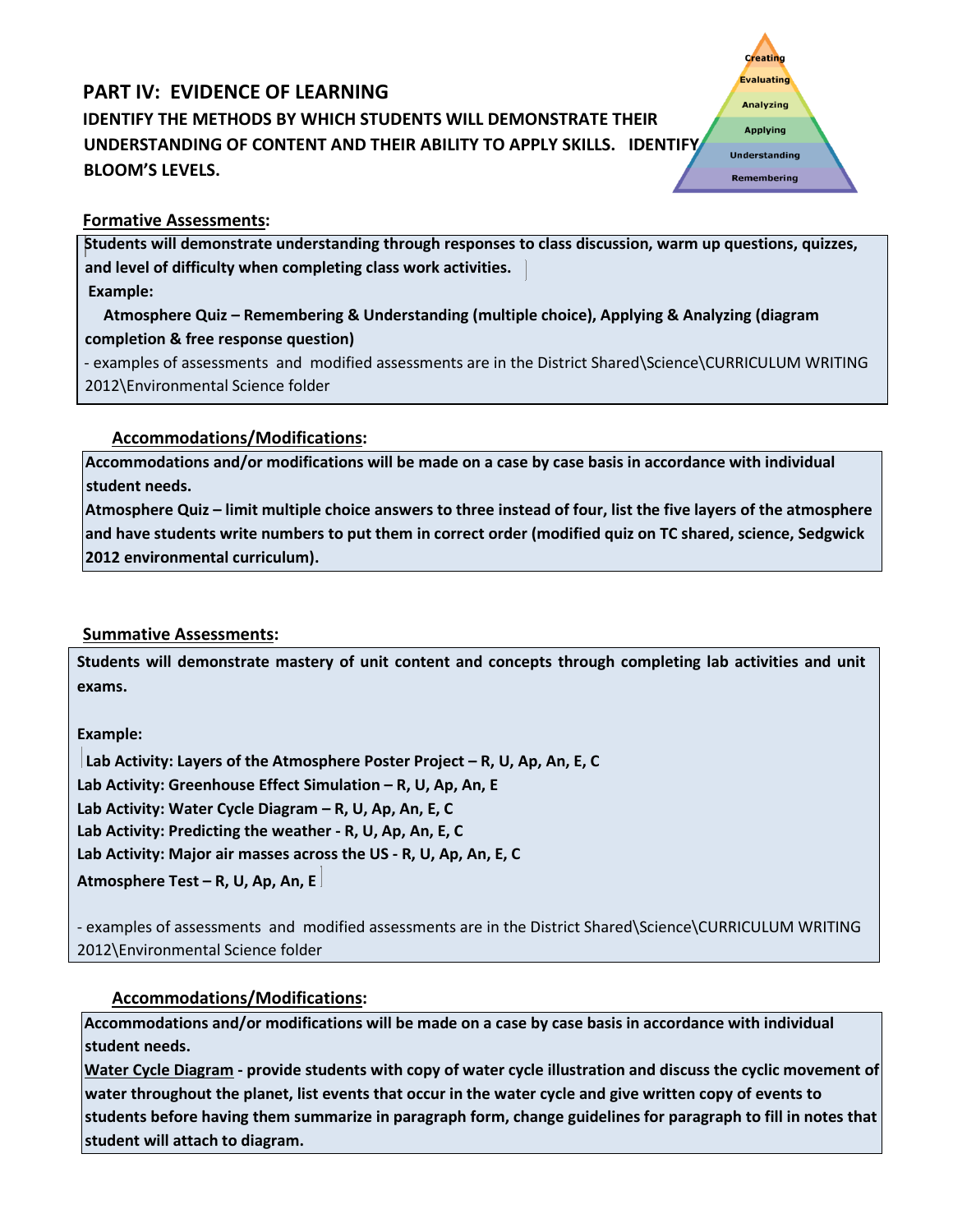**Greenhouse Effect Simulation –have students read opening paragraph out loud together and underline four tasks before beginning web quest, open website on Smart Board and show how to maneuver through site before students work independently, give time and a half to complete lab, answer comprehension questions together on Smart Board after Part 2 is complete.**

**Air mass project – use diagram page 303** 

**Atmosphere Test – limit multiple choice answers to three instead of four, provide a word bank to complete water cycle diagram, offer questions read aloud/rewording if necessary, two class periods to complete instead of one if needed.** 

### **Performance Assessments:**

**Students will demonstrate mastery of performance skills through completion of lab activities.** 

**Example:** 

**Lab Activity: Layers of the Atmosphere Poster Project – R, U, Ap, An, E, C Lab Activity: Greenhouse Effect Simulation – R, U, Ap, An, E Lab Activity: Water Cycle Diagram – R, U, Ap, An, E, C Lab Activity: Predicting the weather - R, U, Ap, An, E, C Lab Activity: Major air masses across the US - R, U, Ap, An, E, C**

- examples of assessments and modified assessments are in the District Shared\Science\CURRICULUM WRITING

### 2012\Environmental Science folder

### **Accommodations/Modifications:**

**Accommodations and/or modifications will be made on a case by case basis in accordance with individual student needs.** 

**Water Cycle Diagram: - provide students with copy of water cycle illustration and discuss the cyclic movement of water throughout the planet, list events that occur in the water cycle and give written copy of events to students before having them summarize in paragraph form, change guidelines for paragraph to fill in notes that student will attach to diagram.** 

**Greenhouse Effect Simulation –have students read opening paragraph out loud together and underline four tasks before beginning web quest, open website on Smart Board and show how to maneuver through site before students work independently, give time and a half to complete lab, answer comprehension questions together on Smart Board after Part 2 is complete.** 

**Layers of the Atmosphere Poster Project –measure layers label the layers, and paste in correct order together as a class, students will only fill out temperatures from page 274 independently.**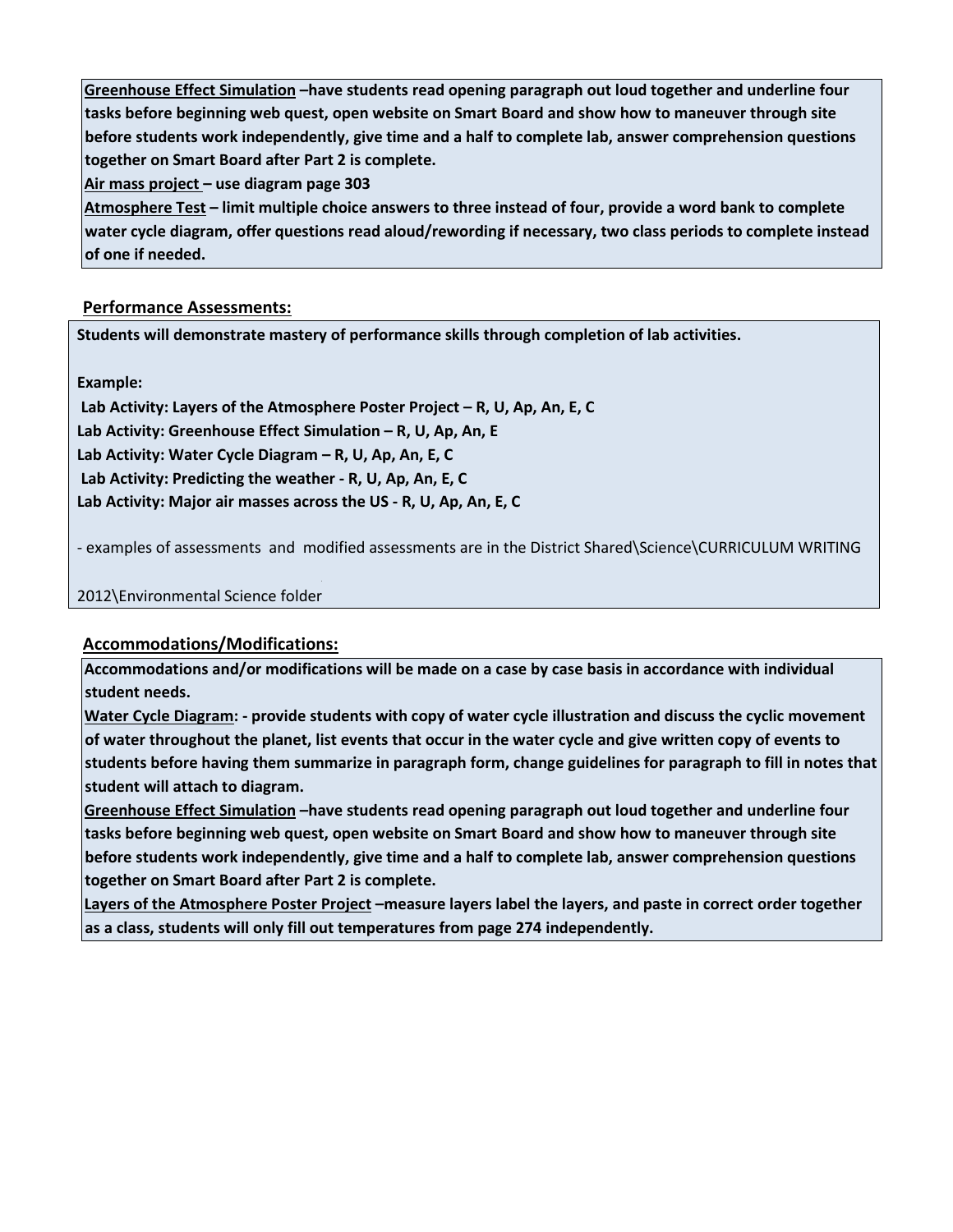# Black Horse Pike Regional School District Curriculum Template Environmental Science Curriculum

ENGAGING STUDENTS  $\bullet$  FOSTERING ACHIEVEMENT  $\bullet$  CULTIVATING 21<sup>ST</sup> CENTURY GLOBAL SKILLS

# **Unit 5: Climate PART I: UNIT RATIONALE WHY ARE STUDENTS LEARNING THIS CONTENT AND THESE SKILLS?**

| <b>Course/Unit Title:</b>                                                                                                                                                                                                                                                                                                | <b>Unit Summary:</b>                                                                                                                                                                                                                                                                                                                                                                                                                                                                                                                                                                                                                                                                                                                                                                                                                                                                                                                                                                                                                                                                                                                                                                                                                                                                                                                                                                                                                                                                                                                                                                                                                                                                                                                                                                                                                                                                                                                                                                    |
|--------------------------------------------------------------------------------------------------------------------------------------------------------------------------------------------------------------------------------------------------------------------------------------------------------------------------|-----------------------------------------------------------------------------------------------------------------------------------------------------------------------------------------------------------------------------------------------------------------------------------------------------------------------------------------------------------------------------------------------------------------------------------------------------------------------------------------------------------------------------------------------------------------------------------------------------------------------------------------------------------------------------------------------------------------------------------------------------------------------------------------------------------------------------------------------------------------------------------------------------------------------------------------------------------------------------------------------------------------------------------------------------------------------------------------------------------------------------------------------------------------------------------------------------------------------------------------------------------------------------------------------------------------------------------------------------------------------------------------------------------------------------------------------------------------------------------------------------------------------------------------------------------------------------------------------------------------------------------------------------------------------------------------------------------------------------------------------------------------------------------------------------------------------------------------------------------------------------------------------------------------------------------------------------------------------------------------|
| <b>Environmental Science/</b><br><b>Climate</b><br>Grade Level(s): $ 9-12 $                                                                                                                                                                                                                                              | This unit investigates the properties of climate and the implication of those<br>properties to the creation of habitats for living organisms. In this unit, the<br>students will focus on the difference between weather and climate. Students<br>will investigate the globe and the factors that determine climate. Students will<br>investigate microclimates created by mountains, bodies of water, and cities to<br>develop an understanding of the implications of climate. Students will then<br>compare and contrast terrestrial biomes and organisms adaptations for<br>survival. Students will evaluate how these biomes have been affected by human<br>impact such as habitat destruction. Students will be introduced to the concept<br>of climate change through the topics of the carbon cycle and the greenhouse<br>effect. Again students will be asked to evaluate the effect on human impact on<br>natural systems. Students will be asked to develop solutions and plans for the<br>environmental issues presented in this unit.<br>Students will develop a better<br>understanding of this unit by using information presented in previous units.<br>One such example can be seen in the Earth History Unit, where similar themes<br>can be identified. It was discussed that as the climate of the planet changed<br>over geologic time, so did the evolution of life forms on Earth. Major changes,<br>such as the creation of the ozone layer by cyanobacteria, have set the stage for<br>modern life and terrestrial biomes. Major changes in climate in the future can<br>have similar effects on the evolution of future life. Directly prior to this unit,<br>students investigated the properties of the atmosphere. Students were<br>introduced to the greenhouse effect and how it may change atmospheric<br>composition due to human activities.<br>Students will use the concepts presented in this unit to evaluate resource<br>usage in the next unit. |
| <b>Essential Question(s):</b><br>What is the major<br>1.<br>difference between weather and<br>climate?<br>2.<br><b>What properties</b><br>determine an area's climate?<br>3<br>What is the<br>relationship between climate and<br>biodiversity of an area?<br>How can climate be<br>4.<br>disrupted by human activities? | <b>Enduring Understanding(s):</b><br>Earth's weather and climate systems are the results of complex interactions<br>1.<br>between the land, oceans, ice, and atmosphere. Climate is determined by<br>energy transfer from the Sun at and near Earth's surface. This energy<br>transfer is influenced by dynamic processes, such as cloud cover and<br>Earth's rotation, as well as static conditions, such as proximity to mountain<br>ranges and the ocean. Human activities, such as the burning of fossil fuels,<br>also affect the global climate.<br>The Earth's composition is unique, is related to our place in the solar<br>2.<br>system, and provides us with the raw resources needed to sustain life.<br>Earth's radiation budget varies globally, but is balanced providing the basic                                                                                                                                                                                                                                                                                                                                                                                                                                                                                                                                                                                                                                                                                                                                                                                                                                                                                                                                                                                                                                                                                                                                                                                      |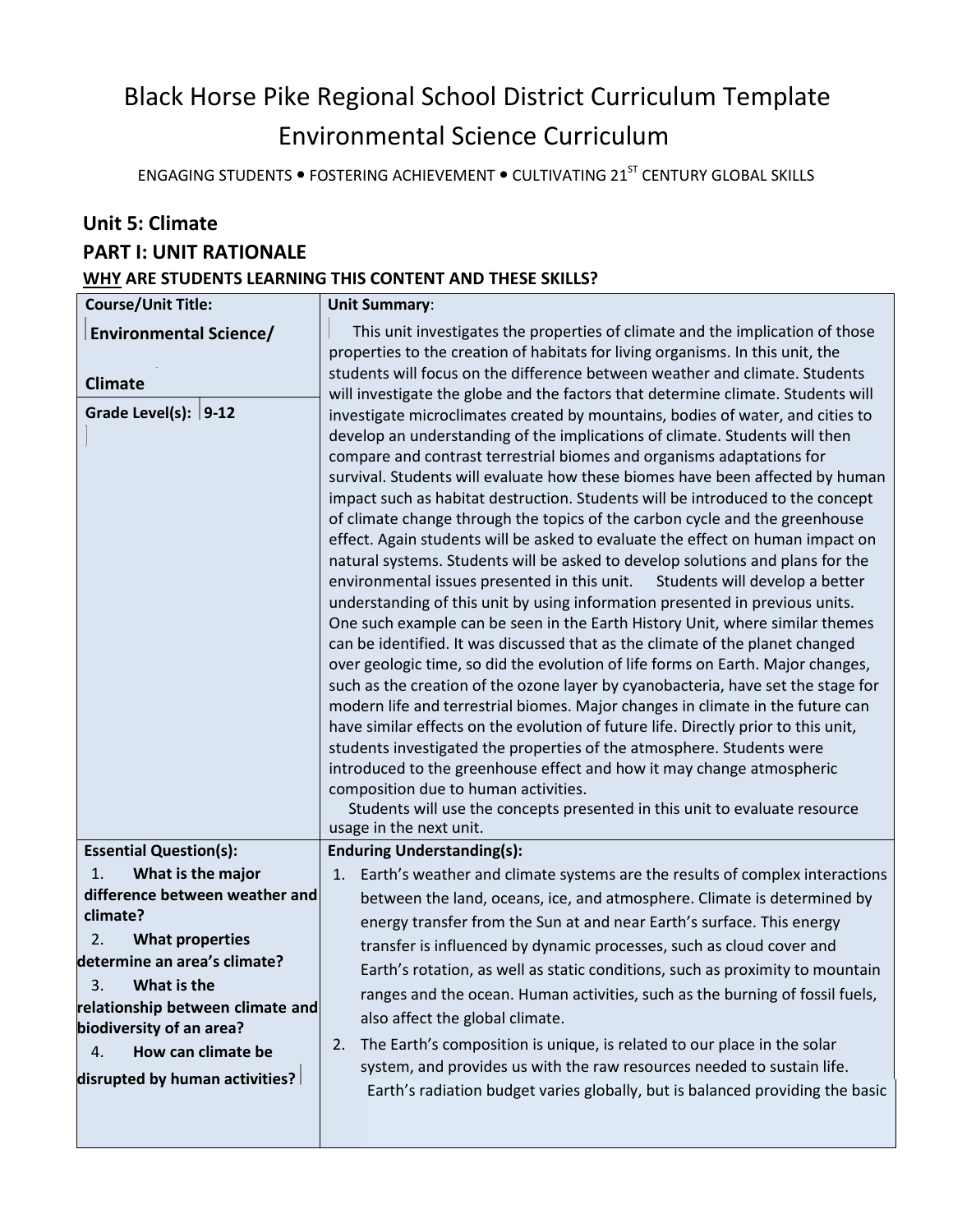| amounts of sunlight, temperature, and precipitation that determine                                                                                                                                                                                                                                                                                                                         |  |
|--------------------------------------------------------------------------------------------------------------------------------------------------------------------------------------------------------------------------------------------------------------------------------------------------------------------------------------------------------------------------------------------|--|
| climate.<br>3. All animals and plants depend on each other and the environment<br>to meet basic needs. Students must analyze the interrelationships and<br>interdependencies among different organisms, and explain how these                                                                                                                                                              |  |
| relationships contribute to the stability of the ecosystem.<br>4. Stability in an ecosystem can be disrupted by natural or human<br>interaction. Model how natural and human-made changes in the<br>environment will affect individual organisms and the dynamics of<br>populations.                                                                                                       |  |
| 4. The biogeochemical cycles on Earth create a flow of resources<br>through the hydrosphere, geosphere, atmosphere, and biosphere. The<br>biogeochemical cycles are governed by the earth's external and<br>internal sources of energy. These cycles are impacted and disrupted by<br>human activity. Earth's hydrologic cycle is complex and varies globally,<br>regionally, and locally. |  |
|                                                                                                                                                                                                                                                                                                                                                                                            |  |

### **PART II: INSTRUCTIONAL STRATEGIES AND RESOURCES**

**DESCRIBE THE LEARNING TARGETS.** 

| After each target, identify the NJCCCS or Common Core Standards that are             | <b>NJCCCS or CCS</b>        |
|--------------------------------------------------------------------------------------|-----------------------------|
| applicable Learning Target                                                           | 1. Science: 5.4 F 1-3       |
| Compare and contrast weather and climate<br>1.                                       | <b>Other content</b>        |
| Identify the important characteristics of climate including temperature and<br>2.    | standards: 6.1.12.B.6,      |
| precipitations.                                                                      | 6.1.12.D.6, 6.1.12.C.12,    |
| Explain how latitude and other factors affect the climate of an area.<br>3.          | 6.1.12.B.16,                |
| Explain how bodies of water and land formations can affect the climate of an<br>4.   | 6.1.12.C.16, 6.2.12.C.3,    |
| area.                                                                                | 6.2.12.C.5, 7.1.IL.A.7,     |
| 5.<br>Describe the rain shadow effect and its effect on ecosystems.                  | 9.1.12.A.1, 9.1.12.B,       |
| Describe the heat island effect and investigate methods of reduction.<br>6.          | 9.40, F.6, 9.40 RST.9-      |
| <b>Compare and contrast terrestrial biomes.</b><br>7.                                | 10.1, 2, 3, 4, 5, 9, 10 OR  |
| Describe how organisms adapt to the particular climate of a biome.<br>8.             | RST.11-12.1, 2, 3, 4, 5, 9, |
| Describe the impact of human activities on terrestrial biomes.<br>9.                 | 10, WHST.9-10.1, 2, 3, 4,   |
| Identify the major processes involved in the carbon cycle.<br>10.                    | 5, 9, 10 OR                 |
| Describe the impact of human activities on climate.<br>11.                           | WHST.11-12.1, 2, 3, 4, 5,   |
| 12.<br>Explore the possible caused of climate change.                                | 9, 10                       |
| 13.<br>Evaluate the effects of climate change and methods to minimize these effects. |                             |
|                                                                                      | 2. Science: 5.4 F 1-3       |
|                                                                                      | 3. Science: 5.4 F 1-3       |
|                                                                                      | 4. Science: 5.4 F 1-3 5.    |
|                                                                                      | 5. Science: 5.4 F 1-3       |
|                                                                                      | 6. Science: 5.4 F 1-3       |
|                                                                                      | 7. Science: 5.3 C 1-2, E-   |
|                                                                                      | 4 Other content             |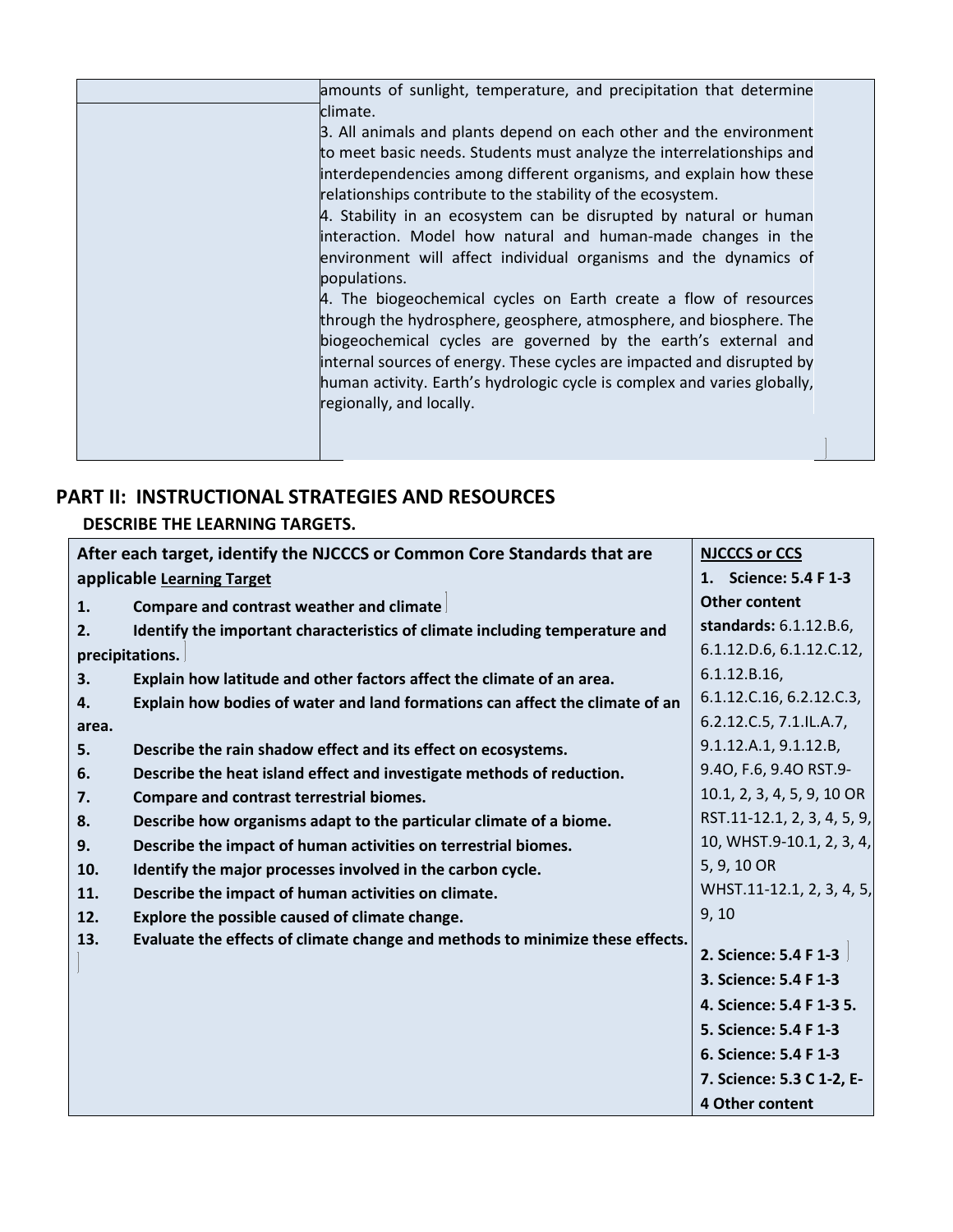| standards: 2.2.12.B.1,              |
|-------------------------------------|
| 6.1.12.B.6, 6.1.12.C.12,            |
| 6.1.12.C.13, 6.1.12.B.16,           |
| 6.1.12.C.16, 6.2.12.C.3,            |
| 6.2.12.C.5, 7.1.IL.A.7,             |
| 9.1.12.A.1, 9.1.12.B,               |
| 9.1.12.F.6,9.40,                    |
| ST.910.1, 2, 3, 4, 5, 9, 10         |
| OR RST.11-12.1, 2, 3, 4,            |
| 5,9,10,S-ID.1,                      |
| WHST.910.1, 2, 3, 4, 5,             |
| 9, 10 OR WHST.11-12.1,              |
| 2, 3, 4, 5, 9, 10                   |
| 8. Science: 5.3 E-4                 |
| 9. Science: 5.3 C 2 5.4 G           |
| 2-7 Other content                   |
| standards: 2.2.12.B.1,              |
| 6.1.12.B.6, 6.1.12.B.9,             |
| 6.1.12.C.13,                        |
| 6.1.12.B.16, 7.1.IL.A.7,            |
| 9.1.12.A.1, 9.1.12.B,               |
| 9.40, RST.9-10.1, 2, 3,             |
| 4, 5, 9, 10 OR RST.11-              |
| 12.1, 2, 3, 4, 5, 9, 10,            |
| WHST.9-10.1, 2, 3, 4, 5,            |
| 9, 10 OR WHST.11-                   |
| 12.1, 2, 3, 4, 5, 9, 10             |
| 10. Science: 5.4 G-2-7              |
| 11. Science: 5.3 C-1,2<br>5.4 G 2-7 |
| 12. Science: 5.4 F-2                |
| 13. Science: 5.3 C-1,2              |
| 5.4 G 2-7                           |
|                                     |
|                                     |
|                                     |

#### **Inter-Disciplinary Connections:**

**Material in this section will connect with material in Math, History, and Language Arts. Students will need to analyze quantitative data, graphs, and draw conclusions. Students will need to read maps and identify important features on the globe. Students will also need to discuss how social and economic activity may contribute to environmental issues and solutions. Students will also use written resources to research biome characteristics, as well as, read articles from periodicals developing an opinion on environmental issues of**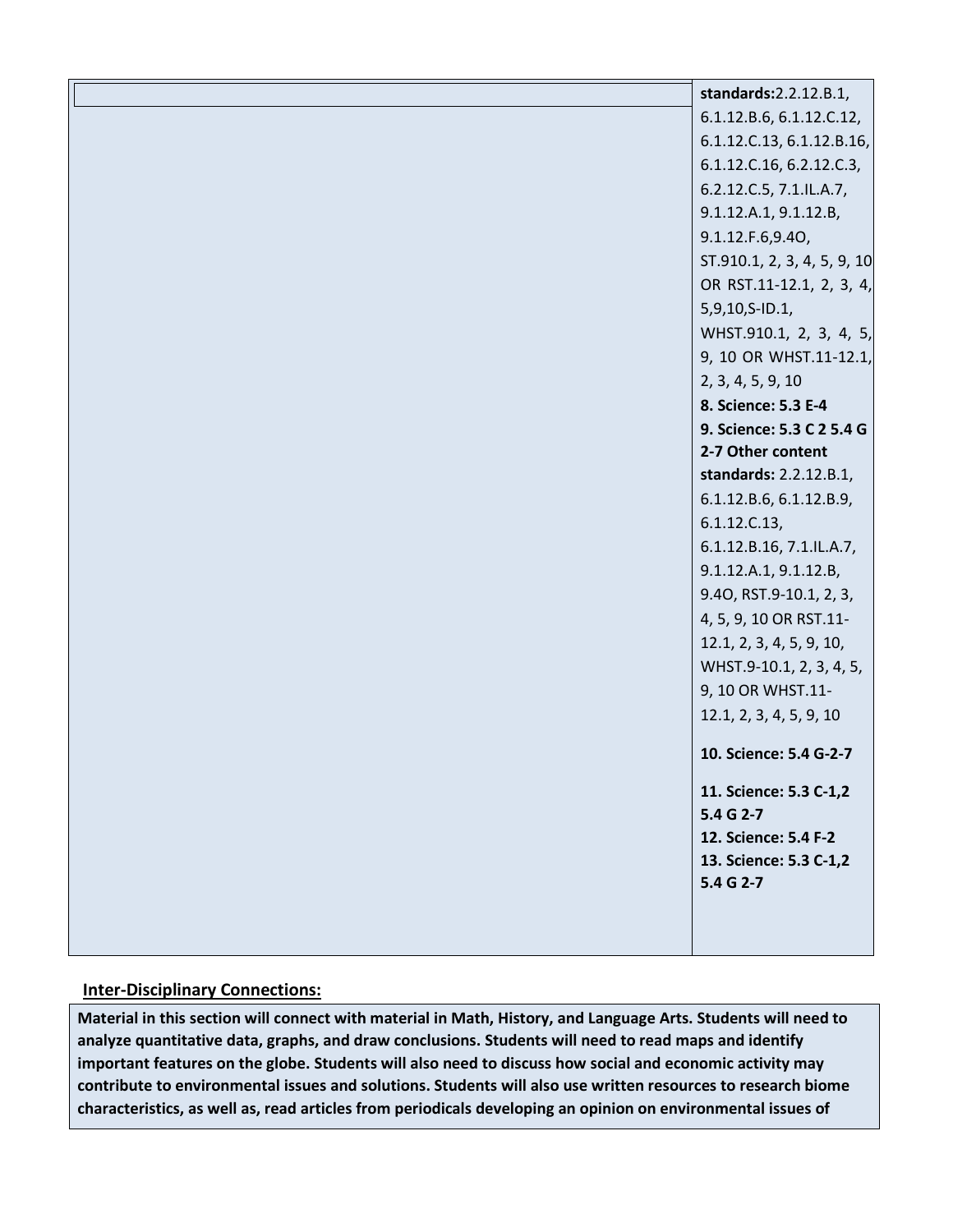**climate change. Students will develop public speaking skills through presentations.** 

### **Examples:**

**Terrestrial Biome Research Project – Students will use research resources such as Facts on File: Science Online to research a particular biome and create a power point presentation to educate classmates.** 

**Students will read various articles discussing the climate change issue and evidence.** 

**Climate Change Proposal – Students will develop a proposal as part of the NJ DEP position on methods to reduce activities which contribute to climate change.** 

- examples of strategies and modified strategies are in the District Shared\Science\CURRICULUM WRITING 2012\Environmental Science folder

### **Students will engage with the following text:**

**Textbook – Earth Science Glencoe Ch 14, Use various research resources such as Facts on File: Science Online, Periodic Articles such as, "US to Suffer Most from Future Sea Rise"** 

- examples of strategies and modified strategies are in the District Shared\Science\CURRICULUM WRITING 2012\Environmental Science folder **Accommodations/Modifications:** 

**Accommodations and/or modifications will be made on a case by case basis in accordance with individual student needs. These may include but not be limited to : photocopy pages in textbook and give to students prior to reading assignment in the classroom so they can pre-read, highlight, ask questions, and then re-read materials, highlight or underline main ideas in reading materials, provide guiding questions to complete when reading, "US to Suffer Most from Future Sea Rise" to ensure an understanding of key concepts; discuss answers to questions when complete to assess comprehension of all students after reading each periodic article, provide students with summary of each periodic article.** 

### **Students will write:**

**Students will use Cornell note taking strategies, write written responses to warm up questions, create and present a power point presentation by reading, summarizing, and analyzing various research resources, and write a climate change proposal. Students will also in a paragraph summarize events that occur in the carbon cycle and identify processes that add and subtract carbon dioxide from the atmosphere.** 

**Example: Lab Activity - Carbon Cycle Diagram** 

- examples of strategies and modified strategies are in the District Shared\Science\CURRICULUM WRITING 2012\Environmental Science folder **Accommodations/Modifications:** 

**Accommodations and/or modifications will be made on a case by case basis in accordance with individual student needs. These may include but not be limited to: provide student with paper set up in Cornell notes**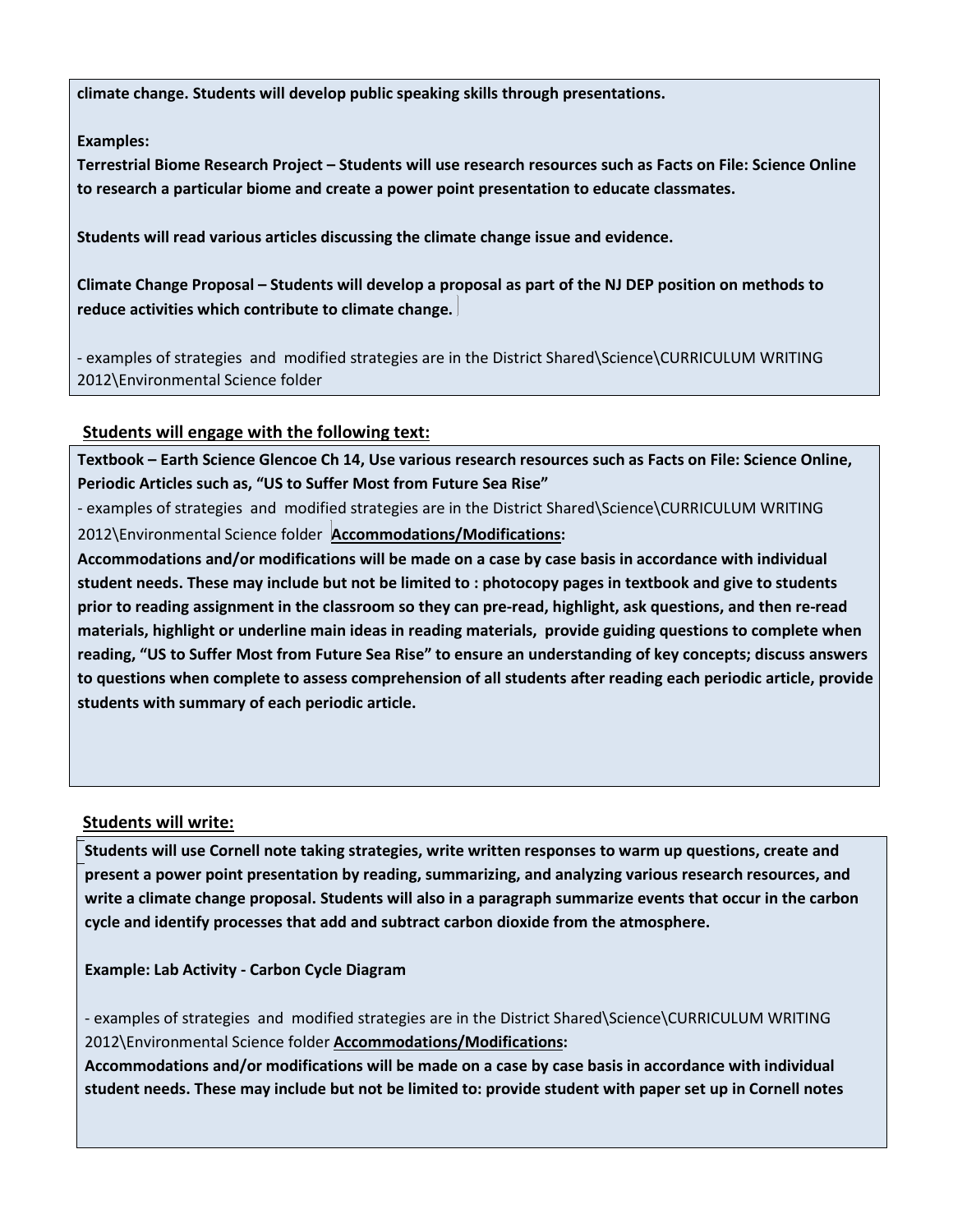**format when taking notes, provide students with written copy of notes or guided notes, writing prompts when answering critical thinking questions, verbally explain carbon cycle and movement of carbon throughout atmosphere, show carbon cycle illustration before summarizing events, list events of carbon cycle to summarize and have students place them appropriately in carbon cycle using arrows to show movement of carbon, reduce amount of writing .** 

**For Carbon Cycle Diagram – change number three to "list steps of the carbon cycle", do not require students to write a paragraph that explains the steps, change rubric to match.** 

For Climate Change Proposal – change the amount of information required in assignment from ten to eight (prov fossil fuels and what we use them for), read guidelines out loud and show/discuss grading rubric at the same time.

### **PART III: TRANSFER OF KNOWLEDGE AND SKILLS**

**DESCRIBE THE LEARNING EXPERIENCE.** 

### **How will students uncover content and build skills.**

- $\bullet$ Students will be presented with information through power point presentation which will utilize multimedia videos and interactive maps and diagrams.
- Students will investigate concepts through guided class discussion lead by teacher based questions.
- Students will record, analyze, track, and make predictions of local weather.
- Small group discussion as students work in groups to perform research and develop
- proposals.
- Student lead instruction as in the case of biome presentations

Be provided with real world relevance and current environmental issues regarding climate

change.

The students will reinforce concepts by completing a graphic visual such as with the carbon cycle.

- examples of strategies and modified strategies are in the District Shared\Science\CURRICULUM WRITING 2012\Environmental Science folder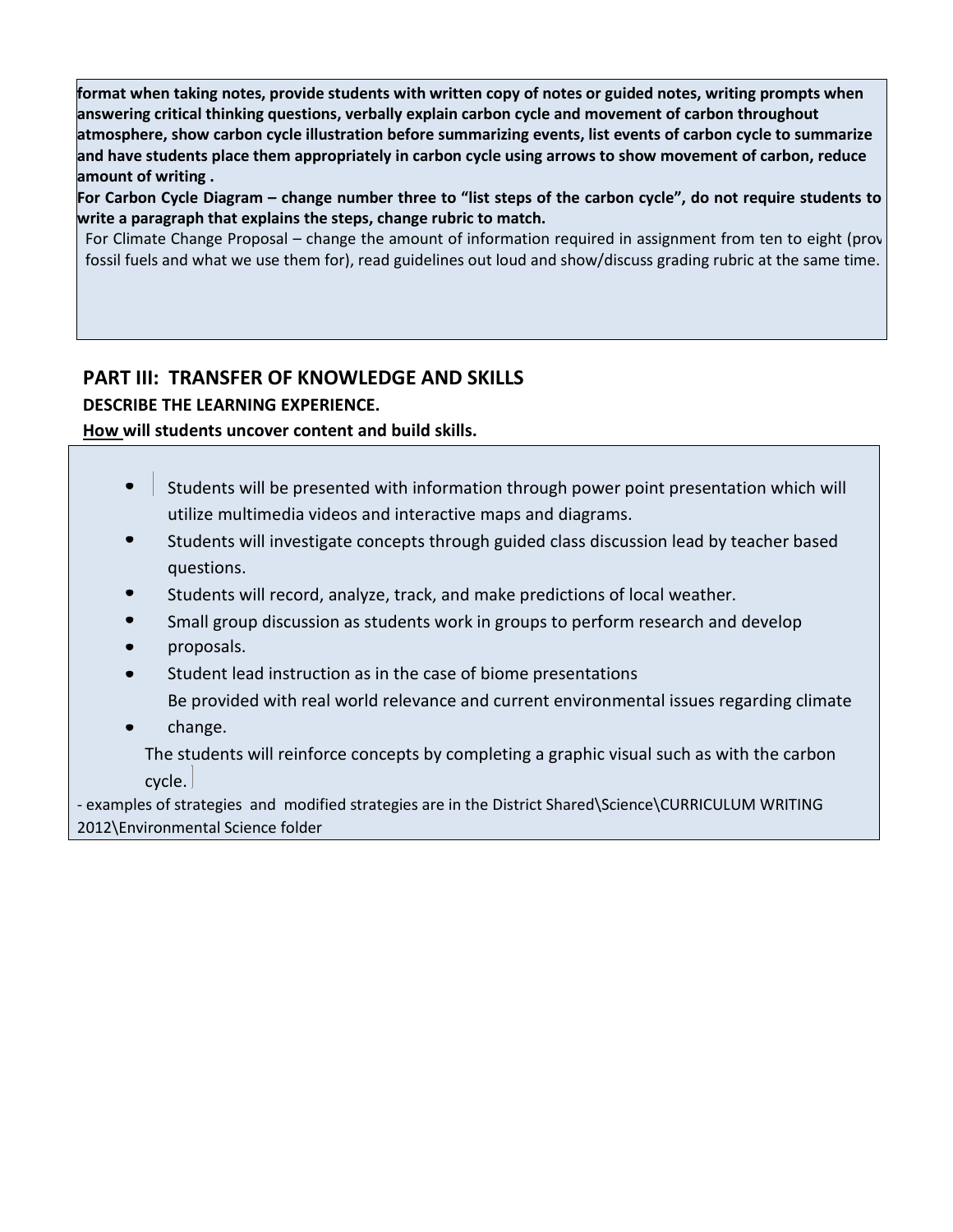# **PART IV: EVIDENCE OF LEARNING IDENTIFY THE METHODS BY WHICH STUDENTS WILL DEMONSTRATE THEIR UNDERSTANDING OF CONTENT AND THEIR ABILITY TO APPLY SKILLS. IDENTIFY BLOOM'S LEVELS.**

Creating **Evaluating Analyzing Applying Understanding** Remembering

### **Formative Assessments:**

**Students will demonstrate understanding through responses to class discussion, warm up questions, quizzes, and level of difficulty when completing class work activities.** 

**Example:**

**free response question) Climate Quiz – Remembering & Understanding (vocabulary), Applying & Analyzing (diagram completion &** 

- examples of assessments and modified assessments are in the District Shared\Science\CURRICULUM WRITING 2012\Environmental Science folder

### **Accommodations/Modifications:**

**Accommodations and/or modifications will be made on a case by case basis in accordance with individual student needs.** 

**Climate Quiz – study guide provided before the quiz, student may choose three open ended questions instead of four.** 

### **Summative Assessments:**

**Students will demonstrate mastery of unit content and concepts through completing lab activities, research projects, and unit exams.** 

**Example:** 

**Terrestrial Biome Power Point Presentation – R,U,Ap,An,E,C** 

**Carbon Cycle Diagram – R,U,Ap,An,E,C** 

**Climate Change Proposal – R,U,Ap,An,E,C** 

**Climate Change Test – R,U,Ap,An,E**

- examples of assessments and modified assessments are in the District Shared\Science\CURRICULUM WRITING 2012\Environmental Science folder

### **Accommodations/Modifications:**

**Accommodations and/or modifications will be made on a case by case basis in accordance with individual student needs.** 

**Carbon Cycle Diagram – change number three to "list steps of the carbon cycle"; do not require students to write a paragraph that explains the steps, change rubric to match.** 

**Climate Change Proposal – change the amount of information required in the assignment from ten to eight (provide a list of fossil fuels and what we use them for), read guidelines out loud and show/discuss grading rubric at the same time.**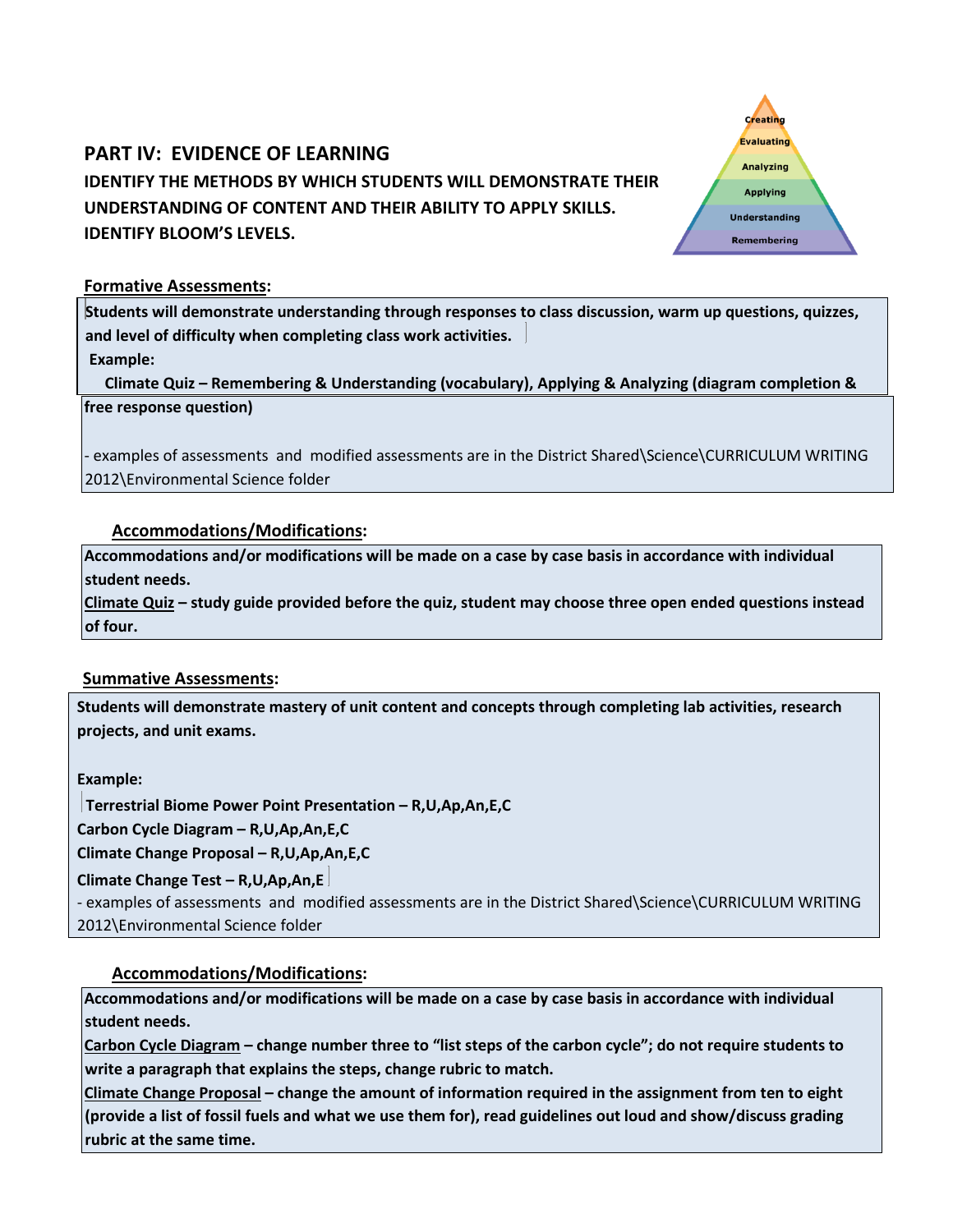**Climate Change Test – reword #21, delete #22, limit multiple choice answers from five to four, student may choose to answer two of the four open ended questions, allow two class periods to complete the test if needed, offer oral reading/rewording of test questions.** 

### **Performance Assessments:**

**Students will demonstrate mastery of performance skills through completion of lab activities and research projects.** 

**Example:** 

**Terrestrial Biome Power Point Presentation – R,U,Ap,An,E,C Carbon Cycle Diagram – R,U,Ap,An,E,C** 

**Climate Change Proposal – R,U,Ap,An,E,C** 

- examples of assessments and modified assessments are in the District Shared\Science\CURRICULUM WRITING 2012\Environmental Science folder

### **Accommodations/Modifications:**

**Accommodations and/or modifications will be made on a case by case basis in accordance with individual student needs.** 

**Biome Power Point Presentation – Group students by academic needs; provide a list of biome choices. Carbon Cycle Diagram – change number three to "list steps of the carbon cycle", do not require students to write a paragraph that explains the steps, change rubric to match.** 

**Climate Change Proposal – change the amount of information required in assignment from ten to eight (provide a list of fossil fuels and what we use them for), read guidelines out loud and show/discuss grading rubric at the same time.**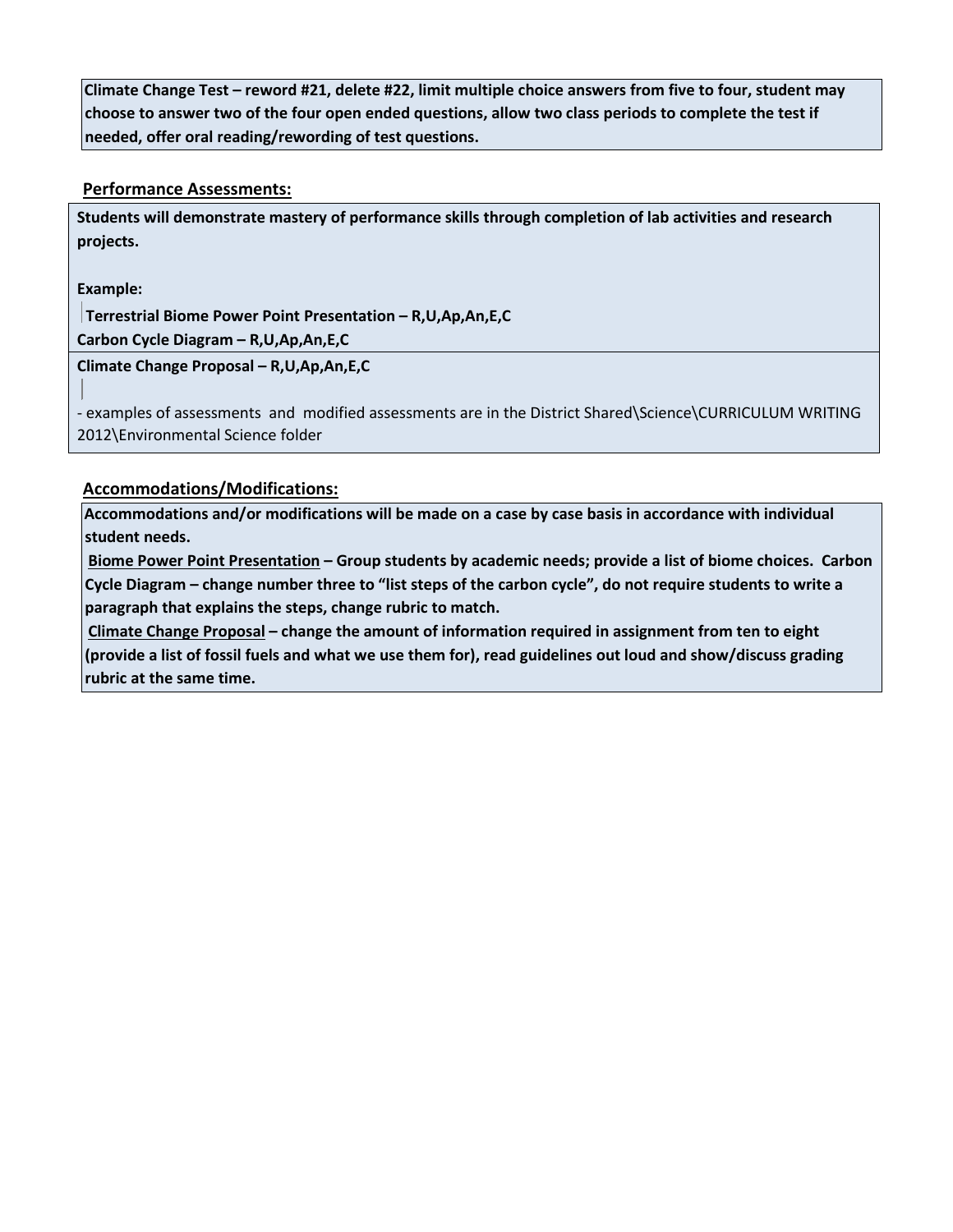# Black Horse Pike Regional School District

# Environmental Science Curriculum

ENGAGING STUDENTS . FOSTERING ACHIEVEMENT . CULTIVATING 21<sup>ST</sup> CENTURY GLOBAL SKILLS

# **Unit 6: Energy Resources PART I: UNIT RATIONALE WHY ARE STUDENTS LEARNING THIS CONTENT AND THESE SKILLS?**

| <b>Course/Unit Title:</b><br><b>Environmental Science/</b><br><b>Energy Resources</b><br>Grade Level(s):<br>$9 - 12$       | <b>Unit Summary:</b><br>This unit will explore the energy resources available for human usage and the<br>pros and cons of using each of these resources. There are three categories of<br>energy resources, non-renewable, renewable and inexhaustible. Each of these<br>energy resources, with the exception of geothermal energy, originally gets its<br>energy from the sun. The students will develop an understanding that energy is<br>transformed from solar energy into the different types of energy that they<br>experience in their lives.<br>The unit will begin with a discussion about non-renewable energy resources,<br>fossil fuels and nuclear power, and their pros and cons. Fossil fuels are the<br>predominant energy resource used by humans because they are capable of<br>producing energy at a relatively low cost despite time of year or location and are<br>easily transported. However, they take millions of years to form and contribute<br>to air and water pollution and are contributors to climate change. Nuclear<br>power is also relatively inexpensive to produce and can be used despite external<br>conditions. Nuclear power also has the added advantage of not contributing to<br>air pollution. However, it also contributes to water pollution in the form of<br>thermal pollution, involves the production of radioactive waste that must be<br>stored for thousands of years and involves the risk of power plant melt downs.<br>The unit will then shift focus to renewable and inexhaustible energy resources.<br>Renewable energy resources are also referred to as biomass. Inexhaustible<br>energy resources include wind power, hydropower, geothermal energy and solar<br>energy. The pros and cons of using each of these resources will be explored.<br>Students will be responsible for creating a project that educates people about<br>one of these energy resources.<br>This unit has connections to the previous units on Astronomy, Earth's history,<br>and plate tectonics. Concepts introduced in this unit, such as the carbon cycle<br>and air and water pollution, will be further developed the units on atmosphere,<br>climate, land and water resources. |
|----------------------------------------------------------------------------------------------------------------------------|----------------------------------------------------------------------------------------------------------------------------------------------------------------------------------------------------------------------------------------------------------------------------------------------------------------------------------------------------------------------------------------------------------------------------------------------------------------------------------------------------------------------------------------------------------------------------------------------------------------------------------------------------------------------------------------------------------------------------------------------------------------------------------------------------------------------------------------------------------------------------------------------------------------------------------------------------------------------------------------------------------------------------------------------------------------------------------------------------------------------------------------------------------------------------------------------------------------------------------------------------------------------------------------------------------------------------------------------------------------------------------------------------------------------------------------------------------------------------------------------------------------------------------------------------------------------------------------------------------------------------------------------------------------------------------------------------------------------------------------------------------------------------------------------------------------------------------------------------------------------------------------------------------------------------------------------------------------------------------------------------------------------------------------------------------------------------------------------------------------------------------------------------------------------------------------------------------------------------------|
| <b>Essential Question(s):</b>                                                                                              | <b>Enduring Understanding(s):</b>                                                                                                                                                                                                                                                                                                                                                                                                                                                                                                                                                                                                                                                                                                                                                                                                                                                                                                                                                                                                                                                                                                                                                                                                                                                                                                                                                                                                                                                                                                                                                                                                                                                                                                                                                                                                                                                                                                                                                                                                                                                                                                                                                                                                |
| 1. How is energy from the<br>Sun transferred and<br>transformed within<br>Earth's spheres?<br>How do geologic events<br>2. | 1. Most of the energy that we use today originally comes from the sun<br>and is converted into different forms.<br>Fossil fuels form from the decay of organisms that lived millions of<br>2.<br>years ago. It takes millions of years for them to form from Earth's                                                                                                                                                                                                                                                                                                                                                                                                                                                                                                                                                                                                                                                                                                                                                                                                                                                                                                                                                                                                                                                                                                                                                                                                                                                                                                                                                                                                                                                                                                                                                                                                                                                                                                                                                                                                                                                                                                                                                             |
| occurring today provide<br>insight into Earth's                                                                            | processes and we will eventually run out if we continue to consume                                                                                                                                                                                                                                                                                                                                                                                                                                                                                                                                                                                                                                                                                                                                                                                                                                                                                                                                                                                                                                                                                                                                                                                                                                                                                                                                                                                                                                                                                                                                                                                                                                                                                                                                                                                                                                                                                                                                                                                                                                                                                                                                                               |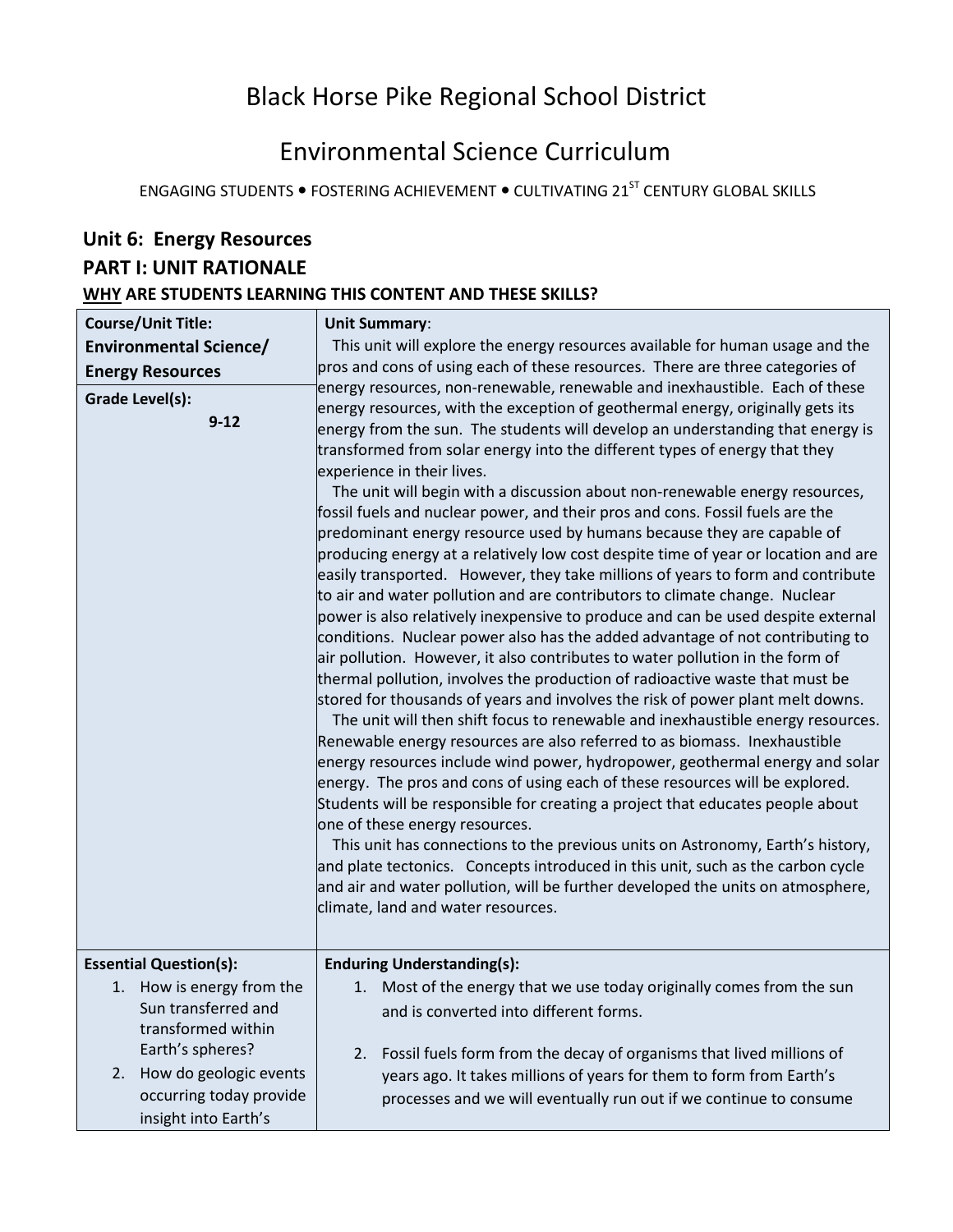|                      | past?                                                                      |                      | 3. them at the current rate.                                                                                                                                                                                                       |
|----------------------|----------------------------------------------------------------------------|----------------------|------------------------------------------------------------------------------------------------------------------------------------------------------------------------------------------------------------------------------------|
| 3.                   | Is it possible for humans<br>to influence a system as<br>large as climate? |                      | Using fossil fuels contributes to air and water pollution and climate<br>4. change.                                                                                                                                                |
| $\mathbf{A}_{\cdot}$ | To what extent can<br>human behaviors impact<br>our planet's life support  | $\mathbf{A}_{\cdot}$ | Nuclear power is a relatively cheap alternative to using fossil fuels but it<br>has possible dangerous consequences.                                                                                                               |
|                      | system (environment)?                                                      |                      | Biomass resources such as wood and ethanol are renewable energy<br>resources that can be used as alternatives to fossil fuels. However, they<br>contribute to air pollution and can have negative implications for food<br>prices. |
|                      |                                                                            |                      | 4. Solar power, wind power, geothermal energy and hydroelectric power                                                                                                                                                              |
|                      |                                                                            |                      | are all inexhaustible energy resources that do not contribute to air or<br>water pollution. However, they are not available in all locations or at all<br>times and there are drawbacks to using each of these resources.          |
|                      |                                                                            |                      |                                                                                                                                                                                                                                    |

I

## **PART II: INSTRUCTIONAL STRATEGIES AND RESOURCES**

### **DESCRIBE THE LEARNING TARGETS.**

### **After each target, identify the NJCCCS or Common Core Standards that are applicable**

|    |    | <b>Learning Target</b>                                                              |    | <b>NJCCCS or CCS</b>                                 |
|----|----|-------------------------------------------------------------------------------------|----|------------------------------------------------------|
|    |    |                                                                                     | 1. | Science: 5.1 A                                       |
|    | 1. | Identify the 5 types of energy                                                      |    | 1-3, 5.1 D 1-2, 5.4 E 1                              |
|    |    | 2. State the law of conservation of energy                                          |    | <b>Other Content Areas:</b>                          |
|    | 3. | Describe how energy from the sun is converted into each of the different forms      |    | 6.1.12.C.12, 6.1.12.C16,                             |
|    |    | of energy                                                                           |    | 6.2.12.C.5, 7.1.IL.A.7,                              |
|    | 4. | Identify examples of nonrenewable energy resources                                  |    | 9.1.12.A.1, 9.1.12.B,                                |
|    | 5. | Describe the advantages and disadvantages of using fossil fuels                     |    | 9.40, RST.9-10.1, 2, 3,                              |
| 6. |    | Explain the advantages and disadvantages of using nuclear energy                    |    | 4, 5, 9, 10 OR RST.11-                               |
|    | 7. | Compare and contrast inexhaustible and renewable energy resources                   |    | 12.1, 2, 3, 4, 5, 9, 10,<br>WHST.9-10.1, 2, 3, 4, 5, |
| 8. |    | Describe the advantages and disadvantages of using biomass as an energy             |    | 9, 10 OR WHST.11-                                    |
|    |    | resource                                                                            |    | 12.1, 2, 3, 4, 5, 9, 10                              |
|    | 9. | Describe the advantages of using solar energy, wind energy, geothermal              |    |                                                      |
|    |    | energy, and hydropower                                                              | 2. | <b>Science: 5.4 E 1</b>                              |
|    |    | 10. Explain why inexhaustible and renewable resources are used less than            |    | <b>Other Content Areas:</b>                          |
|    |    | nonrenewable resources                                                              |    | 6.1.12.C.12, 6.1.12.C16,                             |
|    |    | 11. Use desktop publishing programs to create a product that educates the public    |    | 6.2.12.C.5, 7.1.IL.A.7,                              |
|    |    | about alternatives to fossil fuels.                                                 |    | 9.1.12.A.1, 9.1.12.B,                                |
|    |    | 12. Compare and contrast the affect of using of fossil fuels and alternative energy |    | 9.40, RST.9-10.1, 2, 3,                              |
|    |    | resources on the carbon cycle and global climate.                                   |    | 4, 5, 9, 10 OR RST.11-                               |
|    |    |                                                                                     |    | 12.1, 2, 3, 4, 5, 9, 10,                             |
|    |    |                                                                                     |    | WHST.9-10.1, 2, 3, 4, 5,                             |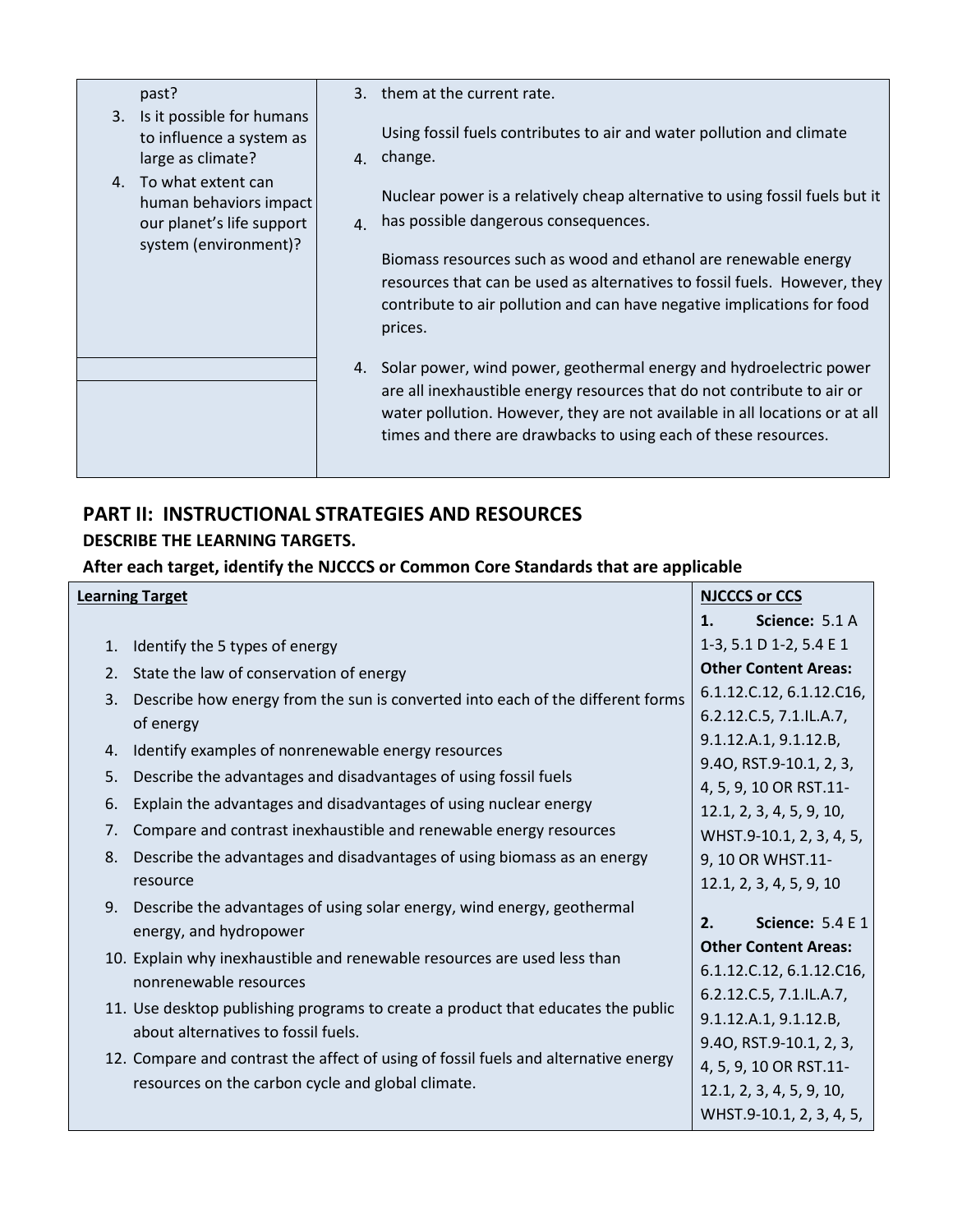| 9, 10 OR WHST.11-             |
|-------------------------------|
| 12.1, 2, 3, 4, 5, 9, 10       |
|                               |
| 3.<br><b>Science: 5.4 E 1</b> |
| <b>Other Content Areas:</b>   |
| 6.1.12.C.12, 6.1.12.C16,      |
| 6.2.12.C.5, 7.1.IL.A.7,       |
| 9.1.12.A.1, 9.1.12.B,         |
| 9.40, RST.9-10.1, 2, 3,       |
| 4, 5, 9, 10 OR RST.11-        |
| 12.1, 2, 3, 4, 5, 9, 10,      |
| WHST.9-10.1, 2, 3, 4, 5,      |
| 9, 10 OR WHST.11-             |
| 12.1, 2, 3, 4, 5, 9, 10       |
| Science: 5.4 G<br>4.          |
| 5-7 Other Content             |
| Areas:                        |
| 2.2.12.B.1, 6.1.12.B.6,       |
| 6.1.12.B.9, 6.1.12.C.12,      |
| 6.1.12.C.13, 6.1.12.C16,      |
| 6.2.12.C.5, 7.1.IL.A.7,       |
| 9.1.12.A.1, 9.1.12.B,         |
| 9.40, RST.9-10.1, 2, 3,       |
| 4, 5, 9, 10 OR RST.11-        |
| 12.1, 2, 3, 4, 5, 9, 10,      |
| WHST.9-10.1, 2, 3, 4, 5,      |
| 9, 10 OR WHST.11-             |
| 12.1, 2, 3, 4, 5, 9, 10       |
| 5. Science: 5.3 C2, 5.4       |
| E 3, 5.4 G 3-7 Other          |
| <b>Content Areas:</b>         |
| 2.2.12.B.1, 6.1.12.B.6,       |
| 6.1.12.B.9, 6.1.12.C.12,      |
| 6.1.12.C.13, 6.1.12.C16,      |
| 6.2.12.C.5, 7.1.IL.A.7,       |
| 9.1.12.A.1, 9.1.12.B,         |
| 9.40, RST.9-10.1, 2, 3,       |
| 4, 5, 9, 10 OR RST.11-        |
| 12.1, 2, 3, 4, 5, 9, 10,      |
| WHST.9-10.1, 2, 3, 4, 5,      |
| 9, 10 OR WHST.11-             |
| 12.1, 2, 3, 4, 5, 9, 10       |
| 6. Science: 5.2 D 4, 5.3      |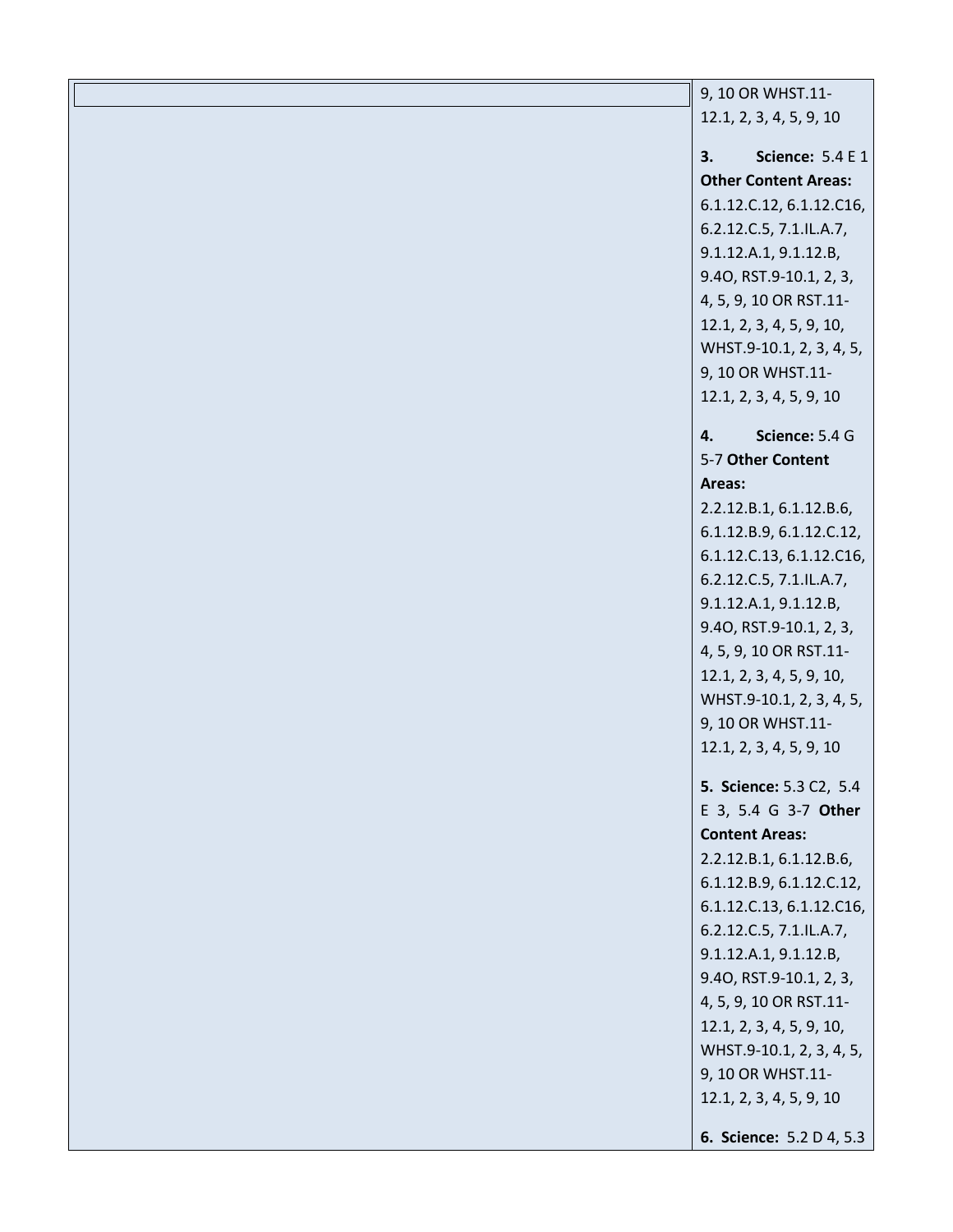| C 2, 5.4 G 3-7 Other        |
|-----------------------------|
| <b>Content Areas:</b>       |
| 2.2.12.B.1, 6.1.12.B.6,     |
| 6.1.12.B.9, 6.1.12.C.12,    |
| 6.1.12.C.13, 6.1.12.C16,    |
| 6.2.12.C.5, 7.1.IL.A.7,     |
| 9.1.12.A.1, 9.1.12.B,       |
| 9.40, RST.9-10.1, 2, 3,     |
| 4, 5, 9, 10 OR RST.11-      |
| 12.1, 2, 3, 4, 5, 9, 10,    |
| WHST.9-10.1, 2, 3, 4, 5,    |
| 9, 10 OR WHST.11-           |
| 12.1, 2, 3, 4, 5, 9, 10     |
| 7. Science: 5.4 G 3-7       |
| <b>Other Content Areas:</b> |
| 2.2.12.B.1, 6.1.12.B.6,     |
| 6.1.12.B.9, 6.1.12.C.12,    |
| 6.1.12.C.13, 6.1.12.C16,    |
| 6.2.12.C.5, 7.1.IL.A.7,     |
| 9.1.12.A.1, 9.1.12.B,       |
| 9.40, RST.9-10.1, 2, 3,     |
| 4, 5, 9, 10 OR RST.11-      |
| 12.1, 2, 3, 4, 5, 9, 10,    |
| WHST.9-10.1, 2, 3, 4, 5,    |
| 9, 10 OR WHST.11-           |
| 12.1, 2, 3, 4, 5, 9, 10     |
| 8. Science: 5.3 C 2, 5.4    |
| E 3, 5.4 G 3-7 Other        |
| <b>Content Areas:</b>       |
| 2.2.12.B.1, 6.1.12.B.6,     |
| 6.1.12.B.9, 6.1.12.C.12,    |
| 6.1.12.C.13, 6.1.12.C16,    |
| 6.2.12.C.5, 7.1.IL.A.7,     |
| 9.1.12.A.1, 9.1.12.B,       |
| 9.40, RST.9-10.1, 2, 3,     |
| 4, 5, 9, 10 OR RST.11-      |
| 12.1, 2, 3, 4, 5, 9, 10,    |
| WHST.9-10.1, 2, 3, 4, 5,    |
| 9, 10 OR WHST.11-           |
| 12.1, 2, 3, 4, 5, 9, 10     |
| 9. Science: 5.3 C 2, 5.4    |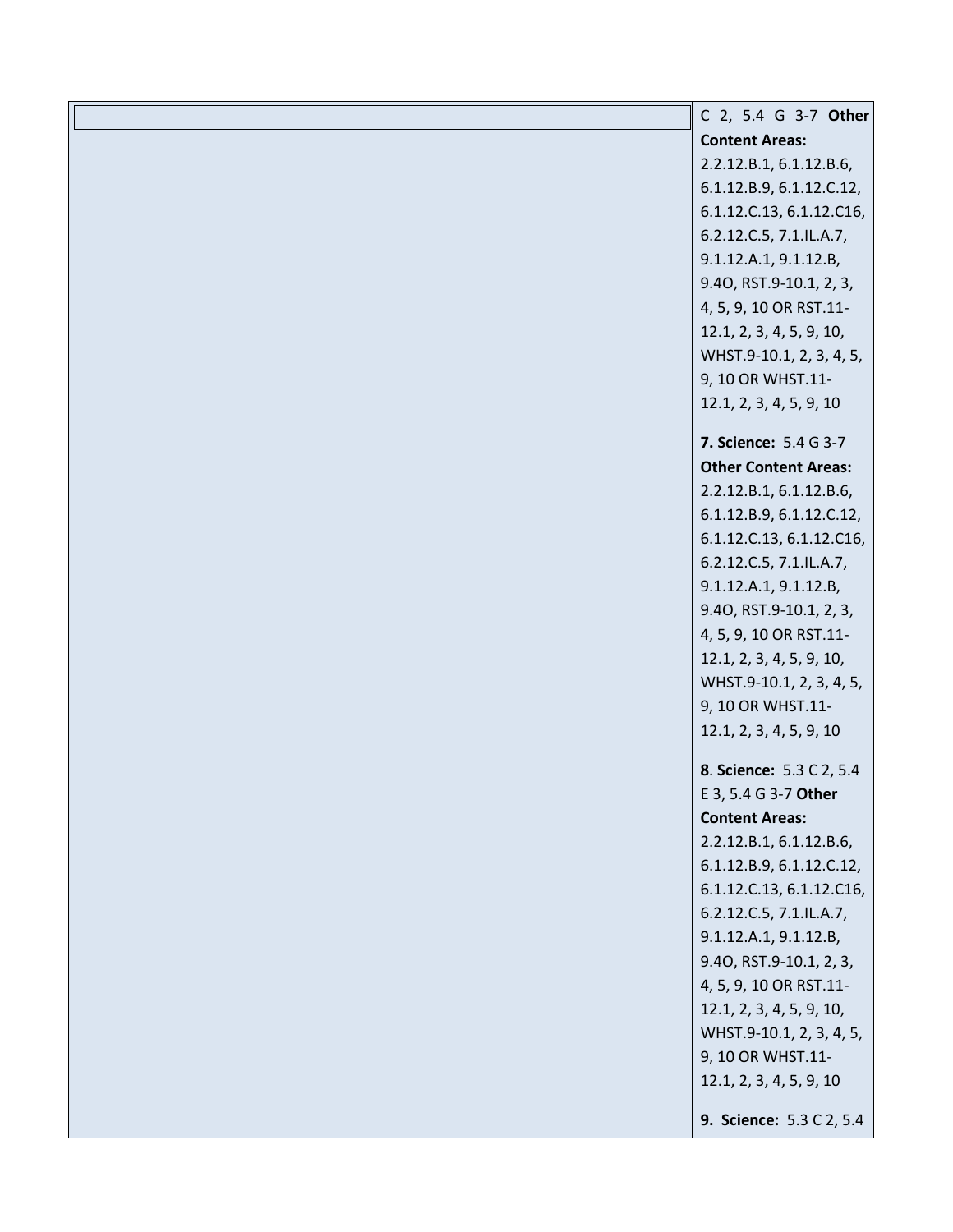| E 3, 5.4 G 3-7 Other        |
|-----------------------------|
| <b>Content Areas:</b>       |
| 2.2.12.B.1, 6.1.12.B.6,     |
| 6.1.12.B.9, 6.1.12.C.12,    |
| 6.1.12.C.13, 6.1.12.C16,    |
| 6.2.12.C.5, 7.1.IL.A.7,     |
| 9.1.12.A.1, 9.1.12.B,       |
| 9.40, RST.9-10.1, 2, 3,     |
| 4, 5, 9, 10 OR RST.11-      |
| 12.1, 2, 3, 4, 5, 9, 10,    |
| WHST.9-10.1, 2, 3, 4, 5,    |
| 9, 10 OR WHST.11-           |
| 12.1, 2, 3, 4, 5, 9, 10     |
| Science: 5.3 C<br>10.       |
| 2,                          |
| 5.4 E 2-3, 5.4 G 5-7        |
| <b>Other Content Areas:</b> |
| 2.2.12.B.1, 6.1.12.B.6,     |
| 6.1.12.B.9, 6.1.12.C.12,    |
| 6.1.12.C.13, 6.1.12.C16,    |
| 6.2.12.C.5, 7.1.IL.A.7,     |
| 9.1.12.A.1, 9.1.12.B,       |
| 9.40, RST.9-10.1, 2, 3,     |
| 4, 5, 9, 10 OR RST.11-      |
| 12.1, 2, 3, 4, 5, 9, 10,    |
| WHST.9-10.1, 2, 3, 4, 5,    |
| 9, 10 OR WHST.11-           |
| 12.1, 2, 3, 4, 5, 9, 10     |
| Science: 5.3 C<br>11.       |
| 2, 5.4 E 3, 5.4 G 3-7       |
| <b>Other Content Areas:</b> |
| 2.2.12.B.1, 6.1.12.B.6,     |
| 6.1.12.B.9, 6.1.12.C.12,    |
| 6.1.12.C.13, 6.1.12.C16,    |
| 6.2.12.C.5, 7.1.IL.A.7,     |
| 9.1.12.A.1, 9.1.12.B,       |
| 9.40, RST.9-10.1, 2, 3,     |
| 4, 5, 9, 10 OR RST.11-      |
| 12.1, 2, 3, 4, 5, 9, 10,    |
| WHST.9-10.1, 2, 3, 4, 5,    |
| 9, 10 OR WHST.11-           |
| 12.1, 2, 3, 4, 5, 9, 10     |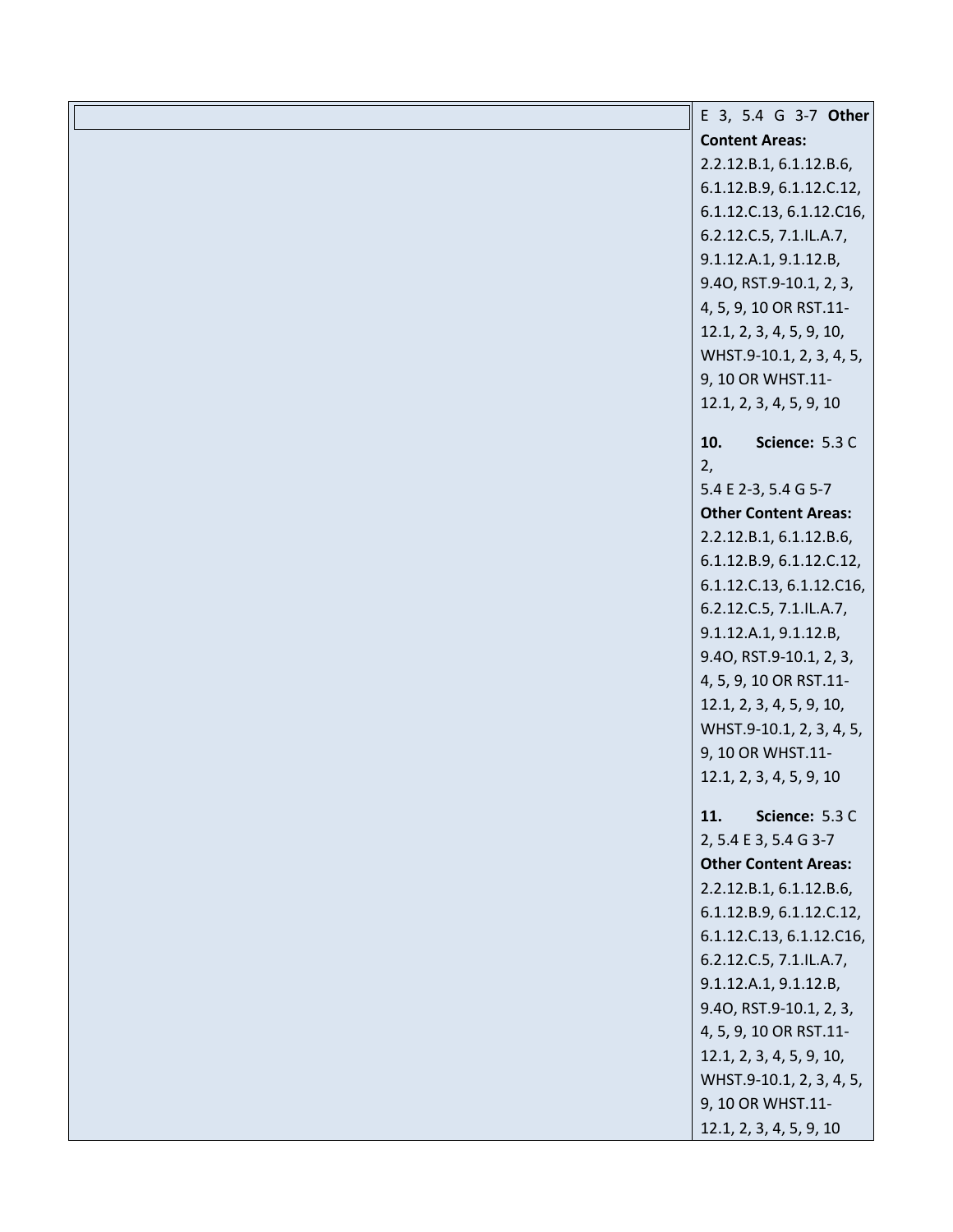| 12. Science: 5.4 G 1-7      |
|-----------------------------|
| <b>Other Content Areas:</b> |
| 2.2.12.B.1, 6.1.12.B.6,     |
| 6.1.12.B.9, 6.1.12.C.12,    |
| 6.1.12.C.13, 6.1.12.C16,    |
| 6.2.12.C.5, 7.1.IL.A.7,     |
| 9.1.12.A.1, 9.1.12.B,       |
| 9.40, RST.9-10.1, 2, 3,     |
| 4, 5, 9, 10 OR RST.11-      |
| 12.1, 2, 3, 4, 5, 9, 10,    |
| WHST.9-10.1, 2, 3, 4, 5,    |
| 9, 10 OR WHST.11-           |
| 12.1, 2, 3, 4, 5, 9, 10     |
|                             |

#### **Inter-Disciplinary Connections:**

**Material presented in this section will connect with material in Math, History, Language Arts and 21 Century Skills. Students will be analyzing graphs, discussing environmental implications of societal practices, writing responses to open ended/ essay questions and creating a desktop publication.** 

examples of strategies and modified strategies are in the District Shared\Science\CURRICULUM WRITING 2012\Environmental Science folder

#### **Students will engage with the following text:**

**Earth Science, Glencoe Ch 26-27**

**"Energy Kids Page" Energy Information Administration. November 2007. http://www.eia.gov/kids/energy.cfm?page=biomass\_home-basics-k.cfm** 

 **Examples:** 

 **Nonrenewable energy resources pre-reading** 

 **Carbon Foot print Lab**

 **Alternative energy research project**

examples of strategies and modified strategies are in the District Shared\Science\CURRICULUM WRITING 2012\Environmental Science folder

**Accommodations/Modifications:** 

**Accommodations and/or modifications will be made on a case by case basis in accordance with individual student needs. These may include but not be limited to: photocopy pages in textbook and give students reading materials in advance so they can pre-read, highlight, ask questions, and then re-read materials in class, provide guiding questions to complete when reading to ensure understanding of key concepts, discuss answers to questions when complete to ensure comprehension of all students upon completion of reading, provide students with summaries.** 

**For Non-renewable Energy Resources: allow students to work in pairs, grouping by academic strengths and weaknesses, reduce numbers of questions to one for all boxes, photocopy and highlight key information corresponding with questions from page 689 to reduce the amount of reading.**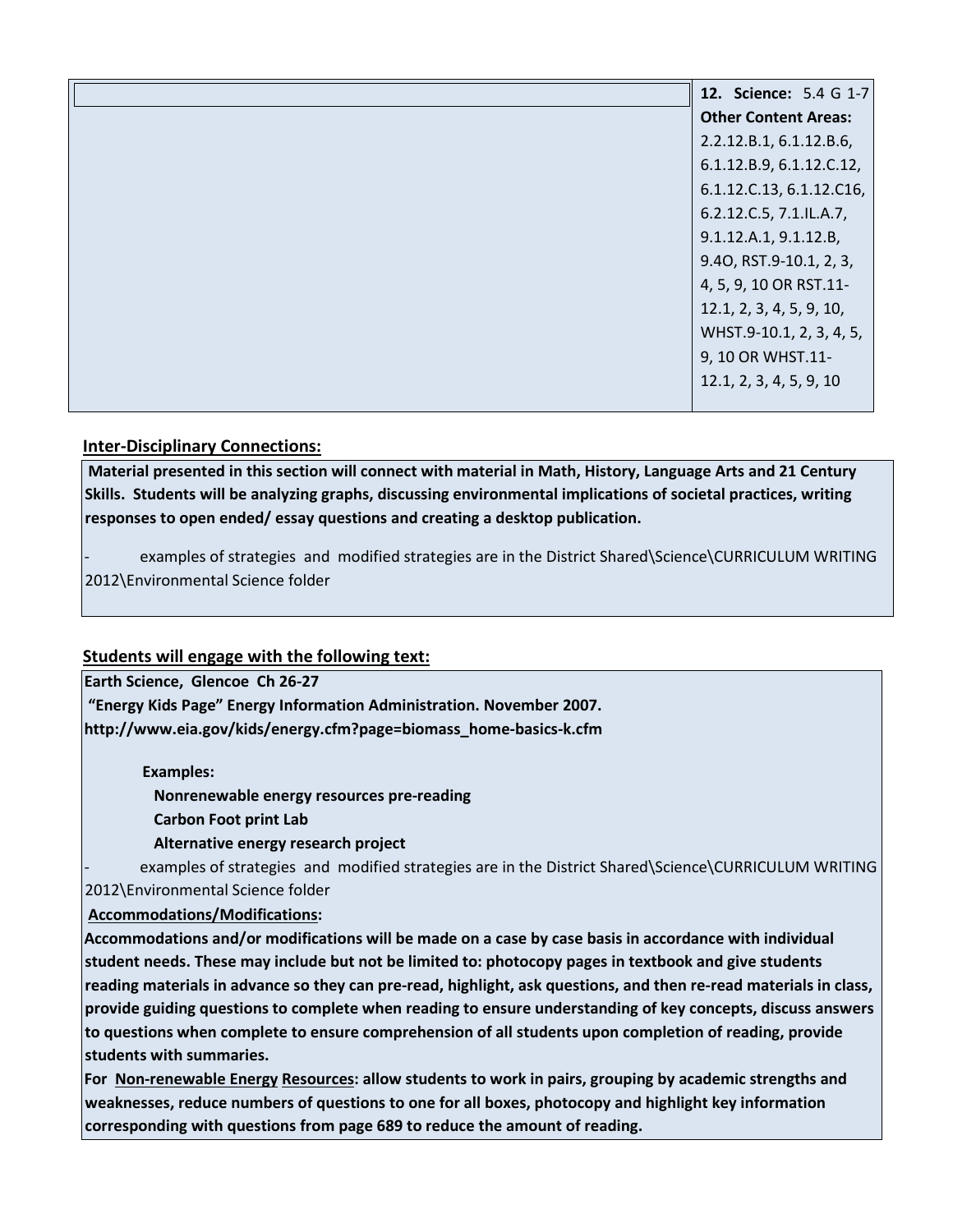#### **Students will write:**

**Students will use Cornell note taking strategies, write responses to open ended/essay questions, and create a desktop publication.** 

 **Examples:** 

 **Renewable/Inexhaustible Energy Project** 

 **Who killed the electric car? computer lab** 

- examples of strategies and modified strategies are in the District Shared\Science\CURRICULUM WRITING 2012\Environmental Science folder

#### **Accommodations/Modifications:**

**Accommodations and/or modifications will be made on a case by case basis in accordance with individual student needs. These may include but not be limited to: writing prompts when answering critical thinking questions, reduce amount of writing, provide students with paper set up in Cornell notes format when taking notes, provide students with guided notes or copies of notes, give graphic organizers and time lines to help students organize concepts when applicable, reduce length requirements for writing assignments, reduce number of open-ended responses, grade content not spelling/grammar/mechanics when grading written assessments.** 

**For Renewable/Inexhaustible Energy Project: pair students by academic strengths and weaknesses, give choice of giving notes or visuals (do not require both), do not require students to create a test (modified guidelines on TC shared, science, Sedgwick 2012 environmental curriculum).** 

**For Electric Cars: A Computer Lab: do not require students to answer in complete sentences, watch the preview for the movie in class rather than viewing it on individual computers, discuss preview of movie concepts discussed, costs/benefits of electric cars, and alternative fuels before questions are answered independently, partner weak writers to work with stronger ones.** 

### **PART III: TRANSFER OF KNOWLEDGE AND SKILLS**

**DESCRIBE THE LEARNING EXPERIENCE.** 

**How will students uncover content and build skills.**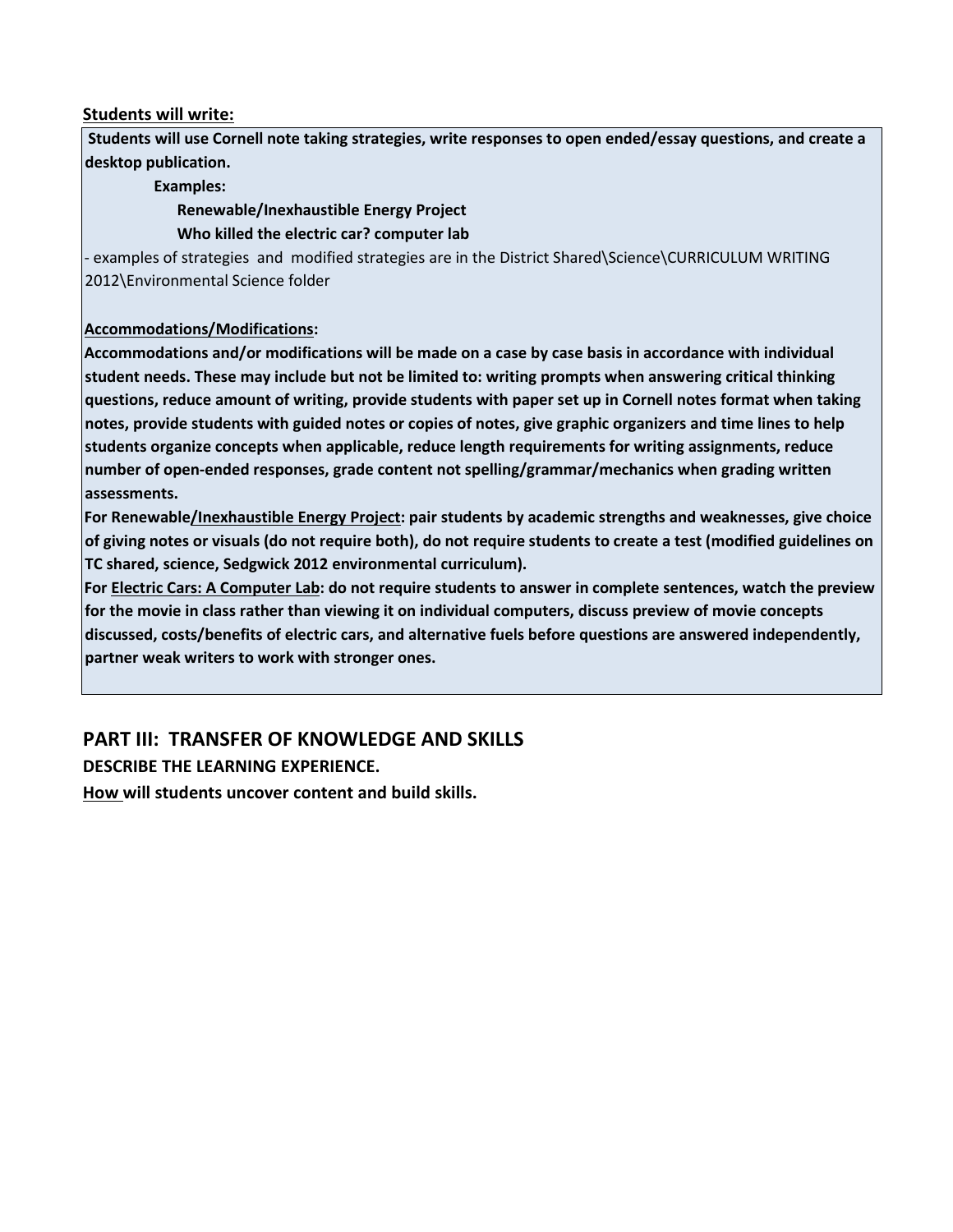- Students will be presented with material through text based readings, demonstrations and multimedia presentations utilizing, PowerPoint, videos and the internet.
- Students will work with/ investigate concepts through: o Individual research pertaining to an inexhaustible energy resource. o Inquiry activities pertaining to the carbon cycle.
- The teacher will guide whole class and small group discussions by monitoring student input and asking question to elicit student prior knowledge and expand conversation, and provide concrete examples to emphasize real world relevance.
- The students might reinforce concepts by analyzing their own personal energy use and designing and implementing a plan to conserve energy in their daily lives.
- The students might expand upon concepts by reading articles or visiting webpages that explore "green" technologies that are constantly being developed or investigating the energy resource options in their area.

- examples of strategies and modified strategies are in the District Shared\Science\CURRICULUM WRITING 2012\Environmental Science folder

## **PART IV: EVIDENCE OF LEARNING**

**IDENTIFY THE METHODS BY WHICH STUDENTS WILL DEMONSTRATE THEIR UNDERSTANDING OF CONTENT AND THEIR ABILITY TO APPLY SKILLS. IDENTIFY BLOOM'S LEVELS.** 



#### **Formative Assessments:**

**Formative assessments will be in the form of homework assignments, periodic quizzes, text based questions and writing assignments.** 

 **Example:** 

 **Fossil fuel quiz- (Understanding)** 

 **Coal formation worksheet- (Analyzing)** 

 **Alternative energy research- (Analyzing)** 

#### **Carbon footprint lab- (Evaluating)**

- examples of assessments and modified assessments are in the District Shared\Science\CURRICULUM WRITING 2012\Environmental Science folder

#### **Accommodations/Modifications:**

**Accommodations and, or modifications will be made on a case by case basis in accordance with individual student needs.** 

**Fossil Fuel Quiz: do not require student to change the bolded word or words to make the statements true,** 

**Coal formation worksheet: read and fill in answers together as a class recording correct responses on Smart** 

**Board or white board, increase space between questions and print size** 

**Carbon footprint – use pair and share techniques**

**Alternative energy – provide user friendly web sites and reduce the number of questions**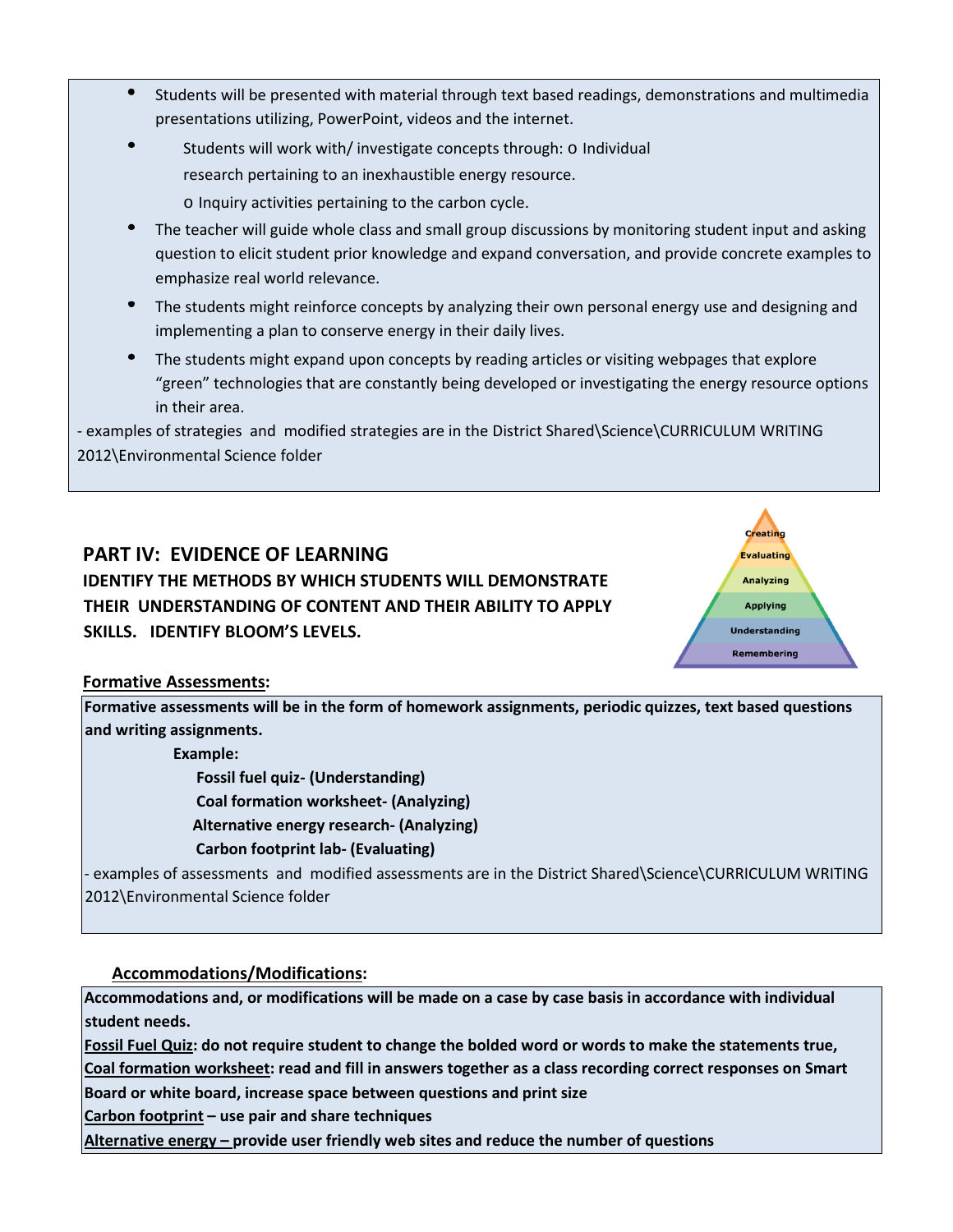**Summative Assessments:** 

**Students will be required to take a test(s) to demonstrate proficiency on the material presented in this unit. Example: Test nonrenewable resources – (Evaluating)** 

#### **Test renewable and inexhaustible energy resources- (Creating)**

**Test energy resources- (Evaluating)**

- examples of assessments and modified assessments are in the District Shared\Science\CURRICULUM WRITING 2012\Environmental Science folder

#### **Accommodations/Modifications:**

**Accommodations and, or modifications will be made on a case by case basis in accordance with individual student needs.** 

**ADDED TIME, Split Unit into two tests (renewable/inexhaustible and nonrenewable), read test orally, provide options for open ended split unit tests into two tests (renewable/inexhaustible and nonrenewable), read test questions out loud and restate/reword when needed, give extra time to finish test,** 

**Test: Nonrenewable Energy Resources: do not require student to correct the italicized word to make each statement read true (give extra credit if corrections are made), reduce number of multiple choice options, require students to answer two of three open ended questions (give all three and allow students to choose), list processes for number #18 to help guide drawing of carbon cycle.** 

**Test: Inexhaustible Energy: reduce number of multiple choice options, chunk fill in the blank into two separate word banks and sections, for open ended question: list all five alternative energy sources, provide a map of high school campus,** 

**Test: Earth's Energy Resources: allow students to write directly on unit test instead of using scantron, chunk matching section (part 1) into three sections of four terms each, reduce number of multiple choice options, and list all energy resources for open ended question for student to choose from.**

#### **Performance Assessments:**

**Students will be required to turn in homework, perform labs and work on small group assignments based on the material in this unit.** 

 **Example:** 

 **Renewable/inexhaustible project Teaching project- (Create) Informational power point- (Create)** 

#### **Carbon footprint project- (Create)**

- examples of assessments and modified assessments are in the District Shared\Science\CURRICULUM WRITING 2012\Environmental Science folder

#### **Accommodations/Modifications:**

**Accommodations and, or modifications will be made on a case by case basis in accordance with individual student needs.**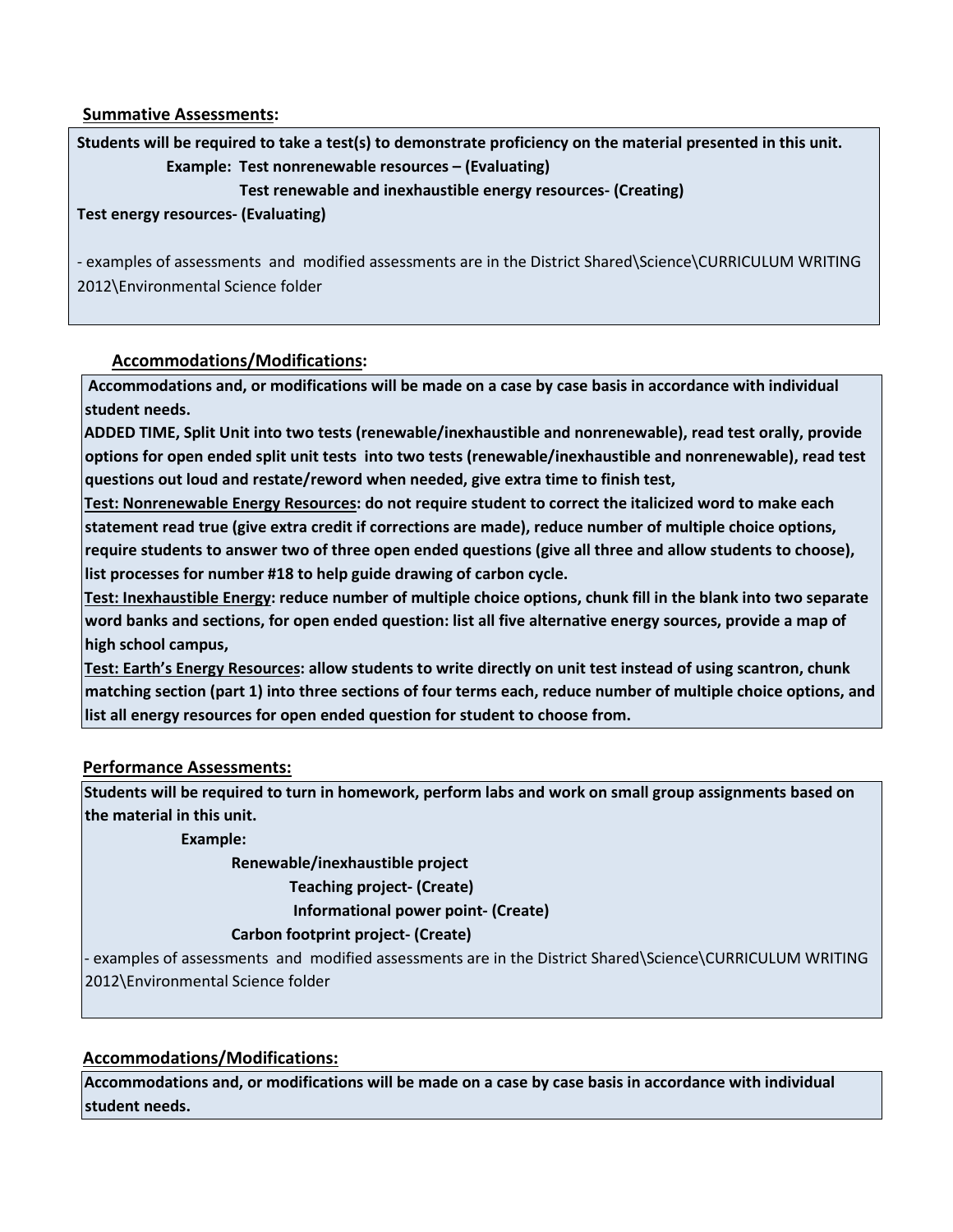**Alter grading rubric (example decrease value of spelling/grammar/punctuation for dyslexic students), demonstrate features of desk top publishing programs, work with students individually give students extra time to complete project, work with students individually, assess comprehension and progress of students throughout completion of projects,** 

**Inexhaustible Energy Resources Brochure Project: review all energy resources and assess comprehension of students before allowing them a choice, demonstrate features of desktop publishing programs, do not require student to research #5, grade content not grammar/mechanics/spelling,**

**Renewable/Inexhaustible Energy Project: pair students by academic strengths and weaknesses, give choice of giving notes or visuals (do not require both), do not require students to create test,** 

**Carbon footprint Project: pair students academically, include guideline sheet to help prompt creation of student's own carbon footprint.**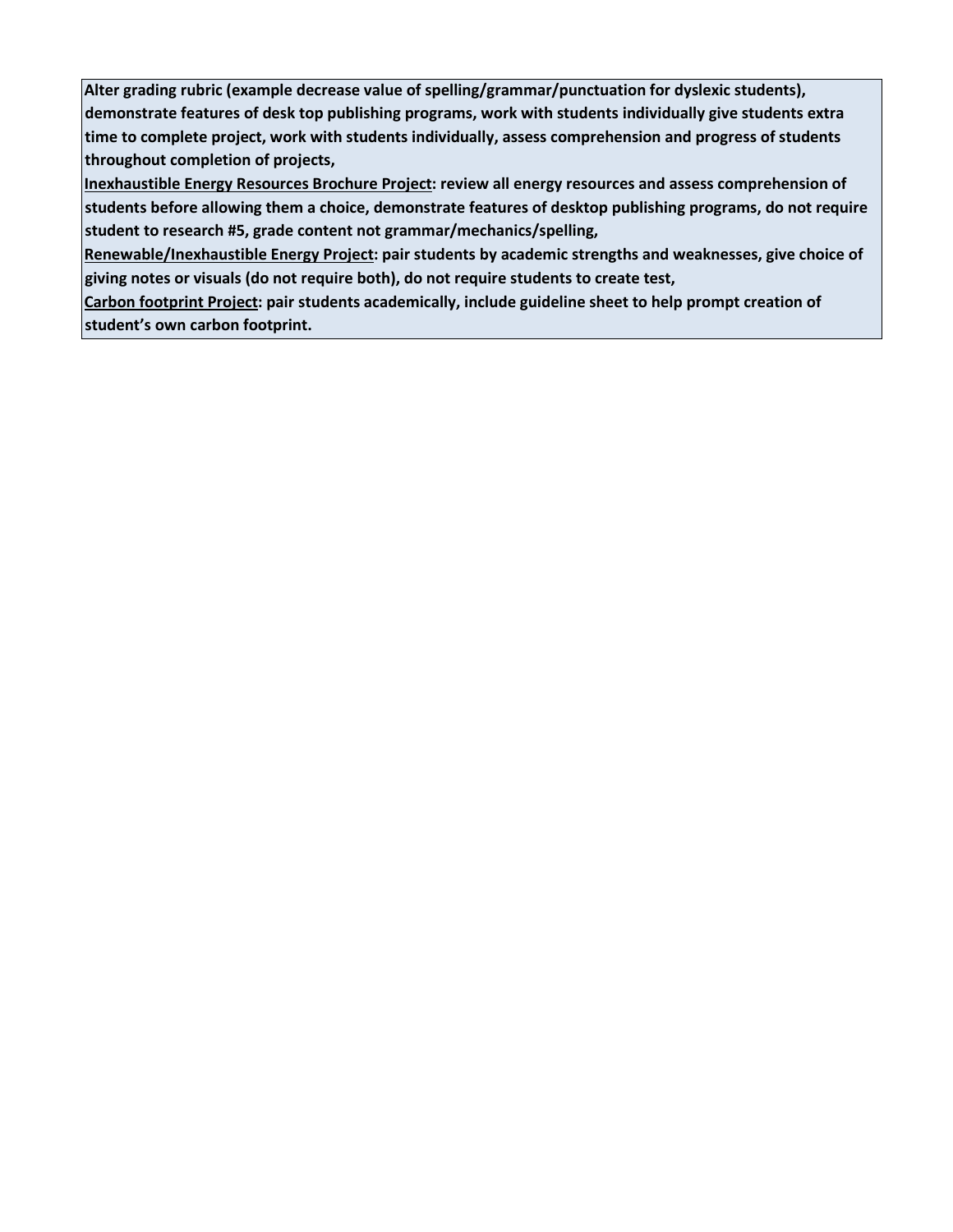# Black Horse Pike Regional School District

# Environmental Science Curriculum

ENGAGING STUDENTS . FOSTERING ACHIEVEMENT . CULTIVATING 21<sup>ST</sup> CENTURY GLOBAL SKILLS

| Unit 7: Our Impact on Land                               |                                                                                                                               |                                                                                                                                                                                                                                                                                                                                                                                                                                                                                                                                                                                                                                                                                                                                                                                                                                                                                                                                                                                                                                            |  |  |
|----------------------------------------------------------|-------------------------------------------------------------------------------------------------------------------------------|--------------------------------------------------------------------------------------------------------------------------------------------------------------------------------------------------------------------------------------------------------------------------------------------------------------------------------------------------------------------------------------------------------------------------------------------------------------------------------------------------------------------------------------------------------------------------------------------------------------------------------------------------------------------------------------------------------------------------------------------------------------------------------------------------------------------------------------------------------------------------------------------------------------------------------------------------------------------------------------------------------------------------------------------|--|--|
| <b>PART I: UNIT RATIONALE</b>                            |                                                                                                                               |                                                                                                                                                                                                                                                                                                                                                                                                                                                                                                                                                                                                                                                                                                                                                                                                                                                                                                                                                                                                                                            |  |  |
| WHY ARE STUDENTS LEARNING THIS CONTENT AND THESE SKILLS? |                                                                                                                               |                                                                                                                                                                                                                                                                                                                                                                                                                                                                                                                                                                                                                                                                                                                                                                                                                                                                                                                                                                                                                                            |  |  |
|                                                          | <b>Course/Unit Title:</b><br><b>Environmental Science/ Our</b><br><b>Impact on Land</b><br><b>Grade Level(s):</b><br>$9 - 12$ | <b>Unit Summary:</b><br>This unit will explore land as a natural resource and the impact of the growing<br>human population on land. The unit will begin with a discussion of carrying<br>capacity and the variety of ways in which humans utilize land. Connections will<br>be drawn to the climate unit and the energy resources unit previously covered.<br>The consequences of land usage by humans such as effects on micro climates,<br>habitat destruction and ground water pollution will then be looked into. The<br>students will research the GEMS landfill and create a web-quest designed to<br>educate other students about the local impact of our land usage. The effects of<br>land usage on ground water will be further developed in a unit on freshwater<br>resources. The unit will end with a focus on preventative measures that can be<br>taken to circumvent the negative effects of land usage and the remedies that<br>have been developed to combat these negative effects once they have already<br>occurred. |  |  |
|                                                          | <b>Essential Question(s):</b>                                                                                                 | <b>Enduring Understanding(s):</b>                                                                                                                                                                                                                                                                                                                                                                                                                                                                                                                                                                                                                                                                                                                                                                                                                                                                                                                                                                                                          |  |  |
|                                                          | 1. Is there a limit to the<br>number of people that<br>can live on the Earth at<br>one time?                                  | 1. Human activities have physical, chemical, and biological consequences for<br>ecosystems; the magnitude of the impact depends in part on the sensitivity of<br>the system to perturbation.                                                                                                                                                                                                                                                                                                                                                                                                                                                                                                                                                                                                                                                                                                                                                                                                                                               |  |  |
| 2.                                                       | To what extent can<br>human behaviors impact<br>our planet's life support<br>system (environment)?                            | 1.<br>Advances in technology have increased the birth rate and average life<br>span of humans which in turn has caused an increase in the rate of growth of<br>the human population.                                                                                                                                                                                                                                                                                                                                                                                                                                                                                                                                                                                                                                                                                                                                                                                                                                                       |  |  |
| 3.                                                       | Why is it important to<br>think in terms of<br>systems of systems<br>when considering                                         | Organisms and their environments are interconnected. Humans can alter<br>2.<br>the living and non-living factors within an ecosystem, thereby creating changes<br>in the overall system.                                                                                                                                                                                                                                                                                                                                                                                                                                                                                                                                                                                                                                                                                                                                                                                                                                                   |  |  |
| 4.                                                       | environmental issues?<br>How do humans impact<br>the diversity and<br>stability of ecosystems?                                | Ecosystems are the result of the interactions among Earth's biosphere,<br>3.<br>geosphere, atmosphere, and hydrosphere.                                                                                                                                                                                                                                                                                                                                                                                                                                                                                                                                                                                                                                                                                                                                                                                                                                                                                                                    |  |  |
|                                                          | 5. Land is often overlooked<br>as a natural resource.<br>Why is land valuable                                                 | 4.<br>Humans have the ability to prevent and remedy the pollution caused by<br>their usage of land. Some sources of pollution are more easily controlled and<br>treated than others.                                                                                                                                                                                                                                                                                                                                                                                                                                                                                                                                                                                                                                                                                                                                                                                                                                                       |  |  |
| 6.                                                       | resource?<br>What is meant by the<br>statement "the Earth                                                                     | Land is a limited resource that is necessary for life sustaining activities.<br>5.<br>6.<br>The Earth's natural resources exist in fixed quantities and are recycled                                                                                                                                                                                                                                                                                                                                                                                                                                                                                                                                                                                                                                                                                                                                                                                                                                                                       |  |  |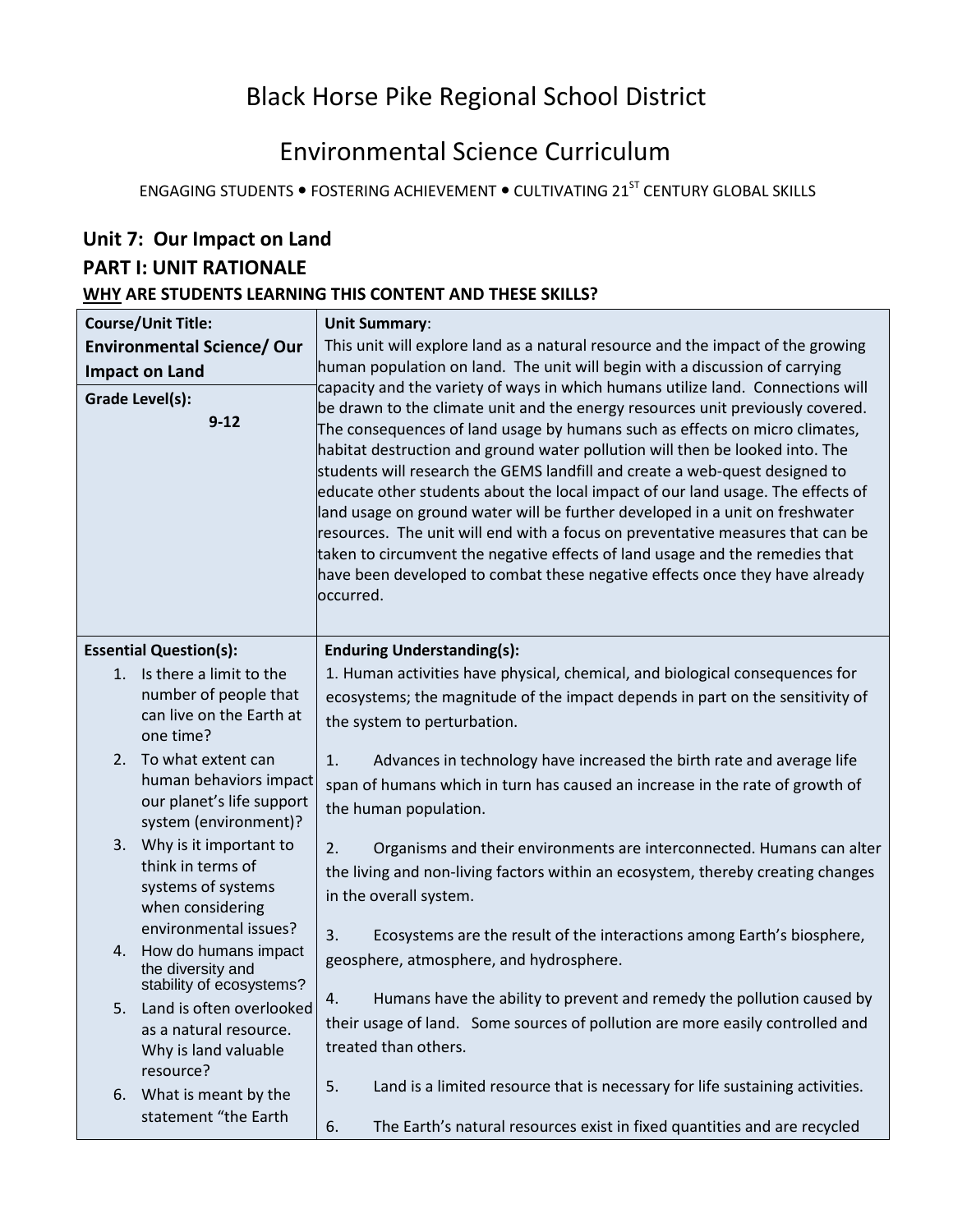| recycles?" |  |  |
|------------|--|--|
|            |  |  |

## **PART II: INSTRUCTIONAL STRATEGIES AND RESOURCES DESCRIBE THE LEARNING TARGETS.**

### **After each target, identify the NJCCCS or Common Core Standards that are applicable**

|    | <b>Learning Target</b>                                                                                 | <b>NJCCCS or CCS</b>           |
|----|--------------------------------------------------------------------------------------------------------|--------------------------------|
|    | 1. Explain what happens as we approach carrying capacity.                                              | 1. Science: 5.4 G 2            |
|    | 2. Evaluate the historical influence of modern medical technology, sanitation and                      | <b>Other Content Areas:</b>    |
|    | agricultural practices on the rate of growth of the human population since                             | 2.2.12.B.1, 6.1.12.B.6,        |
|    | 1800.                                                                                                  | 6.1.12.B.9, 6.1.12.C.13,       |
|    | 3. Explain why land is a valuable natural resource by listing the different ways that                  | 6.1.12.B.16, 7.1.IL.A.7,       |
|    | humans use land.                                                                                       | 9.1.12.A.1, 9.1.12.B,          |
|    |                                                                                                        | 9.40, RST.9-10.1, 2, 3,        |
|    | 4. Describe the negative impacts that different uses of land by humans can have<br>on the environment. | 4, 5, 9, 10 OR RST.11-         |
|    |                                                                                                        | 12.1, 2, 3, 4, 5, 9, 10,       |
| 5. | Describe and evaluate methods that can be used to prevent and remedy                                   | WHST.9-10.1, 2, 3, 4, 5,       |
|    | pollution caused by different uses of land by humans.                                                  | 9, 10 OR WHST.11-              |
| 6. | Explain the advantages of recycling.                                                                   | 12.1, 2, 3, 4, 5, 9, 10        |
| 7. | Select ways to conserve resources.                                                                     |                                |
|    |                                                                                                        | 2. Science: 5.4 G 6            |
|    |                                                                                                        | <b>Other Content Areas:</b>    |
|    |                                                                                                        | 2.2.12.B.1, 6.1.12.D.6,        |
|    |                                                                                                        | 6.1.12.C.12, 6.1.12.C16,       |
|    |                                                                                                        | 6.2.12.C.3, 7.1.IL.A.7,        |
|    |                                                                                                        | 9.1.12.A.1, 9.1.12.B,          |
|    |                                                                                                        | 9.40, RST.9-10.1, 2, 3,        |
|    |                                                                                                        | 4, 5, 9, 10 OR RST.11-         |
|    |                                                                                                        | 12.1, 2, 3, 4, 5, 9, 10,       |
|    |                                                                                                        | WHST.9-10.1, 2, 3, 4, 5,       |
|    |                                                                                                        | 9, 10 OR WHST.11-              |
|    |                                                                                                        | 12.1, 2, 3, 4, 5, 9, 10        |
|    |                                                                                                        | <b>3. Science:</b> 5.4 G (5-6) |
|    |                                                                                                        | <b>Other Content Areas:</b>    |
|    |                                                                                                        | 2.2.12.B.1, 6.1.12.B.6,        |
|    |                                                                                                        | 6.1.12.B.9, 6.1.12.C.12,       |
|    |                                                                                                        | 6.1.12.C.13, 6.1.12.C16,       |
|    |                                                                                                        | 6.2.12.C.5, 7.1.IL.A.7,        |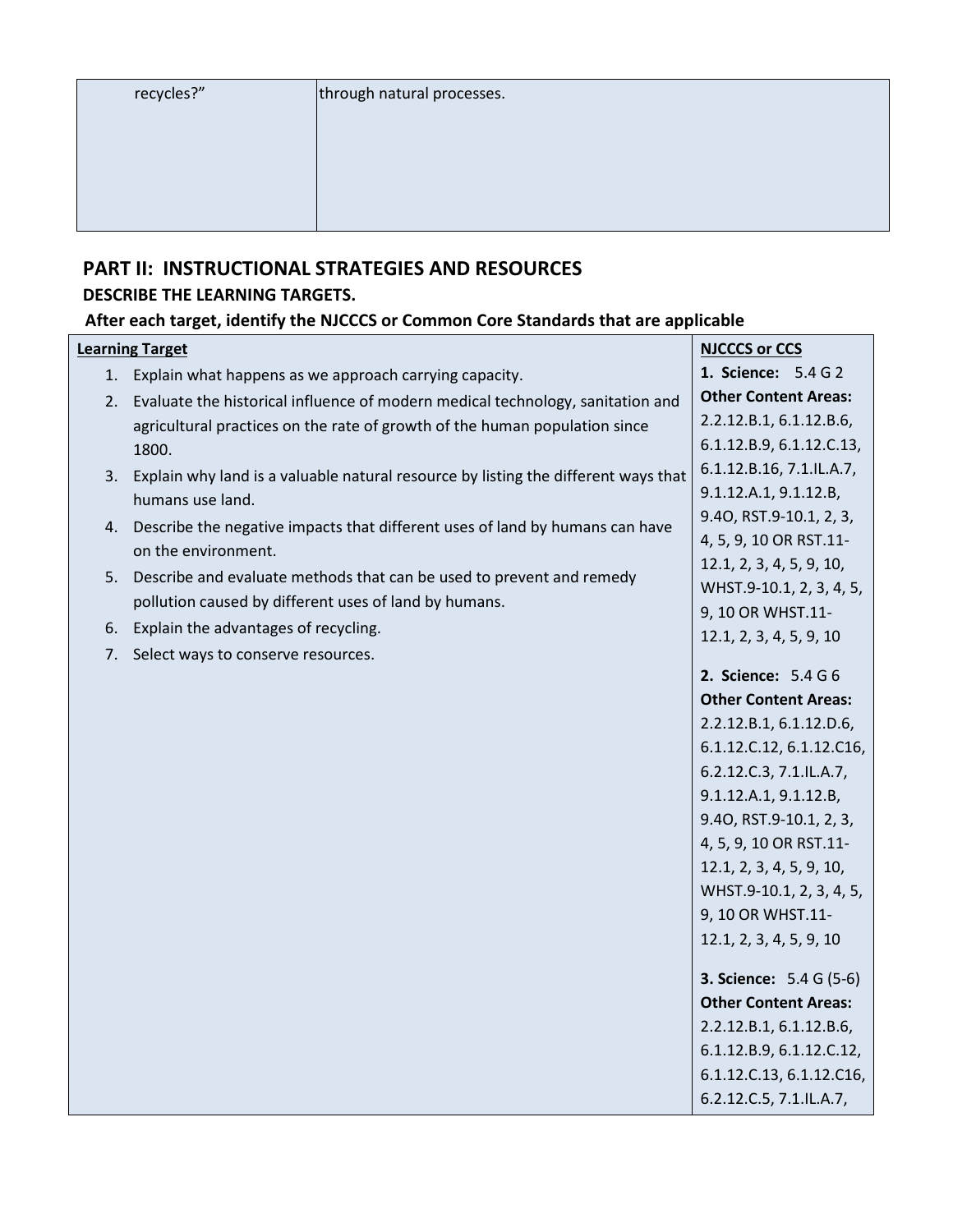| 9.1.12.A.1, 9.1.12.B,    |
|--------------------------|
| 9.40, RST.9-10.1, 2, 3,  |
| 4, 5, 9, 10 OR RST.11-   |
| 12.1, 2, 3, 4, 5, 9, 10, |
| WHST.9-10.1, 2, 3, 4, 5, |
| 9, 10 OR WHST.11-        |
| 12.1, 2, 3, 4, 5, 9, 10  |
|                          |
| 4. Science: 5.3 C2, 5.4  |
| G (5-7) Other Content    |
| Areas: 2.2.12.B.1,       |
| 6.1.12.B.6, 6.1.12.B.9,  |
| 6.1.12.C.12,             |
| 6.1.12.C.13, 6.1.12.C16, |
| 6.2.12.C.5, 7.1.IL.A.7,  |
| 9.1.12.A.1, 9.1.12.B,    |
| 9.40, RST.9-10.1, 2, 3,  |
| 4, 5, 9, 10 OR RST.11-   |
| 12.1, 2, 3, 4, 5, 9, 10, |
| WHST.9-10.1, 2, 3, 4, 5, |
| 9, 10 OR WHST.11-        |
| 12.1, 2, 3, 4, 5, 9, 10  |
| 5. Science: 5.4 G (1, 2, |
| 5-7) Other Content       |
| Areas: 2.2.12.B.1,       |
| 6.1.12.B.6, 6.1.12.B.9,  |
| 6.1.12.C.12,             |
| 6.1.12.C.13, 6.1.12.C16, |
| 6.2.12.C.5, 7.1.IL.A.7,  |
| 9.1.12.A.1, 9.1.12.B,    |
| 9.40, RST.9-10.1, 2, 3,  |
| 4, 5, 9, 10 OR RST.11-   |
| 12.1, 2, 3, 4, 5, 9, 10, |
| WHST.9-10.1, 2, 3, 4, 5, |
| 9, 10 OR WHST.11-        |
| 12.1, 2, 3, 4, 5, 9, 10  |
| 6. Science: 5.4 G (1, 2, |
| 5-7) Other Content       |
| Areas: 2.2.12.B.1,       |
| 6.1.12.B.6, 6.1.12.B.9,  |
| 6.1.12.C.12,             |
| 6.1.12.C.13, 6.1.12.C16, |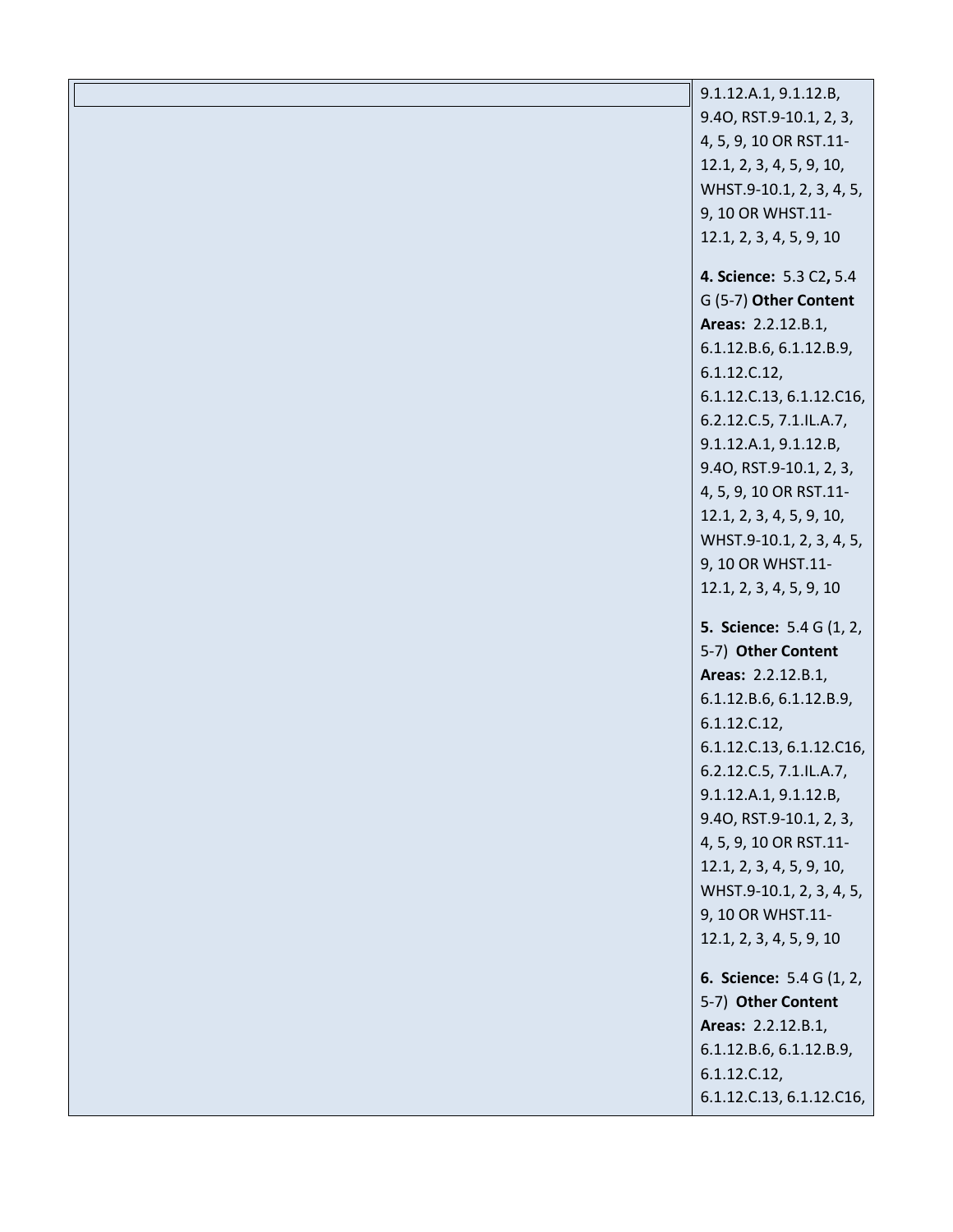| 6.2.12.C.5, 7.1.IL.A.7,         |
|---------------------------------|
| 9.1.12.A.1, 9.1.12.B,           |
| 9.40, RST.9-10.1, 2, 3,         |
| 4, 5, 9, 10 OR RST.11-          |
| 12.1, 2, 3, 4, 5, 9, 10,        |
| WHST.9-10.1, 2, 3, 4, 5,        |
| 9, 10 OR WHST.11-               |
| 12.1, 2, 3, 4, 5, 9, 10         |
| <b>7. Science:</b> 5.4 G (1, 2, |
| 5-7) Other Content              |
|                                 |
| Areas: 2.2.12.B.1,              |
| 6.1.12.B.6, 6.1.12.B.9,         |
| 6.1.12.C.12,                    |
| 6.1.12.C.13, 6.1.12.C16,        |
| 6.2.12.C.5, 7.1.IL.A.7,         |
| 9.1.12.A.1, 9.1.12.B,           |
| 9.40, RST.9-10.1, 2, 3,         |
| 4, 5, 9, 10 OR RST.11-          |
| 12.1, 2, 3, 4, 5, 9, 10,        |
| WHST.9-10.1, 2, 3, 4, 5,        |
| 9, 10 OR WHST.11-               |
| 12.1, 2, 3, 4, 5, 9, 10         |
|                                 |

#### **Inter-Disciplinary Connections:**

**Material presented in this section will connect with material in Math, History, and Language Arts. Students will be analyzing graphs, discussing how scientific and societal changes have affected the growth of the human population, and performing calculations to predict how large the human population will be in the future.** 

#### **Examples:**

- Think/ Pair/ Share Look at the graph on page 715 of the text (Earth Science, Glenco). What happened to the rate of population growth after 1350? Why do you think this occurred?
- $\bullet$ Lab "A World Full of People"
- Reinforcement worksheet- Predicting Population Growth
- Interactive maps as part of multimedia presentations o

http://www.pbs.org/wgbh/nova/earth/global-population-growth.html o

http://www.pbs.org/wgbh/nova/earth/earth-peril.html

- examples of strategies and modified strategies are in the District/Shared/Science folder **Students will engage with the following text:**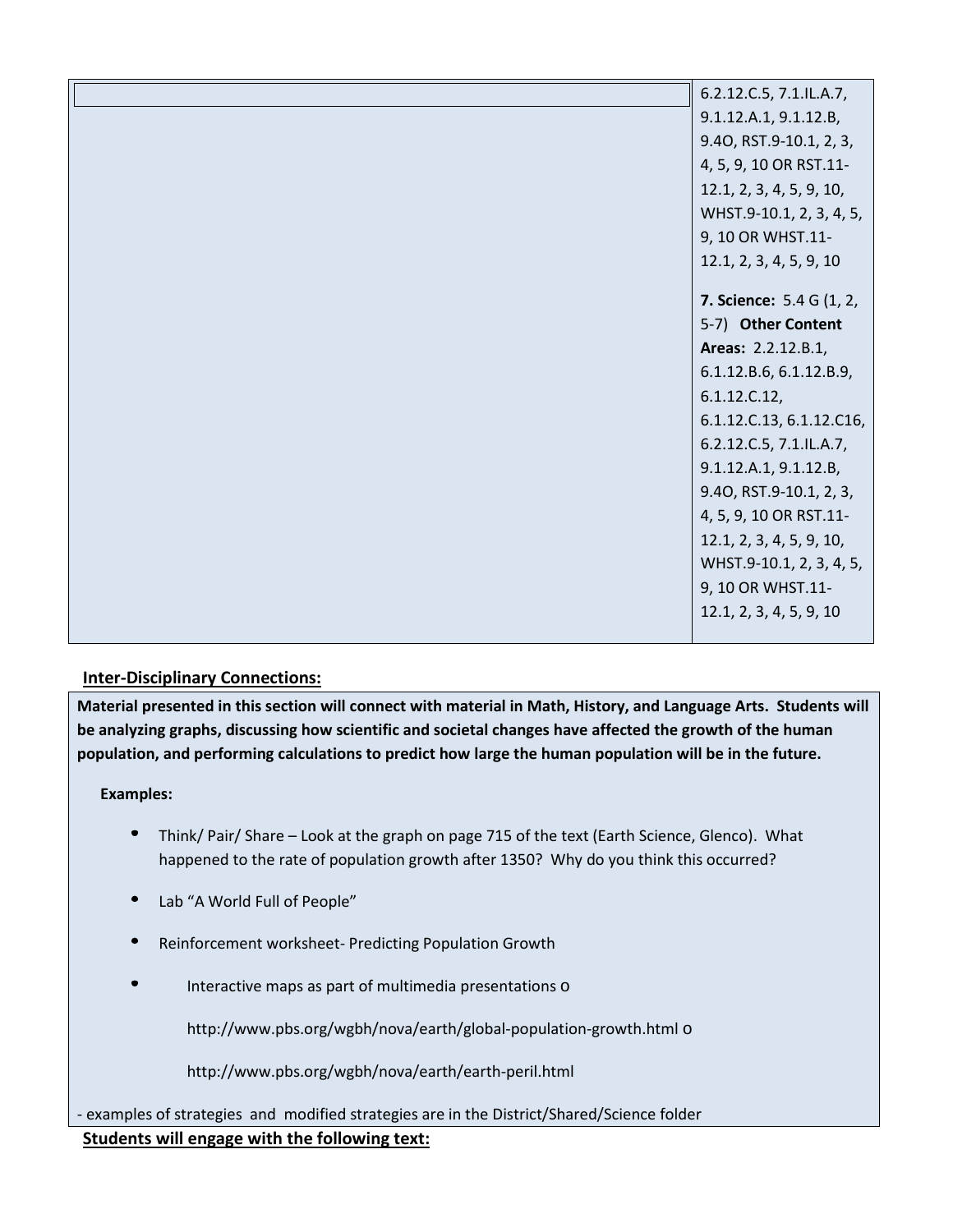#### **Earth Science, Glenco Ch 27**

 **Examples:** Group Work/ Discussion pages 710 through 729 - examples of strategies and modified strategies are in the District/Shared/Science folder **Accommodations/Modifications:** 

**Accommodations and/or modifications will be made on a case by case basis in accordance with individual student needs. These may include but not be limited to: photocopy pages in textbook and give students reading materials in advance so they can pre-read, highlight, ask questions, and then re-read materials in class, highlight or underline main ideas in reading materials, provide guiding questions to complete when reading to ensure understanding of key concepts, discuss answers to questions when complete to assess comprehension of all students upon completion of reading, provide students with summaries,** 

**Group Work/Discussion: group stronger and weaker readers together, reduce length of reading material, highlight the most important concepts in each section to reduce length or rewrite a condensed version, provide guiding questions for the group to answer together as they read out loud, discuss answers to questions out loud and record correct answers on the Smart Board or white board and then give typed copy of responses, have students write summaries as a group and then type all summaries and give copies to students.** 

#### **Students will write:**

**Students will use Cornell note taking strategies, write written responses to warm up questions and conclude and apply questions in labs.** 

**Examples:** Believe it or not activity (warm up/follow up formative assessment) Lab "A World Full of People"

- examples of strategies and modified strategies are in the District/Shared/Science

folder **Accommodations/Modifications:** 

**Accommodations and/or modifications will be made on a case by case basis in accordance with individual student needs. These may include but not be limited to: writing prompts when answering critical thinking questions, reduce amount of writing, provide students with paper set up in Cornell notes format when taking notes, provide students with guided notes or copies of notes, give graphic organizers and time lines to help student organize concepts when applicable, reduce length requirements for writing assignments, reduce number of open-ended responses, grade content not spelling/grammar/mechanics when grading written assessments.** 

**For Land Usage Believe It or Not Engage Activity: group stronger and weaker readers together when assigning groups, give weaker readers shorter statements.** 

**For A World Full of People Lab: give students five minutes to answer pre-lab questions after reading lab procedure out loud together, reduce number of popcorn kernels to add to map (9.5 kernels or beans = 95 million instead of 95 kernels or beans = 95 million), increase time representing one year (three minutes instead of one), answer all conclude and apply questions in small groups with teacher circulation or as a class with answers being recorded on Smart Board or white board.** 

**For Hazardous Waste Concept Map: Read directions out loud at the beginning of the lab, have students cut and paste terms from word bank instead of writing them in boxes, complete concept map in small groups grouping academically stronger and weaker students together, go over all answers to concept map together out loud when lab is complete with teacher or student recording correct answers on Smart Board or white board, give copies of typed concept map to students**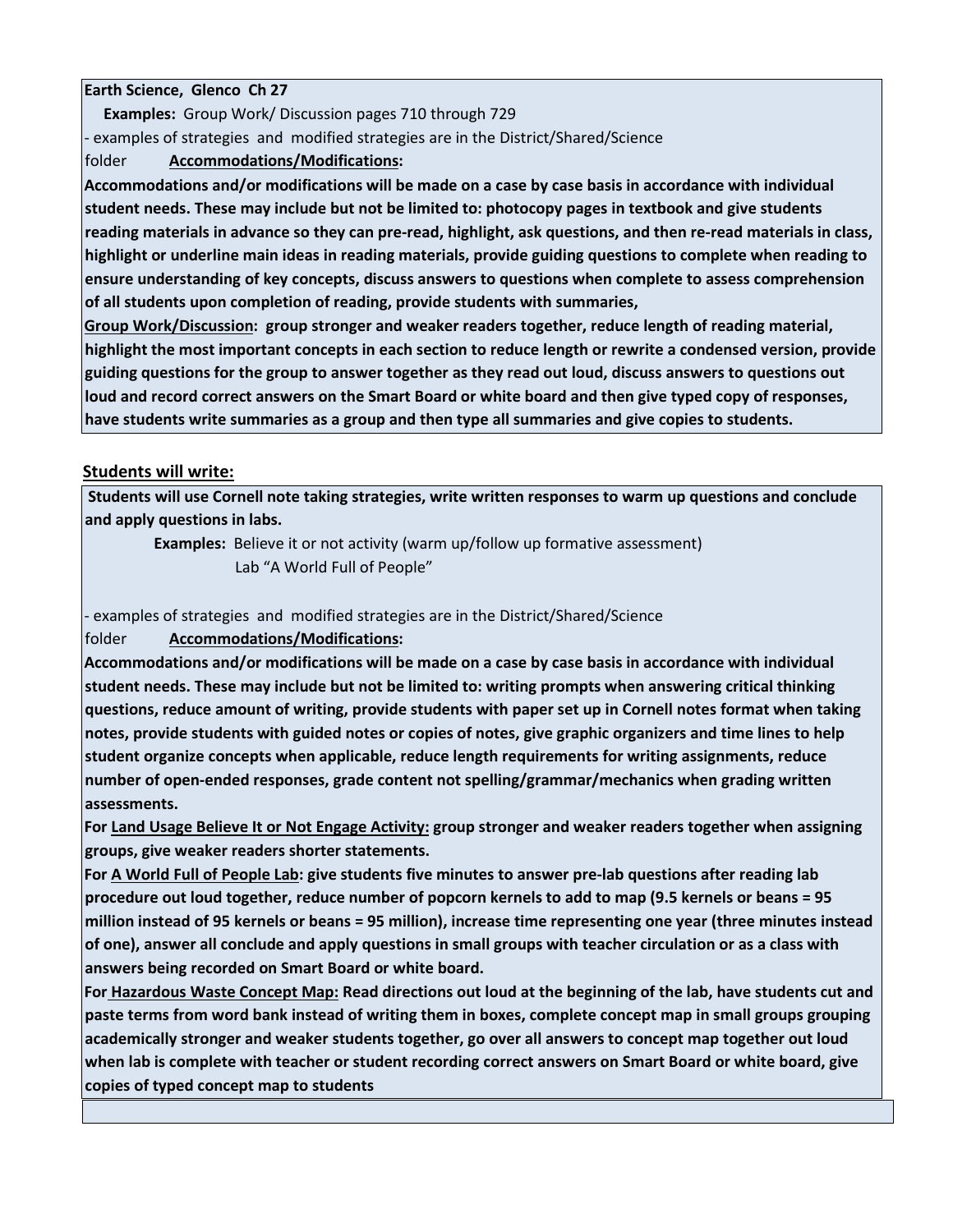# **PART III: TRANSFER OF KNOWLEDGE AND SKILLS DESCRIBE THE LEARNING EXPERIENCE.**

#### **How will students uncover content and build skills.**

- Students will be presented with material through multi-media presentations utilizing PowerPoint, videos and interactive maps, text based readings and analysis of graphs.
- Students will work with/ investigate concepts through:

 $\circ$  Whole class and small group discussions about land usage and conservation of resources  $\circ$ Lab activities pertaining to population growth, carrying capacity and waste disposal

- The teacher will guide whole class and small group discussions by monitoring student input and asking question to elicit student prior knowledge and expand conversation, and provide concrete examples to emphasize real world relevance.
- The students might reinforce concepts by completing graphic organizers or creating posters demonstrating ways that the negative impact of land usage by humans can be decreased.
- The students might expand upon concepts by visiting http://www.pbs.org/wgbh/nova/earth/earthperil.html and accessing the interactive maps. - examples of strategies and modified strategies are in the District/Shared/Science folder

## **PART IV: EVIDENCE OF LEARNING**

**IDENTIFY THE METHODS BY WHICH STUDENTS WILL DEMONSTRATE THEIR UNDERSTANDING OF CONTENT AND THEIR ABILITY TO APPLY SKILLS.** 



**IDENTIFY BLOOM'S LEVELS. Formative Assessments:** 

**Formative assessments will be in the form of oral question and answer,** 

**periodic quizzes, text based questions, group work and lab extension questions.** 

 **Example:** Believe it or not activity (warm up/ follow up formative assessment)**–** Evaluating

Quiz "Carrying Capacity and Population" - Analyzing

Hazardous Waste Concept map**-** Analyzing

Reinforcement worksheet- Predicting Population Growth

- examples of assessments and modified assessments are in the District/Shared/Science folder

#### **Accommodations/Modifications:**

**Accommodations and, or modifications will be made on a case by case basis in accordance with individual student needs.** 

**ADDED TIME / provide formula or examples for performing calculations, bold key words in text based questions Land Usage Believe It or Not Engage Activity: group stronger and weaker readers together when assigning groups, give weaker readers shorter statements,**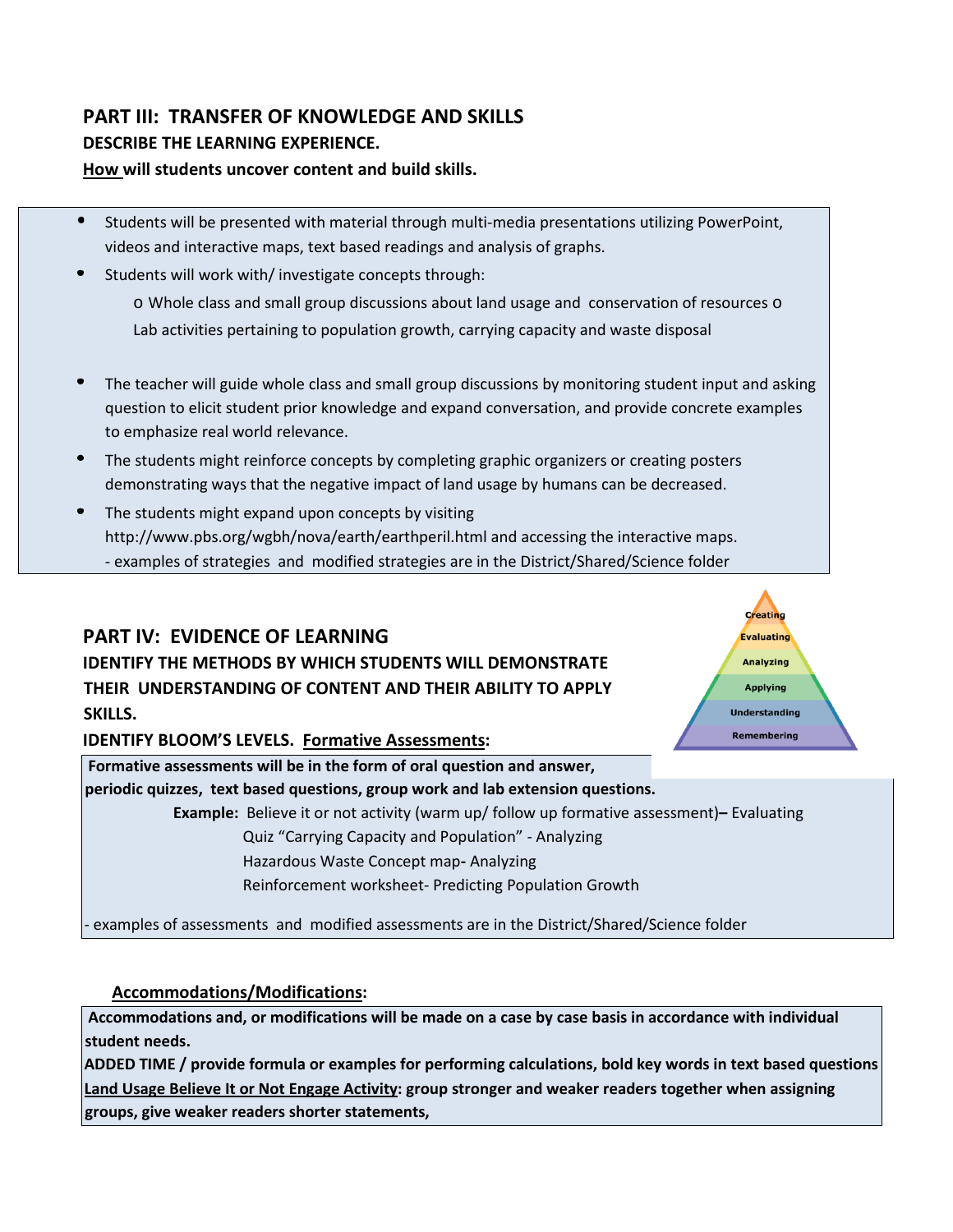**Carrying Capacity and Population Quiz: #1 List two reasons instead of three, #2 give definition of carrying capacity, add labeled y axis, replace graph using data points instead of human bodies, #8 re-word question to read," What is the difference between each year increment on the x axis?"** 

**Hazardous Waste Concept Map: Read directions out loud at the beginning of the lab, have students cut and paste terms from word bank instead of writing them in boxes, complete concept map in small groups grouping academically stronger and weaker students together, go over all answers to concept map together out loud when lab is complete with teacher or student recording correct answers on Smart Board or white board, give copies of typed concept map to students,** 

**Predicting Population Growth: Read the bullets at the top of worksheet out loud as a class, have students answer questions in groups rather than individually, record group responses on one worksheet instead of individual, review percentage proportions before completion of #3, review group responses together out loud as a class with correct answers recorded on Smart Board or white board.**

#### **Summative Assessments:**

**Students will be required to take a test to demonstrate proficiency on the material presented in this unit. Example:** Our Impact on Land Test –Evaluate

- examples of assessments and modified assessments are in the District/Shared/Science folder

#### **Accommodations/Modifications:**

**Accommodations and, or modifications will be made on a case by case basis in accordance with individual student needs.** 

**ADDED TIME/ word bank/ reduce number of multiple choice options/ choose one for open ended instead of doing all/ give test orally/ reword questions** 

**Our Impact on Land Test: allow students to record answers directly onto the test instead of answer key, reduce number of choices from four to three in multiple choice section, reduce sections of outline from three to two in part III, add labeled y axis and use data points instead of human figures on graph, delete # 25, reduce open ended questions from three to two in part V, take out required math calculation in # 26** 

#### **Performance Assessments:**

**Students will be required to turn in homework and perform labs and work on small group assignments based on the material in this unit.** 

 **Example:** Land Usage Poster – (Create)

Reclamation mini lab –Page 718

**S:\Staff\Science\curriculum writing project ES\Our Impact on Land Examples** 

- examples of assessments and modified assessments are in the District/Shared/Science folder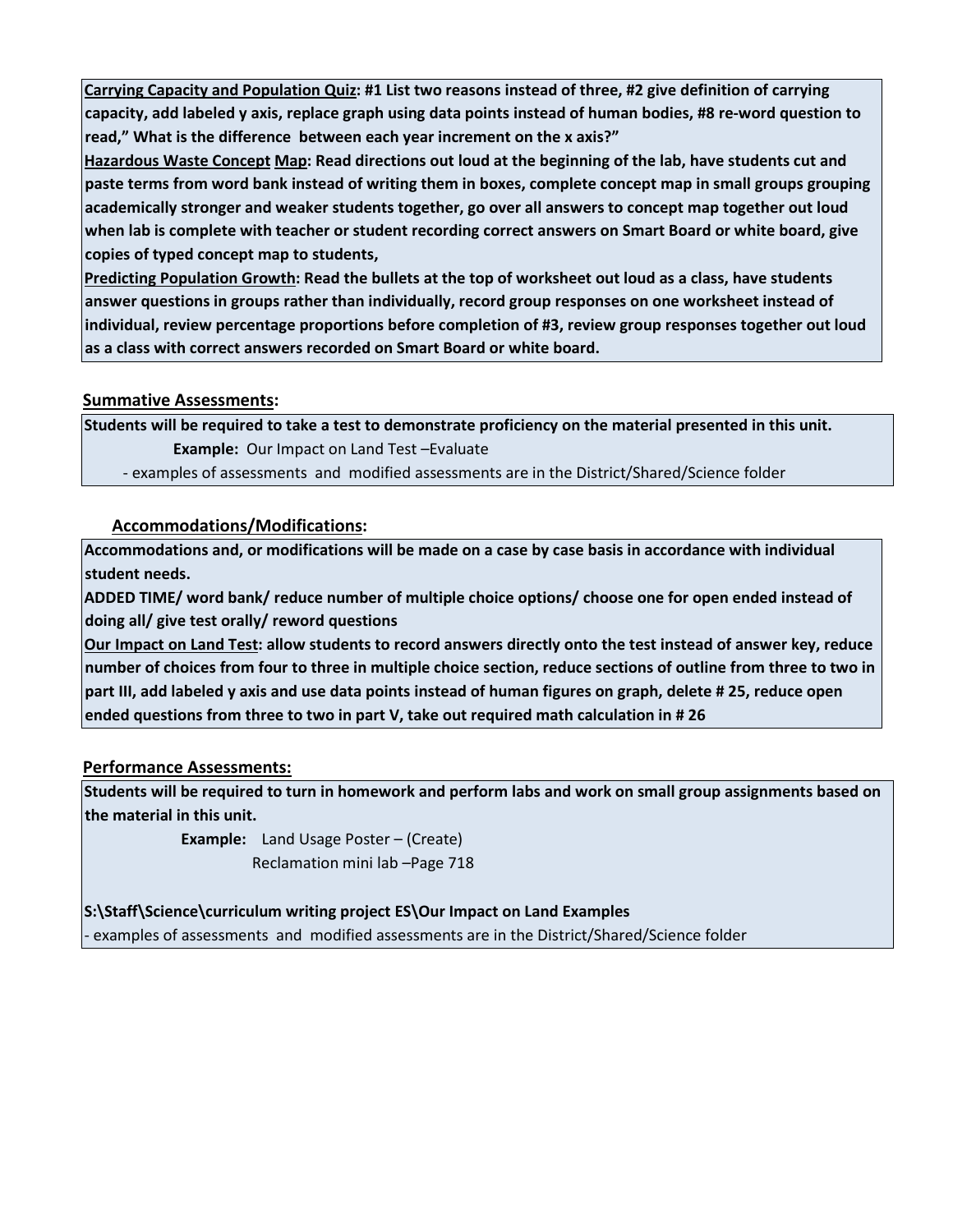**Accommodations/Modifications:**

**Accommodations and, or modifications will be made on a case by case basis in accordance with individual student needs.** 

**Reword questions/ work with students one on one – What happens to trash lab** 

**Modify grading rubric on an individual basis/ provide graphic organizer to help visualize ideas** 

**Land Usage Poster Project: group by academic strengths and weaknesses, provide copy of written notes to provide information needed, provide graph paper and art supplies for project, give class time to work in groups on poster, provide graphic organizers to help visualize ideas, show example poster, extended time to complete the poster, modify grading rubric on an individual/group basis, offer after school assistance in the LMC to research requirements using the internet.** 

**Reclamation mini lab - group by academic strengths and weaknesses, provide notes to assist in answering questions**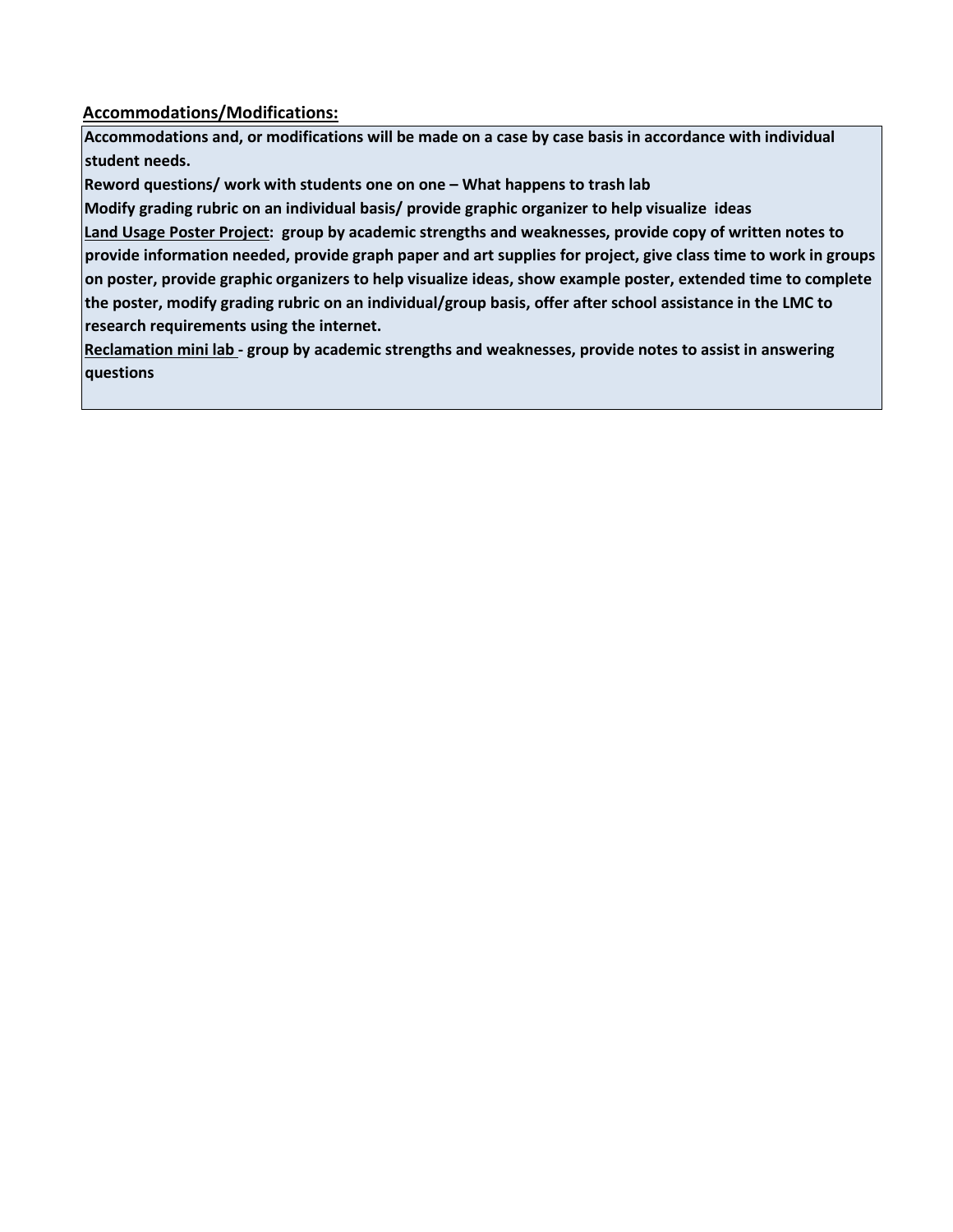# Black Horse Pike Regional School District

# Environmental Science Curriculum

ENGAGING STUDENTS . FOSTERING ACHIEVEMENT . CULTIVATING 21<sup>ST</sup> CENTURY GLOBAL SKILLS

| Unit 8: Our Impact on Water                                             |                                                                                                                                                                                                                                                                                                                                                                                                                                                                                                                                                                                                                                                                                                                                                                                                                                                                                                                                                                                                      |  |  |
|-------------------------------------------------------------------------|------------------------------------------------------------------------------------------------------------------------------------------------------------------------------------------------------------------------------------------------------------------------------------------------------------------------------------------------------------------------------------------------------------------------------------------------------------------------------------------------------------------------------------------------------------------------------------------------------------------------------------------------------------------------------------------------------------------------------------------------------------------------------------------------------------------------------------------------------------------------------------------------------------------------------------------------------------------------------------------------------|--|--|
| <b>PART I: UNIT RATIONALE</b>                                           |                                                                                                                                                                                                                                                                                                                                                                                                                                                                                                                                                                                                                                                                                                                                                                                                                                                                                                                                                                                                      |  |  |
|                                                                         | WHY ARE STUDENTS LEARNING THIS CONTENT AND THESE SKILLS?                                                                                                                                                                                                                                                                                                                                                                                                                                                                                                                                                                                                                                                                                                                                                                                                                                                                                                                                             |  |  |
| <b>Course/Unit Title:</b>                                               | <b>Unit Summary:</b>                                                                                                                                                                                                                                                                                                                                                                                                                                                                                                                                                                                                                                                                                                                                                                                                                                                                                                                                                                                 |  |  |
| <b>Environmental Science/</b>                                           | This unit will explore the impact of human activity on the Earth's water                                                                                                                                                                                                                                                                                                                                                                                                                                                                                                                                                                                                                                                                                                                                                                                                                                                                                                                             |  |  |
| <b>Water Resources</b>                                                  | resources. It will connect to the previous units on our impact on land, climate<br>and energy resources, and demonstrate the interconnectedness of the Earth's                                                                                                                                                                                                                                                                                                                                                                                                                                                                                                                                                                                                                                                                                                                                                                                                                                       |  |  |
| <b>Grade Level(s):</b>                                                  | spheres and geochemical cycles.                                                                                                                                                                                                                                                                                                                                                                                                                                                                                                                                                                                                                                                                                                                                                                                                                                                                                                                                                                      |  |  |
| $9 - 12$                                                                |                                                                                                                                                                                                                                                                                                                                                                                                                                                                                                                                                                                                                                                                                                                                                                                                                                                                                                                                                                                                      |  |  |
|                                                                         | The unit will begin with a discussion about the importance of the Earth's fresh<br>water resources. The focus will then shift to how much of the Earth's water is<br>usable fresh water as opposed to salt water and where usable water can be<br>found. The Earth's hydrologic cycle will be analyzed. Students will explore ways<br>in which humans affect the hydrologic cycle. Humans can cause water pollution<br>both directly and indirectly as a result of air pollution and land usage. This<br>examination of the hydrologic cycle will bring into focus the interconnectedness<br>of the hydrosphere, atmosphere and geosphere. Students will come to an<br>understanding that human activities that affect the water cycle also impact<br>surrounding ecosystems due to the interconnectedness of the Earth's spheres.<br>The unit will culminate with a discussion about personal water usage and what<br>each individual can do at home to conserve water and prevent water pollution. |  |  |
| <b>Essential Question(s):</b>                                           | <b>Enduring Understanding(s):</b>                                                                                                                                                                                                                                                                                                                                                                                                                                                                                                                                                                                                                                                                                                                                                                                                                                                                                                                                                                    |  |  |
| 1. Over 70% of the earth is<br>comprised of water.<br>Why do we need to | 1. Although Earth is over 70% water only a limited amount is usable<br>fresh water.                                                                                                                                                                                                                                                                                                                                                                                                                                                                                                                                                                                                                                                                                                                                                                                                                                                                                                                  |  |  |
| conserve it?                                                            | The water that is present on the Earth today is the same water that<br>2.                                                                                                                                                                                                                                                                                                                                                                                                                                                                                                                                                                                                                                                                                                                                                                                                                                                                                                                            |  |  |
| 2. What are some ways in<br>which the Earth                             | was here when dinosaurs roamed the Earth. Nature constantly                                                                                                                                                                                                                                                                                                                                                                                                                                                                                                                                                                                                                                                                                                                                                                                                                                                                                                                                          |  |  |
| recycles?                                                               | filters and recycles water through the Earth's hydrologic cycle.                                                                                                                                                                                                                                                                                                                                                                                                                                                                                                                                                                                                                                                                                                                                                                                                                                                                                                                                     |  |  |
| 3. Why is it important to                                               | Ecosystems are the result of the interactions among Earth's<br>3.                                                                                                                                                                                                                                                                                                                                                                                                                                                                                                                                                                                                                                                                                                                                                                                                                                                                                                                                    |  |  |
| think in terms of                                                       | biosphere, geosphere, atmosphere, and hydrosphere. Changes in                                                                                                                                                                                                                                                                                                                                                                                                                                                                                                                                                                                                                                                                                                                                                                                                                                                                                                                                        |  |  |
| systems of systems<br>when considering                                  | one part of the system will affect other parts of the system.                                                                                                                                                                                                                                                                                                                                                                                                                                                                                                                                                                                                                                                                                                                                                                                                                                                                                                                                        |  |  |
| environmental issues?                                                   |                                                                                                                                                                                                                                                                                                                                                                                                                                                                                                                                                                                                                                                                                                                                                                                                                                                                                                                                                                                                      |  |  |
| To what extent can<br>4.                                                | Human activities have physical, chemical, and biological<br>4.                                                                                                                                                                                                                                                                                                                                                                                                                                                                                                                                                                                                                                                                                                                                                                                                                                                                                                                                       |  |  |
| human behaviors impact                                                  | consequences for ecosystems; the magnitude of the impact depends                                                                                                                                                                                                                                                                                                                                                                                                                                                                                                                                                                                                                                                                                                                                                                                                                                                                                                                                     |  |  |
| our planet's life support                                               | in part on the sensitivity of the system.                                                                                                                                                                                                                                                                                                                                                                                                                                                                                                                                                                                                                                                                                                                                                                                                                                                                                                                                                            |  |  |
| system (environment)?<br>How do humans impact                           | Organisms and their environments are interconnected. Humans can<br>5.                                                                                                                                                                                                                                                                                                                                                                                                                                                                                                                                                                                                                                                                                                                                                                                                                                                                                                                                |  |  |
| 5.                                                                      | alter the living and non-living factors within an ecosystem,                                                                                                                                                                                                                                                                                                                                                                                                                                                                                                                                                                                                                                                                                                                                                                                                                                                                                                                                         |  |  |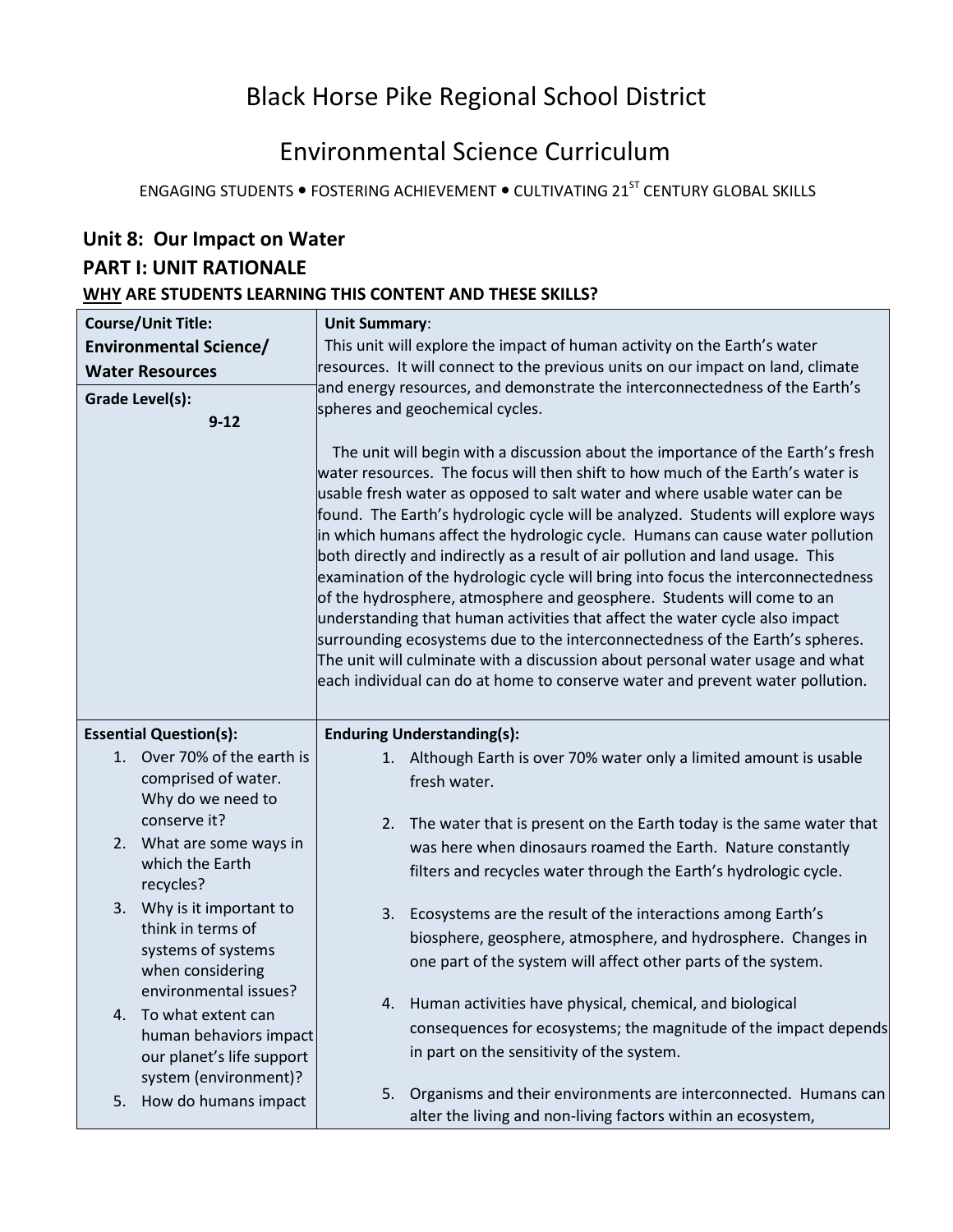I

#### **PART II: INSTRUCTIONAL STRATEGIES AND RESOURCES DESCRIBE THE LEARNING TARGETS.**

#### **After each target, identify the NJCCCS or Common Core Standards that are applicable**

#### **Learning Target**

- 1. Identify reasons why fresh water is important for life.
- 2. Compare the amount of water on the planet to the amount of usable water available.
- 3. Use the hydrologic cycle to explain why the water we use today is the same water that has been used since Dinosaurs roamed the Earth.
- 4. Identify types of water pollution and their effects.
- 5. Categorize pollution sources as point source or non point source pollution.
- 6. List and discuss ways to reduce water pollution.
- 7. Develop a plan to clean up a polluted body of fresh water and prevent it from becoming polluted again in the future.
- 8. Calculate water use footprint and select ways to conserve water on a daily basis.

**NJCCCS or CCS 1. Science:** 5.4 G 4, 7 **Other Content Areas:** 2.2.12.B.1, 6.1.12.D.6, 6.1.12.C.12, 6.1.12.B.16, 6.1.12.C.16, 6.2.12.C.5, 7.1.IL.A.7, 9.1.12.A.1, 9.1.12.B, 9.4O, RST.9- 10.1, 2, 3, 4, 5, 9, 10 OR RST.11-12.1, 2, 3, 4, 5, 9, 10, WHST.9-10.1, 2, 3, 4, 5, 9, 10 OR WHST.11-12.1, 2, 3, 4, 5, 9, 10 **2. Science:** 5.4 G 4, 7 **Other Content Areas:**  2.2.12.B.1, 6.1.12.D.6, 6.1.12.C.12, 6.1.12.B.16, 6.1.12.C.16, 6.2.12.C.5, 7.1.IL.A.7, 9.1.12.A.1, 9.1.12.B, 9.4O, RST.9- 10.1, 2, 3, 4, 5, 9, 10 OR RST.11-12.1, 2, 3, 4, 5, 9, 10, WHST.9-10.1, 2, 3, 4, 5, 9, 10 OR WHST.11-12.1, 2, 3, 4, 5, 9, 10 **3**. **Science:** 5.4 G 7 **Other Content Areas:**  6.1.12.D.6, 6.1.12.C.12, 6.1.12.C16, 6.2.12.C.5,

7.1.IL.A.7, 9.1.12.A.1, 9.1.12.B, 9.4O, RST.9-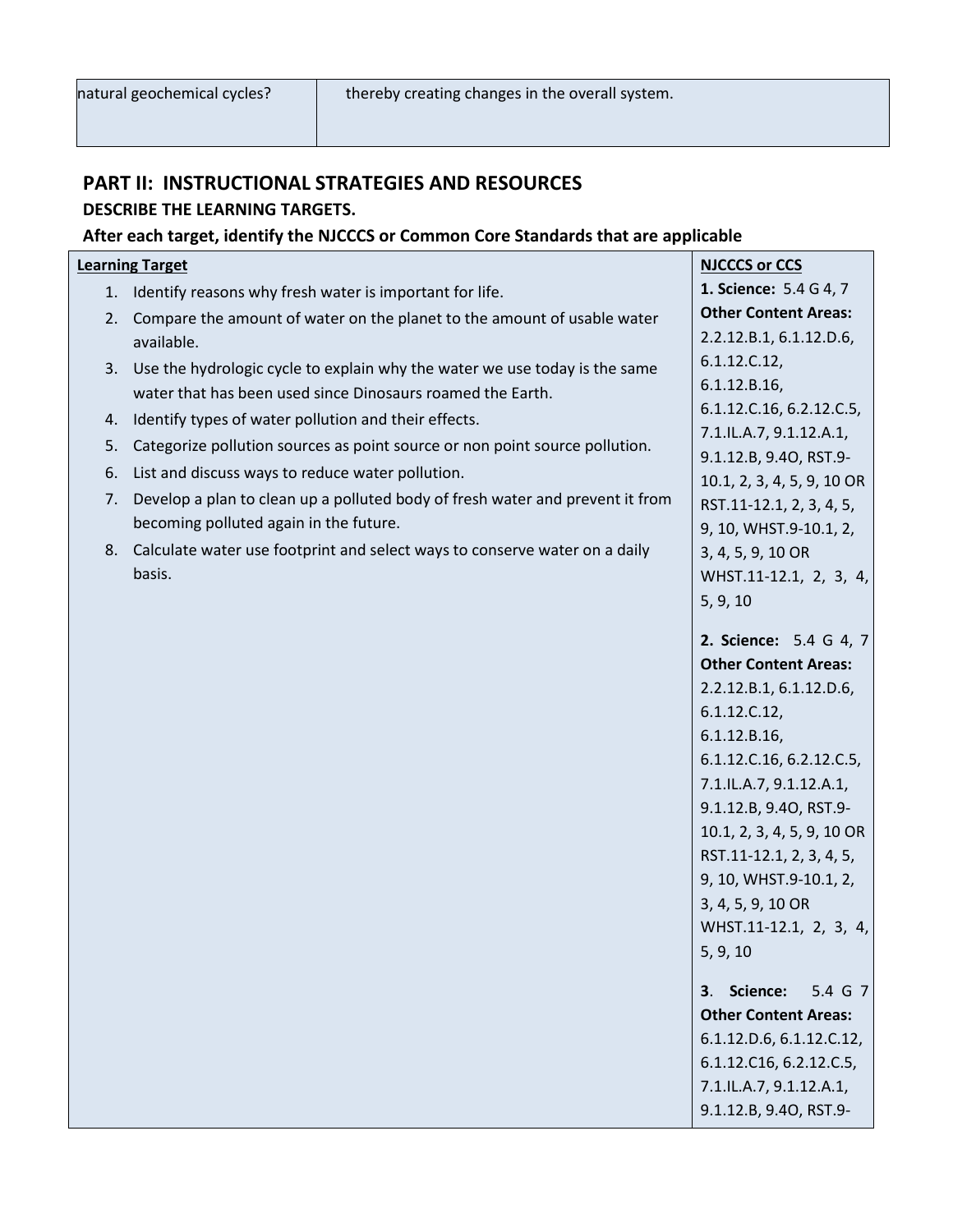| 10.1, 2, 3, 4, 5, 9, 10 OR                      |
|-------------------------------------------------|
| RST.11-12.1, 2, 3, 4, 5,                        |
| 9, 10, WHST.9-10.1, 2,                          |
| 3, 4, 5, 9, 10 OR                               |
| WHST.11-12.1, 2, 3, 4,                          |
| 5, 9, 10                                        |
| 4. Science: 5.4 C 1-2,                          |
| 5.4 G 2 Other Content                           |
| Areas: 2.2.12.B.1,                              |
| 6.1.12.B.6, 6.1.12.B.9,                         |
| 6.1.12.C.13,                                    |
| 6.1.12.B.16, 7.1.IL.A.7,                        |
| 9.1.12.A.1, 9.1.12.B,                           |
| 9.40, RST.9-10.1, 2, 3,                         |
| 4, 5, 9, 10 OR RST.11-                          |
| 12.1, 2, 3, 4, 5, 9, 10,                        |
| WHST.9-10.1, 2, 3, 4, 5,                        |
| 9, 10 OR WHST.11-                               |
| 12.1, 2, 3, 4, 5, 9, 10                         |
|                                                 |
|                                                 |
| 5. Science: 5.3 C 2, 5.4                        |
| G (1-5) Other Content                           |
| Areas: 2.2.12.B.1,                              |
| 6.1.12.B.6, 6.1.12.B.9,                         |
| 6.1.12.C.12,                                    |
| 6.1.12.C.13, 6.1.12.C16,                        |
| 6.2.12.C.5, 7.1.IL.A.7,                         |
| 9.1.12.A.1, 9.1.12.B,                           |
| 9.40, RST.9-10.1, 2, 3,                         |
| 4, 5, 9, 10 OR RST.11-                          |
| 12.1, 2, 3, 4, 5, 9, 10,                        |
| WHST.9-10.1, 2, 3, 4, 5,                        |
| 9, 10 OR WHST.11-                               |
| 12.1, 2, 3, 4, 5, 9, 10                         |
|                                                 |
|                                                 |
|                                                 |
|                                                 |
|                                                 |
| 6. Science: 5.4 C1, 5.4                         |
| G 1-2, 5.4 G 4-7 Other<br><b>Content Areas:</b> |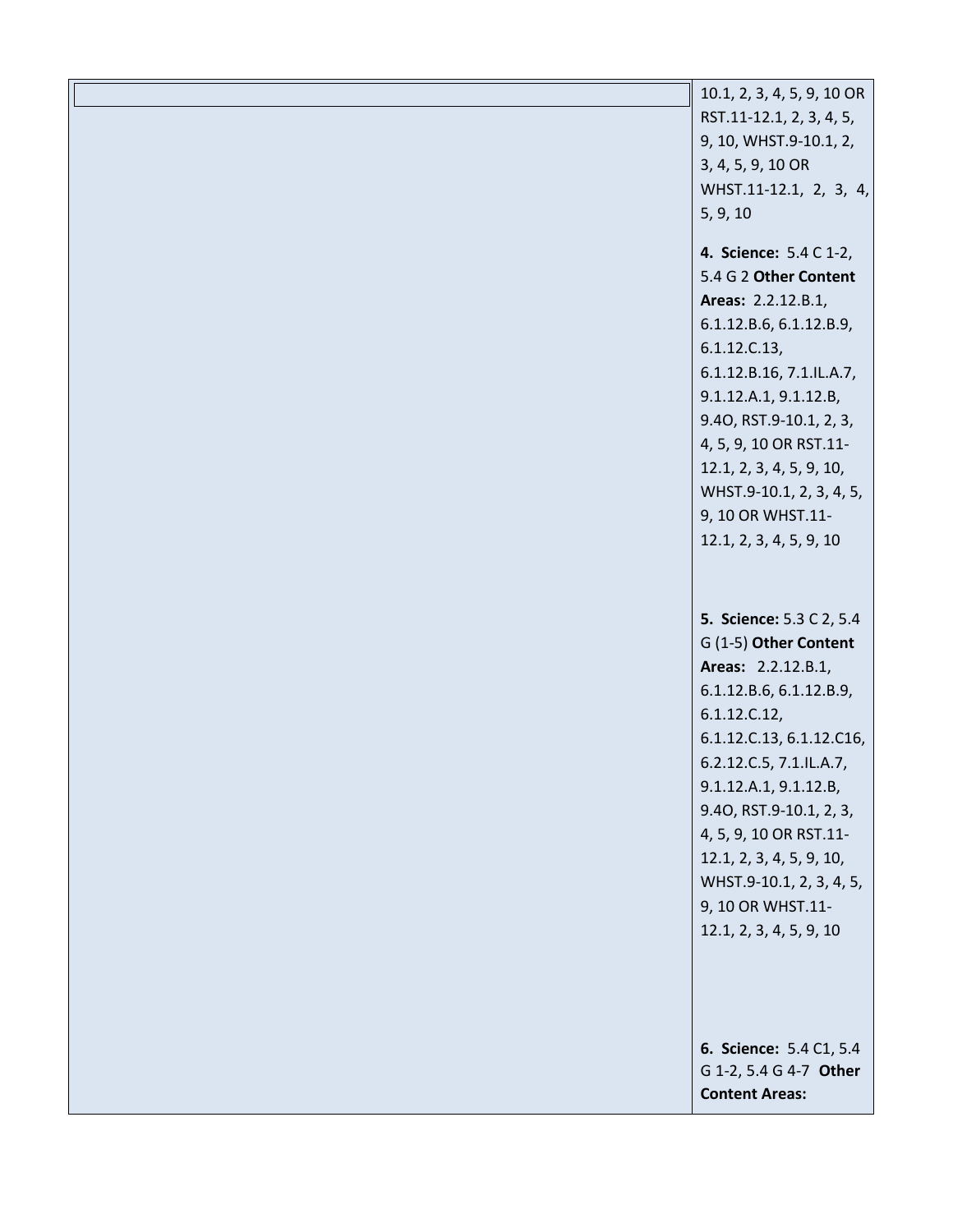| 6.1.12.D.6, 6.1.12.C.12,        |
|---------------------------------|
| 6.1.12.C16, 6.2.12.C.5,         |
| 7.1.IL.A.7, 9.1.12.A.1,         |
| 9.1.12.B, 9.40, RST.9-          |
| 10.1, 2, 3, 4, 5, 9, 10 OR      |
| RST.11-12.1, 2, 3, 4, 5,        |
| 9, 10, WHST.9-10.1, 2,          |
| 3, 4, 5, 9, 10 OR               |
| WHST.11-12.1, 2, 3, 4,          |
| 5, 9, 10                        |
| <b>7. Science: 5.4 C 1, 5.4</b> |
| G 1-2,5.4 G 4-7 Other           |
| <b>Content Areas:</b>           |
| 6.1.12.D.6, 6.1.12.C.12,        |
| 6.1.12.C16, 6.2.12.C.5,         |
| 1.1L.A.7,<br>7.                 |
| 9.1.12.A.1,                     |
| 9.1.12.B, 9.40, RST.9-          |
| 10.1, 2, 3, 4, 5, 9, 10 OR      |
| RST.11-12.1, 2, 3, 4, 5,        |
| 9, 10, WHST.9-10.1, 2,          |
| 3, 4, 5, 9, 10 OR               |
| WHST.11-12.1, 2, 3, 4,          |
| 5, 9, 10                        |
| Science: 5.4<br>8.              |
| C1, 5.4 G 1-2, 5.4 G 4-7        |
| <b>Other Content Areas:</b>     |
| 6.1.12.D.6, 6.1.12.C.12,        |
| 6.1.12.C16, 6.2.12.C.5,         |
| 7.1.IL.A.7, 9.1.12.A.1,         |
| 9.1.12.B, 9.40, RST.9-          |
| 10.1, 2, 3, 4, 5, 9, 10 OR      |
| RST.11-12.1, 2, 3, 4, 5,        |
| 9, 10, WHST.9-10.1, 2,          |
| 3, 4, 5, 9, 10 OR               |
| WHST.11-12.1, 2, 3, 4,          |
| 5, 9, 10                        |

#### **Inter-Disciplinary Connections:**

**Material presented in this section will connect with material in Math, History, and Language Arts. Students will be calculating percentages and creating and analyzing graphs, discussing environmental implications of societal practices and political decisions, and writing responses to open ended/ essay questions.**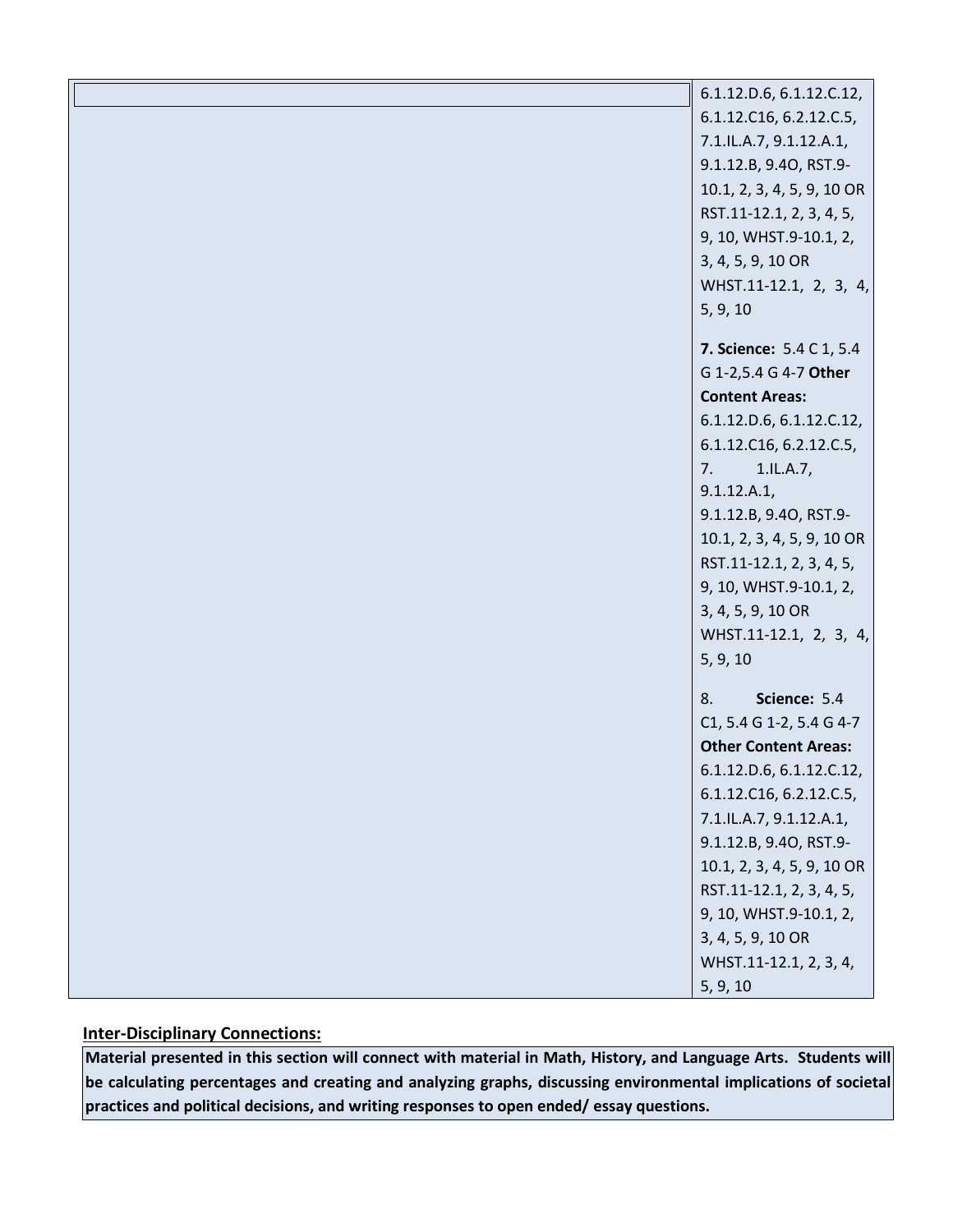examples of strategies and modified strategies are in the District Shared\Science\CURRICULUM WRITING 2012\Environmental Science folder

#### **Students will engage with the following text:**

**Earth Science, Glenco pp669-675 & 730-735 www.grinningplanet.com- water pollution article series** 

#### **Examples:**

 **www.grinningplanet.com – water pollution article series group activity Water pollution lab – pp 734-735**

- examples of strategies and modified strategies are in the District Shared\Science\CURRICULUM WRITING 2012\Environmental Science folder **Accommodations/Modifications:** 

**Accommodations and/or modifications will be made on a case by case basis in accordance with individual student needs. These may include but not be limited to: photocopy pages in textbook and give students reading materials in advance so they can pre-read, highlight, ask questions, and then re-read materials in class, highlight or underline main ideas in reading materials, provide guiding questions to complete when reading to ensure understanding of key concepts, discuss answers to questions when complete to assess comprehension of all students upon completion of reading, provide students with summaries, when assigning independent reading pair weaker readers with strong.** 

**Grinning Planet Water Pollution Articles Series Group Activity: on the first day group stronger readers with weaker ones, have a strong reader read the article out loud to other group members, assess comprehension of entire group before moving assigning letters on the second day.** 

**Water pollution lab: read section out loud to entire class and assess comprehension by asking oral questions and discussing answers before independent completion of lab activity, after completion go over all answers together as a class and record correct responses on Smart Board or white board.** 

#### **Students will write:**

**Students will use Cornell note taking strategies, write responses to open ended/essay questions, perform calculations involving percentages.** 

 **Examples:** 

#### **Water Pollution Lab**

 **Water Resources Bingo** 

examples of strategies and modified strategies are in the District Shared\Science\CURRICULUM WRITING 2012\Environmental Science folder

**Accommodations/Modifications: Accommodations and/or modifications will be made on a case by case basis in accordance with individual student needs. These may include but not be limited to: writing prompts when answering critical thinking questions, reduce amount of writing, provide students with paper set up in Cornell notes format when taking notes, provide students with guided notes or copies of notes, give graphic organizers and time lines to help students organize concepts when applicable, reduce length of requirements for writing assignments, reduce number of open ended responses, grade content not spelling/grammar/mechanics when grading written assessments.**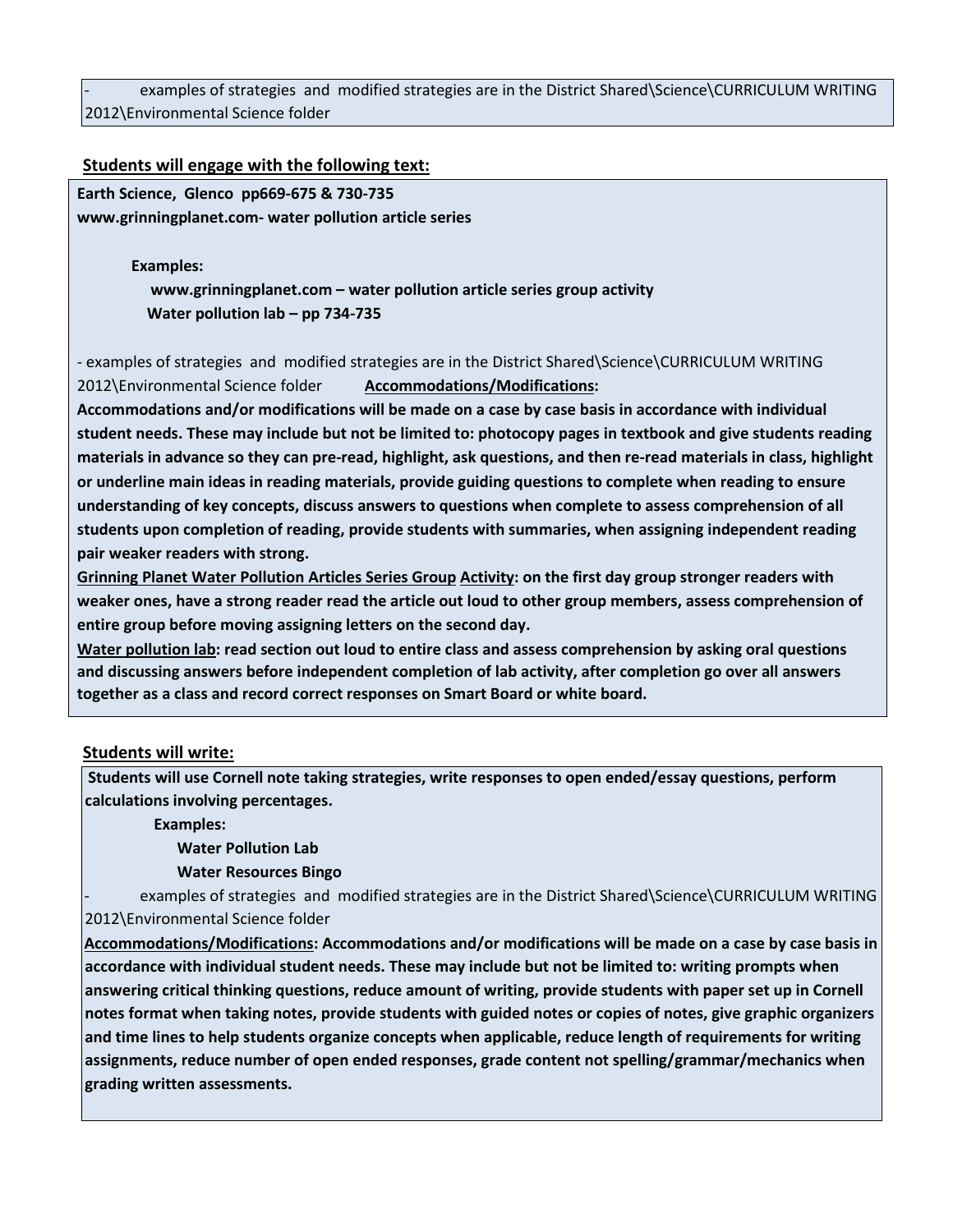**Water Pollution Lab: read the Background Material out loud and assess comprehension of all students prior to individual completion, do not deduct points if answers are not in complete sentences, discuss strategies before required answering questions. (modified lab)** 

**Water Resources Bingo: Write a list of terms from unit for students to choose from when creating their own water bingo sheet, provide free space in the center of the board, allow four corners.** 

# **PART III: TRANSFER OF KNOWLEDGE AND SKILLS**

#### **DESCRIBE THE LEARNING EXPERIENCE.**

#### **How will students uncover content and build skills.**

- Students will be presented with material through text based readings, demonstrations and multimedia presentations utilizing, PowerPoint and videos.
- Students will work with/ investigate concepts through:
	- o Whole class and small group discussions about water resources, water pollution and water conservation.
	- o Lab activities pertaining to water pollution.
- The teacher will guide whole class and small group discussions by monitoring student input and asking question to elicit student prior knowledge and expand conversation, and provide concrete examples to emphasize real world relevance.
- The students might reinforce concepts by completing graphic organizers or creating posters to educate people about personal water conservation.
- The students might expand upon concepts by visiting web sites aimed at water conservation and pollution education such as http://www.epa.gov/gateway/science/water.html , or http://www.watereducation.org/doc.asp?id=1022.

- examples of strategies and modified strategies are in the District Shared\Science\CURRICULUM WRITING 2012\Environmental Science folder

## **PART IV: EVIDENCE OF LEARNING IDENTIFY THE METHODS BY WHICH STUDENTS WILL DEMONSTRATE THEIR UNDERSTANDING OF CONTENT AND THEIR ABILITY TO APPLY SKILLS.**



#### **IDENTIFY BLOOM'S LEVELS.**

#### **Formative Assessments:**

**Formative assessments will be in the form of homework assignments, periodic quizzes, text based questions and writing assignments.** 

 **Example:** 

 **Water Resources Bingo- Analyzing** 

 **Water Cycle Quiz- Analyzing**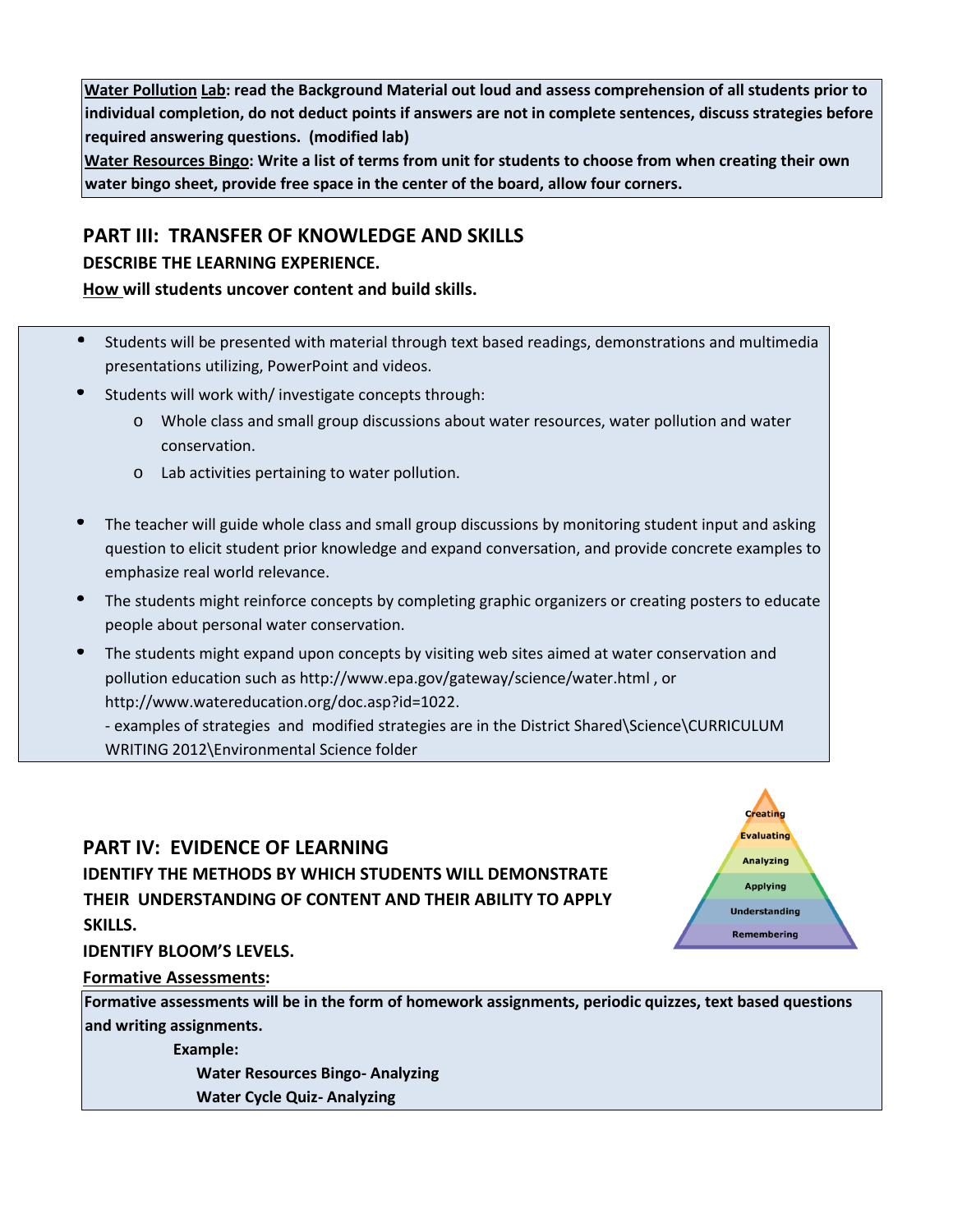- examples of assessments and modified assessments are in the District Shared\Science\CURRICULUM WRITING 2012\Environmental Science folder

#### **Accommodations/Modifications:**

**Accommodations and, or modifications will be made on a case by case basis in accordance with individual student needs.** 

**Water Cycle Quiz: extended time, provide diagram of water cycle with words deleted to help jog memory, provide multiple choice options, read questions out loud and reword if necessary, provide diagram of nitrogen, carbon, and rock cycle to guide student when answering number five,** 

**Water Resources Bingo: Write a list of terms from unit for students to choose from when creating their own water bingo sheet, provide free space in the center of the board, allow four corners.** 

#### **Summative Assessments:**

**Students will be required to take a test to demonstrate proficiency on the material presented in this unit. Example: Test "Our Impact on Water" - Evaluating** 

- examples of assessments and modified assessments are in the District Shared\Science\CURRICULUM WRITING 2012\Environmental Science folder

#### **Accommodations/Modifications:**

**Accommodations and, or modifications will be made on a case by case basis in accordance with individual student needs.** 

**ADDED TIME - PERFORMANCE ASSESSMENT INSTEAD OF MC - CONCEPTUAL BASED ASSIGNMENTS - STUDENT CHOICE FROM LIST OF POSSIBILITIES** 

**Our Impact on Water test: allow students to write on assessment instead of recording answers on scantron sheet, be sure that all multiple choice options fit on the page and do not run onto the next, read out loud and reword test questions if needed, give word bank with options to complete the chart for # 18-20, provide diagram of nitrogen cycle, carbon, or rock cycle to help guide response to # 21, reduce number of examples required for # 22, do not require student to answer, "What is the land near this lake likely used for?" under #23, reduce required open ended from three to two questions, performance assessments instead of multiple choice, conceptual based assignments, student choice from list of possibilities.** 

#### **Performance Assessments:**

**Students will be required to turn in homework, perform labs and work on small group assignments based on the material in this unit.** 

 **Example:** 

 **Water Pollution Lab- Creating** 

#### **Personal Water Use Conservation Group Activity- Creating**

- examples of assessments and modified assessments are in the District Shared\Science\CURRICULUM WRITING 2012\Environmental Science folder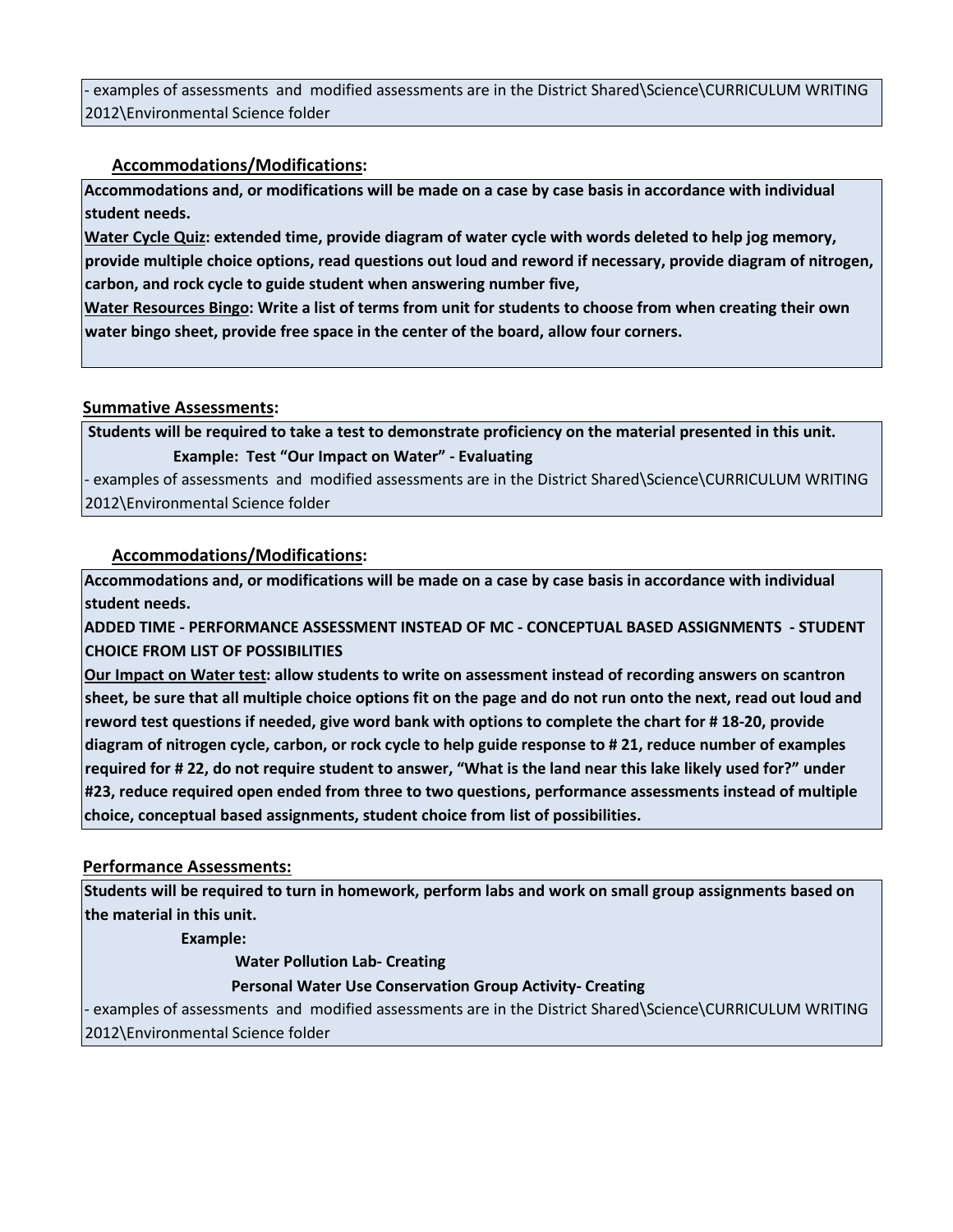**Accommodations/Modifications:**

**Accommodations and, or modifications will be made on a case by case basis in accordance with individual student needs.** 

**Water Use Conservation Group Activity: Group students by academic strengths and weaknesses, record all** 

**student responses on white board or Smart Board, reduce number of categories under #6, assist with multiplication to find total amount of water used per activity,** 

**Water Pollution Lab: group students of different ability levels and assign specific tasks to each based on individual strengths.**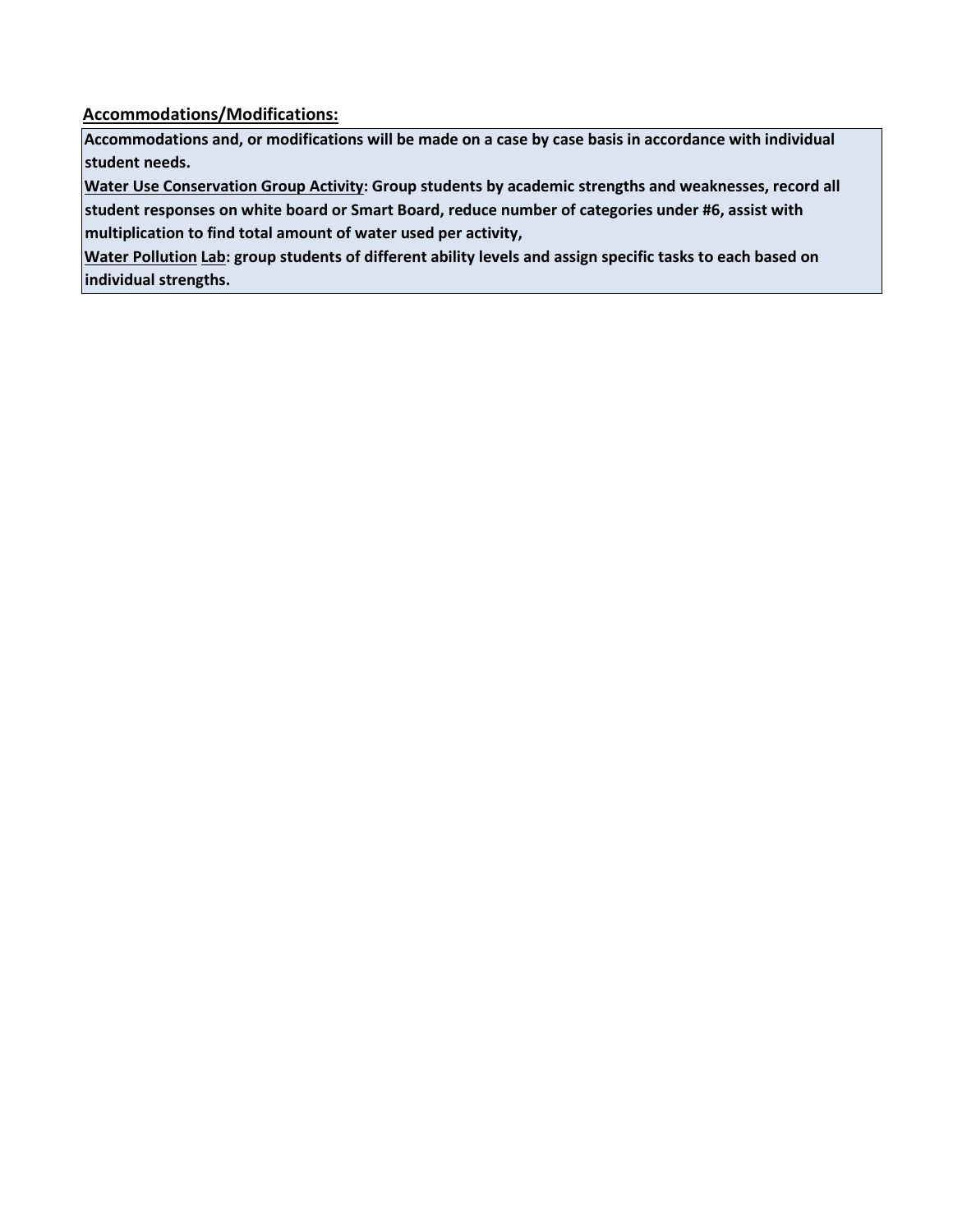#### **Black Horse Pike Regional School District**

#### **Highland Timber Creek Triton**

#### **Special Education Department**

#### **Environmental Science Syllabus**

#### Course Content

Earth operates as a set of complex, dynamic, and interconnected systems, and is a part of the all encompassing system of the universe. In this course, students will learn about the Earth's place in the Universe as well as the processes that continue to shape it. They will be better prepared to make choices about how to use and conserve the earth's resources. Through reading, writing, discussion, and lab work, students will study the structure of the earth's surface, atmosphere and oceans. This course prepares students for a summative assessment unifying the following themes and objectives (with state standards).

## *September:* **A.) Astronomy (5.1.12.A.1-D.3; 5.4.12.A.1-6)**

- Cite evidence for the origin of the universe according to the Big Bang theory
- Explain the formation of galaxies, star and planets  $\bullet$
- Describe the structure of our solar system

## *October/November:* **B.)Earth's History (5.1.12.A.1-D.3; 5.4.12.B.1-3)**

- Trace the evolution of the Earth's surface, atmosphere and oceans, and life forms
- Correlate rock strata using index fossils and other relative dating
- $\bullet$ techniques Account for the evolution of species using absolute-dating of
- fossils Describe changes the Earth undergoes as a result of natural processes.

# *December:* **C.) Plate Tectonics (5.1.12.A.1-D.3; 5.4.12.D.1)**

- Trace the development of the theory of plate tectonics from the hypotheses of continental drift and seafloor spreading, using mathematical and conceptual models
- Describe features on Earth (e.g. volcanoes and earthquakes) resulting from the movement of Earth's crust, and the impact of those events on human life and property

# *January:* **D.) Atmosphere (5.1.12.A.1-D.3; 5.4.12.C.1-2; 5.4.12.E.1-2; 5.4.12.F.1 -3 )**

Analyze the vertical structure of Earth's atmosphere and account for the global, regional, and local variations of these characteristics and their impacts on life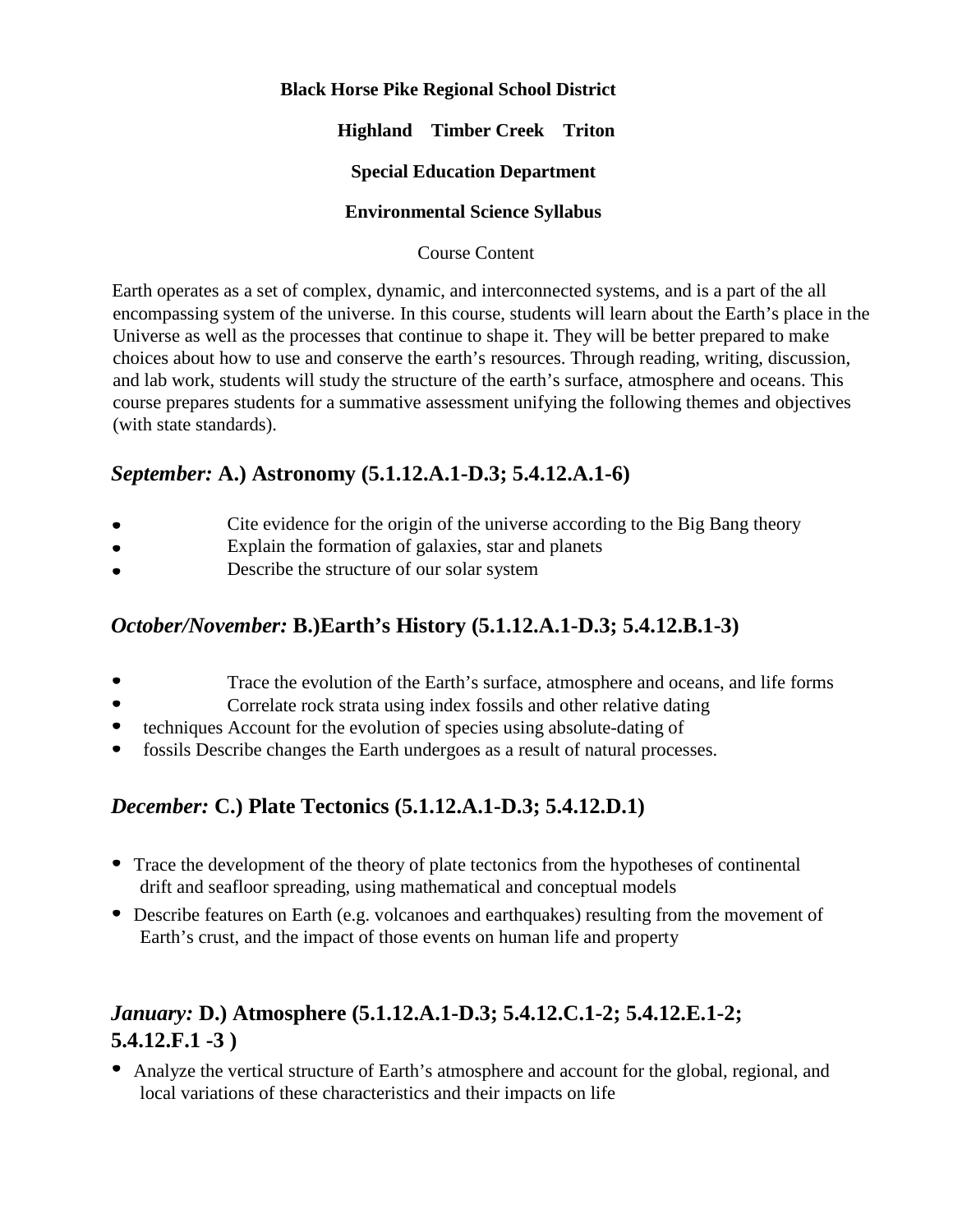- Explain the interrelationships and interdependence among the Earth's
- systems Model the physical science principles that account for the global energy
- budget. Analyze the greenhouse effect in terms of natural and anthropogenic inputs

# *February/March***: E) Climate** (**5.1.12.A.1-D.3; 5.4.12.C.1-2; 5.4.12.E.1-2; 5.4.12.F.1 -3 )**

- Explain the interrelationships and interdependence among the Earth's systems
- Explain how climates are affected by seasonal weather patterns, the Earth's relationship to the Sun, and by complex interactions between land, ocean, ice, and atmosphere.
- Predict the impact of anthropogenic climate change  $\bullet$
- Calculate an individual's carbon footprint

# *April-June:* **F.) Energy, Land and Water Resources (5.1.12.A.1-D.3; 5.4.12.G.1 -7)**

- Model biogeochemical models such as the hydrologic, carbon and nitrogen  $\bullet$
- cycles Predict the impact of human activity on the cycling of matter and energy  $\bullet$
- Assess the impact of human activity on Earth's land, oceans, atmosphere, and

biota Evaluate, using scientific, economic, and other data, the potential environmental impact of large-scale adoption of emerging technologies to harness new sources of energy

# **Course Expectations & Skills**

- 1. Create and maintain a class notebook
- 2. Write expository pieces such as opinion papers
- 3. Describe the contributions of scientists who made major discoveries and technological advances to solve today's problems.
- 4. Produce creative projects such as models of the solar system and posters to generate public awareness about issues facing society
- 5. Work collaboratively on activities such as inquiry-based experiments and group presentations

# **Textbook**

*Earth Science* published by Glencoe/McGraw Hill Copyright: 2005

# **Grading Policy**

| Tests/Quizzes    | 20%                    | Labs/Projects   | 30% |
|------------------|------------------------|-----------------|-----|
| <b>Classwork</b> | 20%                    | <b>Homework</b> | 5%  |
|                  | Attitude/Participation | 25%             |     |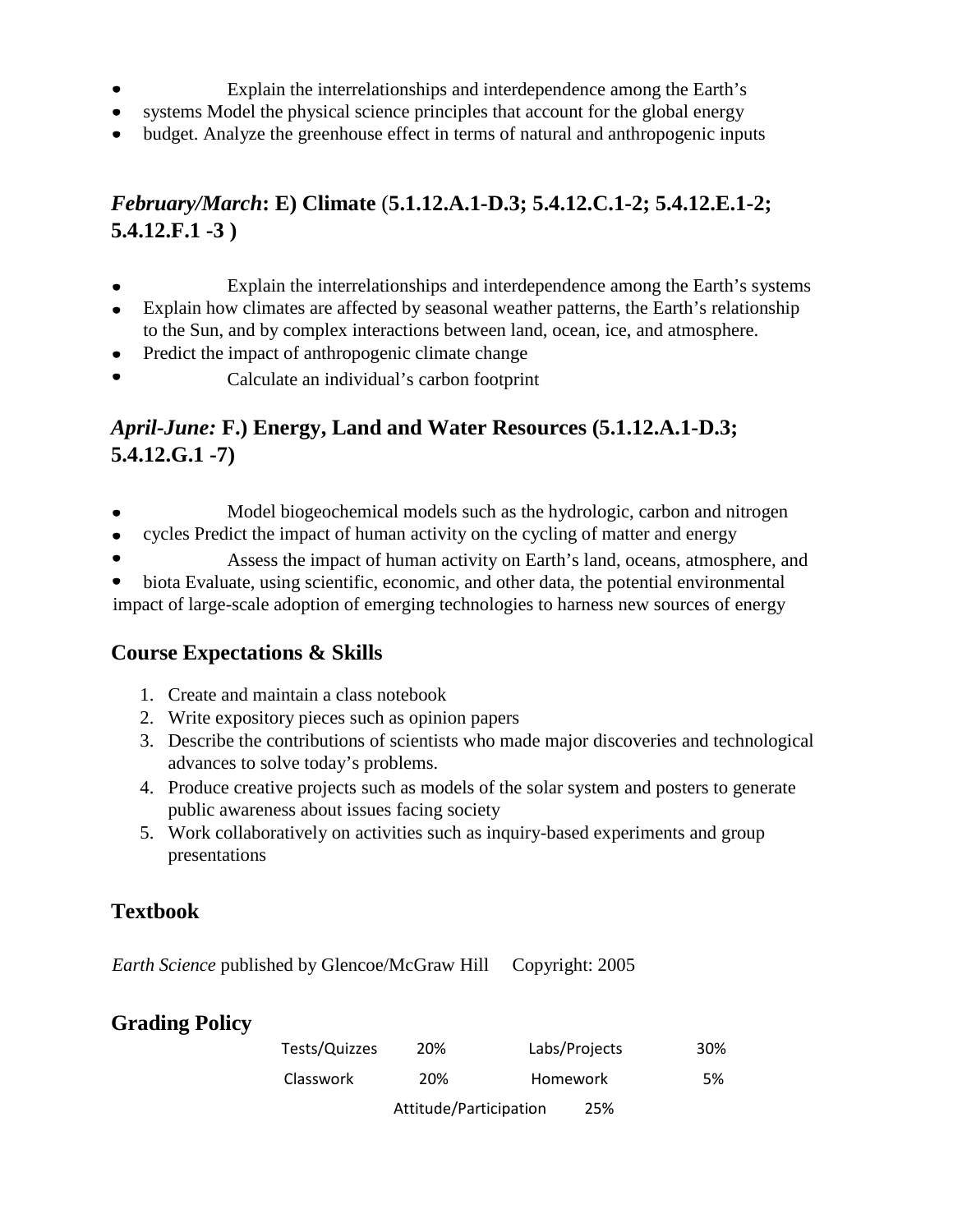#### **Core Standards for Science Reference**

**SCI.9-12.5.1.12 - [***Standard***] - All students will understand that science is both a body of knowledge and an evidence-based, model-building enterprise that continually extends, refines, and revises knowledge. The four Science Practices strands encompass the knowledge and reasoning skills that students must acquire to be proficient in science**

**SCI.9-12.5.1.12.A - [***Strand***] - Students understand core concepts and principles of science and use measurement and observation tools to assist in categorizing, representing, and interpreting the natural and designed world.**

**SCI.9-12.5.1.12.A.a - [***Content Statement***] - Mathematical, physical, and computational tools are used to search for and explain core scientific concepts and principles.**

**SCI.9-12.5.1.12.A.1 - [***Cumulative Progress Indicator***] - Refine interrelationships among concepts and patterns of evidence found in different central scientific explanations.**

**SCI.9-12.5.1.12.A.b - [***Content Statement***] - Interpretation and manipulation of evidence-based models are used to build and critique arguments/explanations.**

**SCI.9-12.5.1.12.A.2 - [***Cumulative Progress Indicator***] - Develop and use mathematical, physical, and computational tools to build evidence-based models and to pose theories.**

**SCI.9-12.5.1.12.A.c - [***Content Statement***] - Revisions of predictions and explanations are based on systematic observations, accurate measurements, and structured data/evidence.**

**SCI.9-12.5.1.12.A.3 - [***Cumulative Progress Indicator***] - Use scientific principles and theories to build and refine standards for data collection, posing controls, and presenting evidence.**

**SCI.9-12.5.1.12.B - [***Strand***] - Students master the conceptual, mathematical, physical, and computational tools that need to be applied when constructing and evaluating claims.**

**SCI.9-12.5.1.12.B.a - [***Content Statement***] - Logically designed investigations are needed in order to generate the evidence required to build and refine models and explanations.**

**SCI.9-12.5.1.12.B.1 - [***Cumulative Progress Indicator***] - Design investigations, collect evidence, analyze data, and evaluate evidence to determine measures of central tendencies, causal/correlational relationships, and anomalous data.**

**SCI.9-12.5.1.12.B.b - [***Content Statement***] - Mathematical tools and technology are used to gather, analyze, and communicate results.**

**SCI.9-12.5.1.12.B.2 - [***Cumulative Progress Indicator***] - Build, refine, and represent evidence-based models using mathematical, physical, and computational tools.**

**SCI.9-12.5.1.12.B.c - [***Content Statement***] - Empirical evidence is used to construct and defend arguments.**

**SCI.9-12.5.1.12.B.3 - [***Cumulative Progress Indicator***] - Revise predictions and explanations using evidence, and connect explanations/arguments to established scientific knowledge, models, and theories.**

**SCI.9-12.5.1.12.B.d - [***Content Statement***] - Scientific reasoning is used to evaluate and interpret data patterns and scientific conclusions.**

**SCI.9-12.5.1.12.B.4 - [***Cumulative Progress Indicator***] - Develop quality controls to examine data sets and to examine evidence as a means of generating and reviewing explanations.**

**SCI.9-12.5.1.12.C -[***Strand***] Scientific knowledge builds on itself over time.**

**SCI.9-12.5.1.12.C.a - [***Content Statement***] - Refinement of understandings, explanations, and models occurs as new evidence is incorporated.**

**SCI.9-12.5.1.12.C.1 - [***Cumulative Progress Indicator***] - Reflect on and revise understandings as new evidence emerges.**

**SCI.9-12.5.1.12.C.b - [***Content Statement***] - Data and refined models are used to revise predictions and explanations.**

**SCI.9-12.5.1.12.C.2 - [***Cumulative Progress Indicator***] - Use data representations and new models to revise predictions and explanations.**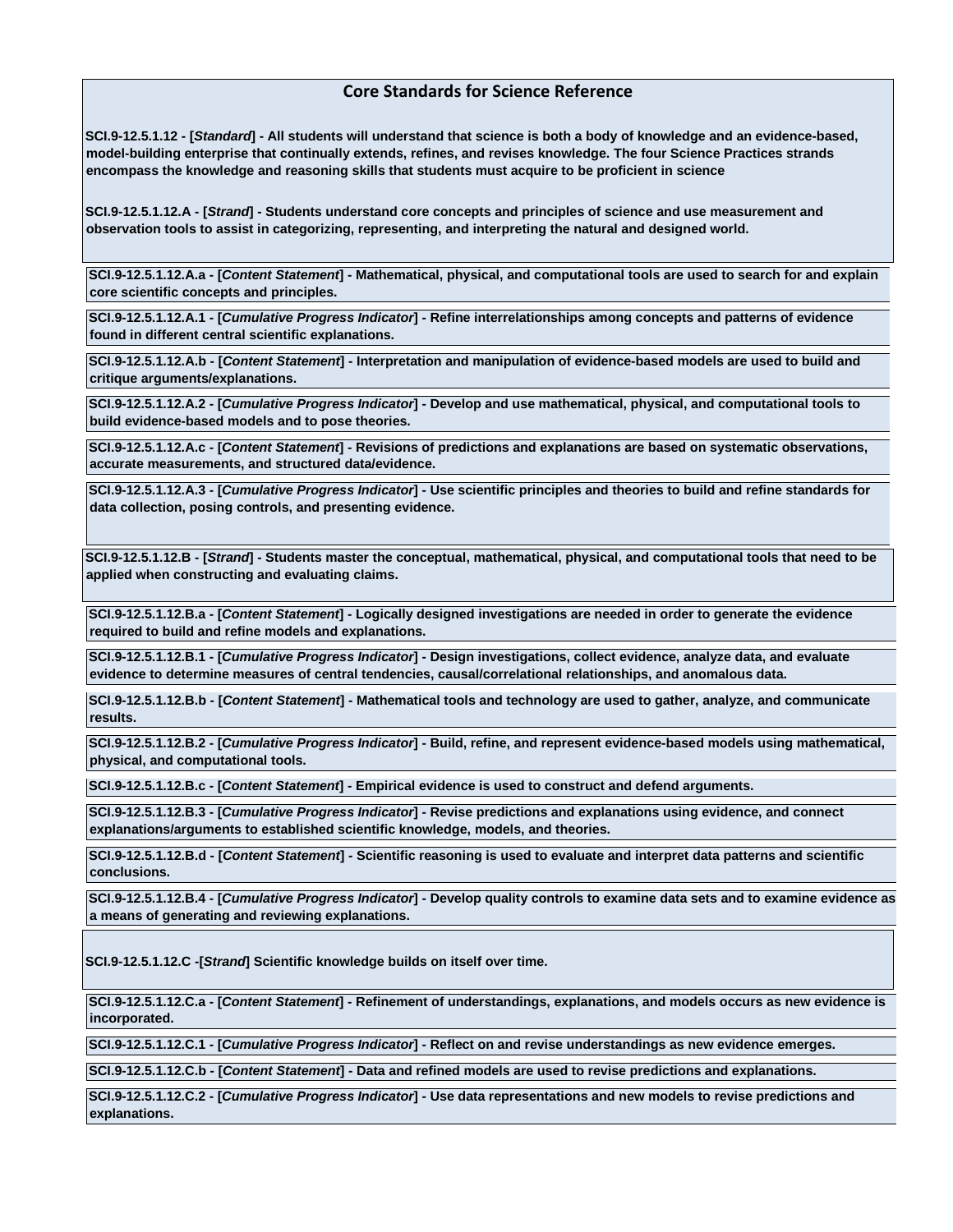**SCI.9-12.5.1.12.C.c - [***Content Statement***] - Science is a practice in which an established body of knowledge is continually revised, refined, and extended as new evidence emerges.**

**SCI.9-12.5.1.12.C.3 - [***Cumulative Progress Indicator***] - Consider alternative theories to interpret and evaluate evidence-based arguments.**

**SCI.9-12.5.1.12.D - [***Strand***] - The growth of scientific knowledge involves critique and communication, which are social practices that are governed by a core set of values and norms.**

**SCI.9-12.5.1.12.D.a - [***Content Statement***] - Science involves practicing productive social interactions with peers, such as partner talk, whole-group discussions, and small-group work.**

**SCI.9-12.5.1.12.D.1 - [***Cumulative Progress Indicator***] - Engage in multiple forms of discussion in order to process, make sense of, and learn from others' ideas, observations, and experiences.**

**SCI.9-12.5.1.12.D.b - [***Content Statement***] - Science involves using language, both oral and written, as a tool for making thinking public.**

**SCI.9-12.5.1.12.D.2 - [***Cumulative Progress Indicator***] - Represent ideas using literal representations, such as graphs, tables, journals, concept maps, and diagrams.**

**SCI.9-12.5.1.12.D.c - [***Content Statement***] - Ensure that instruments and specimens are properly cared for and that animals, when used, are treated humanely, responsibly, and ethically.**

**SCI.9-12.5.1.12.D.3 - [***Cumulative Progress Indicator***] - Demonstrate how to use scientific tools and instruments and knowledge of how to handle animals** 

**SCI.9-12.5.3.12 - [***Standard***] - All students will understand that life science principles are powerful conceptual tools for making sense of the complexity, diversity, and interconnectedness of life on Earth. Order in natural systems arises in accordance with rules that govern the physical world, and the order of natural systems can be modeled and predicted through the use of mathematics.**

**SCI.9-12.5.3.12.A - [***Strand***] - Living organisms are composed of cellular units (structures) that carry out functions required for life. Cellular units are composed of molecules, which also carry out biological functions**

**SCI.9-12.5.3.12.A.a - [***Content Statement***] - Cells are made of complex molecules that consist mostly of a few elements. Each class of molecules has its own building blocks and specific functions.**

**SCI.9-12.5.3.12.A.1 - [***Cumulative Progress Indicator***] - Represent and explain the relationship between the structure and function of each class of complex molecules using a variety of models.**

**SCI.9-12.5.3.12.A.b - [***Content Statement***] - Cellular processes are carried out by many different types of molecules, mostly by the group of proteins known as enzymes.**

**SCI.9-12.5.3.12.A.2 - [***Cumulative Progress Indicator***] - Demonstrate the properties and functions of enzymes by designing and carrying out an experiment.**

**SCI.9-12.5.3.12.A.c - [***Content Statement***] - Cellular function is maintained through the regulation of cellular processes in response to internal and external environmental conditions.**

**SCI.9-12.5.3.12.A.3 - [***Cumulative Progress Indicator***] - Predict a cell's response in a given set of environmental conditions.**

**SCI.9-12.5.3.12.A.d - [***Content Statement***] - Cells divide through the process of mitosis, resulting in daughter cells that have the same genetic composition as the original cell.**

**SCI.9-12.5.3.12.A.4 - [***Cumulative Progress Indicator***] - Distinguish between the processes of cellular growth (cell division) and development (differentiation).**

**SCI.9-12.5.3.12.A.e - [***Content Statement***] - Cell differentiation is regulated through the expression of different genes during the development of complex multicellular organisms.**

**SCI.9-12.5.3.12.A.5 - [***Cumulative Progress Indicator***] - Describe modern applications of the regulation of cell differentiation and analyze the benefits and risks (e.g., stem cells, sex determination).**

**SCI.9-12.5.3.12.A.f - [***Content Statement***] - There is a relationship between the organization of cells into tissues and the organization of tissues into organs. The structures and functions of organs determine their relationships within body systems of an organism.**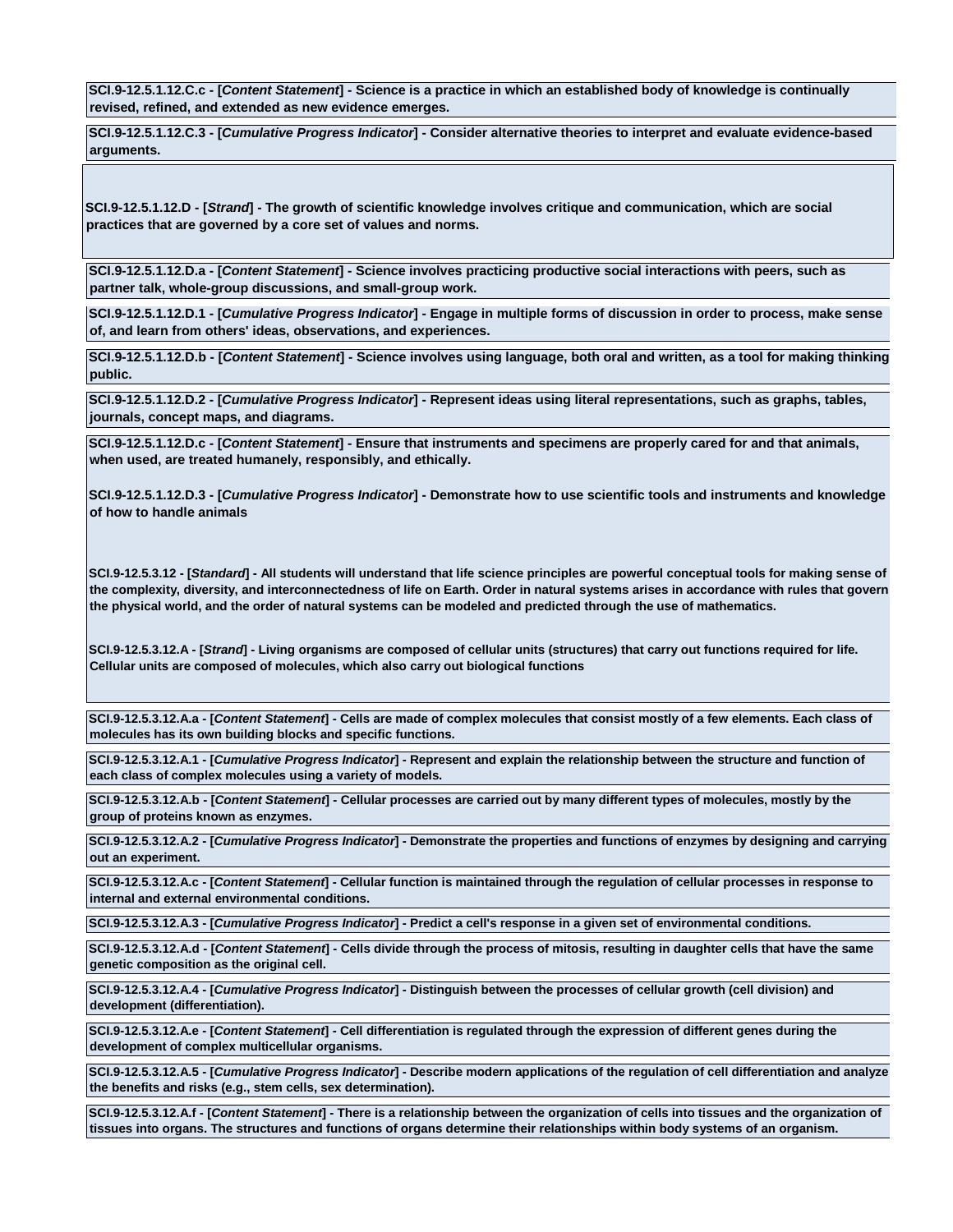**SCI.9-12.5.3.12.A.6 - [***Cumulative Progress Indicator***] - Describe how a disease is the result of a malfunctioning system, organ, and cell, and relate this to possible treatment interventions (e.g., diabetes, cystic fibrosis, lactose intolerance).**

**SCI.9-12.5.3.12.B - [***Strand***] - Food is required for energy and building cellular materials. Organisms in an ecosystem have different ways of obtaining food, and some organisms obtain their food directly from other organisms.**

**SCI.9-12.5.3.12.B.a - [***Content Statement***] - As matter cycles and energy flows through different levels of organization within living systems (cells, organs, organisms, communities), and between living systems and the physical environment, chemical elements are recombined into different products.**

**SCI.9-12.5.3.12.B.1 - [***Cumulative Progress Indicator***] - Cite evidence that the transfer and transformation of matter and energy links organisms to one another and to their physical setting.**

**SCI.9-12.5.3.12.B.b - [***Content Statement***] - Each recombination of matter and energy results in storage and dissipation of energy into the environment as heat.**

**SCI.9-12.5.3.12.B.2 - [***Cumulative Progress Indicator***] - Use mathematical formulas to justify the concept of an efficient diet.**

**SCI.9-12.5.3.12.B - [***Strand***] - Food is required for energy and building cellular materials. Organisms in an ecosystem have different ways of obtaining food, and some organisms obtain their food directly from other organisms.**

**SCI.9-12.5.3.12.B.a - [***Content Statement***] - As matter cycles and energy flows through different levels of organization within living systems (cells, organs, organisms, communities), and between living systems and the physical environment, chemical elements are recombined into different products.**

**SCI.9-12.5.3.12.B.1 - [***Cumulative Progress Indicator***] - Cite evidence that the transfer and transformation of matter and energy links organisms to one another and to their physical setting.**

**SCI.9-12.5.3.12.B.b - [***Content Statement***] - Each recombination of matter and energy results in storage and dissipation of energy into the environment as heat.**

**SCI.9-12.5.3.12.B.2 - [***Cumulative Progress Indicator***] - Use mathematical formulas to justify the concept of an efficient diet.**

**SCI.9-12.5.3.12.B.c - [***Content Statement***] - Continual input of energy from sunlight keeps matter and energy flowing through ecosystems.**

**SCI.9-12.5.3.12.B.3 - [***Cumulative Progress Indicator***] - Predict what would happen to an ecosystem if an energy source was removed.**

**SCI.9-12.5.3.12.B.d - [***Content Statement***] - Plants have the capability to take energy from light to form sugar molecules containing carbon, hydrogen, and oxygen.**

**SCI.9-12.5.3.12.B.4 - [***Cumulative Progress Indicator***] - Explain how environmental factors (such as temperature, light intensity, and the amount of water available) can affect photosynthesis as an energy storing process.**

**SCI.9-12.5.3.12.B.e - [***Content Statement***] - In both plant and animal cells, sugar is a source of energy and can be used to make other carbon-containing (organic) molecules.**

**SCI.9-12.5.3.12.B.5 - [***Cumulative Progress Indicator***] - Investigate and describe the complementary relationship (cycling of matter and flow of energy) between photosynthesis and cellular respiration.**

**SCI.9-12.5.3.12.B.f - [***Content Statement***] - All organisms must break the high-energy chemical bonds in food molecules during cellular respiration to obtain the energy needed for life processes.**

**SCI.9-12.5.3.12.B.6 - [***Cumulative Progress Indicator***] - Explain how the process of cellular respiration is similar to the burning of fossil fuels.**

**SCI.9-12.5.3.12.C - [***Strand***] - All animals and most plants depend on both other organisms and their environment to meet their basic needs.**

**SCI.9-12.5.3.12.C.a - [***Content Statement***] - Biological communities in ecosystems are based on stable interrelationships and interdependence of organisms.**

**SCI.9-12.5.3.12.C.1 - [***Cumulative Progress Indicator***] - Analyze the interrelationships and interdependencies among different organisms, and explain how these relationships contribute to the stability of the ecosystem.**

**SCI.9-12.5.3.12.C.b - [***Content Statement***] - Stability in an ecosystem can be disrupted by natural or human interactions.**

**SCI.9-12.5.3.12.C.2 - [***Cumulative Progress Indicator***] - Model how natural and human-made changes in the environment will affect individual organisms and the dynamics of populations.**

**SCI.9-12.5.3.12.C - [***Strand***] - All animals and most plants depend on both other organisms and their environment to meet their basic needs.**

**SCI.9-12.5.3.12.C.a - [***Content Statement***] - Biological communities in ecosystems are based on stable interrelationships and interdependence of organisms.**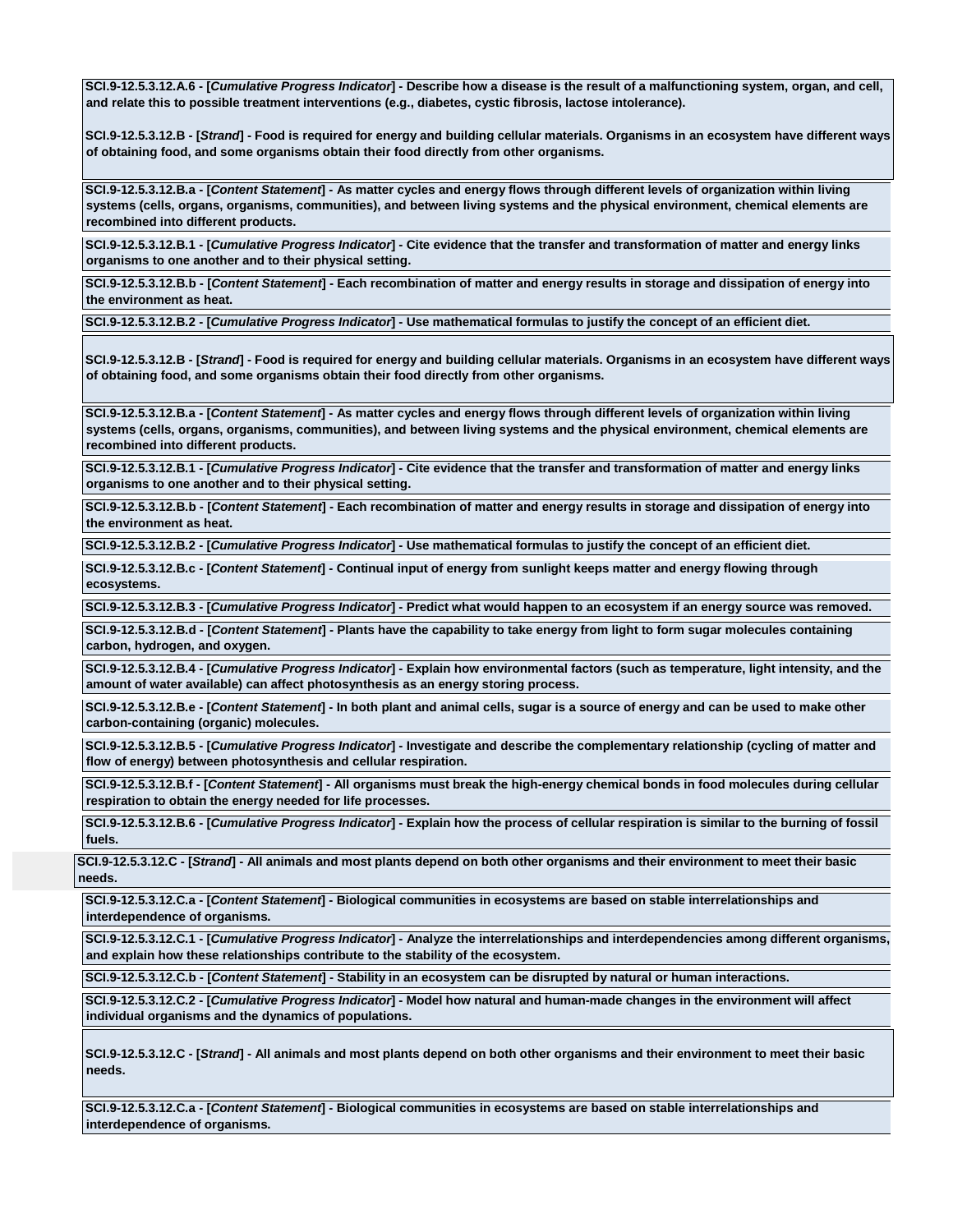**SCI.9-12.5.3.12.C.1 - [***Cumulative Progress Indicator***] - Analyze the interrelationships and interdependencies among different organisms, and explain how these relationships contribute to the stability of the ecosystem.**

**SCI.9-12.5.3.12.C.b - [***Content Statement***] - Stability in an ecosystem can be disrupted by natural or human interactions.**

**SCI.9-12.5.3.12.C.2 - [***Cumulative Progress Indicator***] - Model how natural and human-made changes in the environment will affect individual organisms and the dynamics of populations.**

**SCI.9-12.5.3.12.D - [***Strand***] - Organisms reproduce, develop, and have predictable life cycles. Organisms contain genetic information that influences their traits, and they pass this on to their offspring during reproduction**

**SCI.9-12.5.3.12.D.a - [***Content Statement***] - Genes are segments of DNA molecules located in the chromosome of each cell. DNA molecules contain information that determines a sequence of amino acids, which result in specific proteins.**

**SCI.9-12.5.3.12.D.1 - [***Cumulative Progress Indicator***] - Explain the value and potential applications of genome projects.**

**SCI.9-12.5.3.12.D.b - [***Content Statement***] - Inserting, deleting, or substituting DNA segments can alter the genetic code. An altered gene may be passed on to every cell that develops from it. The resulting features may help, harm, or have little or no effect on the offspring's success in its environment.**

**SCI.9-12.5.3.12.D.2 - [***Cumulative Progress Indicator***] - Predict the potential impact on an organism (no impact, significant impact) given a change in a specific DNA code, and provide specific real world examples of conditions caused by mutations.**

**SCI.9-12.5.3.12.D.c - [***Content Statement***] - Sorting and recombination of genes in sexual reproduction result in a great variety of possible gene combinations in the offspring of any two parents.**

**SCI.9-12.5.3.12.D.3 - [***Cumulative Progress Indicator***] - Demonstrate through modeling how the sorting and recombination of genes during sexual reproduction has an effect on variation in offspring (meiosis, fertilization).**

**SCI.9-12.5.3.12.E - [***Strand***] - Sometimes, differences between organisms of the same kind provide advantages for surviving and reproducing in different environments. These selective differences may lead to dramatic changes in characteristics of organisms in a population over extremely long periods of time.**

**SCI.9-12.5.3.12.E.a - [***Content Statement***] - New traits may result from new combinations of existing genes or from mutations of genes in reproductive cells within a population.**

**SCI.9-12.5.3.12.E.1 - [***Cumulative Progress Indicator***] - Account for the appearance of a novel trait that arose in a given population.**

**SCI.9-12.5.3.12.E.b - [***Content Statement***] - Molecular evidence (e.g., DNA, protein structures, etc.) substantiates the anatomical evidence for evolution and provides additional detail about the sequence in which various lines of descent branched.**

**SCI.9-12.5.3.12.E.2 - [***Cumulative Progress Indicator***] - Estimate how closely related species are, based on scientific evidence (e.g., anatomical similarities, similarities of DNA base and/or amino acid sequence).**

**SCI.9-12.5.3.12.E.c - [***Content Statement***] - The principles of evolution (including natural selection and common descent) provide a scientific explanation for the history of life on Earth as evidenced in the fossil record and in the similarities that exist within the diversity of existing organisms.**

**SCI.9-12.5.3.12.E.3 - [***Cumulative Progress Indicator***] - Provide a scientific explanation for the history of life on Earth using scientific evidence (e.g., fossil record, DNA, protein structures, etc.).**

**SCI.9-12.5.3.12.E.d - [***Content Statement***] - Evolution occurs as a result of a combination of the following factors: Ability of a species to reproduce; Genetic variability of offspring due to mutation and recombination of genes; Finite supply of the resources required for life; Natural selection, due to environmental pressure, of those organisms better able to survive and leave offspring.**

**SCI.9-12.5.3.12.E.4 - [***Cumulative Progress Indicator***] - Account for the evolution of a species by citing specific evidence of biological mechanisms.**

**SCI.9-12.5.4.12 - [***Standard***] - All students will understand that Earth operates as a set of complex, dynamic, and interconnected systems, and is a part of the all-encompassing system of the universe.**

**SCI.9-12.5.4.12.A - [***Strand***] - Our universe has been expanding and evolving for 13.7 billion years under the influence of gravitational and nuclear forces. As gravity governs its expansion, organizational patterns, and the movement of celestial bodies, nuclear forces within stars govern its evolution through the processes of stellar birth and death. These same processes governed the formation of our solar system 4.6 billion years ago.**

**SCI.9-12.5.4.12.A.a - [***Content Statement***] - Prior to the work of 17th-century astronomers, scientists believed the Earth was the center of the universe (geocentric model).**

**SCI.9-12.5.4.12.A.1 - [***Cumulative Progress Indicator***] - Explain how new evidence obtained using telescopes (e.g., the phases of Venus or the moons of Jupiter) allowed 17th-century astronomers to displace the geocentric model of the universe.**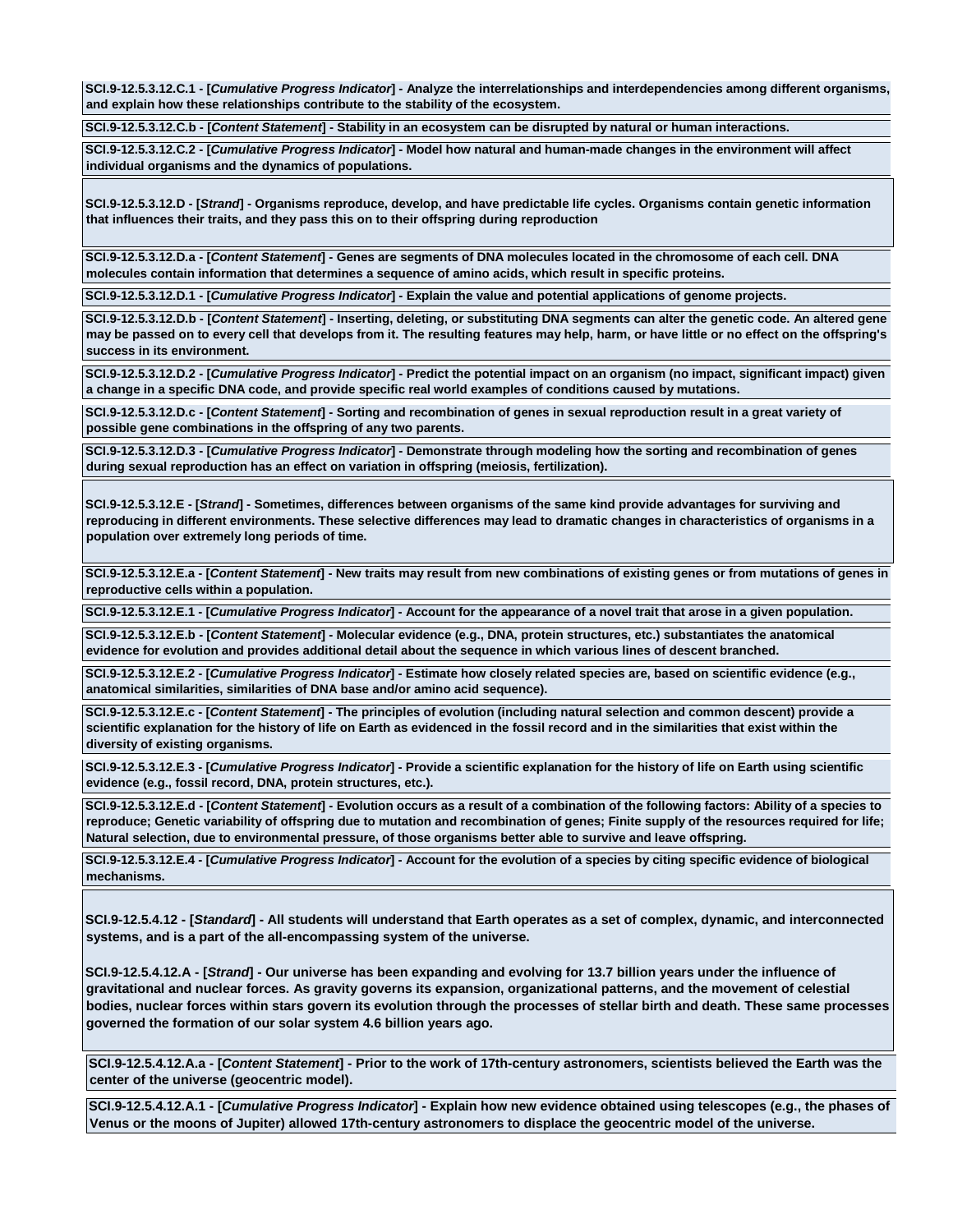**SCI.9-12.5.4.12.A.b - [***Content Statement***] - The properties and characteristics of solar system objects, combined with radioactive dating of meteorites and lunar samples, provide evidence that Earth and the rest of the solar system formed from a nebular cloud of dust and gas 4.6 billion years ago.**

**SCI.9-12.5.4.12.A.2 - [***Cumulative Progress Indicator***] - Collect, analyze, and critique evidence that supports the theory that Earth and the rest of the solar system formed from a nebular cloud of dust and gas 4.6 billion years ago.**

**SCI.9-12.5.4.12.A.c - [***Content Statement***] - Stars experience significant changes during their life cycles, which can be illustrated with an Hertzsprung-Russell (H-R) Diagram.**

**SCI.9-12.5.4.12.A.3 - [***Cumulative Progress Indicator***] - Analyze an H-R diagram and explain the life cycle of stars of different masses using simple stellar models.**

**SCI.9-12.5.4.12.A.d - [***Content Statement***] - The Sun is one of an estimated two hundred billion stars in our Milky Way galaxy, which together with over one hundred billion other galaxies, make up the universe.**

**SCI.9-12.5.4.12.A.4 - [***Cumulative Progress Indicator***] - Analyze simulated and/or real data to estimate the number of stars in our galaxy and the number of galaxies in our universe.**

**SCI.9-12.5.4.12.A.e - [***Content Statement***] - The Big Bang theory places the origin of the universe at approximately 13.7 billion years ago. Shortly after the Big Bang, matter (primarily hydrogen and helium) began to coalesce to form galaxies and stars.**

**SCI.9-12.5.4.12.A.5 - [***Cumulative Progress Indicator***] - Critique evidence for the theory that the universe evolved as it expanded from a single point 13.7 billion years ago.**

**SCI.9-12.5.4.12.A.f - [***Content Statement***] - According to the Big Bang theory, the universe has been expanding since its beginning, explaining the apparent movement of galaxies away from one another.**

**SCI.9-12.5.4.12.A.6 - [***Cumulative Progress Indicator***] - Argue, citing evidence (e.g., Hubble Diagram), the theory of an expanding universe.**

**SCI.9-12.5.4.12.B - [***Strand***] - From the time that Earth formed from a nebula 4.6 billion years ago, it has been evolving as a result of geologic, biological, physical, and chemical processes.**

**SCI.9-12.5.4.12.B.a - [***Content Statement***] - The evolution of life caused dramatic changes in the composition of Earth's atmosphere, which did not originally contain oxygen gas.**

**SCI.9-12.5.4.12.B.1 - [***Cumulative Progress Indicator***] - Trace the evolution of our atmosphere and relate the changes in rock types and life forms to the evolving atmosphere.**

**SCI.9-12.5.4.12.B.b - [***Content Statement***] - Relative dating uses index fossils and stratigraphic sequences to determine the sequence of geologic events.**

**SCI.9-12.5.4.12.B.2 - [***Cumulative Progress Indicator***] - Correlate stratigraphic columns from various locations by using index fossils and other dating techniques.**

**SCI.9-12.5.4.12.B.c - [***Content Statement***] - Absolute dating, using radioactive isotopes in rocks, makes it possible to determine how many years ago a given rock sample formed.**

**SCI.9-12.5.4.12.B.3 - [***Cumulative Progress Indicator***] - Account for the evolution of species by citing specific absolute-dating evidence of fossil samples.**

**SCI.9-12.5.4.12.C - [***Strand***] - Earth's composition is unique, is related to the origin of our solar system, and provides us with the raw resources needed to sustain life.**

**SCI.9-12.5.4.12.C.a - [***Content Statement***] - Soils are at the interface of the Earth systems, linking together the biosphere, geosphere, atmosphere, and hydrosphere.**

**SCI.9-12.5.4.12.C.1 - [***Cumulative Progress Indicator***] - Model the interrelationships among the spheres in the Earth systems by creating a flow chart.**

**SCI.9-12.5.4.12.C.b - [***Content Statement***] - The chemical and physical properties of the vertical structure of the atmosphere support life on Earth.**

**SCI.9-12.5.4.12.C.2 - [***Cumulative Progress Indicator***] - Analyze the vertical structure of Earth's atmosphere, and account for the global, regional, and local variations of these characteristics and their impact on life.**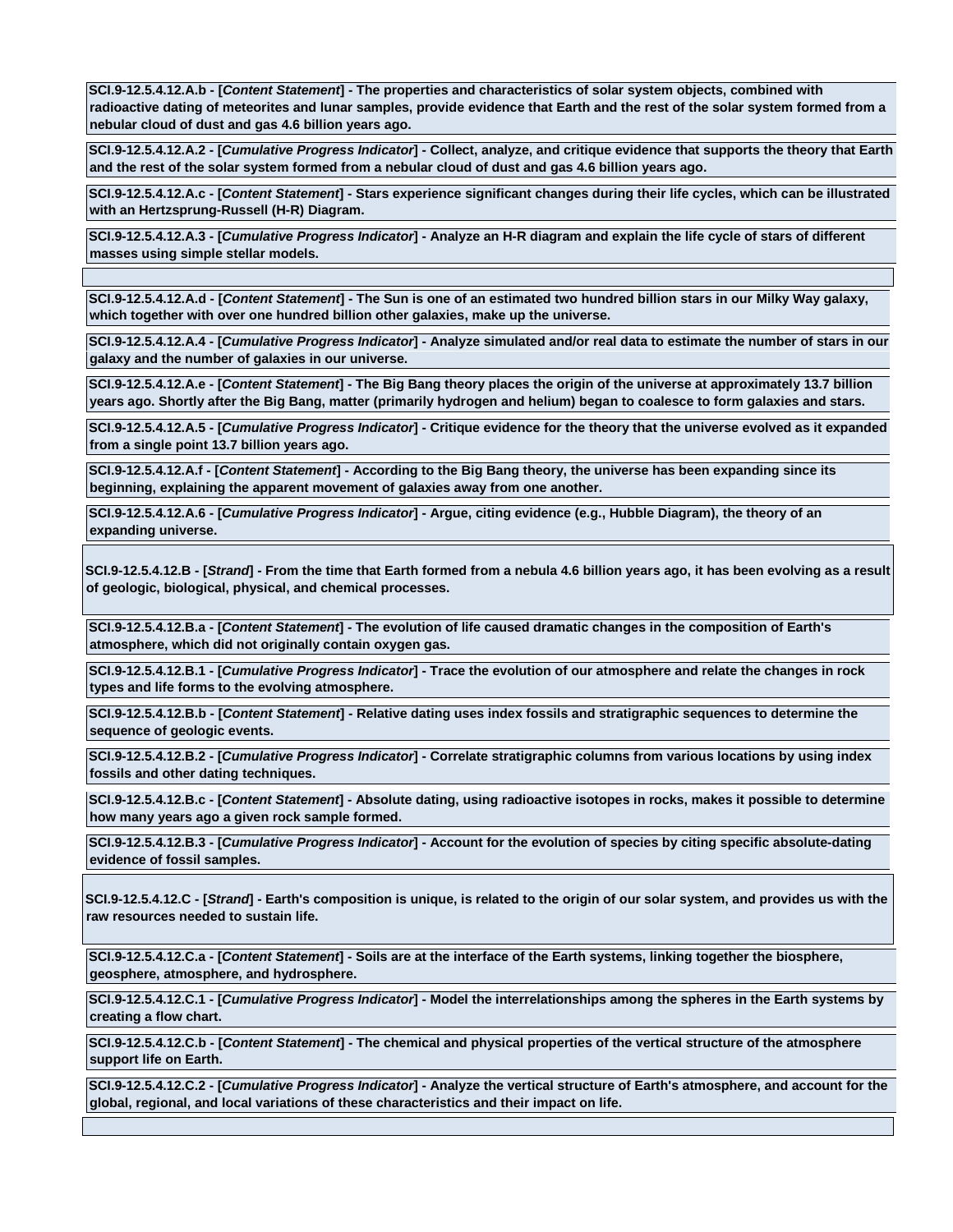**SCI.9-12.5.4.12.D - [***Strand***] - The theory of plate tectonics provides a framework for understanding the dynamic processes within and on Earth.**

**SCI.9-12.5.4.12.D.a - [***Content Statement***] - Convection currents in the upper mantle drive plate motion. Plates are pushed apart at spreading zones and pulled down into the crust at subduction zones.**

**SCI.9-12.5.4.12.D.1 - [***Cumulative Progress Indicator***] - Explain the mechanisms for plate motions using earthquake data, mathematics, and conceptual models.**

**SCI.9-12.5.4.12.D.b - [***Content Statement***] - Evidence from lava flows and ocean-floor rocks shows that Earth's magnetic field reverses (North - South) over geologic time.**

**SCI.9-12.5.4.12.D.2 - [***Cumulative Progress Indicator***] - Calculate the average rate of seafloor spreading using archived geomagnetic-reversals data.**

**SCI.9-12.5.4.12.E - [***Strand***] - Internal and external sources of energy drive Earth systems.**

**SCI.9-12.5.4.12.E.a - [***Content Statement***] - The Sun is the major external source of energy for Earth's global energy budget.**

**SCI.9-12.5.4.12.E.1 - [***Cumulative Progress Indicator***] - Model and explain the physical science principles that account for the global energy budget.**

**SCI.9-12.5.4.12.E.b - [***Content Statement***] - Earth systems have internal and external sources of energy, both of which create heat.**

**SCI.9-12.5.4.12.E.2 - [***Cumulative Progress Indicator***] - Predict what the impact on biogeochemical systems would be if there were an increase or decrease in internal and external energy.**

**SCI.9-12.5.4.12.F - [***Strand***] - Earth's weather and climate systems are the result of complex interactions between land, ocean, ice, and atmosphere.**

**SCI.9-12.5.4.12.F.a - [***Content Statement***] - Global climate differences result from the uneven heating of Earth's surface by the Sun. Seasonal climate variations are due to the tilt of Earth's axis with respect to the plane of Earth's nearly circular orbit around the Sun.**

**SCI.9-12.5.4.12.F.1 - [***Cumulative Progress Indicator***] - Explain that it is warmer in summer and colder in winter for people in New Jersey because the intensity of sunlight is greater and the days are longer in summer than in winter. Connect these seasonal changes in sunlight to the tilt of Earth's axis with respect to the plane of its orbit around the Sun.**

**SCI.9-12.5.4.12.F.b - [***Content Statement***] - Climate is determined by energy transfer from the Sun at and near Earth's surface. This energy transfer is influenced by dynamic processes, such as cloud cover and Earth's rotation, as well as static conditions, such as proximity to mountain ranges and the ocean. Human activities, such as the burning of fossil fuels, also affect the global climate.**

**SCI.9-12.5.4.12.F.2 - [***Cumulative Progress Indicator***] - Explain how the climate in regions throughout the world is affected by seasonal weather patterns, as well as other factors, such as the addition of greenhouse gases to the atmosphere and proximity to mountain ranges and to the ocean.**

**SCI.9-12.5.4.12.F.c - [***Content Statement***] - Earth's radiation budget varies globally, but is balanced. Earth's hydrologic cycle is complex and varies globally, regionally, and locally.**

**SCI.9-12.5.4.12.F.3 - [***Cumulative Progress Indicator***] - Explain variations in the global energy budget and hydrologic cycle at the local, regional, and global scales.**

**SCI.9-12.5.4.12.G - [***Strand***] - The biogeochemical cycles in the Earth systems include the flow of microscopic and macroscopic resources from one reservoir in the hydrosphere, geosphere, atmosphere, or biosphere to another, are driven by Earth's internal and external sources of energy, and are impacted by human activity.**

**SCI.9-12.5.4.12.G.a - [***Content Statement***] - Natural and human-made chemicals circulate with water in the hydrologic cycle.**

**SCI.9-12.5.4.12.G.1 - [***Cumulative Progress Indicator***] - Analyze and explain the sources and impact of a specific industry on a large body of water (e.g., Delaware or Chesapeake Bay).**

**SCI.9-12.5.4.12.G.b - [***Content Statement***] - Natural ecosystems provide an array of basic functions that affect humans. These**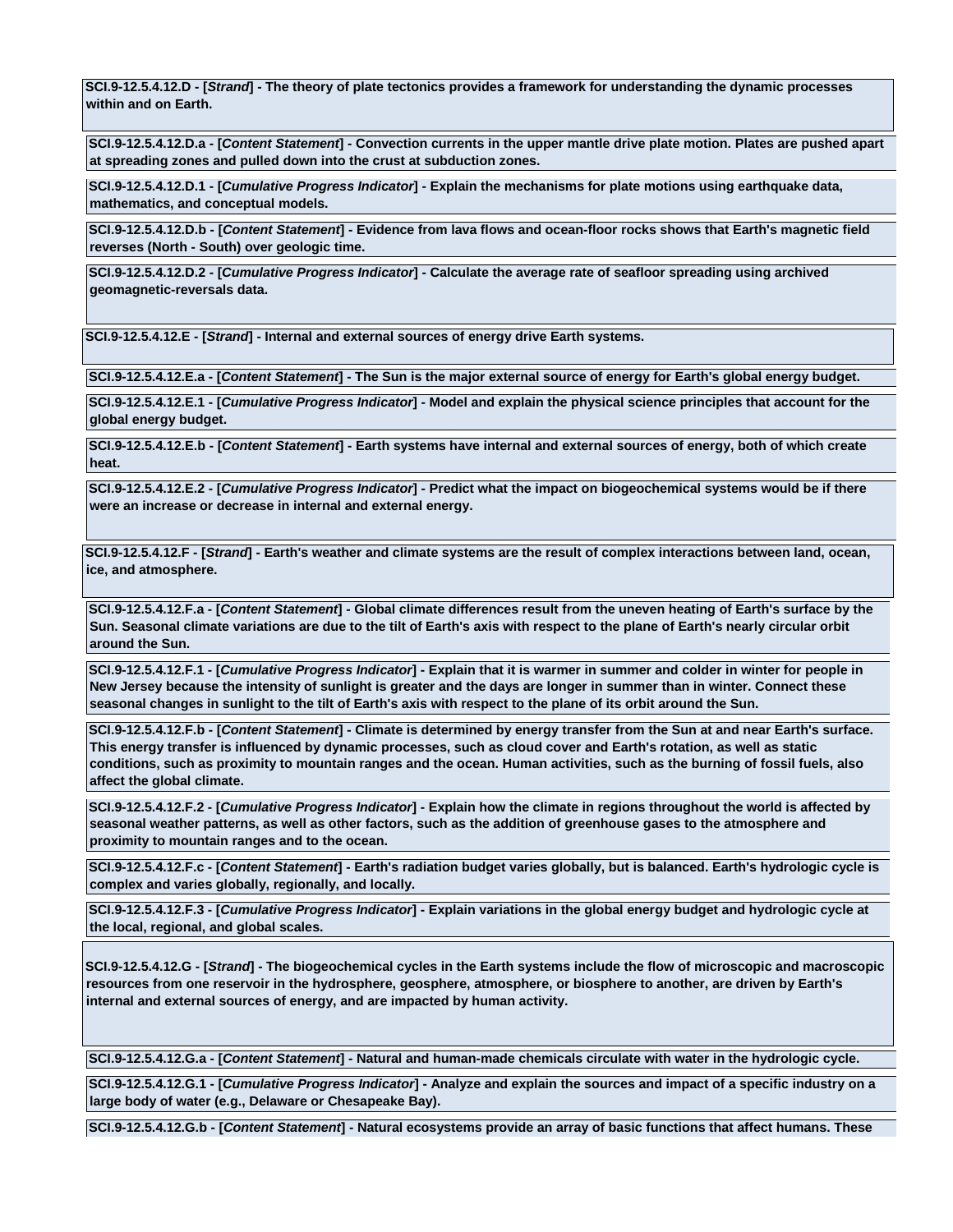**functions include maintenance of the quality of the atmosphere, generation of soils, control of the hydrologic cycle, disposal of wastes, and recycling of nutrients.**

**SCI.9-12.5.4.12.G.2 - [***Cumulative Progress Indicator***] - Explain the unintended consequences of harvesting natural resources from an ecosystem.**

**SCI.9-12.5.4.12.G.c - [***Content Statement***] - Movement of matter through Earth's system is driven by Earth's internal and external sources of energy and results in changes in the physical and chemical properties of the matter.**

**SCI.9-12.5.4.12.G.3 - [***Cumulative Progress Indicator***] - Demonstrate, using models, how internal and external sources of energy drive the hydrologic, carbon, nitrogen, phosphorus, sulfur, and oxygen cycles.**

**SCI.9-12.5.4.12.G.d - [***Content Statement***] - Natural and human activities impact the cycling of matter and the flow of energy through ecosystems.**

**SCI.9-12.5.4.12.G.4 - [***Cumulative Progress Indicator***] - Compare over time the impact of human activity on the cycling of matter and energy through ecosystems.**

**SCI.9-12.5.4.12.G.e - [***Content Statement***] - Human activities have changed Earth's land, oceans, and atmosphere, as well as its populations of plant and animal species.**

**SCI.9-12.5.4.12.G.5 - [***Cumulative Progress Indicator***] - Assess (using maps, local planning documents, and historical records) how the natural environment has changed since humans have inhabited the region.**

**SCI.9-12.5.4.12.G.f - [***Content Statement***] - Scientific, economic, and other data can assist in assessing environmental risks and benefits associated with societal activity.**

**SCI.9-12.5.4.12.G.6 - [***Cumulative Progress Indicator***] - Assess (using scientific, economic, and other data) the potential environmental impact of large-scale adoption of emerging technologies (e.g., wind farming, harnessing geothermal energy).**

**SCI.9-12.5.4.12.G.g - [***Content Statement***] - Earth is a system in which chemical elements exist in fixed amounts and move through the solid Earth, oceans, atmosphere, and living things as part of geochemical cycles.**

**SCI.9-12.5.4.12.G.7 - [***Cumulative Progress Indicator***] - Relate information to detailed models of the hydrologic, carbon, nitrogen, phosphorus, sulfur, and oxygen cycles, identifying major sources, sinks, fluxes, and residence times.**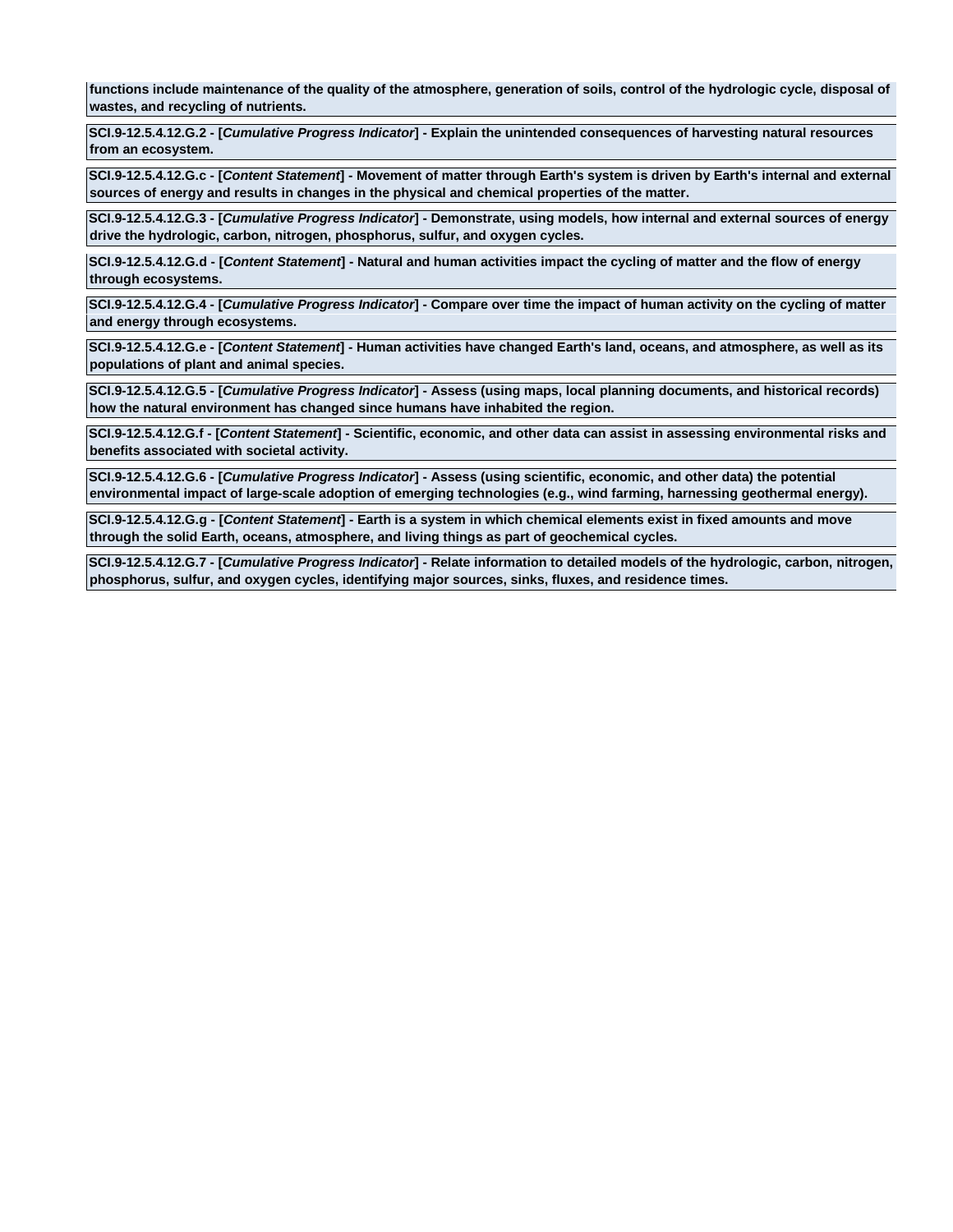## **Cross Curricular Core Standards applied to Science**

# **Visual/Performing Arts**

no obvious general connections

## **Area Standard heading key concepts**

#### **Area Standard heading key concepts**

| Health & Phys Ed.      |                         |                                                         |
|------------------------|-------------------------|---------------------------------------------------------|
| 2.1.12.A.2             | Personal Growth         | debate ethics of medical technology use                 |
| 2.1.12.B.3             | Nutrition               | analyze contribution of 4 nutrient classes to health    |
| 2.1.12.C.1             | <b>Disease</b>          | diseases/prevention/strategies                          |
| 2.1.12.D.1             | Safety                  | intentional and unintentional injuries to adolescents   |
| 2.2.12.B.1             | Decisions/Goals         | poor vs. good decision making                           |
| 2.3.12.A.1             | Medicines               | benefits/risks of medicines/supplements                 |
| 2.3.12.A.2             | Medicines               | evaluating effectiveness of medicines                   |
| 2.3.12.B.2             | <b>Drugs</b>            | debate legal consequences of drug use/sale/possession   |
| 2.5.12.A.2             | Movement                | analyze forces involved in sports movements             |
| 2.6.12.A.5             | <b>Fitness</b>          | debate performance enhancing drug use                   |
| Area                   | <b>Standard heading</b> | key concepts                                            |
| <b>Social Studies</b>  |                         |                                                         |
| 6.1.12.B.1             | <b>US History</b>       | relate geographic variations to resource development    |
| 6.1.12.B.5             | <b>US History</b>       | urbanization and effect on quality of life              |
| 6.1.12.B.6             | <b>US History</b>       | struggle between preserving and using natural resources |
| 6.1.12.D.6             | <b>US History</b>       | impact of technology                                    |
| 6.1.12.B.9             | <b>US History</b>       | agriculture/overproduction/dust bowl                    |
| 6.1.12.C.11            | <b>US History</b>       | relate military inventions to new technology            |
| 6.1.12.C.12            | <b>US History</b>       | scientific advancements                                 |
| 6.1.12.C.13            | <b>US History</b>       | environmental impact laws                               |
| 6.1.12.B.16            | <b>US History</b>       | natural resources/sustainability                        |
| 6.1.12.C.16            | <b>US History</b>       | impact of technology                                    |
| 6.2.12.C.3             | World History           | impact of technology                                    |
| 6.2.12.C.5             | World History           | role of petroleum on technology                         |
| <b>Area</b>            | <b>Standard heading</b> | key concepts                                            |
| <b>Technology</b>      |                         |                                                         |
| 8.1.12.A.1             | operations              | spreadsheet/tables/graphs/interpretation                |
| 8.1.12.A.2             | operations              | edit documents                                          |
| 8.1.12.A.4             | operations              | electronic portfolio                                    |
| 8.1.12.C.1             | collaboration           | develop solution to problem with peers online           |
| 8.1.12.D.2             | digital citizenship     | appropriate copyrights use                              |
| 8.1.12.E.1             | research                | systematic digital problem-solving                      |
| 8.1.12.F.1             | critical thinking       | select and use databases                                |
| 8.2.12.F.2             | resources               | materials science                                       |
| Area                   | <b>Standard heading</b> | key concepts                                            |
| <b>World Languages</b> |                         |                                                         |
| 7.1.IL.A.7             | word meaning            | infer meanings of new words from context/prefix/suffix  |
| Area                   | <b>Standard heading</b> | key concepts                                            |
| 21st Century Life      |                         |                                                         |
| 9.1.12.A.1             | critical thinking       | apply critical thinking in structured setting           |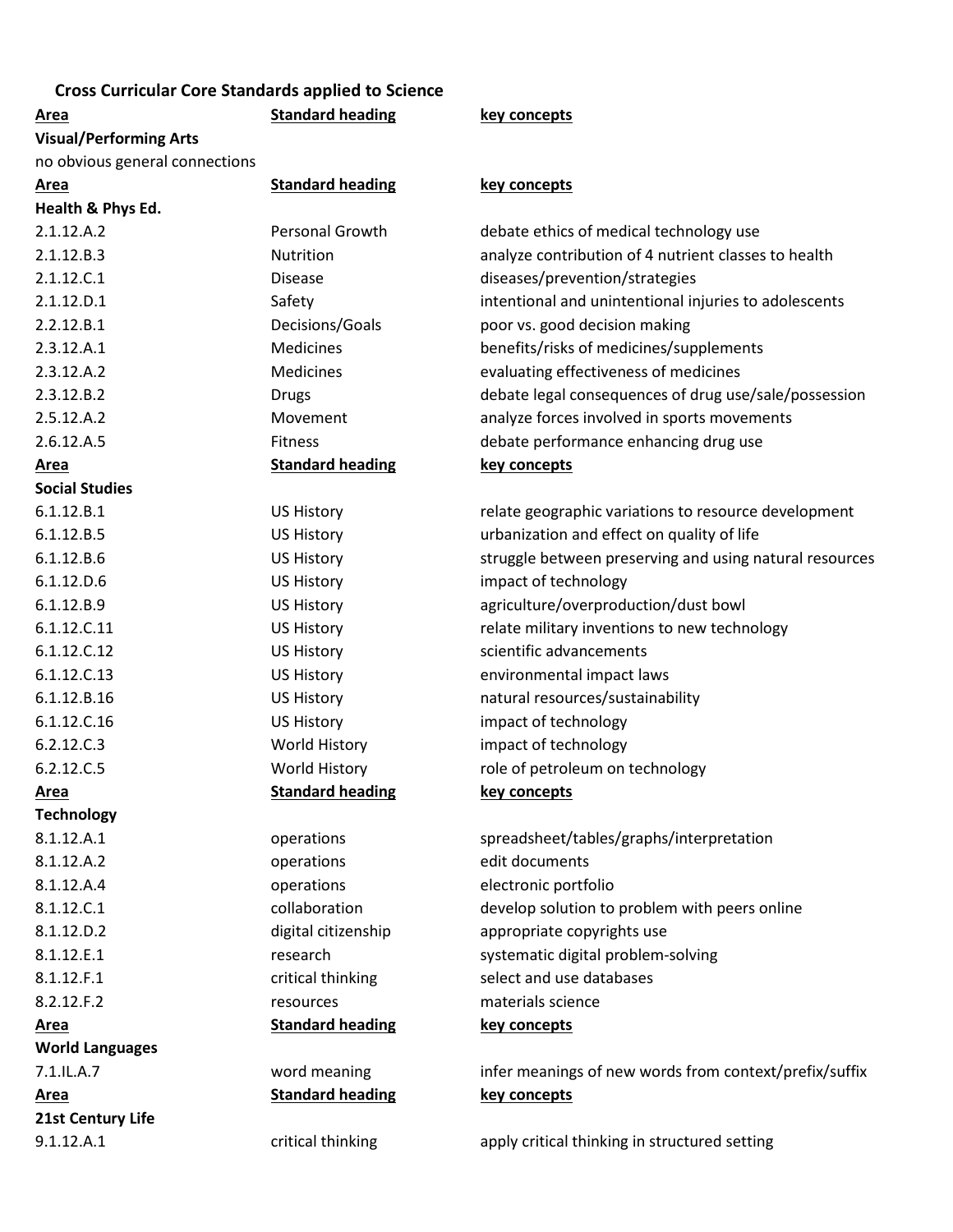| 9.1.12.B.1  | creativity/innovation    | data presentation                      |                            |
|-------------|--------------------------|----------------------------------------|----------------------------|
| 9.1.12.B.2  | creativity/innovation    | create and respond to feedback         |                            |
| 9.1.12.C.4  | collaboration/leadership | demonstrate collaborative skills       |                            |
| 9.1.12.E.1  | communication            | create appropriate digital messages    |                            |
| 9.1.12.F.2  | ethics                   | demonstrate work ethic                 |                            |
| 9.1.12.F.6  | ethics                   | scientific ethical dilemmas            |                            |
| 9.2.12.A.5  | careers                  | evaluate technology advances           |                            |
| 9.2.12.E.3  | critical consumer        | evaluate media bias effect on consumer |                            |
| 9.3.12.C.2  | career prep              | education/skills needed                |                            |
| 9.3.12.C.13 | career prep              | workplace safety                       |                            |
| 9.4.H       | health science           | cluster of skills                      | LAL, Math, Sci, Physiology |
|             |                          | 92 cpi's                               | depending on career path   |
| 9.4.0       | <b>STEM</b>              | cluster of skills                      | science, technology        |

## **Area Standard heading key concepts**

**LAL CCS** anchor standards reading

RI.9-10.7 or RI.11-12.7 integration of ideas evaluate content RI.9-10.8 or RI.11-12.8 integration of ideas evaluate reasoning RI.9-10.9 or RI.11-12.9 integration of ideas analyze/compare texts RI.9-10.10 or RI.11-12.10 range of reading complex text

W.9-10.1 or W.11-12.1 type write arguments W.9-10.2 or W.11-12.2 type write explanatory W.9-10.3 or W.11-12.3 type write narratives W.9-10.8 or W.11-12.8 research/production gather relevant info W.9-10.10 or W.11-12.10 range of writing for extended periods

informational text grade 9-10 writing speaking/listening SL.9-10.1 or SL.11-12.1 comprehension collaboration SL.9-10.2 or SL.11-12.2 comprehension evaluation of media SL.9-10.3 or SL.11-12.3 comprehension evaluation of speaker SL.9-10.4 or SL.11-12.4 **presentation** oral presentation SL.9-10.5 or SL.11-12.5 presentation digital media use command of English L.9-10.1 or L11-12.1 conventions example a grammar, usage L.9-10.2 or L11-12.2 conventions punctuation

grade 11-12 RI.9-10.1 or RI.11-12.1 key ideas/details read and draw inferences from text RI.9-10.2 or RI.11-12.2 key ideas/details summarize key details/ideas RI.9-10.3 or RI.11-12.3 key ideas/details analyze how and why of text

86 cpi's engineering, math

W.9-10.6 or W.11-12.6 **production** use technology to produce W.9-10.7 or W.11-12.7 research research research on focused questions W.9-10.9 or W.11-12.9 informational text draw info from textual sources

SL.9-10.6 or SL.11-12.6 presentation adapt speech to situation

L.9-10.3 or L11-12.3 knowledge application of writing,/speaking skills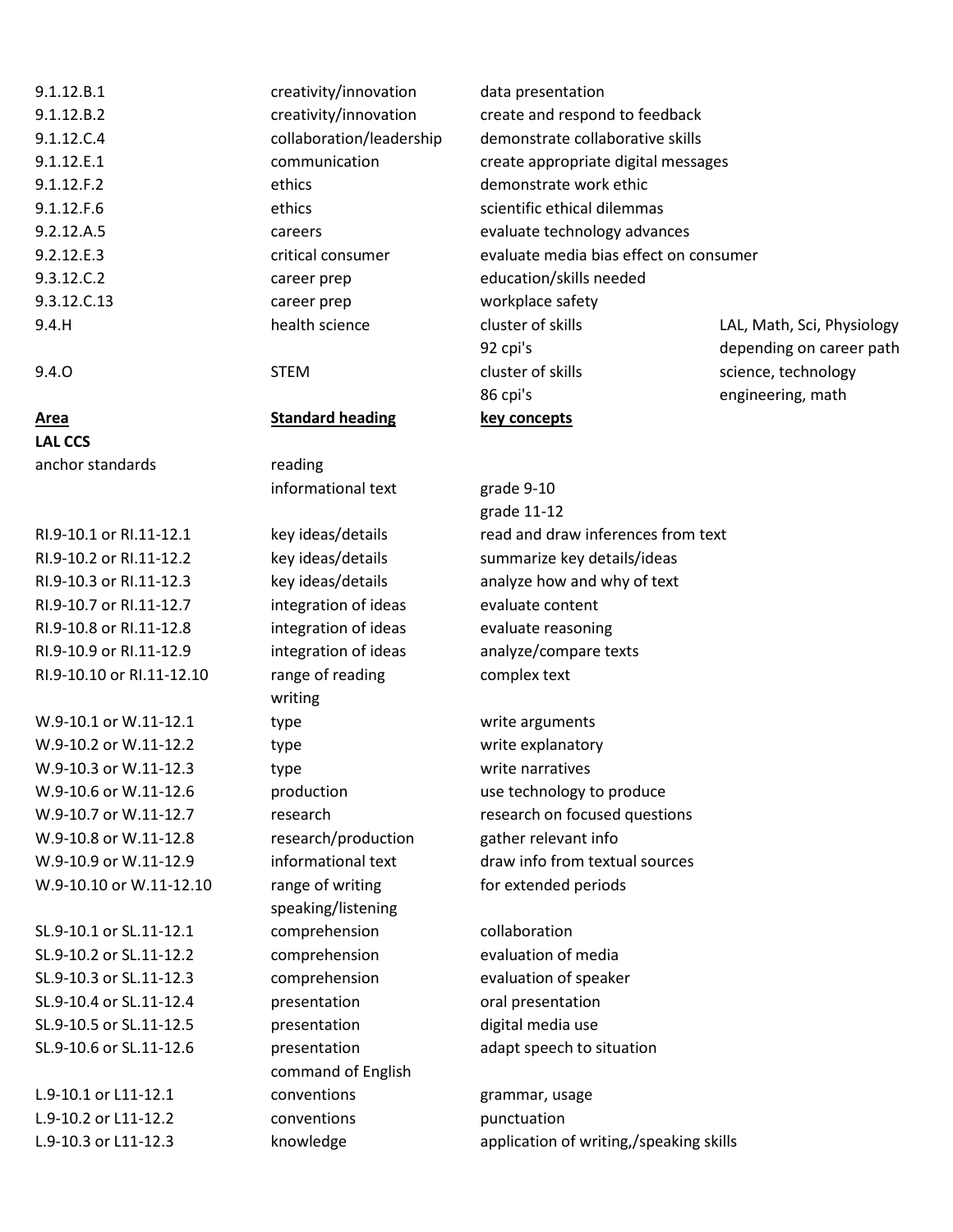L.9-10.4 or L11-12.4 vocabulary use context clues

RST.9-10.1 or RST.11-12.1 key ideas/details cite specific evidence RST.9-10.3 or RST.11-12.3 key ideas/details follow procedures/tasks RST.9-10.5 or RST.11-12.5 craft/structure analyze relationships RST.9-10.6 or RST.11-12.6 craft/structure analyze author's intent RST.9-10.8 or RST.11-12.8 integration of ideas assess support for argument RST.9-10.9 or RST.11-12.9 integration of ideas compare/contrast findings WHST.9-10.1 or WHST.11-12.1 type/purpose argument(s) WHST.9-10.2 or WHST.11-12.2 type/purpose explanatory text WHST.9-10.4 or WHST.11-12.4 produce/distribute clear coherent writing WHST.9-10.5 or WHST.11-12.5 produce/distribute revise and edit WHST.9-10.6 or WHST.11-12.6 produce/distribute use technology

WHST.9-10.10 or WHST.11-

**Math CCS**

science/technical subjects reading writing

## **Area Standard heading key concepts**

real number system N-R.1 exponents/radicals explain use of exponents/radicals N-R.2 exponents/radicals rewrite expressions quantities N-Q.1 **N-Q.1** units for problems guide problem solution/graph scale N-Q.2 units for problems define quantities appropriately N-Q.3 units for problems choose level of accuracy/sig figs complex numbers N-CN.1 **arithmetic with complex number form** N-CN.3 **arithmetic with find conjugates high-**N-CN.4 **rectangular/polar** represent complex numbers on plane N-CN.5 rectangular/polar N-CN.6 rectangular/polar calculate distance between points on plane N-CN.7 **provide a contract of polynomials** solve quadratic equations

L.9-10.5 or L11-12.5 vocabulary demonstrate understanding L.9-10.6 or L11-12.6 vocabulary vocabulary use subject specific vocabulary

RST.9-10.2 or RST.11-12.2 key ideas/details determine central ideas/conclusions RST.9-10.4 or RST.11-12.4 craft/structure determine specific meanings RST.9-10.7 or RST.11-12.7 integration of ideas translate/equations-word problems RST.9-10.10 or RST.11-12.10 range/level level appropriate independent reading

WHST.9-10.7 or WHST.11-12.7 research metal research to answer question/problem WHST.9-10.8 or WHST.11-12.8 research gather appropriate sources WHST.9-10.9 or WHST.11-12.9 research use evidence to support/refute

12.10 range/level write for extended periods

N-R.3 exponents/radicals explain sum and product of rational/irrational #'s

N-CN.2 arithmetic with use commutative, associative, distributive properties represent addition, subtraction, multiplication, conjugation on plane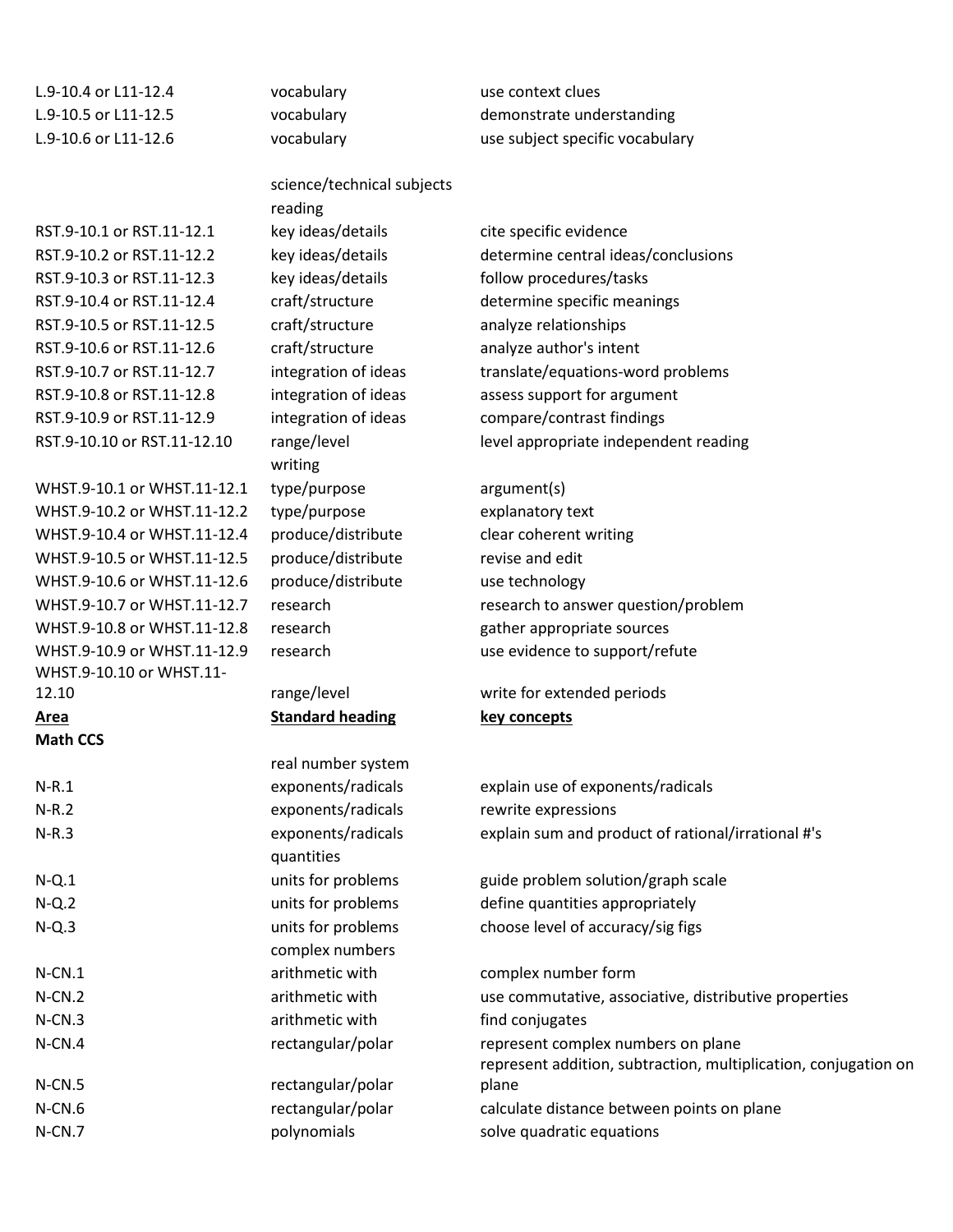| $N$ -CN.8 | polynomials                      | extend polynomials                          |
|-----------|----------------------------------|---------------------------------------------|
| N-CN.9    | polynomials                      | fundamental theorem of algebra              |
|           | vector/matrix                    |                                             |
| $N-VM.1$  | model with vectors               | recognize vectors having quantity/direction |
| $N-VM.2$  | model with vectors               | find components of vectors                  |
| $N-VM.3$  | model with vectors               | solve vector problems                       |
| $N-VM.4$  | operations with vectors          | add and subtract vectors                    |
| $N-VM.5$  | operations with vectors          | multiply vector by scalar                   |
| $N-VM.6$  | operations on matrices           | use matrices for data                       |
| $N-VM.7$  | operations on matrices           | multiply matrices by scalars                |
| $N-VM.8$  | operations on matrices           | add, subtract, multiply matrices            |
| $N-VM.9$  | operations on matrices           | recognize not commutative                   |
| $N-VM.10$ | operations on matrices           | 0 and 1 similar to real numbers' role       |
| N-VM.11   | operations on matrices           | multiply a vector by a matrix               |
| N-VM.12   | operations on matrices           | work with 2x2 matrices                      |
|           | structure in expressions         |                                             |
| A-SSE.1   | interpret structure              | quantity in context                         |
| A-SSE.2   | interpret structure              | rewrite expressions                         |
| A-SSE.3   | equivalent forms                 | factoring, etc.                             |
| A-SSE.4   | equivalent forms                 | derive formula and solve                    |
|           | polynomials                      |                                             |
| A-APR.1   | arithmetic with                  | add, subtract, multiply polynomials         |
| A-APR.2   | factoring                        | remainder theorem                           |
| A-APR.3   | factoring                        | zeroes of polynomials                       |
| A-APR.4   | use to solve problems            | identity                                    |
| A-APR.5   | use to solve problems            | binomial theorem                            |
| A-APR.6   | rewrite                          | rewrite expressions                         |
| A-APR.7   | rewrite                          | add, subtract, multiply polynomials         |
|           | create equations                 |                                             |
| A-CED.1   | describing relationships         | one variable                                |
| A-CED.2   | describing relationships         | two variables                               |
| A-CED.3   | describing relationships         | inequalities                                |
| A-CED.4   | describing relationships         | rearrange formulas to solve for variables   |
|           | reasoning equations/inequalities |                                             |
| A-REI.1   | process                          | explain/justify solutions                   |
| A-REI.2   | process                          | solve problems                              |
| A-REI.3   | solve in one variable            | linear                                      |
| A-REI.4   | solve in one variable            | quadratic                                   |
| A-REI.5   | solve systems                    | proofs                                      |
| A-REI.6   | solve systems                    | solve linear                                |
| A-REI.7   | solve systems                    | solve linear/quadratic combos               |
| A-REI.8   | solve systems                    | represent as a matrix                       |
| A-REI.9   | solve systems                    | find inverse of matrix                      |
|           |                                  |                                             |
| A-REI.10  | solve/represent graphically      | understand coordinate plane                 |
| A-REI.11  | solve/represent graphically      | solve $y = f(x)$                            |
| A-REI.12  | solve/represent graphically      | graph linear inequality                     |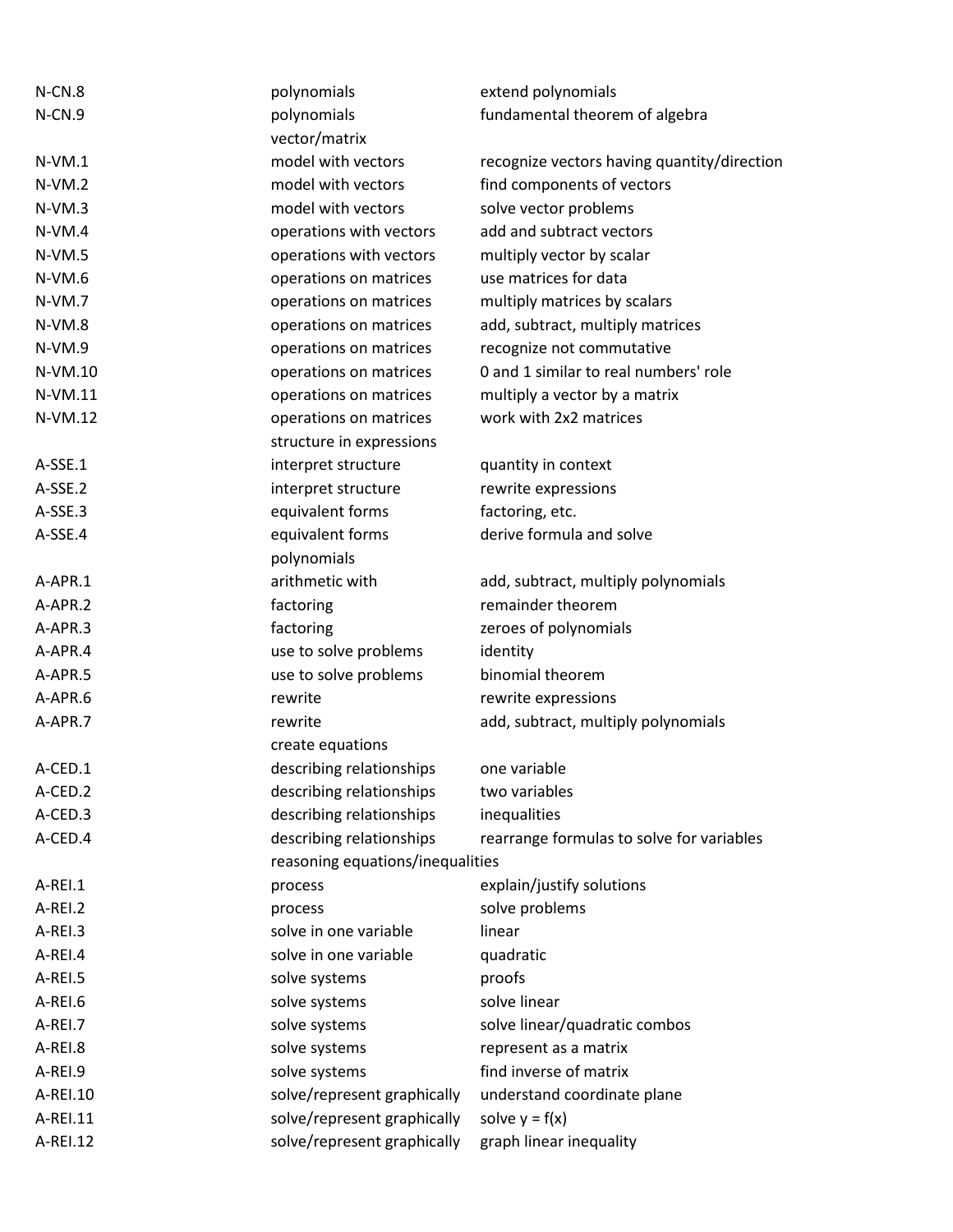|           | functions                                  |                                               |
|-----------|--------------------------------------------|-----------------------------------------------|
| $F-IF.1$  | concept                                    | definition of function                        |
| $F-IF.2$  | concept                                    | use function notation                         |
| $F-IF.3$  | concept                                    | recognize as subset of integers               |
| $F-IF.4$  | interpret functions                        | interpet key features (intercepts)            |
| $F-IF.5$  | interpret functions                        | relate domain to graph                        |
| $F-IF.6$  | interpret functions                        | calculate rate of change                      |
| $F-IF.7$  | analyze functions                          | graph functions                               |
| $F-IF.8$  | analyze functions                          | write functions                               |
| $F-BF.1$  | build functions                            | describing relationship between 2 quantities  |
| $F-BF.2$  | build functions                            | model situations                              |
| $F-BF.3$  | build new from existing                    | find inverse functions                        |
| $F-BF.4$  | build new from existing                    | identify effects of change on graphs          |
| $F-BF.5$  | build new from existing                    | inverse relationship between exponent and log |
|           | geometry                                   |                                               |
| G.CO.1    | congruence                                 | defn of angle, circle, perpendicular          |
| G.CO.4    | congruence                                 | defn rotation, reflection                     |
| G.CO.8    | congruence                                 | ASA, SAS, SSS                                 |
| G.CO.11   | congruence                                 | make geom constructions                       |
| G.CO.12   | congruence                                 | make geom constructions                       |
|           | right triangles, trig.,                    |                                               |
| G.SRT.5   | similarity                                 | use similarity and congruence                 |
|           | right triangles, trig.,                    |                                               |
| G.SRT.6   | similarity<br>right triangles, trig.,      | side ratios                                   |
| G.SRT.7   | similarity                                 | sine & cosine                                 |
|           | right triangles, trig.,                    |                                               |
| G.SRT.8   | similarity                                 | pythagorean theorem                           |
|           | right triangles, trig.,                    |                                               |
| G.SRT.9   | similarity                                 | area of triangle                              |
|           | right triangles, trig.,                    |                                               |
| G.SRT.10  | similarity                                 | sine & cosine                                 |
| G.SRT.11  | right triangles, trig.,                    | sine & cosine                                 |
| $G-C.2$   | similarity<br>circles                      | angles, radii, chords                         |
| G-GPE.1   |                                            | circles                                       |
| G-GPE.2   | geometric equations<br>geometric equations | parabolas/focus/directrix                     |
| G-GPE.3   | geometric equations                        | ellipse/parabola                              |
| G-GPE.4   | geometric equations                        | use coordinates algebraically                 |
| G-GPE.7   | geometric equations                        | perimeters/areas                              |
| G-GMD.3   | geometric measurement                      | solve problems                                |
| G-GMG.1   | model with geometry                        | describe objects                              |
| G-GMG.2   | model with geometry                        | density problems                              |
| G-GMG.3   | model with geometry                        | application to design                         |
|           | statistics & probability                   |                                               |
| $S$ -ID.1 | interpret data                             | plots/graphs                                  |
| $S$ -ID.2 | interpret data                             | choose statistics to analyze                  |
|           |                                            |                                               |